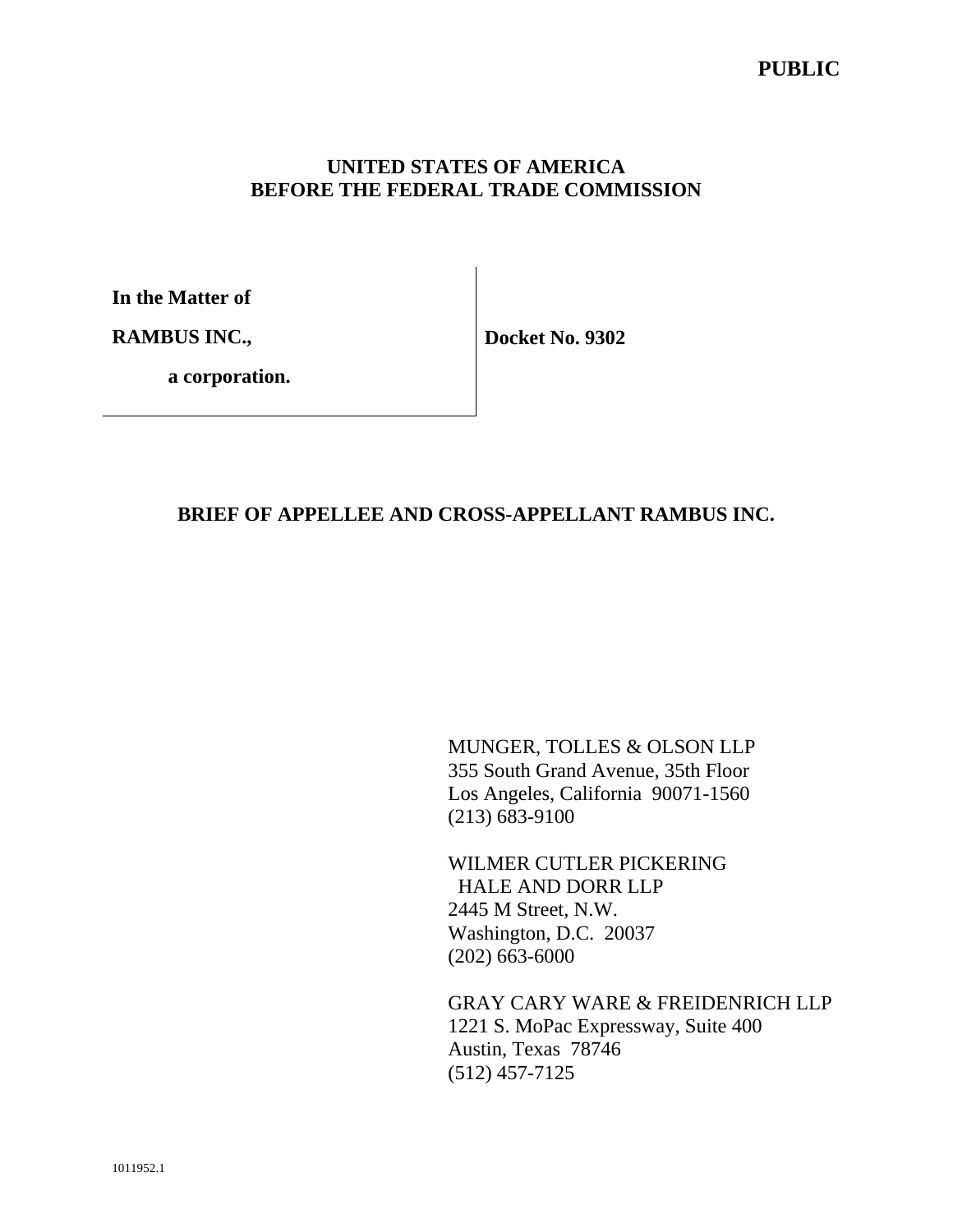## **Page**

| I.        |           |     |                                                                                                                                                                 |     |  |  |  |  |
|-----------|-----------|-----|-----------------------------------------------------------------------------------------------------------------------------------------------------------------|-----|--|--|--|--|
| II.       |           |     |                                                                                                                                                                 |     |  |  |  |  |
|           | A.        |     |                                                                                                                                                                 |     |  |  |  |  |
|           | <b>B.</b> |     |                                                                                                                                                                 |     |  |  |  |  |
|           |           | 1.  |                                                                                                                                                                 |     |  |  |  |  |
|           |           | 2.  | Rambus's Initial Patent Application And The PCT                                                                                                                 |     |  |  |  |  |
|           |           | 3.  |                                                                                                                                                                 |     |  |  |  |  |
|           | C.        |     | The Manuals And Policies That Governed JEDEC Meetings Did Not                                                                                                   |     |  |  |  |  |
|           |           | 1.  | The EIA Legal Guides That Governed JEDEC's Activities<br>Did Not Require The Disclosure Of Intellectual Property                                                |     |  |  |  |  |
|           |           | 2.  | Other EIA Manuals Did Not Require Disclosure Of                                                                                                                 |     |  |  |  |  |
|           |           | 3.  | The ANSI Patent Policy Did Not Require Disclosure Of                                                                                                            |     |  |  |  |  |
|           |           | 4.  | The EIA, On Behalf Of JEDEC And Its Other<br>Standardization Activities, Informed The Federal Trade<br>Commission In 1996 That Intellectual Property Disclosure |     |  |  |  |  |
|           |           | 5.  | Complaint Counsel's Reliance On JEDEC Manual 21-I Is                                                                                                            |     |  |  |  |  |
|           |           | 6.  | JEDEC's Desire To Have "Open Standards" Does Nothing<br>To Satisfy Complaint Counsel's Burden Of Proof 20                                                       |     |  |  |  |  |
|           |           | 7.  | The Other JEDEC Documents And Testimony That<br>Complaint Counsel Rely Upon Do Nothing To Satisfy Their                                                         | 22  |  |  |  |  |
|           |           | 8.  | If Any Disclosure Was Required, It Was Not Required Until                                                                                                       | .24 |  |  |  |  |
|           |           | 9.  | If Any Disclosure Was Required, It Was Triggered Only By                                                                                                        |     |  |  |  |  |
|           |           | 10. |                                                                                                                                                                 |     |  |  |  |  |
| 1011952.1 |           |     | $-i-$                                                                                                                                                           |     |  |  |  |  |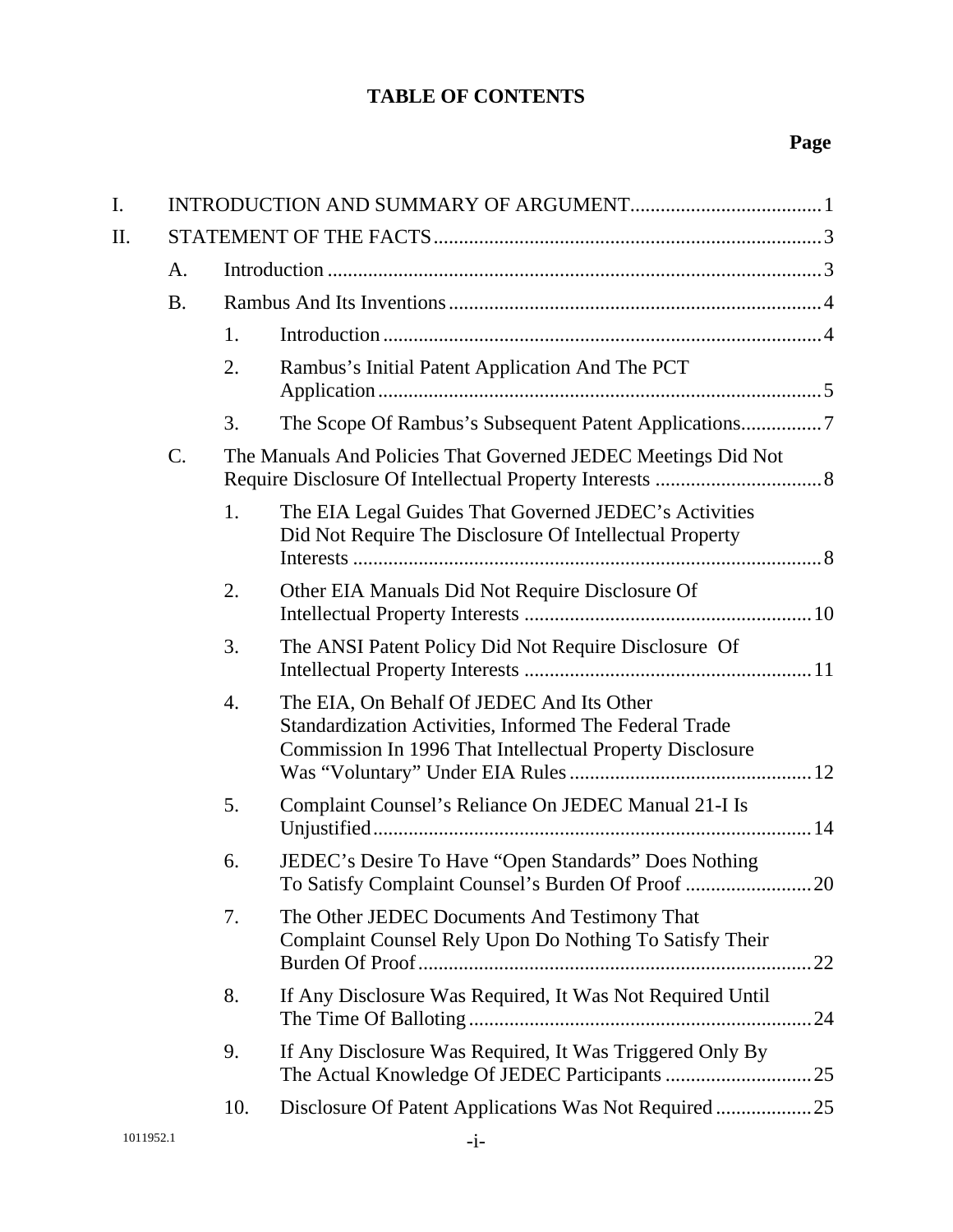### (continued)

## **Page**

|    | 11. |                | A Company That Resigns From JEDEC Has No Disclosure                                                                                        |  |
|----|-----|----------------|--------------------------------------------------------------------------------------------------------------------------------------------|--|
| D. |     |                |                                                                                                                                            |  |
|    | 1.  |                | Even If Disclosure Had Been Required, Rambus Never Had,<br>While It Was A JEDEC Member, Any Intellectual Property                          |  |
|    |     | a.             | The Only Issued Patent Involved In This Case Is The                                                                                        |  |
|    |     | $\mathbf b$ .  | The '327 Patent Does Not Cover Any Technology                                                                                              |  |
|    |     | $\mathbf{c}$ . | The '327 Patent Was Known To Numerous JEDEC<br>Members Long Prior To The Balloting Of Dual Edge                                            |  |
|    |     | d.             | Prior To Its Withdrawal From JEDEC, Rambus Had<br>No Patent Applications That Covered Any Feature                                          |  |
|    |     | e.             | Rambus Withdrew From JEDEC Before The<br>Standardization Of DDR SDRAM Began 32                                                             |  |
|    |     | f.             | Prior To Its Withdrawal From JEDEC, Rambus Had<br>No Patent Applications That Covered Any Feature<br>Contained In The DDR SDRAM Standard34 |  |
|    |     | g.             | Rambus's Alleged Destruction Of Documents Does<br>Nothing To Satisfy Complaint Counsel's Burden Of                                         |  |
| Ε. |     |                | JEDEC Members Were Aware As Early As 1992 That Rambus<br>Might Obtain Patent Rights Over Features Being Considered For                     |  |
|    | 1.  |                | Rambus Explained Its Inventions Under NDAs To Numerous                                                                                     |  |
|    | 2.  |                | Rambus Publicly Described Its Technological Innovations                                                                                    |  |
|    | 3.  |                | The Evidence Shows That JEDEC Members Were Aware Of<br>The Potential Scope Of Rambus's Intellectual Property 39                            |  |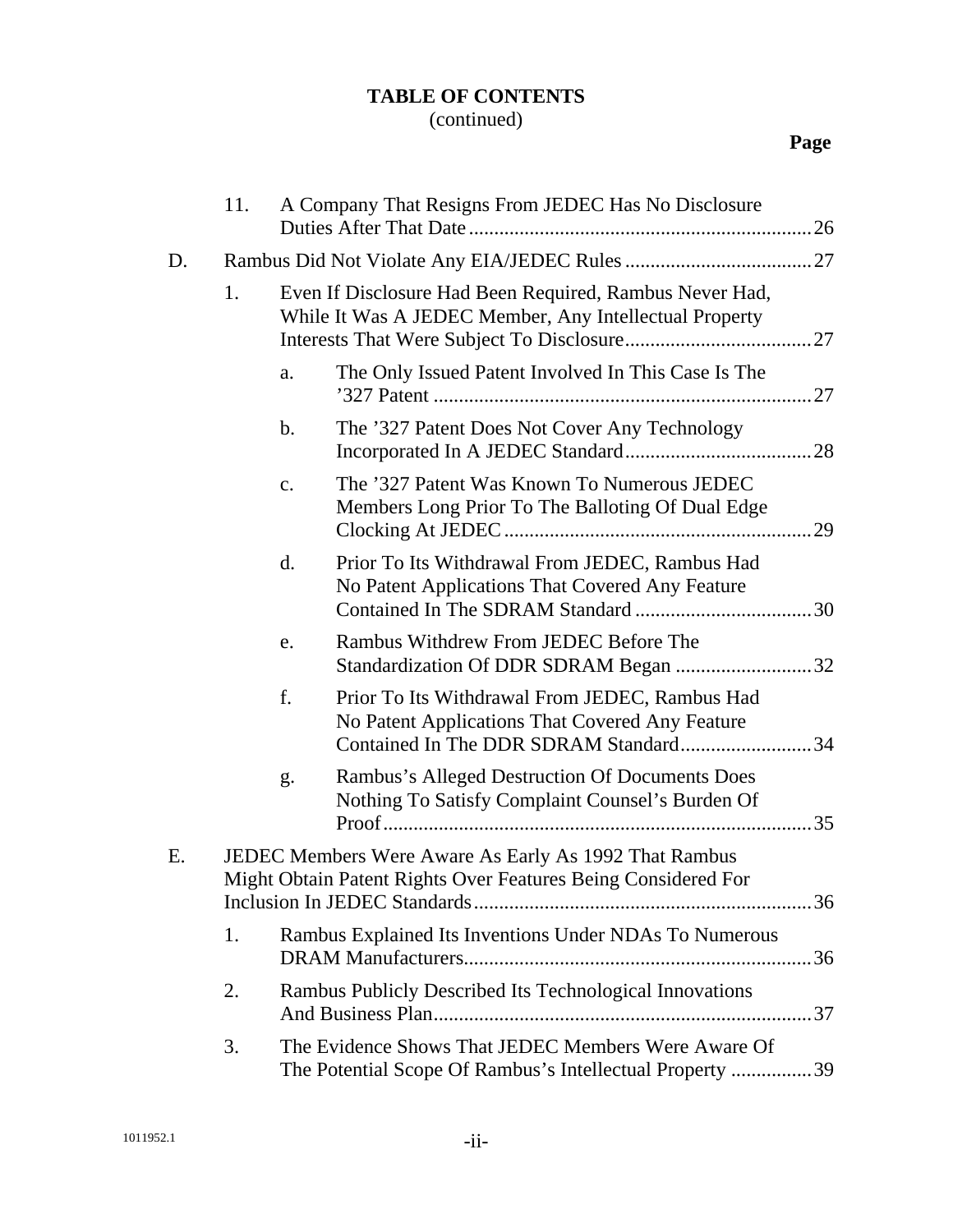### (continued)

|    | $\overline{4}$ . |               | <b>JEDEC Members Believed That Rambus's Inventions Were</b><br>A Collection Of Prior Art And That Rambus Would Be                        |  |  |  |  |
|----|------------------|---------------|------------------------------------------------------------------------------------------------------------------------------------------|--|--|--|--|
| F. |                  |               | Rambus Did Not Lull JEDEC Members Into Believing That Rambus<br>Would Not Obtain Patents Over Technologies Proposed For JEDEC            |  |  |  |  |
|    | 1.               |               | Rambus Did Not Mislead Anyone At The May 1992 Meeting43                                                                                  |  |  |  |  |
|    | 2.               |               | Rambus Did Not Mislead Anyone At The September 1995                                                                                      |  |  |  |  |
|    | 3.               |               | Rambus's June 1996 Withdrawal Letter Did Not Mislead                                                                                     |  |  |  |  |
|    | 4.               |               |                                                                                                                                          |  |  |  |  |
| G. |                  |               | JEDEC Would Not Have Adopted Different Standards Even If                                                                                 |  |  |  |  |
|    | 1.               |               | JEDEC Repeatedly Chose Rambus's Technologies Despite<br>Concerns About Rambus's Intellectual Property, And Even                          |  |  |  |  |
|    |                  | a.            | JEDEC Chose Rambus's Technologies For DDR2,<br>Even Though Rambus Was Licensing Its Patents To                                           |  |  |  |  |
|    |                  | b.            | DRAM Manufacturers Incorporated Rambus's<br>Technologies For RLDRAM, Despite Full Knowledge<br>Of Rambus's Patent Rights And Even Though |  |  |  |  |
|    | 2.               |               | Rambus's Technologies Were Superior In Cost/Performance                                                                                  |  |  |  |  |
|    |                  | a.            | Complaint Counsel Did Not Meet Their Burden Of<br>Proving That There Were Any Acceptable Alternatives  62                                |  |  |  |  |
|    |                  | $\mathbf b$ . |                                                                                                                                          |  |  |  |  |
|    | 3.               |               | Even Assuming That Viable Alternatives Existed, JEDEC                                                                                    |  |  |  |  |
|    |                  | a.            | JEDEC Might Well Have Proceeded Without A                                                                                                |  |  |  |  |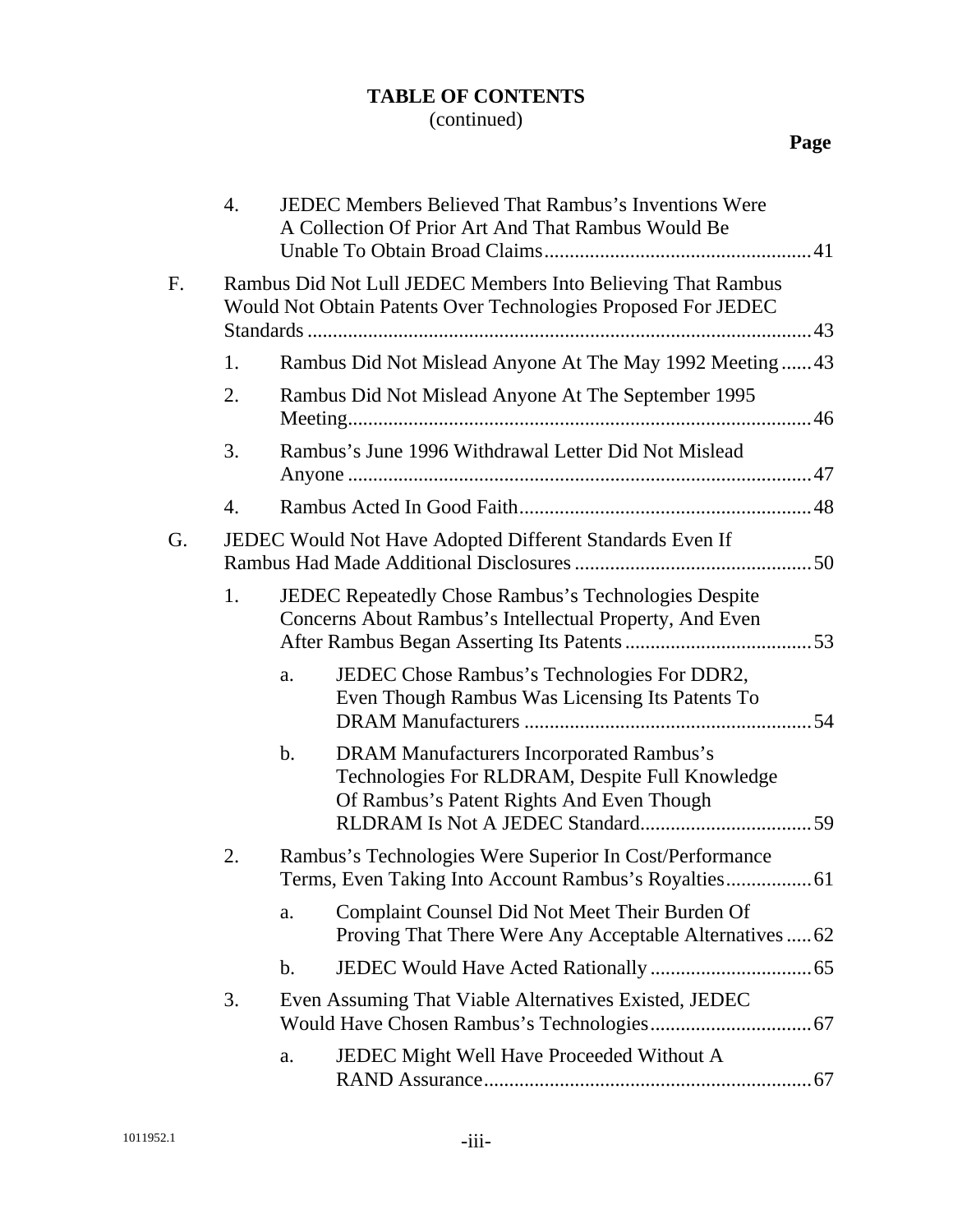### (continued)

## **Page**

|      |           |                                                                | $\mathbf b$ . |     | Had JEDEC Sought a RAND Assurance, It Would                                                                                                                    |  |
|------|-----------|----------------------------------------------------------------|---------------|-----|----------------------------------------------------------------------------------------------------------------------------------------------------------------|--|
|      |           |                                                                |               | (1) | Faced With The Circumstances Of The But For<br>World, Rambus Would Have Given A RAND                                                                           |  |
|      |           |                                                                |               | (2) | JEDEC Would Have Adopted Rambus's                                                                                                                              |  |
|      |           |                                                                |               | (3) | There Would Not Have Been Ex Ante                                                                                                                              |  |
|      |           |                                                                | c.            |     | Rambus's Royalties Are Reasonable And Non-<br>Discriminatory; Nothing Would Be Different In The                                                                |  |
|      | Η.        |                                                                |               |     |                                                                                                                                                                |  |
| III. |           |                                                                |               |     |                                                                                                                                                                |  |
|      | A.        |                                                                |               |     |                                                                                                                                                                |  |
|      | <b>B.</b> | The Elements Necessary To Support Complaint Counsel's Claims81 |               |     |                                                                                                                                                                |  |
|      | C.        |                                                                |               |     | Complaint Counsel Failed To Prove That Rambus's Conduct Was                                                                                                    |  |
|      |           | 1.                                                             |               |     | The Core Conduct That Complaint Counsel Attack Are<br>Economically Desirable And Legally Protected Legitimate                                                  |  |
|      |           |                                                                | a.            |     | Maintaining The Confidentiality Of Patent<br>Applications Is Not Only A Legitimate Business<br>Practice, It Is Legally Protected Because It Is                 |  |
|      |           |                                                                | b.            |     | Amending Pending Patent Applications Based On<br><b>Competitive Information Is A Legitimate Business</b><br>Practice Which Ensures That Inventors Are Rewarded |  |
|      |           | 2.                                                             |               |     | <b>JEDEC's Rules Were Not Sufficient To Transform Rambus's</b><br>Legitimate Business Conduct Into The Basis For Antitrust                                     |  |
|      |           |                                                                | a.            |     |                                                                                                                                                                |  |
|      |           |                                                                |               |     |                                                                                                                                                                |  |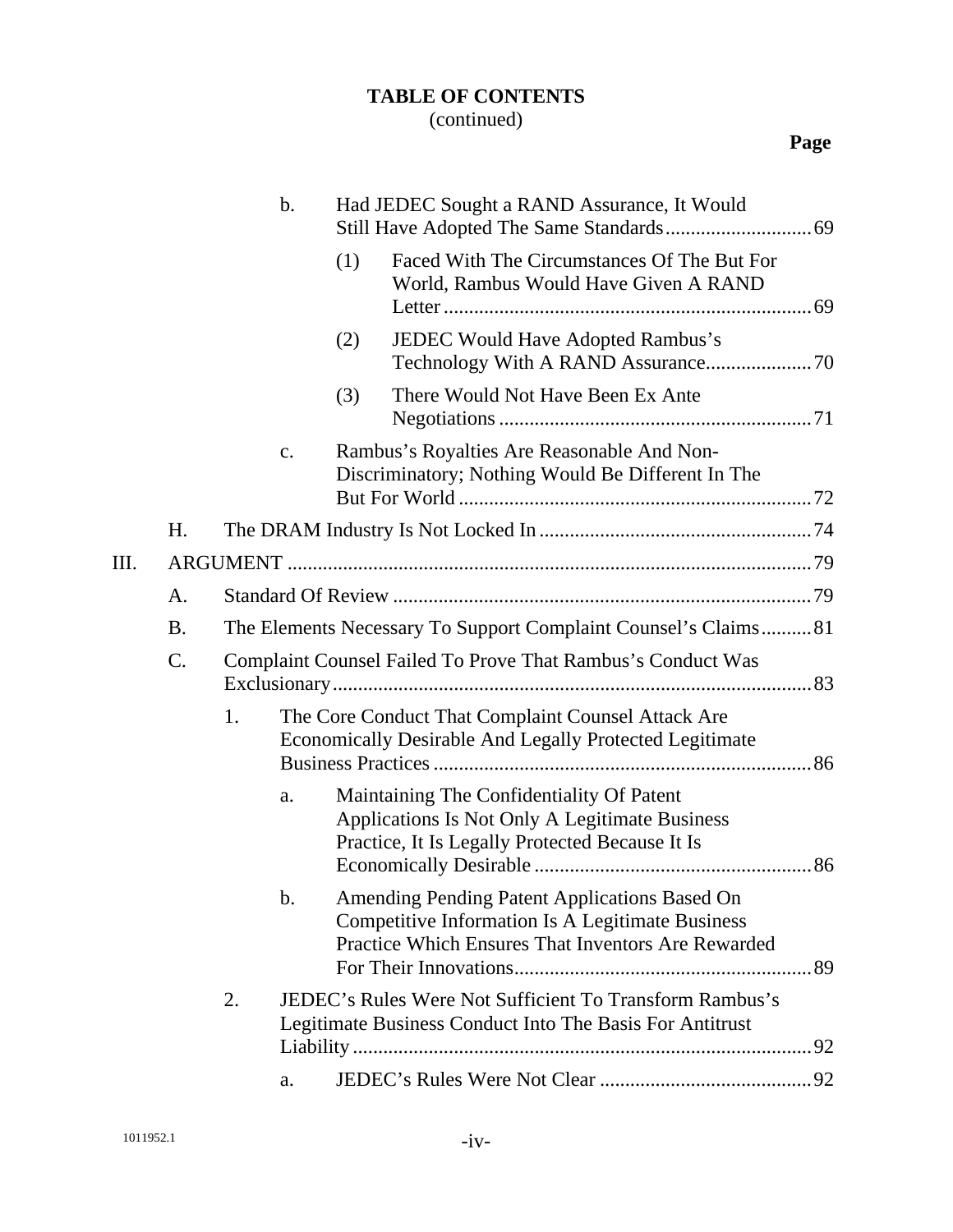### (continued)

|           |    | $\mathbf b$ . |     | JEDEC's Rules, As Interpreted By Complaint                                                                                                                                                                              |
|-----------|----|---------------|-----|-------------------------------------------------------------------------------------------------------------------------------------------------------------------------------------------------------------------------|
|           |    |               | (1) | JEDEC's Rules, As Interpreted By Complaint<br>Counsel, Required Sharing Non-Public<br><b>Information With Competitors When A Less</b><br>Costly Alternative Was Available  101                                          |
|           |    |               | (2) | JEDEC's Rules, As Interpreted By Complaint<br>Counsel, Would Result In The Standardization<br>Of Inferior Technologies, While JEDEC                                                                                     |
|           |    | c.            |     | Undermining Or Subverting The Purpose Of The<br>Rules Without Violating Them Is Not Enough 104                                                                                                                          |
|           | 3. |               |     | Even If Rambus Had Violated A Clear JEDEC Duty<br>Requiring Disclosure, Rambus's Refusal To Aid Its<br>Competitors By Disclosing Its Trade Secrets Was Not<br>Exclusionary Within The Meaning Of The Antitrust Laws 108 |
|           |    | a.            |     | The Violation Of A Duty Extrinsic To The Antitrust<br>Laws Is Not Enough To Establish Antitrust Liability  109                                                                                                          |
|           |    | b.            |     | To Establish Exclusionary Conduct, A Plaintiff Must<br>Demonstrate That Defendant's Conduct Lacked A                                                                                                                    |
|           |    |               | (1) | <b>Exclusionary Conduct Is Determined Pursuant</b>                                                                                                                                                                      |
|           |    |               | (2) | The Sacrifice Test Applies Particularly To<br>Cases Like This One, In Which A Defendant<br>Refuses To Share With Competitors 113                                                                                        |
|           |    |               |     | <b>Complaint Counsel Have Not Demonstrated That</b><br>Rambus's Conduct Lacked A Legitimate Business                                                                                                                    |
| D.        |    |               |     | Complaint Counsel Failed To Prove That Rambus's Conduct Caused                                                                                                                                                          |
|           | 1. |               |     | <b>Complaint Counsel Failed To Prove A Causal Connection</b><br>Between The Alleged Conduct And Rambus's Market Power116                                                                                                |
|           |    | a.            |     | <b>Complaint Counsel Did Not Show That Disclosure</b>                                                                                                                                                                   |
| 1011952.1 |    |               |     | $-V-$                                                                                                                                                                                                                   |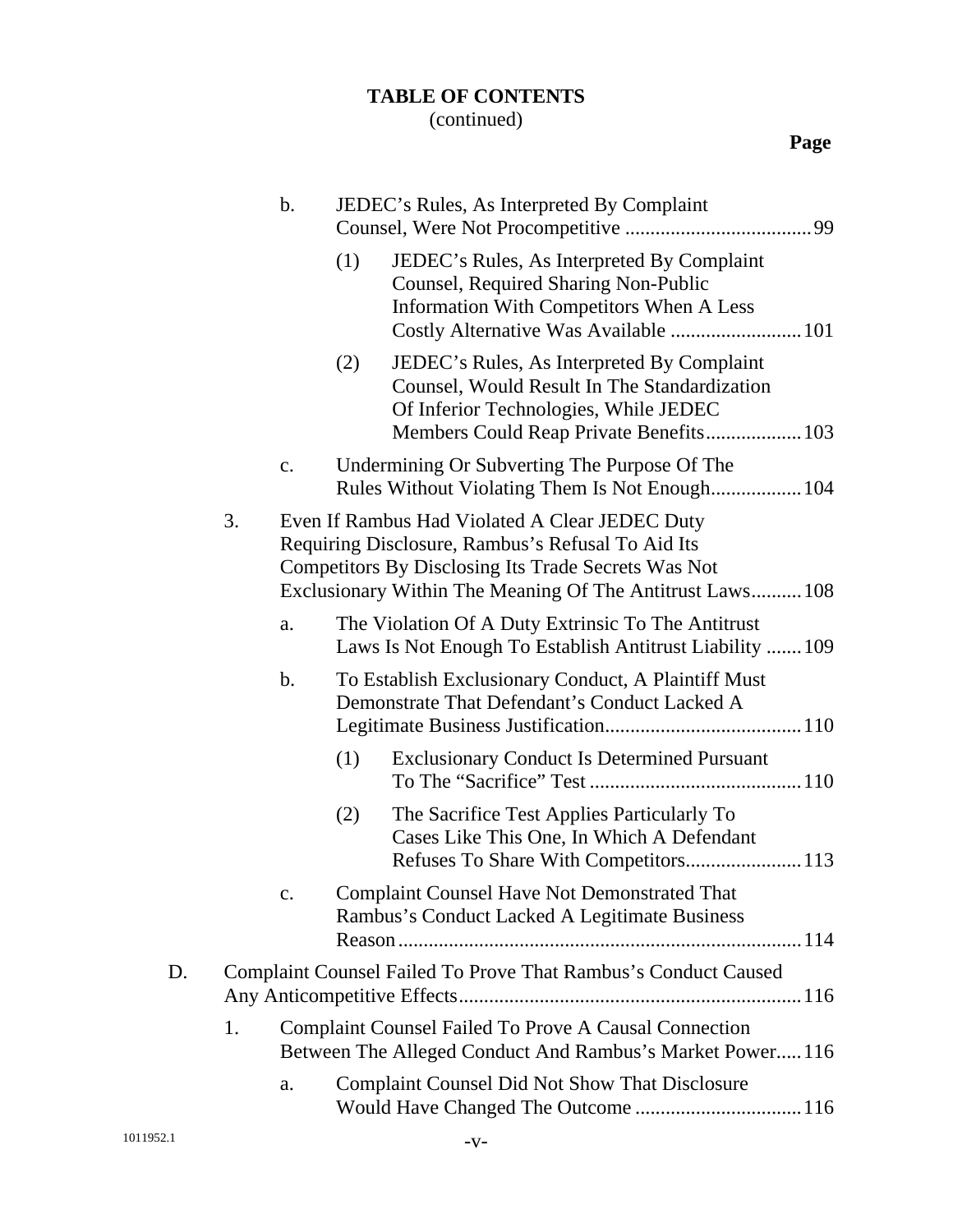### (continued)

|     |    |    | $\mathbf b$ . |     | Complaint Counsel Cannot Avoid The Implications Of                                                                                                                                          |  |
|-----|----|----|---------------|-----|---------------------------------------------------------------------------------------------------------------------------------------------------------------------------------------------|--|
|     |    |    |               | (1) | An Inference Of Anticompetitive Effects Is Not<br>Appropriate When – Unlike In Microsoft – The<br>Entire Chain Of Causation Is Conjecture 121                                               |  |
|     |    |    |               | (2) | An Inference Of Anticompetitive Effects Is Not<br>Appropriate In A Case - Unlike Microsoft -<br>Where Facts As To The But For World Are<br>Ascertainable And Appear In The Record 122       |  |
|     |    |    |               | (3) | As The Portion Of The Microsoft Decision<br>Omitted By Complaint Counsel Makes Clear, A<br><b>Higher Standard Of Proof Of Causation Applies</b><br>In Light of the Remedy Complaint Counsel |  |
|     |    |    |               | (4) | Chairman Muris's Articles Do Not Support<br>Complaint Counsel's Reliance On Inference 124                                                                                                   |  |
|     |    | 2. |               |     | Even If Complaint Counsel Had Proven That JEDEC Would<br>Have Adopted A Different Standard, Complaint Counsel Still<br>Failed To Prove That Rambus's Conduct Injured Competition  125       |  |
|     | Ε. |    |               |     | No Part Of The Remedy Complaint Counsel Seek Is Supported                                                                                                                                   |  |
|     |    | 1. |               |     | Absent Proof That Rambus's Conduct Actually Caused<br>Anticompetitive Effects, Complaint Counsel May Not                                                                                    |  |
|     |    | 2. |               |     | Complaint Counsel's Proposed Remedy Is Overly Broad And                                                                                                                                     |  |
| IV. |    |    |               |     |                                                                                                                                                                                             |  |
|     |    |    |               |     |                                                                                                                                                                                             |  |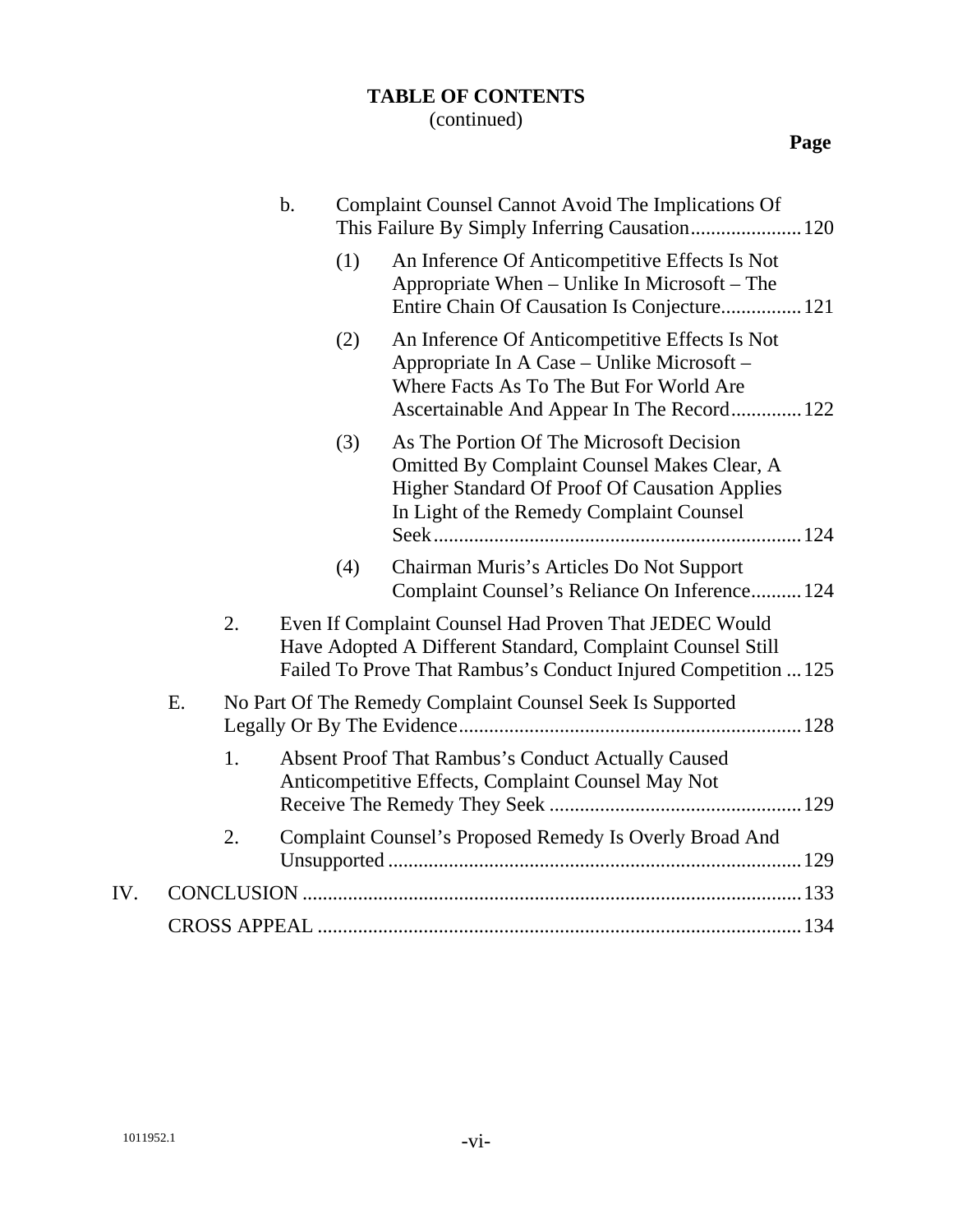### **FEDERAL CASES**

| A.C. Aukerman Co. v. R.L. Chaides Constr. Co.,                                                                                           |  |
|------------------------------------------------------------------------------------------------------------------------------------------|--|
| AD/SAT, Div. of Skylight, Inc. v. Associated Press,                                                                                      |  |
| Advanced Health-Care Servs. v. Radford Community Hosp.,                                                                                  |  |
| Alcatel USA, Inc. v. DGI Techs., Inc.,                                                                                                   |  |
| Allied Tube & Conduit Corp. v. Indian Head,                                                                                              |  |
| American Professional Testing Serv. v. Harcourt Brace Jovanovich<br>Legal & Professional Publs., 108 F.3d 1147 (9th Cir. 1997)  117, 121 |  |
| American Soc'y of Mechanical Eng'rs v. Hydrolevel Corp.,                                                                                 |  |
| Amgen Inc. v. Hoechst Marion Roussel, Inc.,                                                                                              |  |
| Applied Materials v. Advanced Semiconductor Materials Am.,                                                                               |  |
| Aspen Skiing Co. v. Aspen Highlands Skiing Corp.,                                                                                        |  |
| Barry Wright Corp. v. ITT Grinnell Corp.,                                                                                                |  |
| Beavers v. Secretary of Health, Education & Welfare,                                                                                     |  |
| Berkey Photo, Inc. v. Eastman Kodak Co.,                                                                                                 |  |
| Brooke Group Ltd. v. Brown & Williamson Tobacco Corp.,                                                                                   |  |
| Brookside Ambulance Serv., Inc. v. Walker Ambulance Serv., Inc.,                                                                         |  |
| Bucher v. Shumway,                                                                                                                       |  |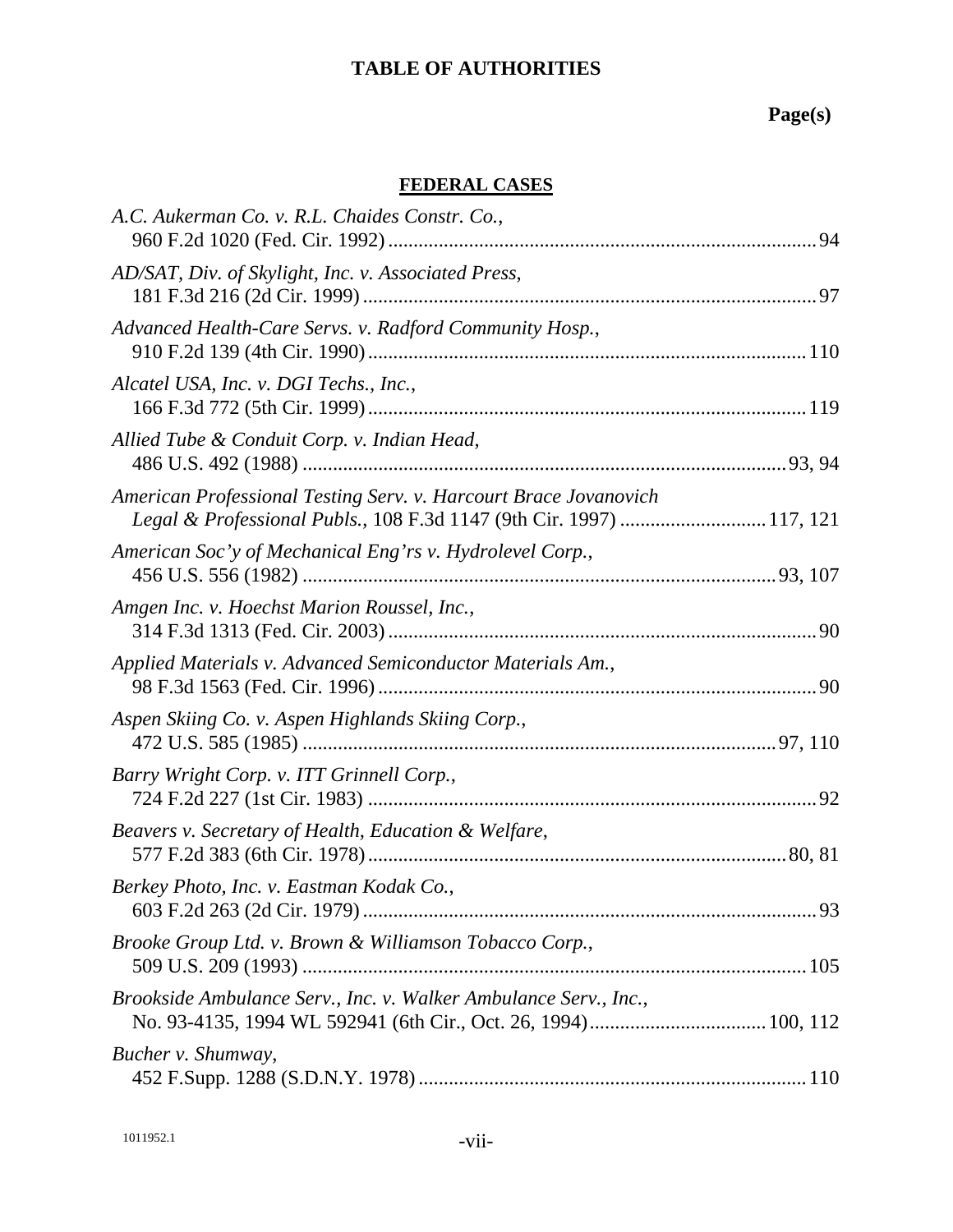## (continued)

| Cavallo v. Star Enter.,                                  |  |
|----------------------------------------------------------|--|
| Concord Boat Corp. v. Brunswick Corp.,                   |  |
| Concord v. Boston Edison Co.,                            |  |
| Conoco, Inc. v. Inman Oil Co.,                           |  |
| Cordis Corp. v. SciMed Life Sys., Inc.,                  |  |
| CVD, Inc. v. Raytheon Co.,                               |  |
| Dawson Chemical Co. v. Rohm & Haas Co.,                  |  |
| E.I. Du Pont de Nemours & Co. v. F.T.C.,                 |  |
| Emerson Elec. Co. v. Spartan Tool, LLC,                  |  |
| Fishman v. Estate of Wirtz,                              |  |
| $FTC$ v. Mylan Lab., Inc.,                               |  |
| FTC v. Ruberoid Co.,                                     |  |
| Hameetman v. Chicago,                                    |  |
| Handgards, Inc. v. Ethicon, Inc.,                        |  |
| Hartford-Empire Co. v. United States,                    |  |
| Heary Bros. Lightning Prot. Co. v. Lighting Prot. Inst., |  |
| High Technology Careers v. San Jose Mercury News,        |  |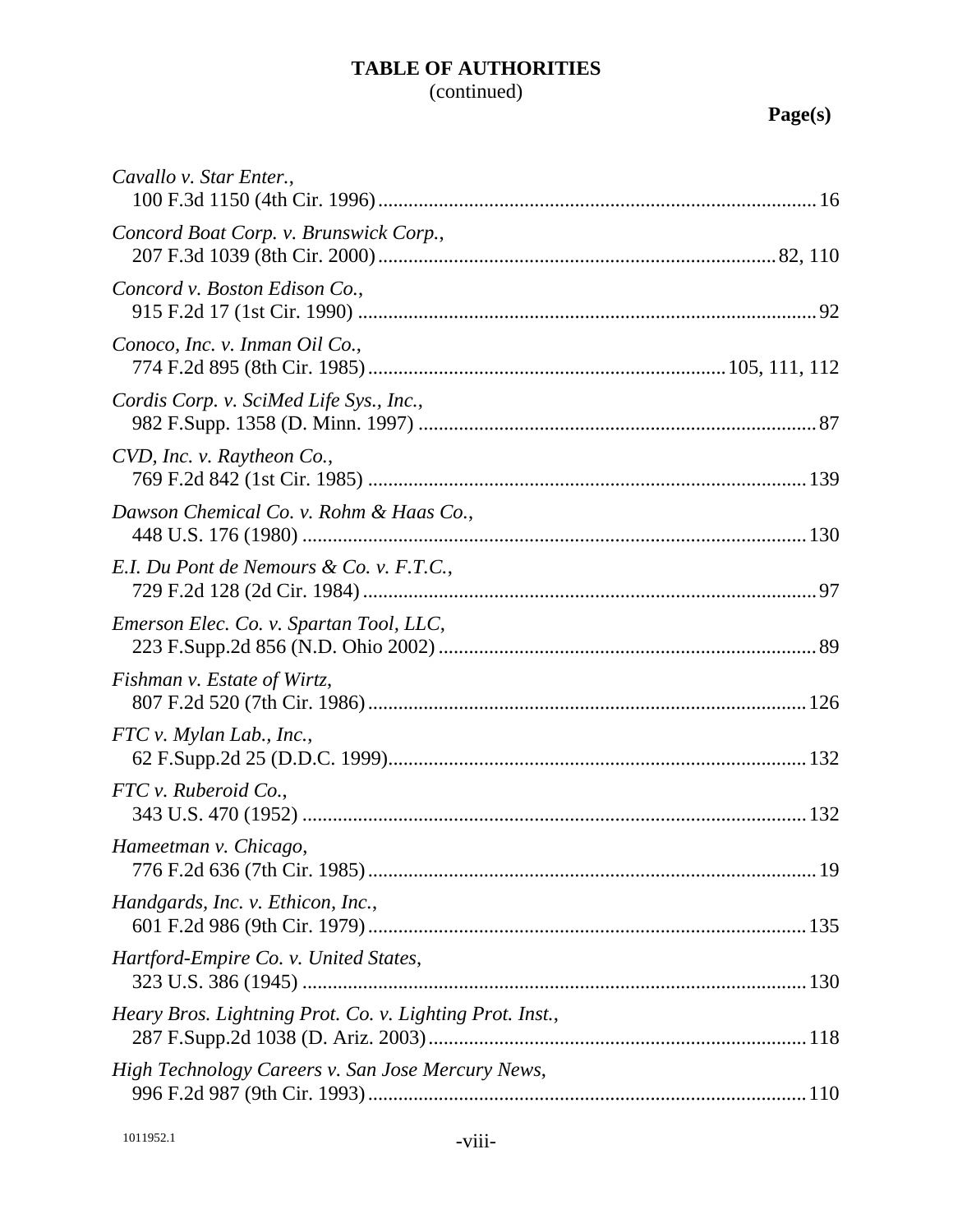## (continued)

| In re Independent Service Organization Antitrust Litigation, |  |
|--------------------------------------------------------------|--|
| In re Watman,                                                |  |
| Indian Head, Inc. v. Allied Tube & Conduit Corp.,            |  |
| Intergraph Corp. v. Intel Corp.,                             |  |
| <i>Irons &amp; Sears v. Dann,</i>                            |  |
| Kewanee Oil Co. v. Bicron Corp.,                             |  |
| Kingsdown Medical Consultants, Ltd. v. Hollister, Inc.,      |  |
| Lewis v. Lewis,                                              |  |
| Licata & Co. v. Goldberg,                                    |  |
| Liebel-Flarsheim Co. v. Medrad, Inc.,                        |  |
| Loctite Corp. v. Ultraseal, Ltd.,                            |  |
| Madison Fund, Inc. v. Charter Co.,                           |  |
| MCI Communications Corp. v. American Tel. & Tel. Co.,        |  |
| Medtronic, Inc. v. Catalyst Research Corp.,                  |  |
| Mississippi River Corp. v. FTC,                              |  |
| Multiform Desiccants, Inc. v. Medzam Ltd.,                   |  |
| NLRB v. Walton Mnfg. Co.,                                    |  |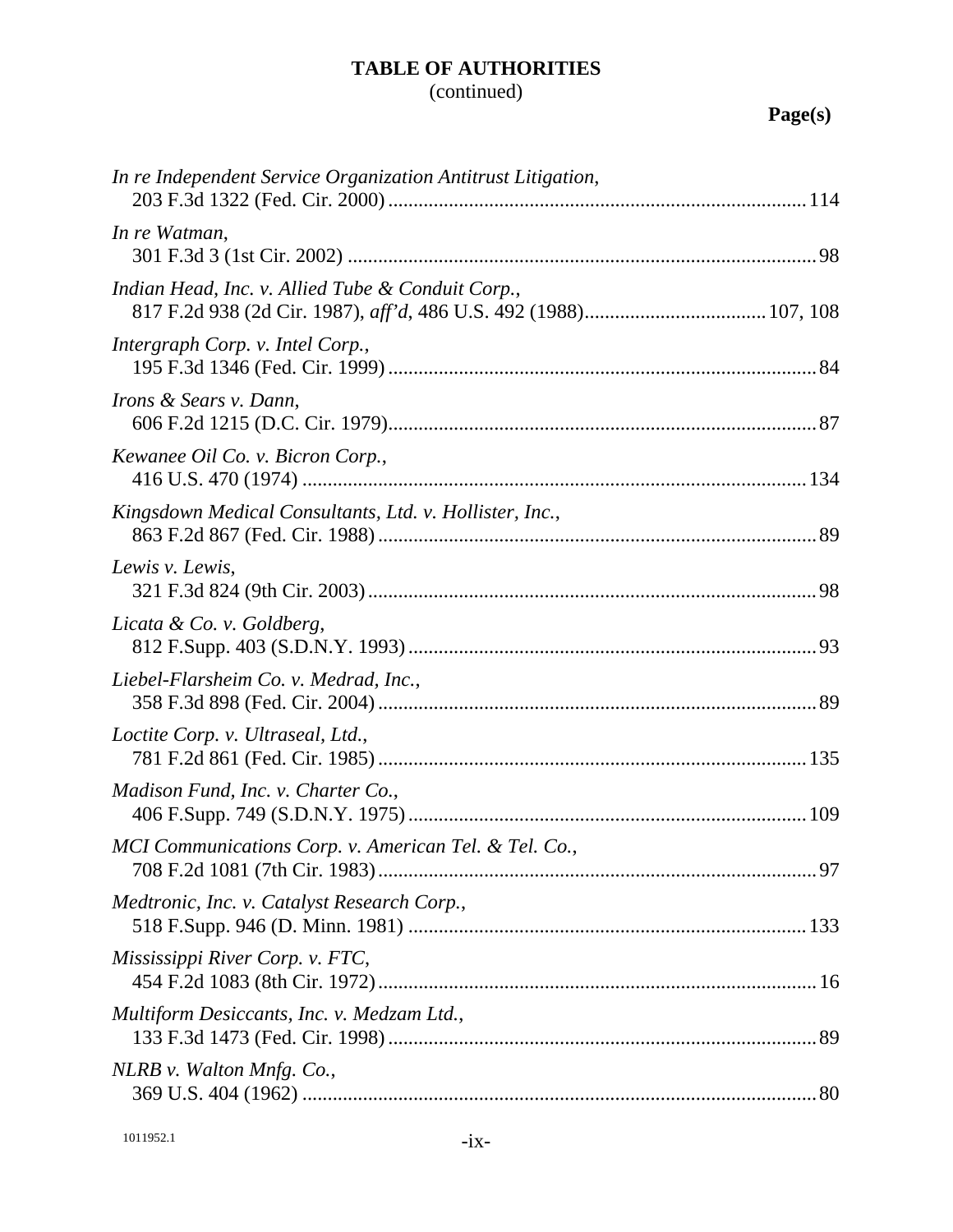## (continued)

| <i>Nobelpharma AB v. Implant Innovations, Inc.,</i>      |  |
|----------------------------------------------------------|--|
| Northern P. R. Co. v. United States,                     |  |
| NYNEX Corp. v. Discon, Inc.,                             |  |
| Olympia Equipment Leasing Co. v. Western Union Tel. Co., |  |
| PIN/NIP, Inc. v. Platte Chem. Co.,                       |  |
| Rambus Inc. v. Infineon Technologies AG,                 |  |
| Regents of the Univ. of N.M. v. Knight,                  |  |
| Sessions Tank Liners v. Joor Mfg., Inc.,                 |  |
| Spectrum Sports v. McQuillan,                            |  |
| Steadman v. SEC,                                         |  |
| Stearns Airport Equip. Co. v. FMC Corp.,                 |  |
| Stein Associates, Inc. v. Heat & Control, Inc.,          |  |
| Sullivan v. NFL,                                         |  |
| Taylor Publ'g Co. v. Jostens Inc.,                       |  |
| Texas Instruments, Inc. v. U.S. Int'l Trade Comm'n,      |  |
| Thiret v. FTC,                                           |  |
| United Farmers Agents Ass'n v. Farmers Ins. Exch.,       |  |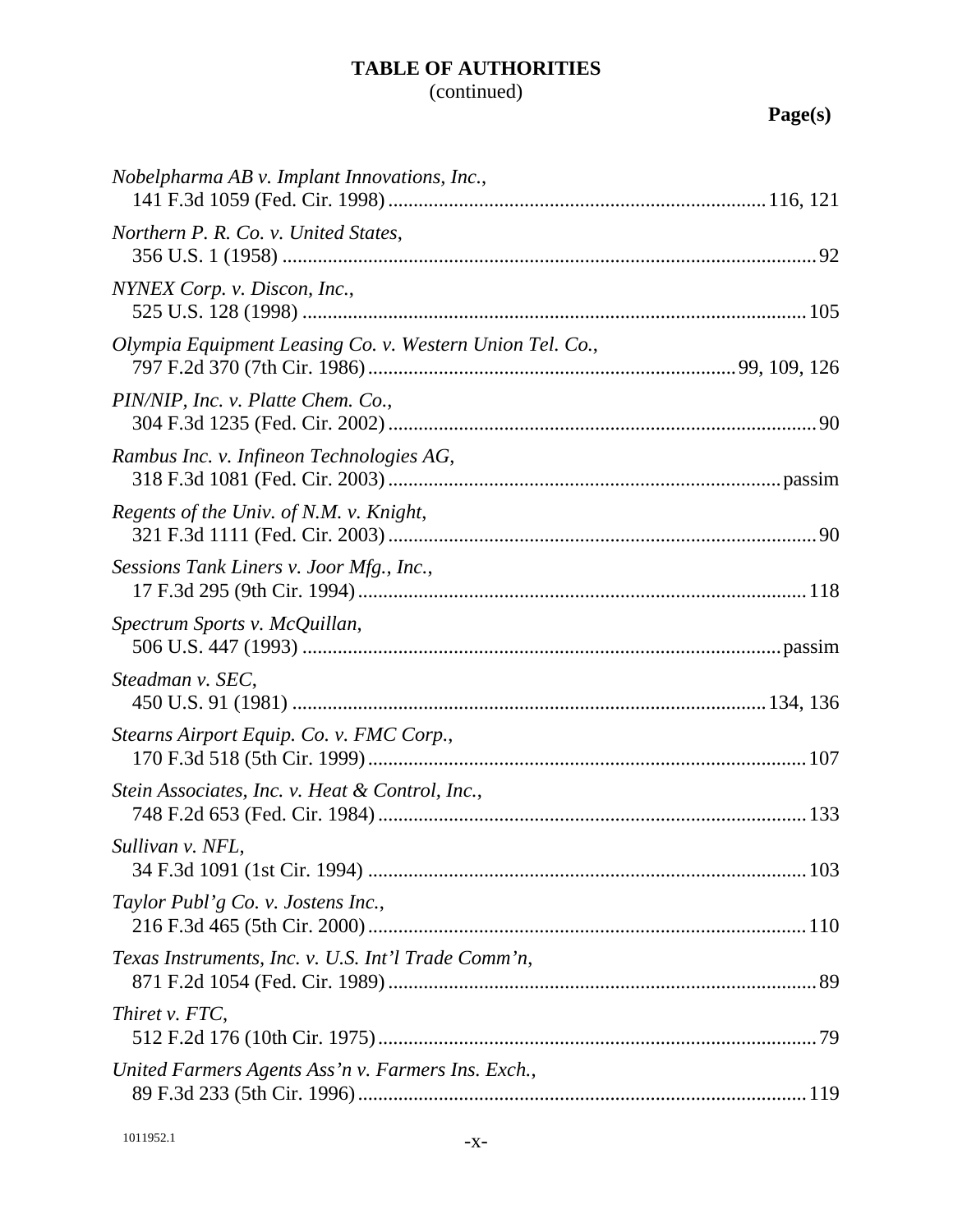## (continued)

| United States v. Addyston Pipe & Steel Co.,<br>85 F. 271 (6th Cir. 1898), modified and aff'd, 175 U.S. 211 (1899) 103 |  |
|-----------------------------------------------------------------------------------------------------------------------|--|
| United States v. General Electric Co.,                                                                                |  |
| United States v. Glaxo Group, Ltd.,                                                                                   |  |
| United States v. Grinnell Corp.,                                                                                      |  |
| United States v. Microsoft Corp.,                                                                                     |  |
| United States v. Microsoft Corp.,                                                                                     |  |
| United States v. National Lead Co.,                                                                                   |  |
| United States v. United States Gypsum Co.,                                                                            |  |
| Universal Camera Corp. v. NLRB,                                                                                       |  |
| Valley Drug Co. v. Geneva Pharms., Inc.,                                                                              |  |
| Vas-Cath, Inc. v. Mahurkar,                                                                                           |  |
| Verizon Communs., Inc. v. Law Offices of Curtis V. Trinko, LLP,                                                       |  |
| Vernon v. Southern California Edison Co.,                                                                             |  |
| Walker Process Equipment, Inc. v. Food Machinery & Chemical Corp.,                                                    |  |
| Western Electric Co. v. Milgo Electronic Corp.,                                                                       |  |
| Wolverine World Wide v. Nike, Inc.,                                                                                   |  |
| Zenith Elecs. Corp. v. Exzec, Inc.,                                                                                   |  |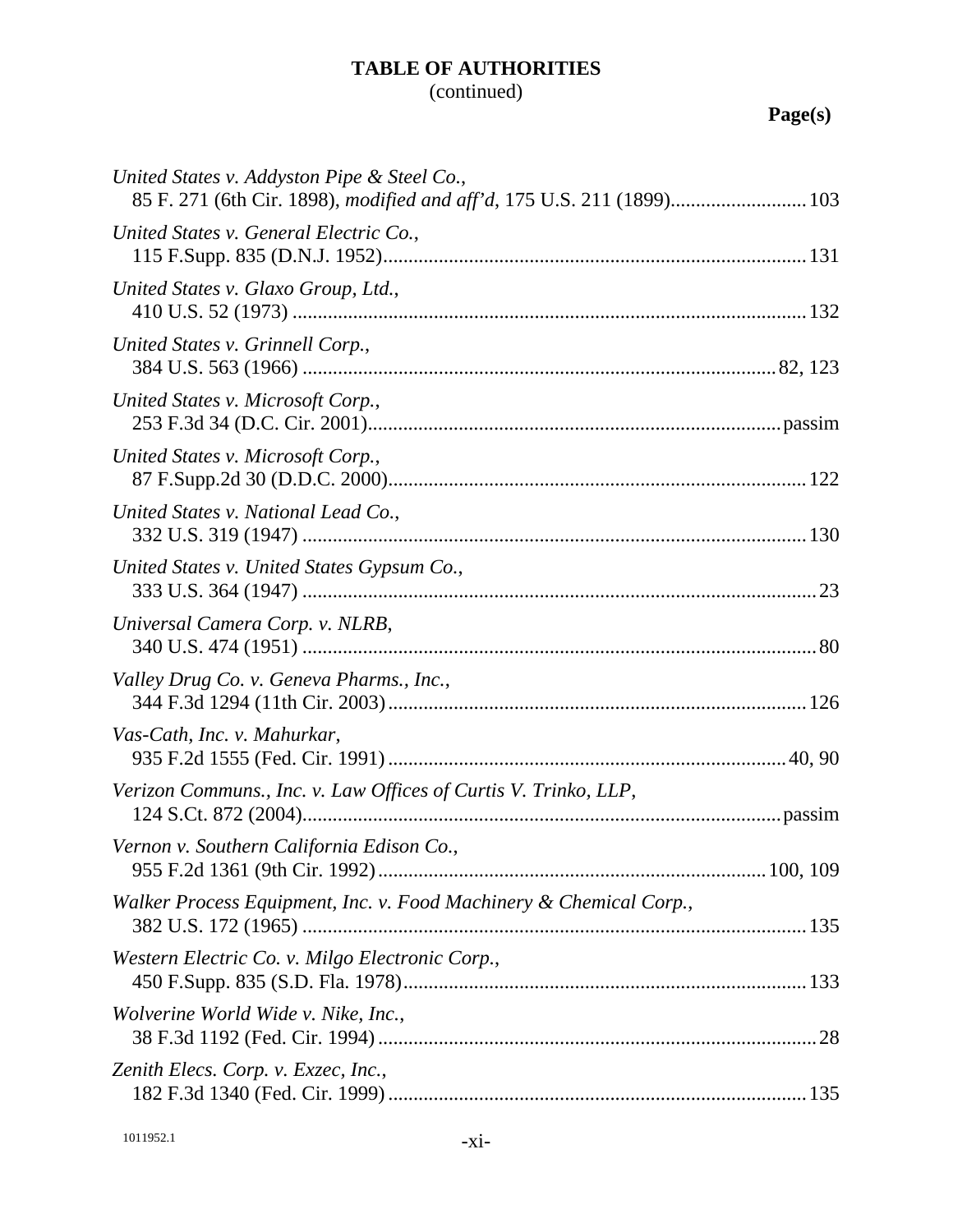## (continued)

**Page(s)**

### **ADMINISTRATIVE DECISIONS**

| Certified Bldg. Prods., Inc.,                                       |  |
|---------------------------------------------------------------------|--|
| In re Advetist Health System/West,                                  |  |
| In re American Cyanamid Co.,                                        |  |
| In the Matter of American Cyanamid Co.,                             |  |
| In the Matter of American Society of Sanitary Engineering,          |  |
| In the Matter of Chester H. Roth,                                   |  |
| In the Matter of Coca-Cola Company,                                 |  |
| In the Matter of Dell Computer Corp.,                               |  |
| In the Matter of Horizon Corp.,                                     |  |
| In the Matter of Sears Roebuck & Company,                           |  |
| In the Matter of Southern States Dist. Co.,                         |  |
| In the Matter of Timken Roller Bearing Company,                     |  |
| In the Matter of Trans Union Corporation,                           |  |
| Inquiry Into Three Mile Island Unit 2 Leak Rate Data Falsification, |  |
| FEDERAL STATUTES                                                    |  |
|                                                                     |  |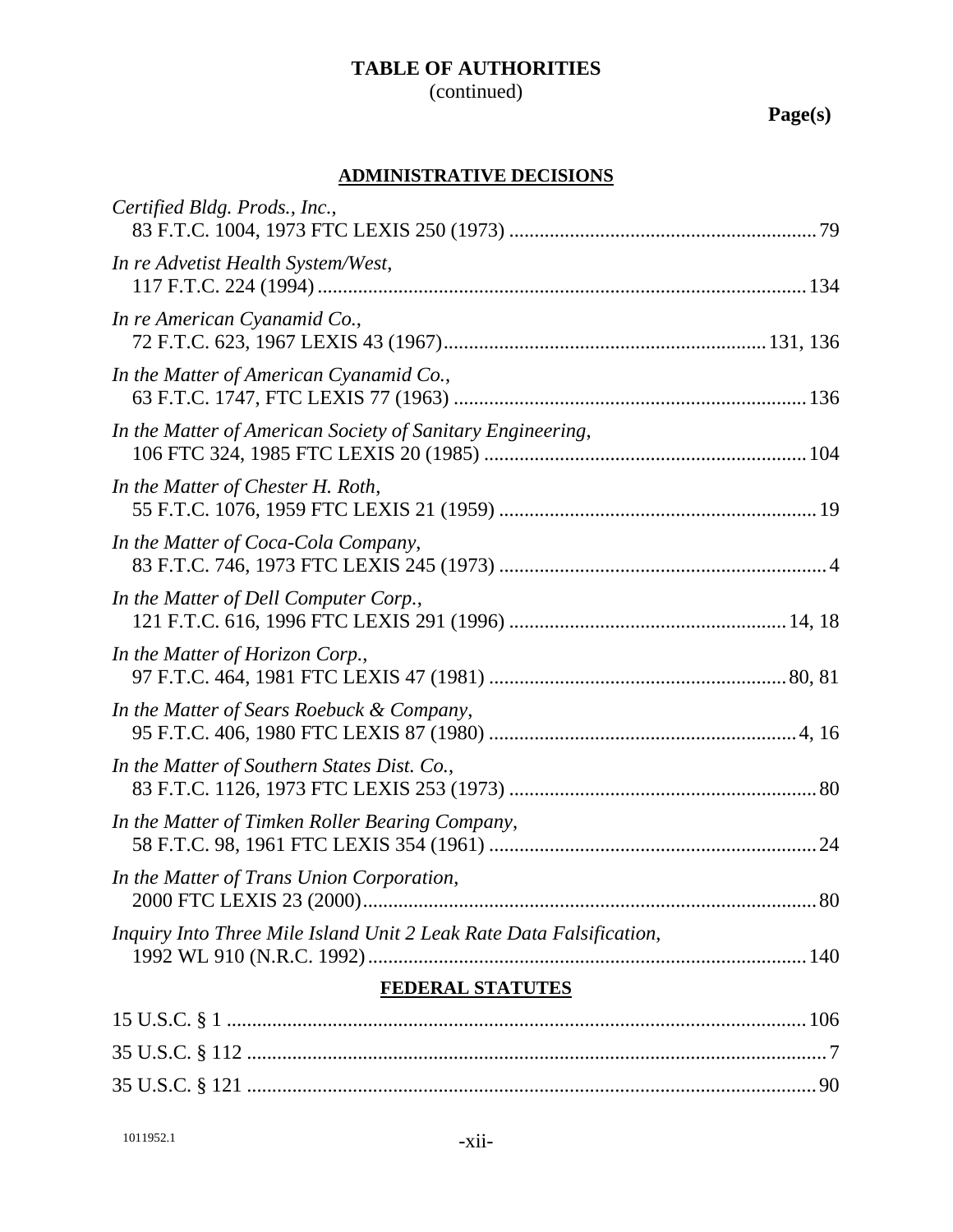(continued)

| FEDERAL REGULATIONS                                                             |  |
|---------------------------------------------------------------------------------|--|
|                                                                                 |  |
|                                                                                 |  |
| <b>TREATISES</b>                                                                |  |
|                                                                                 |  |
|                                                                                 |  |
|                                                                                 |  |
|                                                                                 |  |
|                                                                                 |  |
|                                                                                 |  |
|                                                                                 |  |
| <b>LAW REVIEW ARTICLES</b>                                                      |  |
| Elhauge, Einer, Defining Better Monopolization Standards,                       |  |
| Kovacic, William E., Designing Antitrust Remedies for Dominant Firm Misconduct, |  |
| Lemley, Mark, Intellectual Property Rights and Standard-Setting Organizations,  |  |
| Muris, Timothy J., Anticompetitive Effects in Monopolization Cases: Reply,      |  |
| Muris, Timothy J., Opportunistic Behavior and the Law of Contracts,             |  |
| Muris, Timothy J., The FTC and the Law of Monopolization,                       |  |
| Note, Improperly Procured Patents: FTC Jurisdiction and Remedial Power,         |  |
| Teece, David and Sherry, Edward, Standard Setting and Antitrust,                |  |
|                                                                                 |  |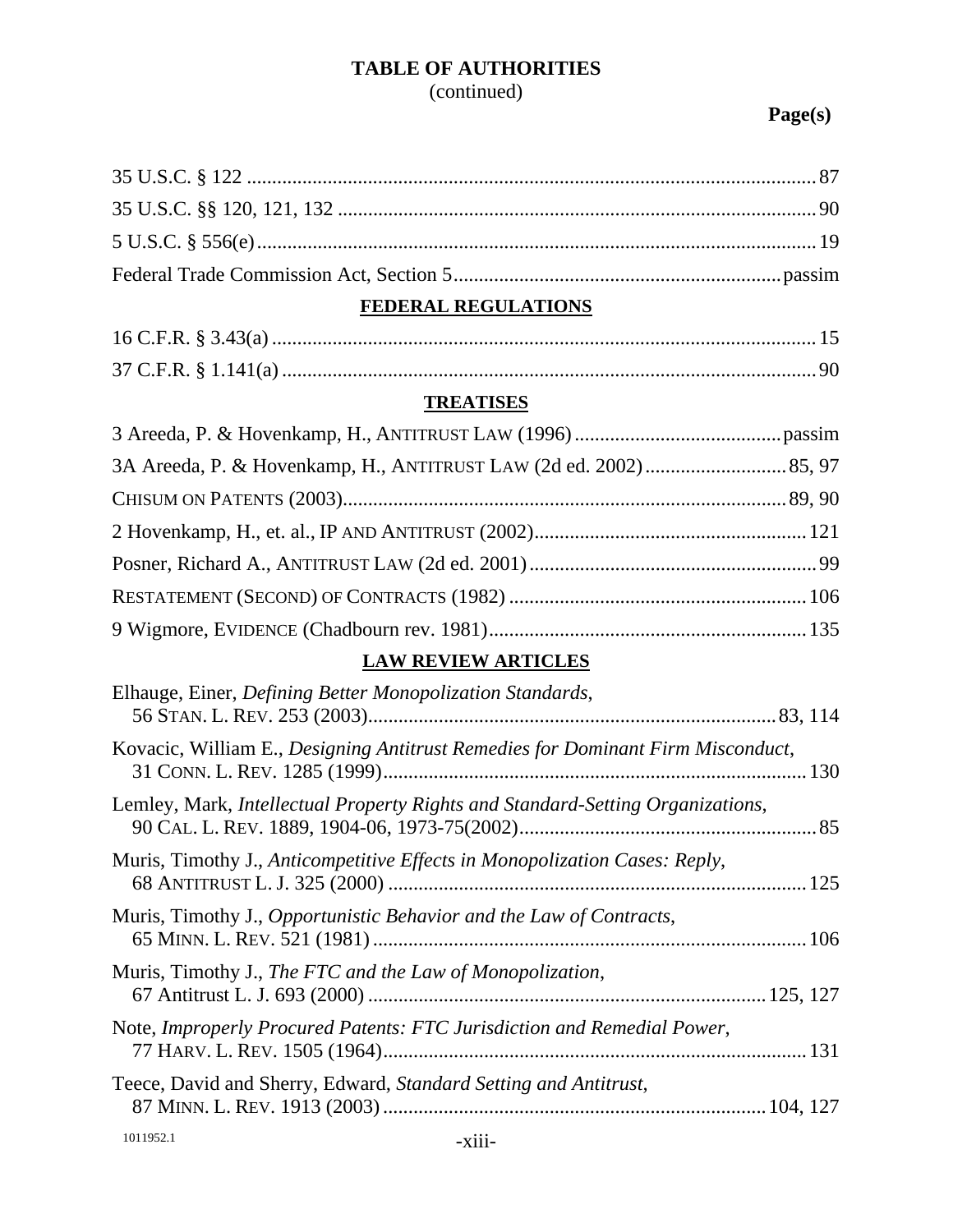(continued)

**Page(s)**

### **OTHER AUTHORITIES**

| American Intellectual Property Law Association, AIPLA Response to the                                                                                                  |
|------------------------------------------------------------------------------------------------------------------------------------------------------------------------|
| Aoki, Reiko & Spiegel, Yossi, Public Disclosure of Patent Applications, R&D, and<br>Welfare, Berglas School of Economics Working Paper 30-98 (Dec. 1998) 88            |
| Brief for Appellees United States and the State Plaintiffs, United States v.<br>Microsoft Corp., Nos. 00-5212, 00-5213 (D.C. Cir., January 2001)  112                  |
| Brief for the United States and the Federal Trade Commission as Amicus Curiae<br>on Petition for a Writ of Certiorari, Verizon Communications, Inc. v. Trinko, No. 02- |
| Brief for the United States and the Federal Trade Commission as Amicus Curiae<br>Supporting Petitioner, Verizon Communications, Inc. v. Trinko,                        |
| Brief for the United States as Amicus Curiae, Consolidated<br>Rail Corp. v. Delaware & Hudson Ry. Co. (Sup. Ct. April 1991) 112                                        |
| Brief of the United States, United States v. Dentsply Int'l, Inc.,                                                                                                     |
| Complaint Counsel's Motion to Dismiss the<br>Complaint, <i>In the Matter of VISX, Inc.</i> , Dkt. No. 9286 (filed December 1, 1999)51, 130                             |
| Complaint Counsel's Post-Hearing Brief, In the                                                                                                                         |
| Initial Decision, In the Matter of VISX, Inc., Dkt. No. 9286 (filed May 27, 1999)  137                                                                                 |
| Order Reopening The Record and Dismissing The Complaint,<br>In the Matter of VISX, Inc., Dkt. No. 9286 (filed February 9, 2001)  138                                   |
| To Promote Innovation: The Proper Balance of Competition Law and Policy, A Report                                                                                      |
| Webster's Third New International Dictionary Unabridged (1986) 13                                                                                                      |
| $\overline{M}$                                                                                                                                                         |

#### **AMICUS BRIEFS**

| Amicus Curiae Brief of JEDEC Solid State Technology                       |  |
|---------------------------------------------------------------------------|--|
|                                                                           |  |
|                                                                           |  |
|                                                                           |  |
| Brief of Amici Curiae Consumer Electronics Association, et al 84, 85, 102 |  |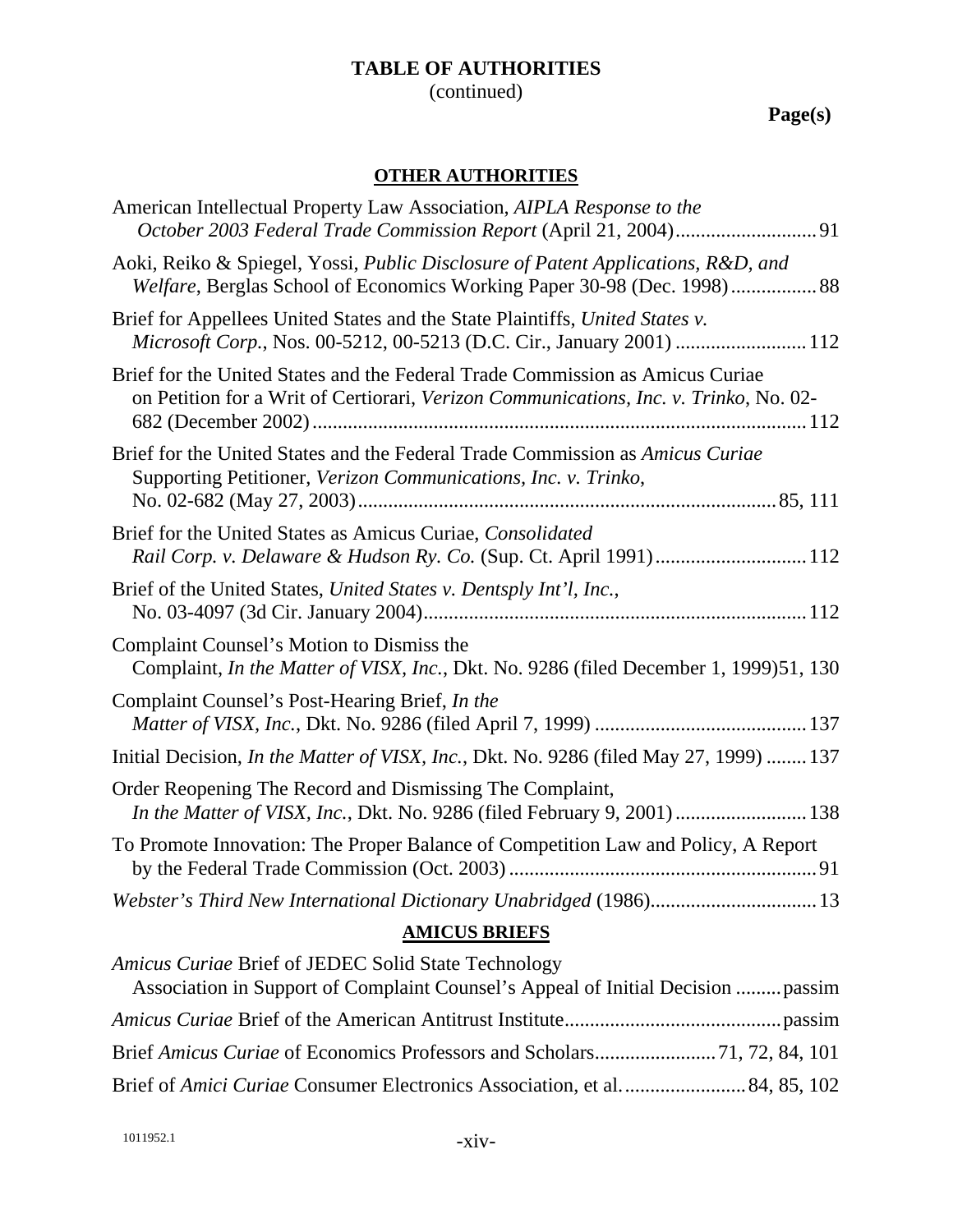(continued)

| Brief of <i>Amici Curiae</i> Micron Technology, Inc., Hynix |
|-------------------------------------------------------------|
|                                                             |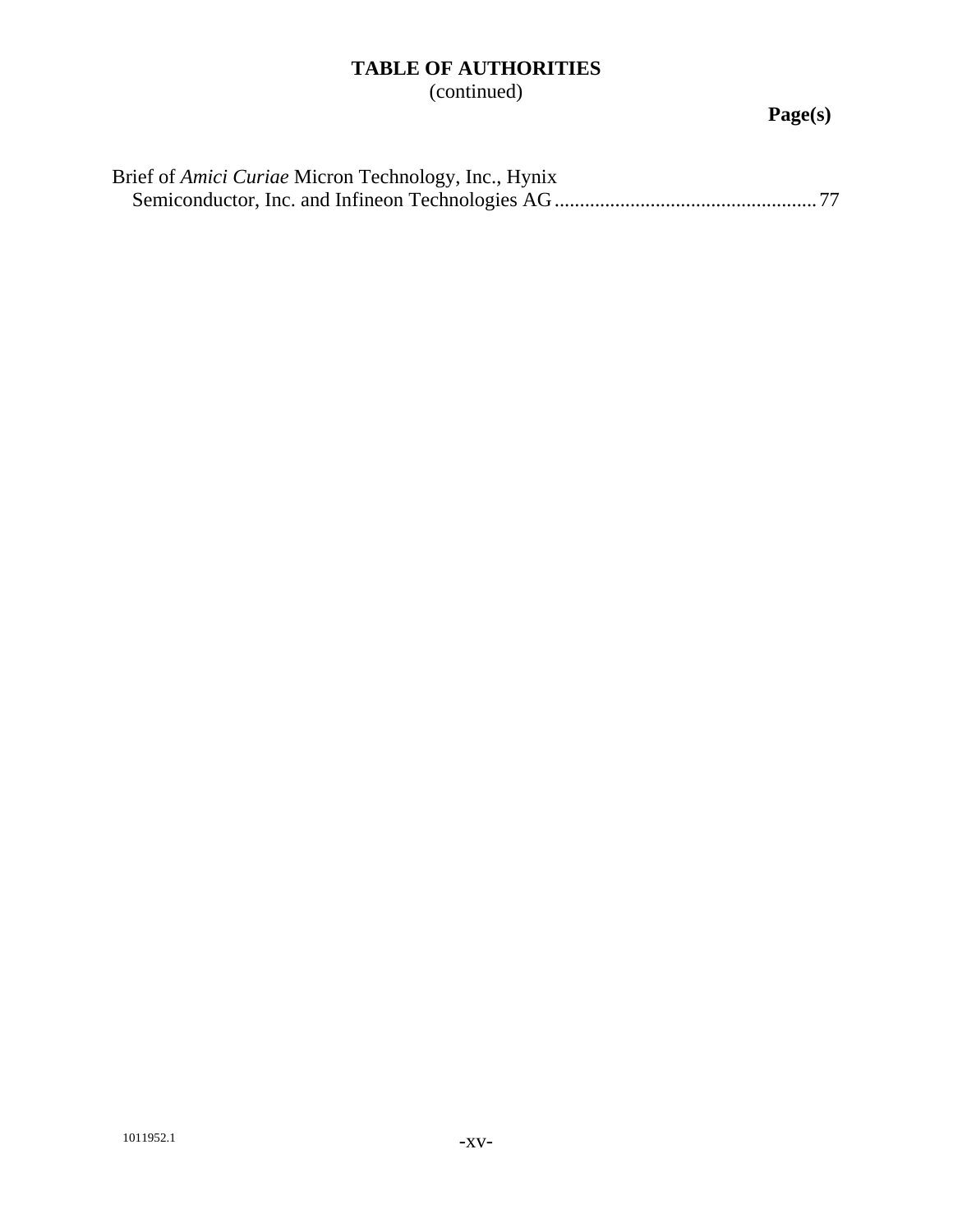#### **I. INTRODUCTION AND SUMMARY OF ARGUMENT**

Respondent Rambus Inc. ("Rambus") respectfully submits this brief in connection with Complaint Counsel's appeal, and Rambus's cross-appeal, from the Initial Decision by Judge McGuire. $<sup>1</sup>$ </sup>

In their Opening Statement at the outset of trial, Complaint Counsel stated that "[w]e are here because Rambus simply refused to play by the rules." Trial, Tr. 12. After a three-month trial that involved 44 live witnesses, over 1900 admitted exhibits, and almost 12,000 pages of trial transcript, the evidence is overwhelming that Rambus broke no rules. The evidence also shows that if Rambus possesses market power, as Complaint Counsel contend, it does so as the result of the inventive efforts of Rambus's founders, Drs. Farmwald and Horowitz, which efforts have resulted in the grant of numerous valid patents by the United States Patent Office.

Complaint Counsel do not contend that Rambus's patents are invalid or were obtained improperly. They nevertheless sought below an order that would deny Rambus the right to continue to collect royalties under license agreements it has signed, prevent it from suing companies that infringe its patents, and award to all DRAM manufacturers the perpetual free use of Rambus's patents for devices standardized by JEDEC. Complaint Counsel sought this extraordinary relief in order to enforce what they alleged was JEDEC's patent disclosure policy – a policy they said required the disclosure of patents, patent applications and intentions to file or amend patent applications that in

<sup>&</sup>lt;u>1</u>  $1$  The following abbreviations are used throughout this brief:

IDF - Initial Decision, Findings of Fact

IDC - Initial Decision, Conclusions of Law

RPF - Rambus Inc.'s Proposed Findings of Fact

RRPF - Rambus Inc.'s Responses to Complaint Counsel's Proposed Findings

CCPF - Complaint Counsel's Proposed Findings of Fact

CCRPF - Complaint Counsel's Responses to Rambus Inc.'s Proposed Findings

CCAB - Complaint Counsel's Appeal Brief.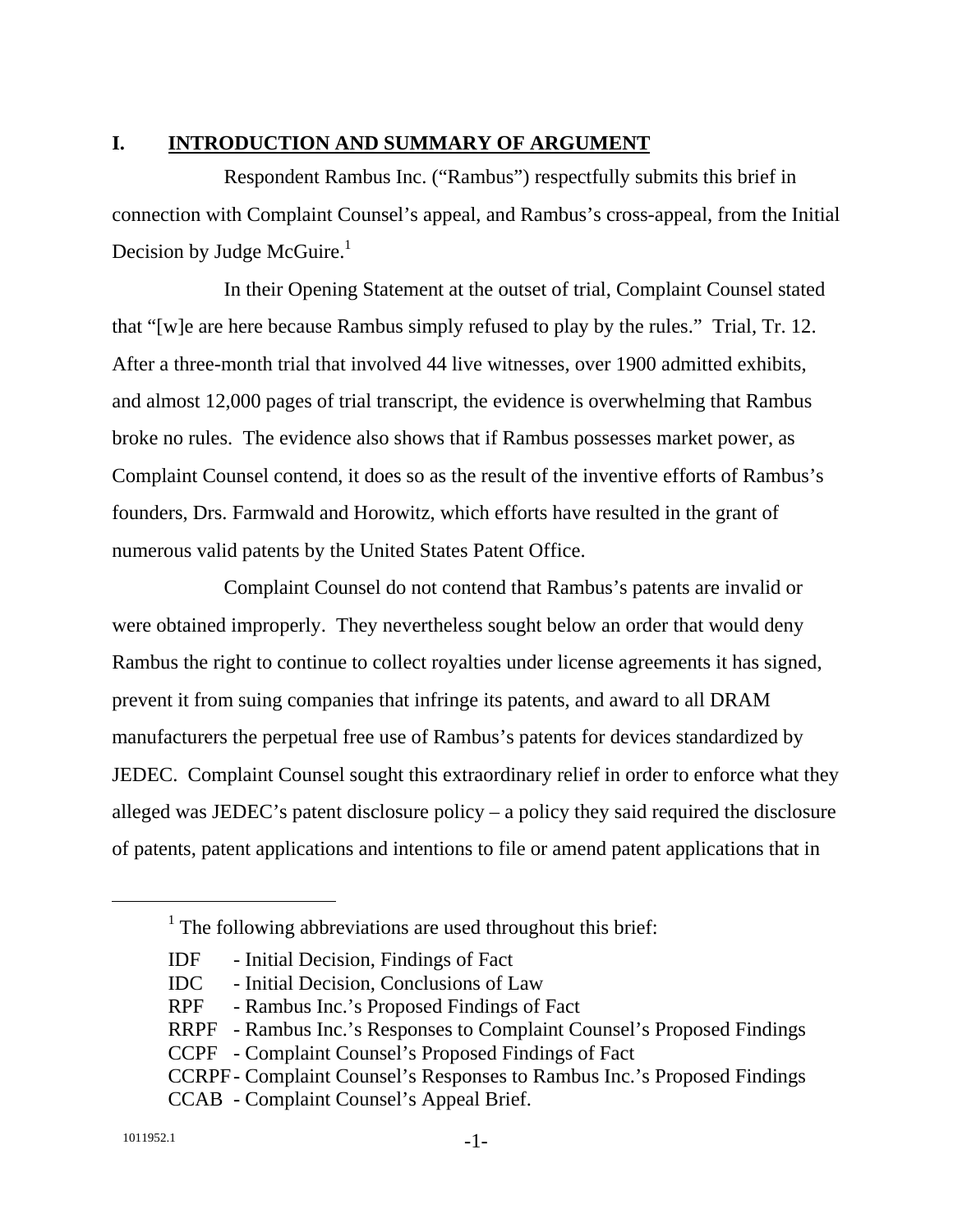any way related to matters discussed at JEDEC.

After many months of considering the testimony and documentary evidence on these issues, and after preparing over 1,650 individual findings of fact. Judge McGuire concluded that Complaint Counsel had failed to meet their burden of proof on each essential element of their claims. Judge McGuire found, for example, that:

- Complaint Counsel failed to prove that JEDEC's patent policy required disclosure of a member's intellectual property interests; the evidence, including JEDEC's board minutes and the Commission's own records, conclusively showed instead that disclosure was voluntary;
- Complaint Counsel failed to prove that the disclosure duty they posited arose *prior* to JEDEC balloting (a showing they needed to make because virtually none of the presentations they point to were ever balloted); indeed, their own witnesses testified to the contrary;
- Complaint Counsel failed to prove that Rambus possessed patents or patent applications that covered the presentations they rely upon; the expert testimony and the Court of Appeals for the Federal Circuit demonstrated that there were no such patents or applications;
- Complaint Counsel failed to prove that Rambus had led other JEDEC members to believe it would disclose any relevant intellectual property; the evidence instead showed beyond a doubt that Rambus had put JEDEC on notice that it would *not* disclose, and that it reserved *all* rights to, its intellectual property;
- Complaint Counsel failed to prove that JEDEC would have adopted different standards if Rambus had disclosed its intentions, failed to prove that there were acceptable alternatives, and failed to prove that any equal or superior technologies were excluded by Rambus's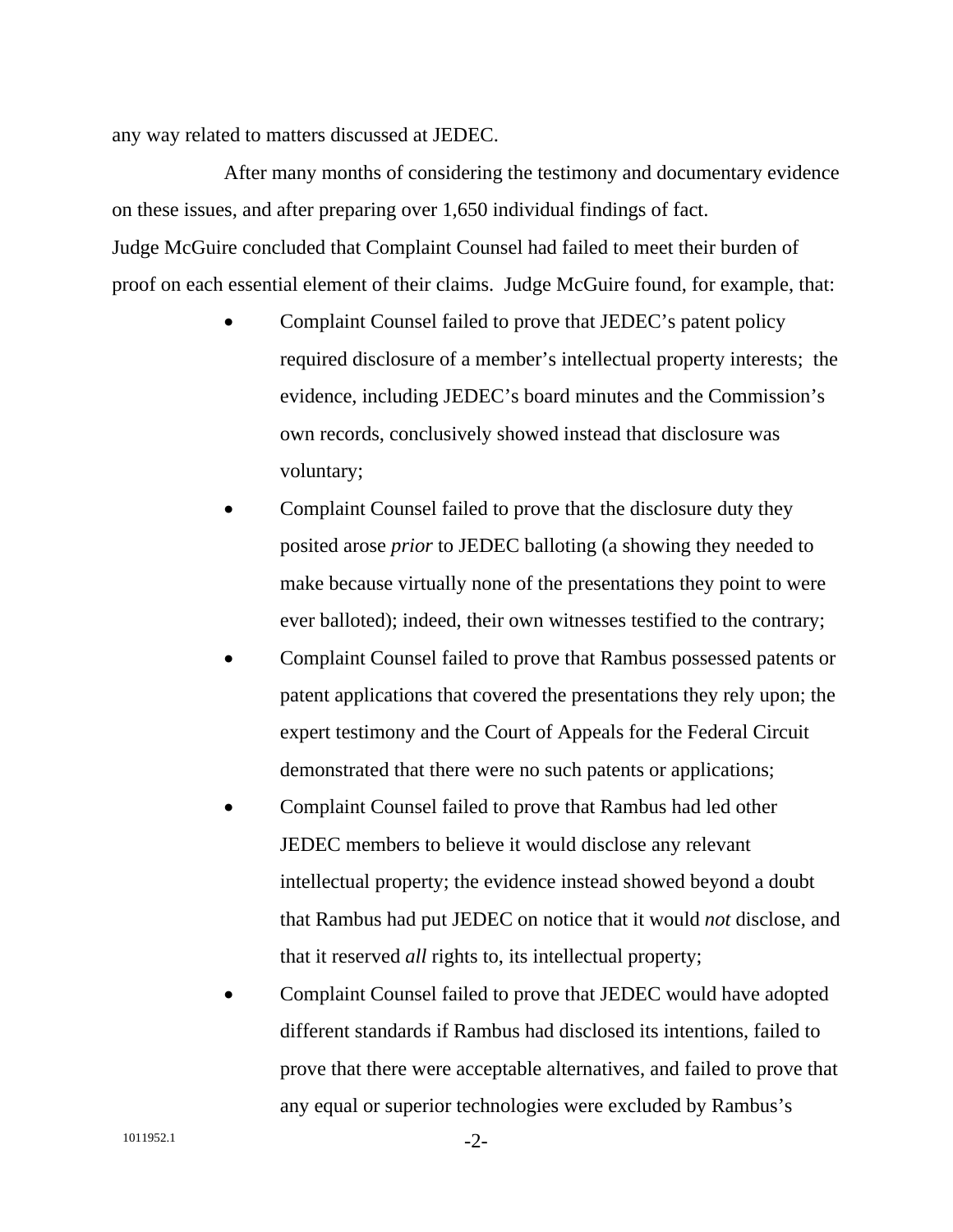alleged conduct; and

• Complaint Counsel failed to prove that the DRAM industry was now "locked in" and could not avoid the use of Rambus's technologies. Indeed, the evidence showed quite the opposite – and even included emails by JEDEC members that used the phrase "I am *not* locked in."

Complaint Counsel bore the burden of proof on all of these issues, and more; a failure to meet their burden on *any* of them required dismissal. Judge McGuire found that Complaint Counsel failed to meet their burden as to *all* of them. As demonstrated in this brief and in Judge McGuire's Initial Decision, this conclusion was correct in all respects and should be affirmed.

#### **II. STATEMENT OF THE FACTS**

#### **A. Introduction**

Complaint Counsel ask the Commission to ignore all of the findings of fact contained in Judge McGuire's Initial Decision. According to Complaint Counsel, because the Initial Decision is "riddled . . . with factual error" and "cannot assist the Commission," the Commissioners should "set it aside entirely" in deciding this case. CCAB 7. Complaint Counsel ask the Commission to believe that every single one of Judge McGuire's findings is erroneous, even though their brief fails to challenge *any* single finding or explain why it is in error.

1011952.1 -3-The Commission's rules do not permit a party simply to say "all of the ALJ's findings are wrong. Please adopt my proposed findings." Rules 3.51-3.52 instead require a party appealing from an Initial Decision to identify its specific objections in its opening brief. Moreover, because of both fundamental fairness and judicial efficiency concerns, the importance of such a requirement grows, not shrinks, as trials increase in length and as the issues at stake grow in importance and complexity. There is thus no precedential value, and great danger to the efficiency and credibility of the administrative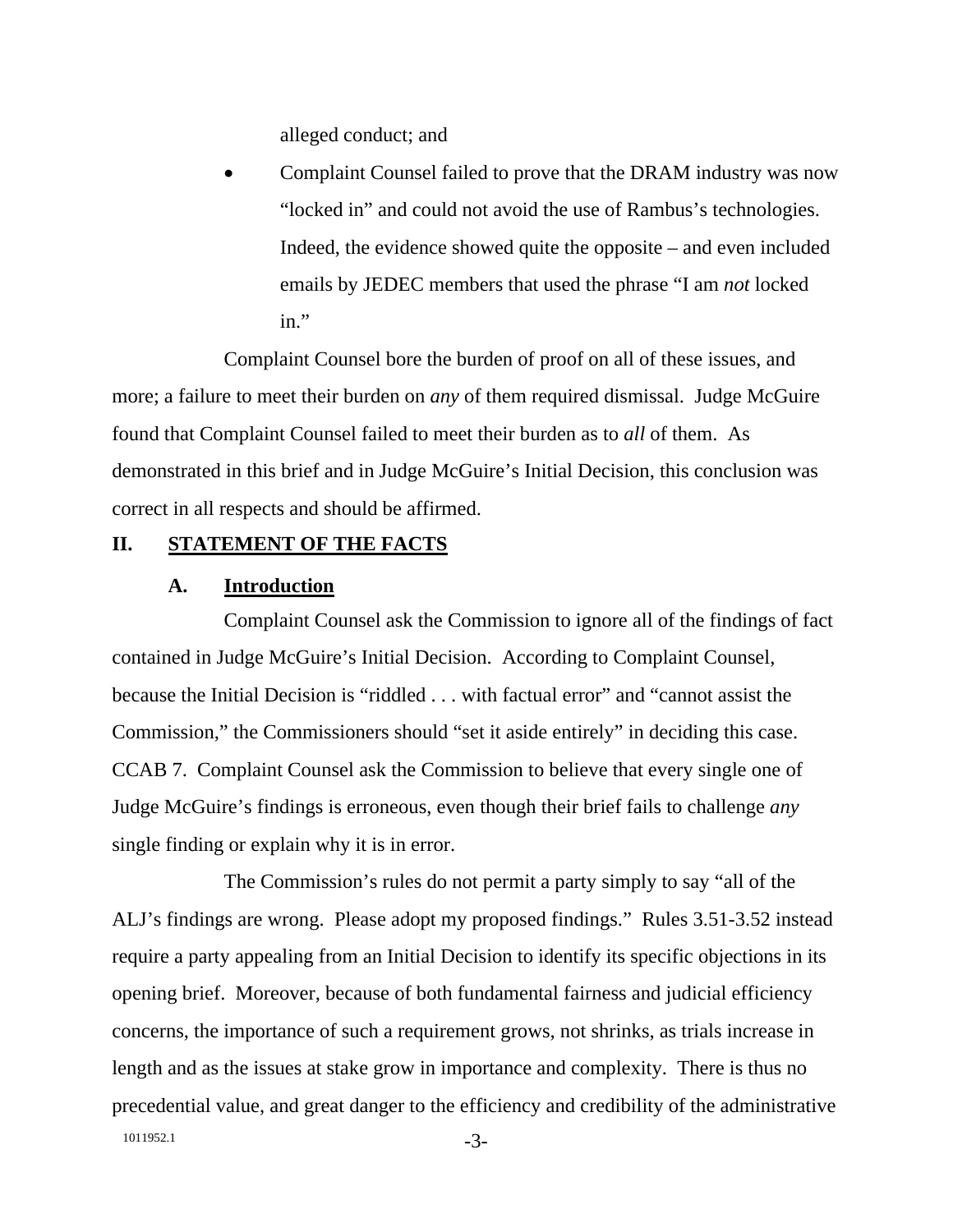process, in an argument by agency counsel that an ALJ's months-long, painstaking analysis of the testimony and evidence that he received should simply be ignored in its entirety.<sup>2</sup>

Complaint Counsel's refusal to identify alleged errors in Judge McGuire's findings should be held to constitute a waiver of any challenge to those findings. *See In the Matter of Sears Roebuck & Company*, 95 F.T.C. 406, 1980 FTC LEXIS 87 at \*226-7 n.7 (1980). Rambus nevertheless submits below a statement of facts that demonstrates that Complaint Counsel failed to meet their burden of proof on the essential elements of their claims.

#### **B. Rambus And Its Inventions**

#### **1. Introduction**

Rambus was founded by two young professors of electrical engineering, Drs. Michael Farmwald and Mark Horowitz, who foresaw an impending crisis in computer memory technology and invested their time and energy to devise novel solutions to the problem. *See generally* RPF 27-45. Dr. Farmwald realized in the late 1980s that developments in microprocessor technology would lead to significant speed increases in microprocessors while memory chip performance would not keep up. RPF 27-32. He recognized that the result of these trends would be a "bottleneck" – memory technology would limit computer system performance. RPF 28.

In an effort to solve the memory bottleneck problem, Dr. Farmwald conceived the general idea of a new memory interface and protocol (an organization of

 $\overline{\phantom{22}}$  $2$  Complaint Counsel's brief also argues that all of Judge McGuire's findings that were based on findings proposed by Rambus should be ignored *for that reason alone*. The Commission has long disregarded such arguments. *See In the Matter of Coca-Cola Company*, 83 F.T.C. 746, 1973 FTC LEXIS 245, \*105-6 (1973) ("We test the initial decision's findings by their relevance and adequacy, not by a tally of the number derived from the proposed findings of either party to the litigation.").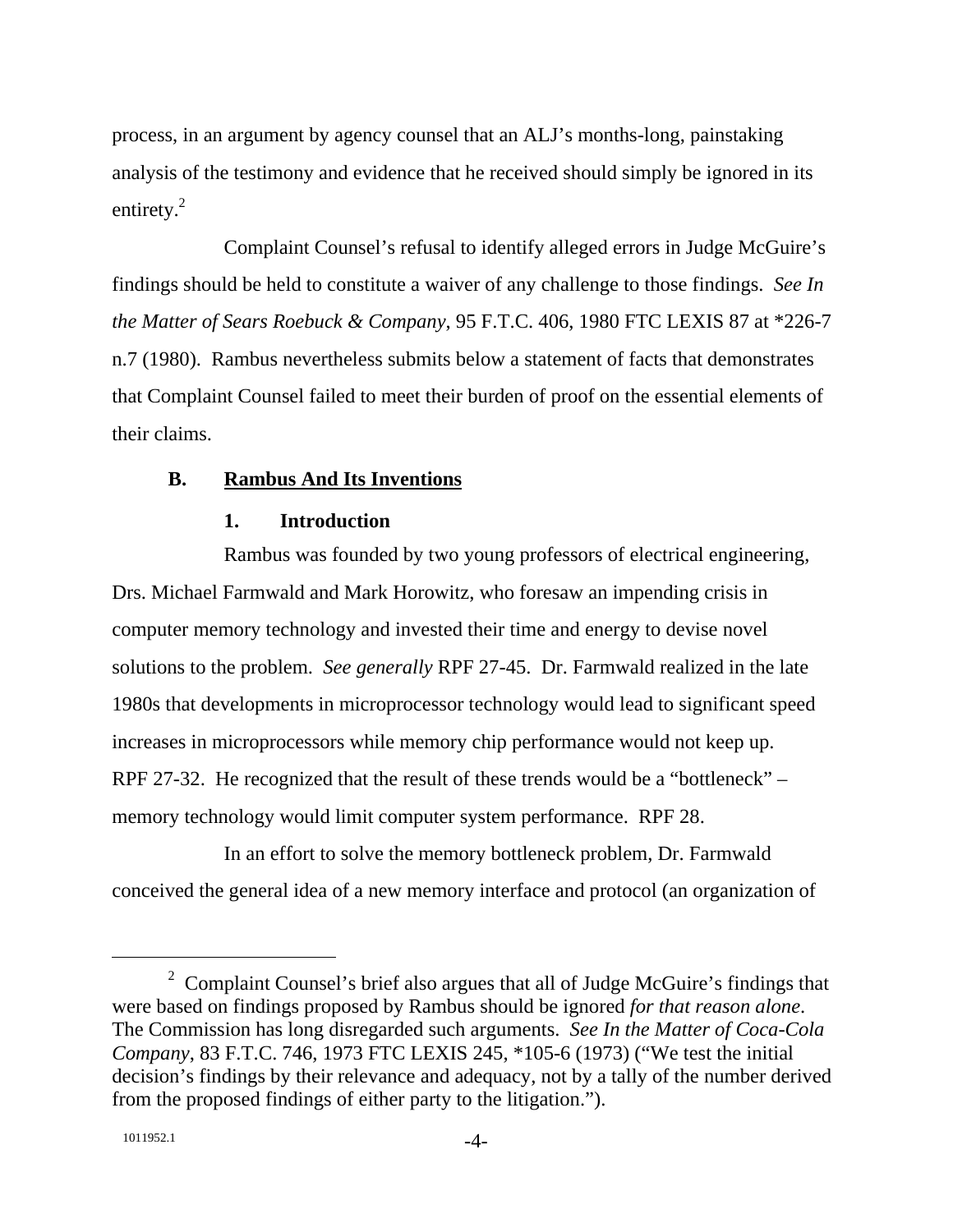the bits and timing of bits transferred by a memory chip) that would allow a *single* DRAM chip to have higher performance than a board containing *320* existing DRAM chips. RPF 41. Dr. Farmwald enlisted the help of Dr. Mark Horowitz, an expert in circuit design, who took a leave from his professorship at Stanford to work with Dr. Farmwald. RPF 42-44.

Drs. Farmwald and Horowitz realized that although then-existing DRAM memory chips were asynchronous, they needed to develop a synchronous device with mechanisms for exercising very tight control over timing with respect to the clock to make sure that each bit of data – traveling at a very high speed – was read during the very narrow window of time when it was valid. RPF 64. Among the numerous inventions that Drs. Farmwald and Horowitz devised to optimize the performance of such a synchronous device are the four that Complaint Counsel have put in issue in this case:

- Drs. Farmwald and Horowitz decided to put registers on the DRAM to make the interface more efficient, including access time registers that could be programmed with a latency value, an invention known as "programmable latency." RPF 68-69.
- Drs. Farmwald and Horowitz allowed the response to a request to include a variable amount of data, an invention known as "variable block size" or "variable burst length." RPF 70.
- Drs. Farmwald and Horowitz realized that they could not build a 500 MHz DRAM with current technology and so, to transmit data at the highest possible speed, they conceived the idea of transmitting and receiving data on both edges of a 250 MHz clock, an invention known as "dual edged clocking." RPF 63.
- In order to have the highest speed possible, Drs. Farmwald and Horowitz also decided to use specialized circuitry, either a delay locked loop (DLL) or a phase locked loop (PLL), placed on the DRAM itself in order to minimize timing uncertainties, an invention known as "on-chip PLL/DLL." RPF 66.

#### **2. Rambus's Initial Patent Application And The PCT Application**

By early 1990, Drs. Farmwald and Horowitz had put together a set of their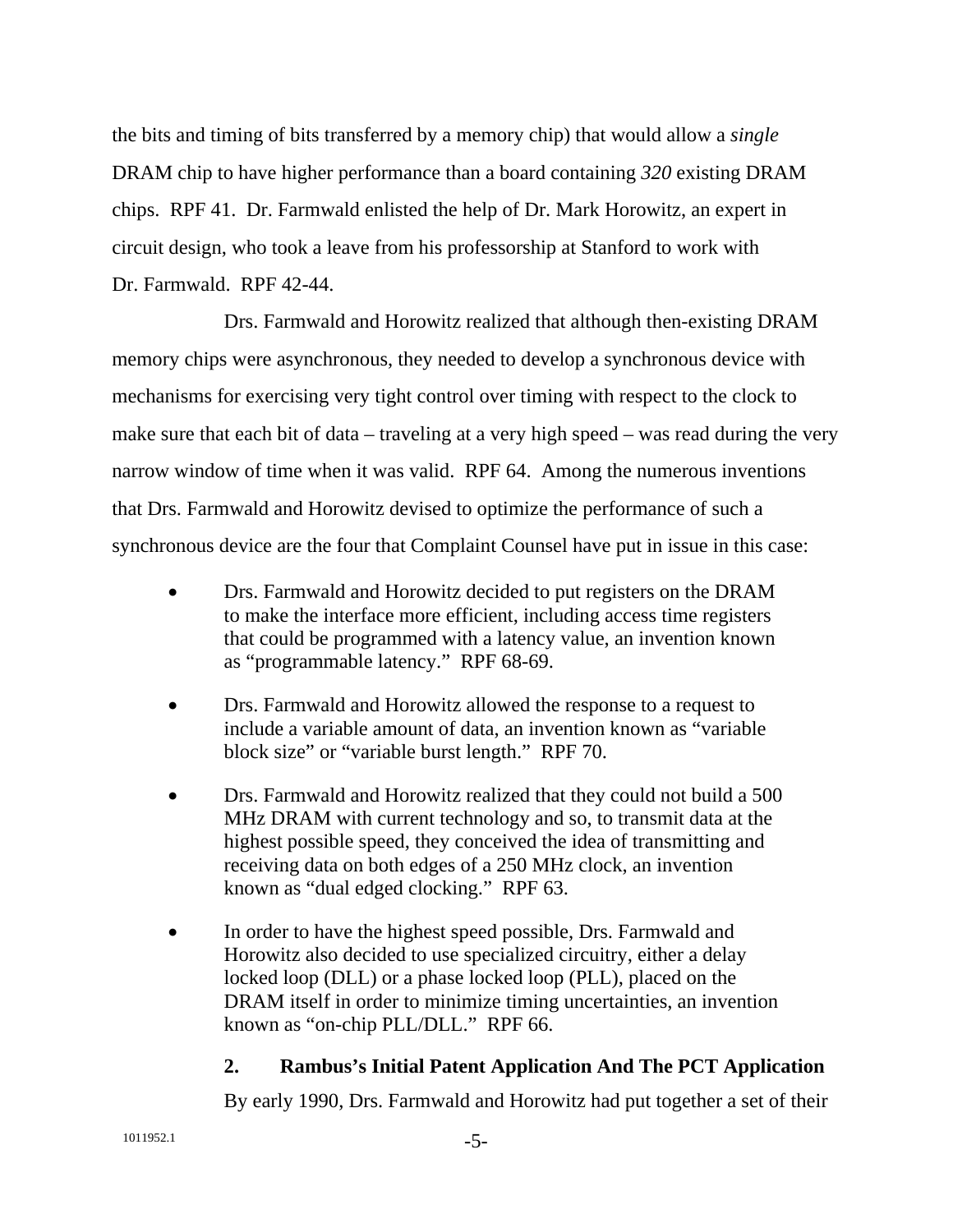ideas that they proceeded to describe in a patent application. This patent application, serial number 07/510,898 (the "'898 application"), was filed on April 18, 1990. IDF 168. After the filing of the '898 application, Rambus received an 11-way restriction requirement from the United States Patent and Trademark Office ("PTO") – that is, the Patent Examiner determined that Rambus was claiming 11 *distinct* inventions in the '898 application. IDF 171. Rambus was, therefore, required to file numerous divisional applications in order to pursue all of the inventions identified by the Patent Examiner. *Id*. The Rambus patents at issue here have all issued from applications that are continuations or divisionals stemming from the original '898 application. IDF 177. *All* of those patents are based upon and contain the same specification as the original application. *Id*. In other words, they are all based on the description of the inventions that was included in the '898 applications. *Id.*<sup>3</sup>

Complaint Counsel imply that the Farmwald and Horowitz inventions were limited to the use of various features in an RDRAM device and that Rambus stole the idea from JEDEC of using these features in other DRAM devices and then used that stolen idea to obtain patents covering the other DRAMs. Nothing could be further from the truth. The record evidence fully demonstrates that the innovative features at issue here were set out in Rambus's original '898 patent application, filed well before JEDEC had begun considering the SDRAM standard. IDF 177. Moreover, Complaint Counsel

 <sup>3</sup> <sup>3</sup> Under United States patent law, an inventor is entitled to file later applications called "continuation applications," claiming different inventions from those claimed in the initial application, so long as those later-claimed inventions are supported by the disclosure, known as the "written description," in the initial application. Such continuation practice can legitimately be used to add claims to cover later developed, competing products, again so long as those claims are supported by the original disclosure. *Kingsdown Medical Consultants, Ltd. v. Hollister, Inc.*, 863 F.2d 867, 874 (Fed. Cir. 1988). That is, the original written description must clearly convey to one of ordinary skill in the art that the inventor was in possession of the later-claimed invention at the time that the initial application was filed. *Id*.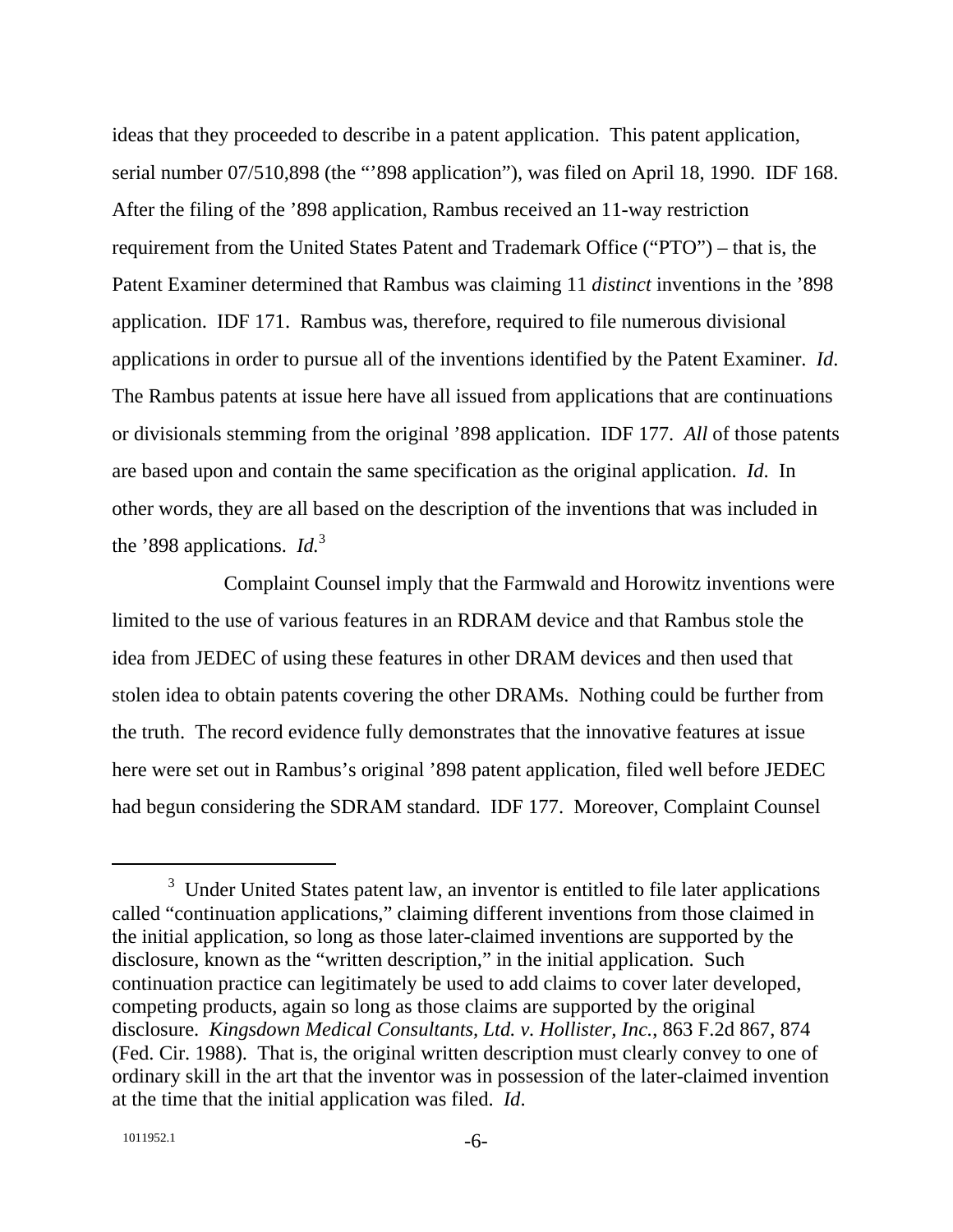stipulated prior to and during trial that they were not in any way challenging the PTO's determination that Rambus's founders had met all of the statutory prerequisites to the issuance of valid U.S. patents, necessarily including the determination by the PTO that the inventions in question were described in the original '898 application. In other words, Complaint Counsel have acknowledged for purposes of this case that Rambus's founders (*not* JEDEC) first conceived of the inventions in question. 35 U.S.C. § 112.

On April 16, 1991, Rambus filed an international patent application pursuant to the Patent Cooperation Treaty (the "PCT application"). RPF 659-61. The PCT application was published on October 31, 1991. *Id.* The specification contained in the application was identical to that contained in the '898 application and described the four inventions at issue in this case. IDF 186-206.

#### **3. The Scope Of Rambus's Subsequent Patent Applications**

Despite the breadth of the specification contained in Rambus's '898 and PCT applications, Rambus did not in the early and mid-1990's file *claims* seeking broad patent coverage over the use of various features in any DRAM device. In fact, Complaint Counsel have formally stipulated that as of January 1996, almost six years after the '898 application was filed, Rambus held no issued U.S. patents that were required for the manufacture or use of *any* device manufactured in compliance with a JEDEC standard. IDF 939. Judge McGuire, like the Federal Circuit, further found that as of the time of Rambus's departure from JEDEC, Rambus had no claims in any patent or pending U.S. patent application that were required for the manufacture or use of any JEDEC-compliant device. IDF 939-966; IDC 275-7; *Rambus Inc. v. Infineon Technologies AG*, 318 F.3d 1081, 1103-05 (Fed. Cir. 2003) ("*Infineon*"). Therefore, even if Rambus was obligated as a JEDEC member to disclose patents or patent applications at JEDEC meetings,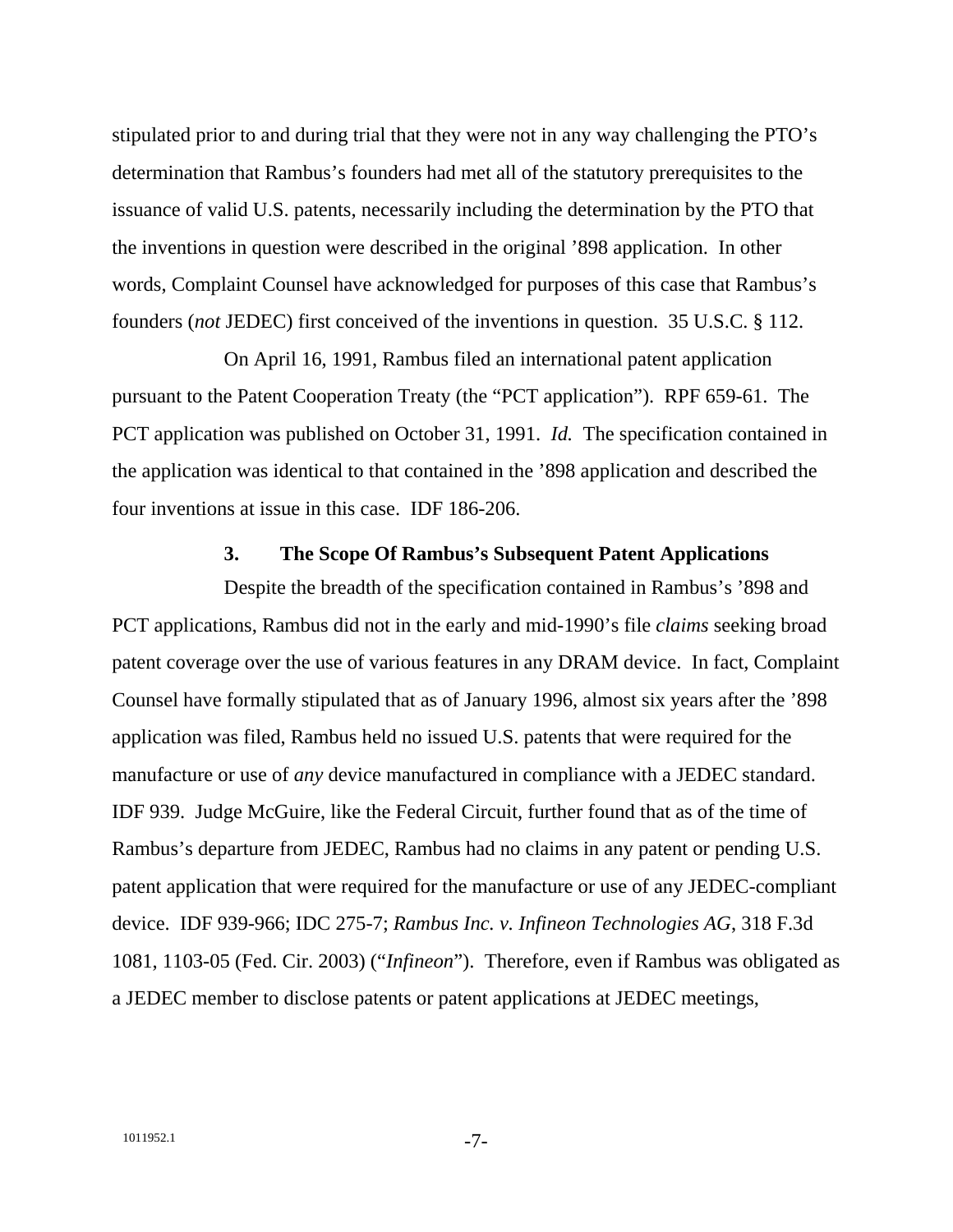Judge McGuire correctly concluded that Rambus had nothing to disclose.<sup>4</sup>

### **C. The Manuals And Policies That Governed JEDEC Meetings Did Not Require Disclosure Of Intellectual Property Interests**

Judge McGuire found that the JEDEC patent policy during the 1992-1996 time period (when Rambus was a member) did *not* require disclosure of patents, patent applications or intent to file or amend patent applications by JEDEC members, and instead "encourag[ed]" the "voluntary disclosure of any known essential patents." IDF 679. Although Complaint Counsel claim that the patent policy *mandated* disclosure, CCAB 17, they address none of the overwhelming evidence that Judge McGuire cited in support of his contrary findings. That evidence is summarized below.

#### **1. The EIA Legal Guides That Governed JEDEC's Activities Did Not Require The Disclosure Of Intellectual Property Interests**

Throughout most of the 1990's, JEDEC was not a separate legal entity but was instead an unincorporated "activity" within the engineering department of a trade association known as the Electronic Industries Association ("EIA"). Rhoden, Tr. 289. It is undisputed that for the entire time that Rambus was a JEDEC member, EIA policies governed the conduct of JEDEC meetings and the obligations of its members. IDF 222; Rhoden, Tr. 289; Kelly, Tr. 1918. As JEDEC Council Chairman Gordon Kelley put it, JEDEC "fell completely under the umbrella of the EIA for legal guides" prior to 1999. RX1179 at 1.

The official EIA Legal Guides were published in March 1983 and remained

 <sup>4</sup> <sup>4</sup> Complaint Counsel do not challenge any of the underlying bases for Judge McGuire's conclusion and offer only a single chart that purports to show "the relevant technologies" and the "respective Rambus applications" and amendments that "address" that technology. CCAB 22, n.11. Complaint Counsel's chart is no substitute for a reasoned analysis of Judge McGuire's alleged errors and does nothing to satisfy Complaint Counsel's Rule 3.52 requirements.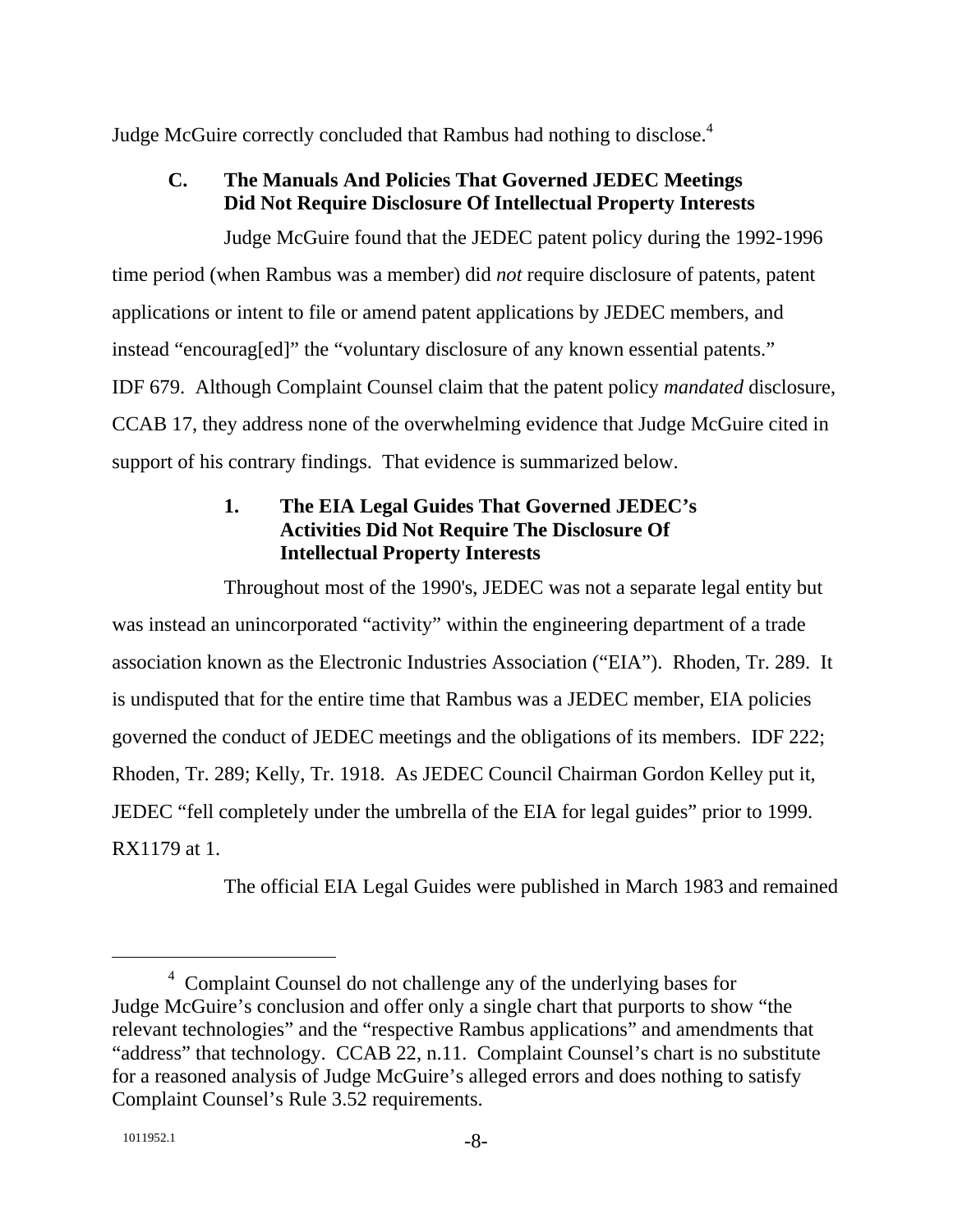in effect throughout the pertinent time period. CX204. Complaint Counsel acknowledge in their brief that the Legal Guides governed "all EIA engineering standardization and related programs" and had to be followed by JEDEC members. CX204 at 4; CX206 at 6; Kelly, Tr. 1829-30; CCAB 46 and n.43.

Complaint Counsel repeatedly cite to a provision in the Legal Guides that states that standards should not be proposed or adopted for the purpose of restricting competition or excluding competitors from a market. CCAB 13-14, 16-17, 46, 53, 60, 63. They also cite to a provision that standardization programs should be "carried on in good faith. . . ." CCAB 42. From this general language, Complaint Counsel posit that it was a "fundamental purpose" of EIA and JEDEC to avoid the use of standards that might incorporate patented technologies, and they suggest that a patent disclosure obligation arises from that purported purpose. Complaint Counsel fail to mention, however, that the EIA Legal Guides also contain an express provision that *directly* addresses intellectual property questions. The EIA Legal Guides state that it is a "basic objective" of all EIA standardization activities that:

> "[s]tandards are proposed or adopted by EIA *without regard to* whether their proposal or adoption may in any way involve patents on articles, materials, or processes."

IDF 599, 633; CX204 at 4 (emphasis added).

This specific and unambiguous language – that one of the EIA's "basic objectives" is that standards are to be proposed and adopted "without regard" to whether they "in any way involve patents" – is far more relevant to the issues in this case than the general provision cited by Complaint Counsel. In light of this provision, Complaint Counsel's contention that EIA and JEDEC had a fundamental purpose of *avoiding*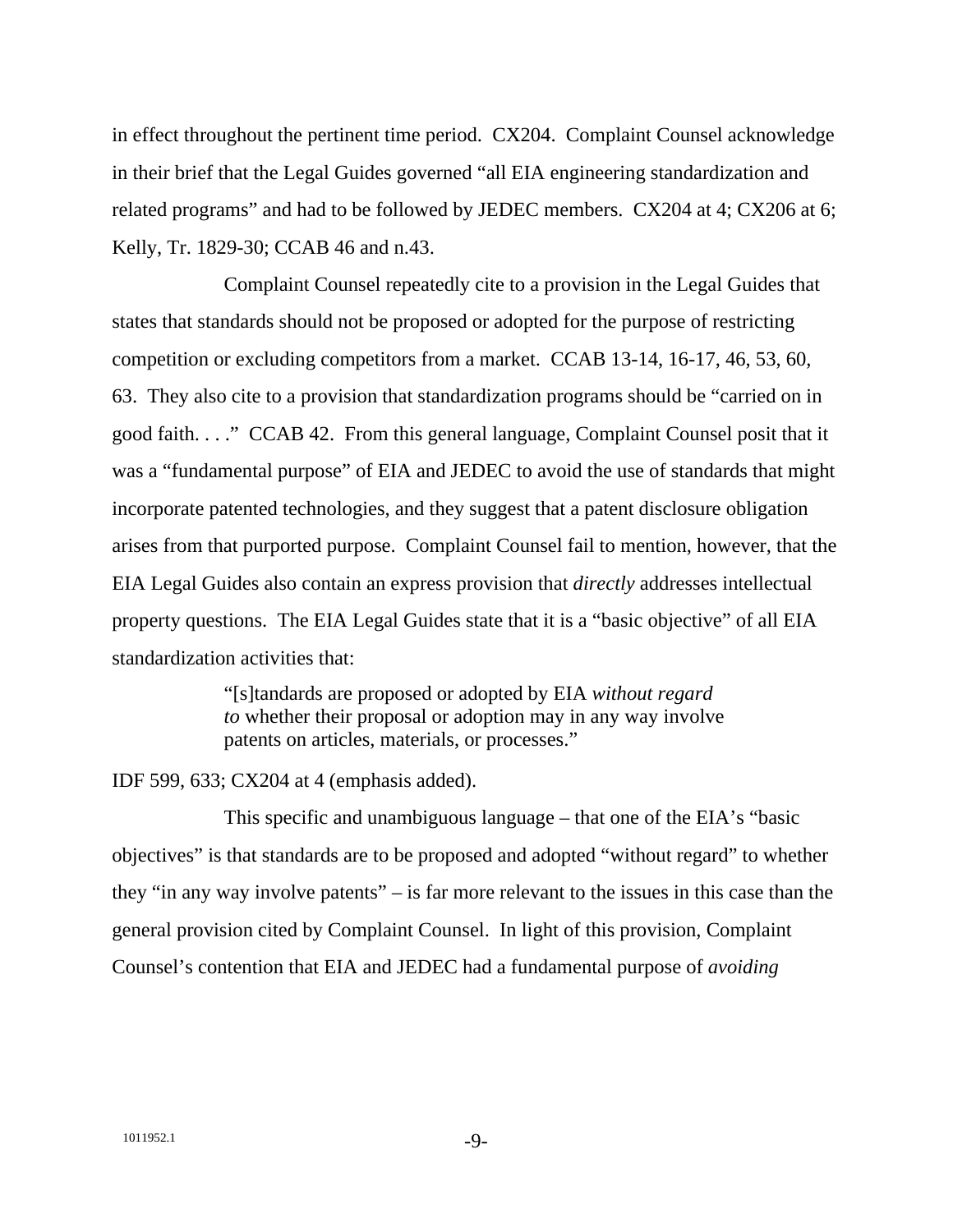patents is simply wrong. *See* IDF 590-591.5

#### **2. Other EIA Manuals Did Not Require Disclosure Of Intellectual Property Interests**

During the time when Rambus was a JEDEC member, there were several

other EIA manuals that governed JEDEC meetings. None of these manuals describes any

obligation on the part of meeting participants or others to disclose patents or patent

applications. EIA Manual EP-3-F, for example, provides simply that:

"No program of standardization shall refer to a product on which there is a known patent unless all the technical information covered by the patent is known to the Formulating committee, subcommittee, or working group. The Committee Chairman must also have received a written expression from the patent holder that he is willing to license applicants under reasonable terms and conditions that are demonstrably free of any unfair discrimination."

IDF 635; CX203A at 11.

The EP-7-A manual similarly provided that:

"No program of standardization shall refer to a patented item or process unless all of the technical information covered by the patent is known to the formulating committee or working group, and the Committee Chairman has received a written expression from the patent holder that one of the following conditions prevails:

 (1) A license shall be made available without charge to applicants desiring to utilize the patent for the purpose of implementing the standard; or

 (2) A license should be made available to applicants under reasonable terms and conditions that are demonstrably free of any unfair discrimination."

IDF 636; JX54 at 9-10.

 $rac{1}{5}$  $<sup>5</sup>$  Judge McGuire also correctly found that the structure of the Legal Guides</sup> showed that the "good faith" admonition was directed to the administrators who conduct the standardization programs, not to individual members. *Id.*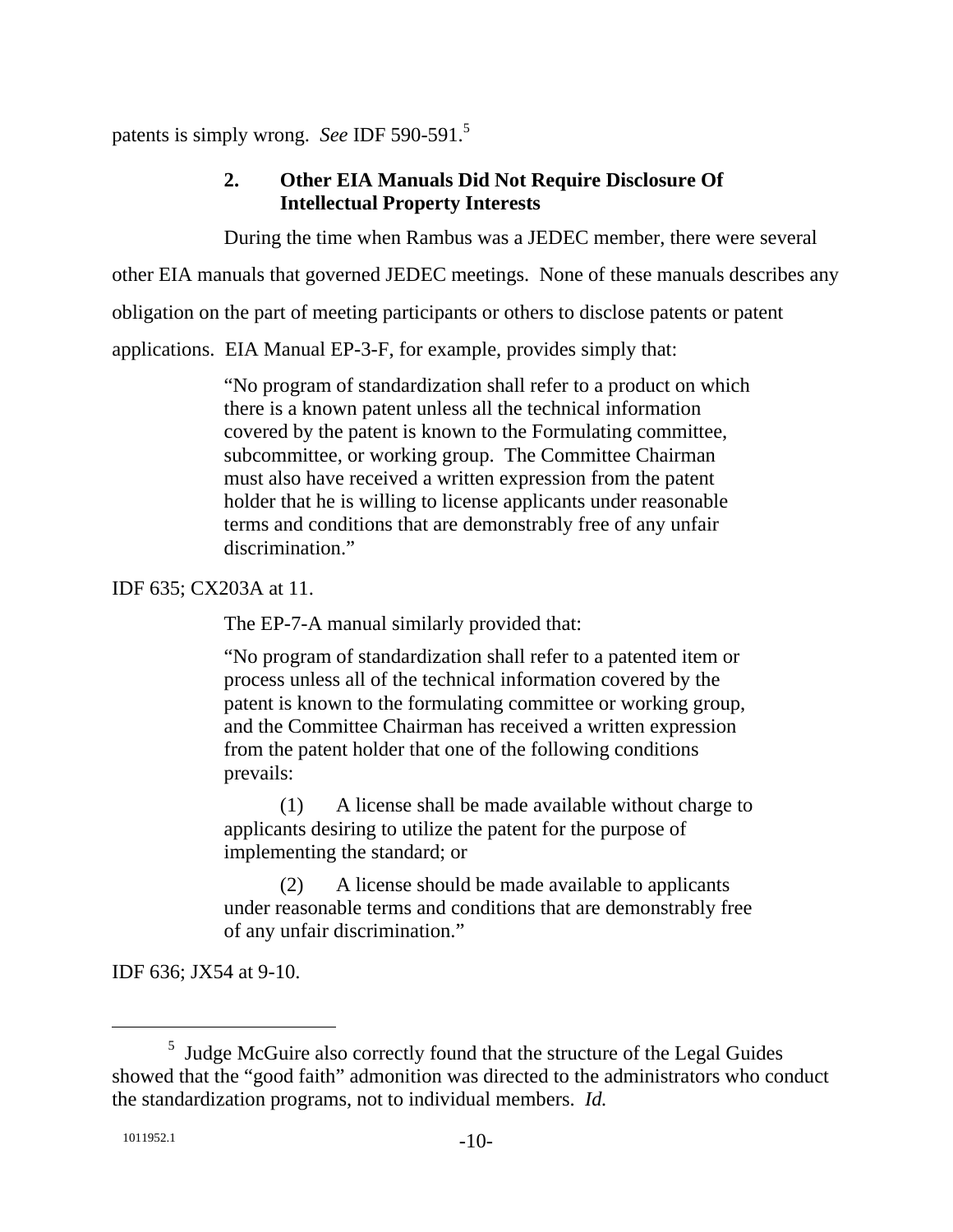The language in these two manuals, which was routinely shown at JEDEC meetings, does not require disclosure of intellectual property interests by anyone. Instead, it describes the approach to be followed if a standards committee chooses to refer to a "known" patent when publishing a standard. Had the EIA intended to impose an affirmative requirement that members disclose relevant patents, it is reasonable to assume it would have said so by using mandatory language. It is, moreover, completely *un*reasonable to suggest that the quoted language not only imposes a mandatory obligation, but also requires disclosure of patent *applications*, which it nowhere mentions and whose disclosure would reveal a company's trade secrets. *See* Section III.D.1.a. Indeed, the Chairman of the JEDEC Council (who also served as the Chair of the 42.3 subcommittee while Rambus was a member) testified that he understood throughout the early and mid-1990's that the EIA manuals quoted above did *not* require the disclosure of patent applications. Kelley, Tr. 2686-7, 2695-7.

#### **3. The ANSI Patent Policy Did Not Require Disclosure Of Intellectual Property Interests**

In understanding what EIA's rules required, it is also important to understand the contours of the American National Standards Institute ("ANSI") Patent Policy. ANSI was and is an umbrella organization that accredits various standardssetting organizations, including the EIA. Kelly, Tr. 1947-8; 2074-5.

ANSI's Patent Policy, like that of the EIA, *encourages* but does not *require* the disclosure of intellectual property interests. IDF 643; Kelly, Tr. 1961. The ANSI Patent Policy was officially endorsed by the EIA at least as early as 1995, when EIA Manual EP-7-B was published. *See* RX616 at 2. The EP-7-B manual states that "[s]tandards and publications are adopted by EIA in accordance with the [ANSI] patent policy." *Id*. Given the voluntary nature of disclosure under the ANSI policy, the EIA's express adoption of that policy confirms the voluntary nature of disclosure within the EIA as well.

```
1011952.1 -11-
```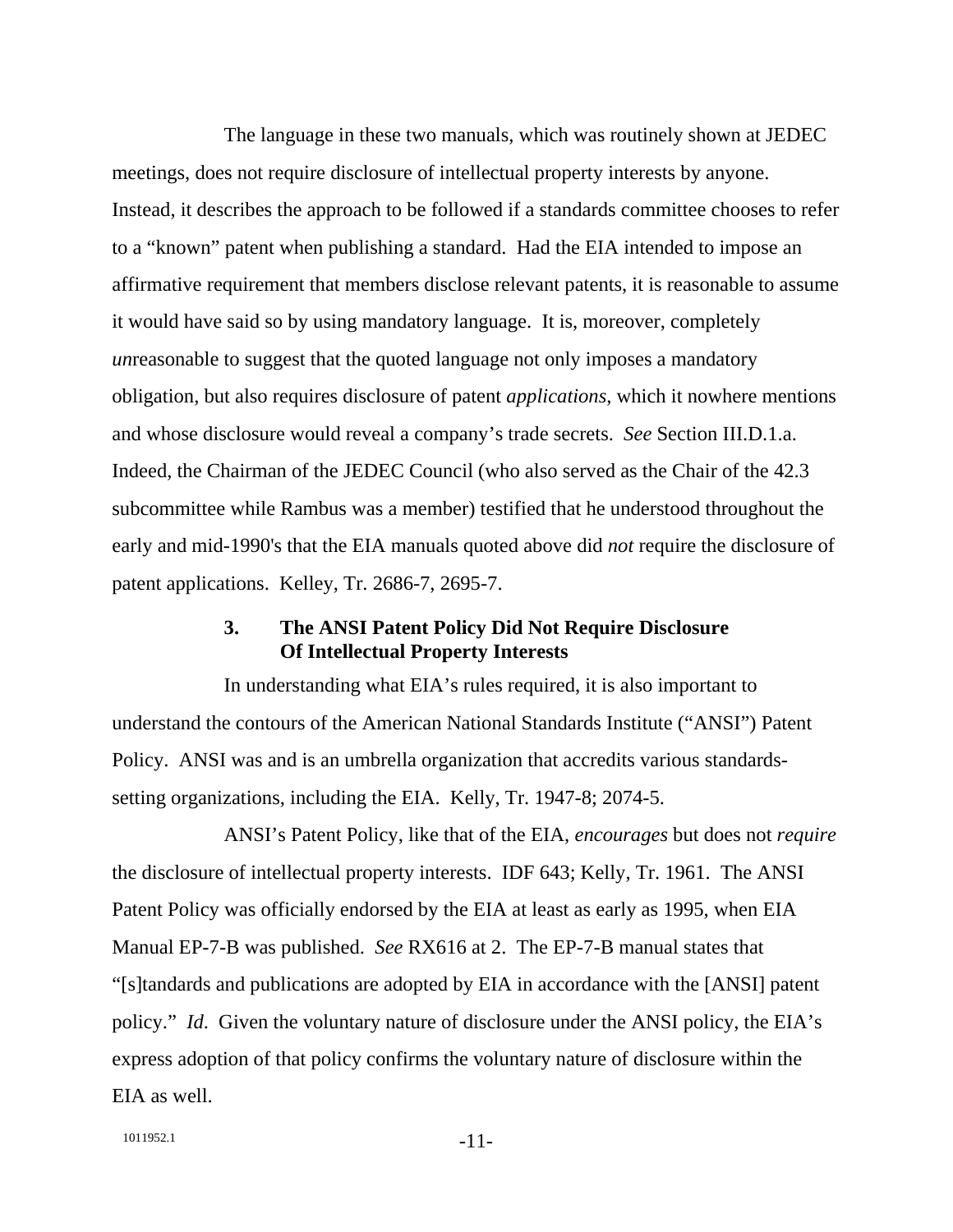Even before the ANSI Patent Policy was officially endorsed by the EIA in 1995, the ANSI Patent Policy Guidelines were circulated to members of the JC 42.3 subcommittee because "they provided insight into the proper interpretation of the EIA and JEDEC patent policy." IDF 630-640; Kelly, Tr. 1950; CX3538 at 1; CX34 at 19. It was undisputed at trial that when the ANSI Guidelines were circulated to JC 42.3 members in 1994, the relevant language of the EIA patent policy was essentially identical to that of the ANSI patent policy. IDF 642; Kelly, Tr. 2077-8.

#### **4. The EIA, On Behalf Of JEDEC And Its Other Standardization Activities, Informed The Federal Trade Commission In 1996 That Intellectual Property Disclosure Was "Voluntary" Under EIA Rules**

The Commission need not rely solely on the language of the various EIA manuals and ANSI guidelines to understand how the EIA interpreted its patent policy. In January 1996, in response to the Commission's request for public comments regarding the proposed consent decree in the *Dell* case, the EIA submitted written comments to the Commission that described EIA's patent policy. IDF 673; RX669 at 1. The EIA's January 1996 comments to the Commission were submitted on behalf of the EIA and its unincorporated divisions and departments such as JEDEC. IDF 673; RX669 at 5; Kelly, Tr. 2094. In fact, the comment letter *expressly* refers to JEDEC's standardization efforts. RX669 at 1. The comment letter was approved by both the EIA's General Counsel and by its Vice-President for Standards and Technology. RX669 at 5; Kelly, Tr. 2092-3.

Consistent with the statement in the EP-7-B manual that EIA standards were adopted in accordance with the ANSI Patent Policy, the EIA's comment letter began by stating that the EIA "endorse[d] and follow[ed]" the ANSI Patent Policy. RX669 at 2. The letter went on to state that the EIA "*encourage[d]* the early, *voluntary* disclosure of patents that relate to the standards in work." *Id*. at 3 (emphasis added).

1011952.1 -12-It is reasonable to assume that a formal comment letter to a governmental agency is a carefully considered document that accurately presents an entity's official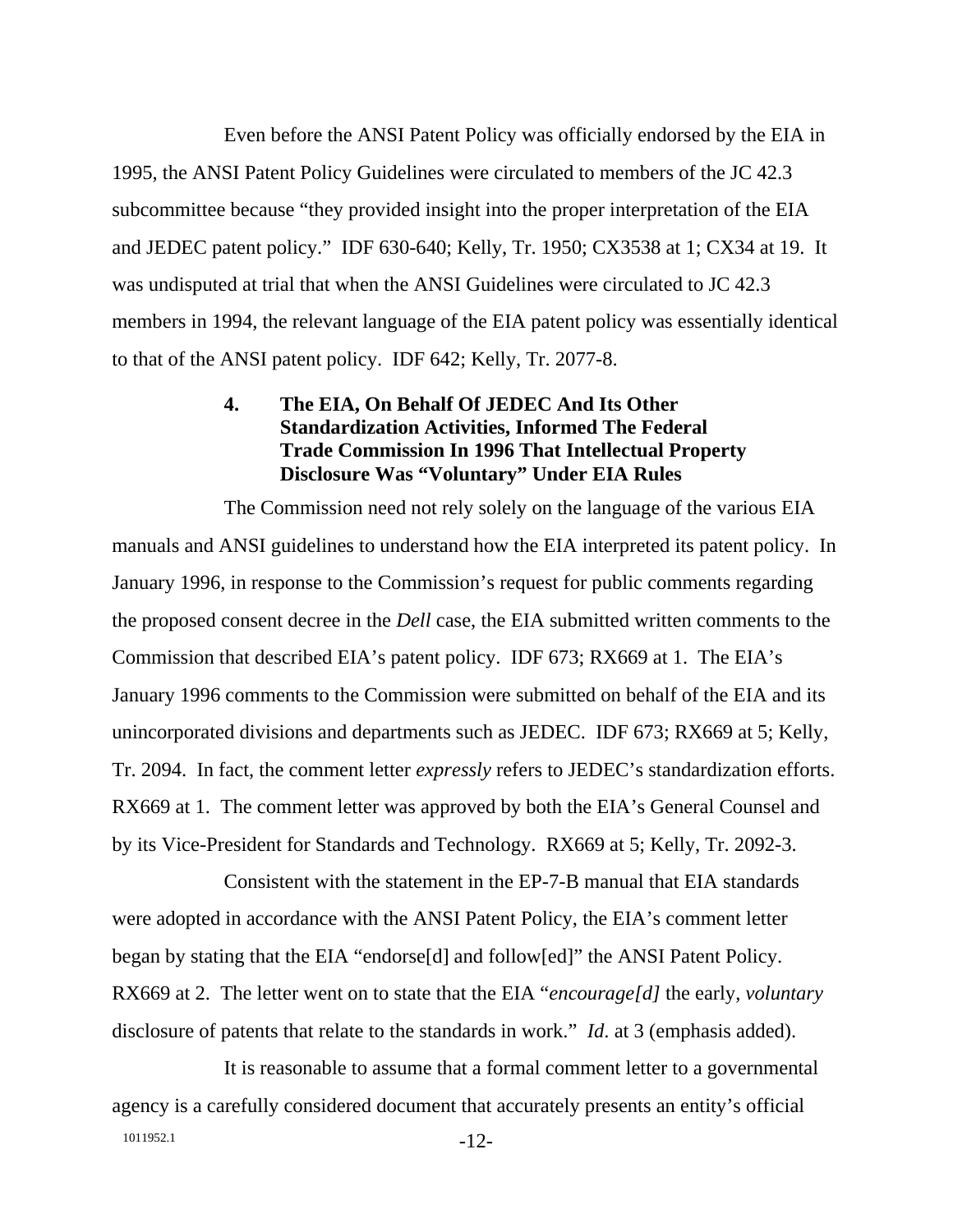position. The words used by the EIA were clear and unambiguous. "Voluntary disclosure" does not mean "required disclosure." Instead, according to the dictionary selected by the EIA as its official reference guide, "voluntary" means an act "performed, made, or given of one's own free will," as well as an act performed "without any present legal obligation to do the thing done or any such obligation that can accrue from the existing state of affairs. . . ." *Webster's Third New International Dictionary Unabridged*  $(1986)$ , p. 2564.<sup>6</sup>

The Commission staff certainly understood that the EIA patent policy did not require the disclosure of intellectual property. In July 1996, FTC Secretary Donald Clark responded to the EIA's comment letter and stated that:

> "EIA and TIA, following ANSI procedures, encourage the early, voluntary disclosure of patents, but do not require a certification by participating companies regarding a potentially conflicting patent interest."

IDF 676; RX740 at  $1.<sup>7</sup>$ 

Secretary Clark also pointed out that because the EIA policy differed from the patent policy at issue in the *Dell* matter, the "expectations of participants" regarding intellectual property disclosure would differ. *Id.* at 2. The statement of the Commission's views that accompanied the May 1996 release of the *Dell* consent order made this same point:

 <sup>6</sup>  $6$  The EIA had selected Webster's Third New International Dictionary as its official reference guide in 1990. JX54 at 3.

 $7$  The record evidence shows that the EIA was not alone in communicating the voluntary nature of patent disclosure policies within standards-setting bodies. The IEEE Standards Board, which represented a membership of more than 300,000 engineers and which had published 900 standards in the electrical engineering field, also submitted a comment letter to the Commission in January 1996. RX668 at 2. The IEEE letter stated that disclosure by IEEE members of intellectual property interests was "voluntary," and it urged the Commission *not* to impose mandatory disclosure obligations on participants in standards-setting organizations. *Id*. at 5.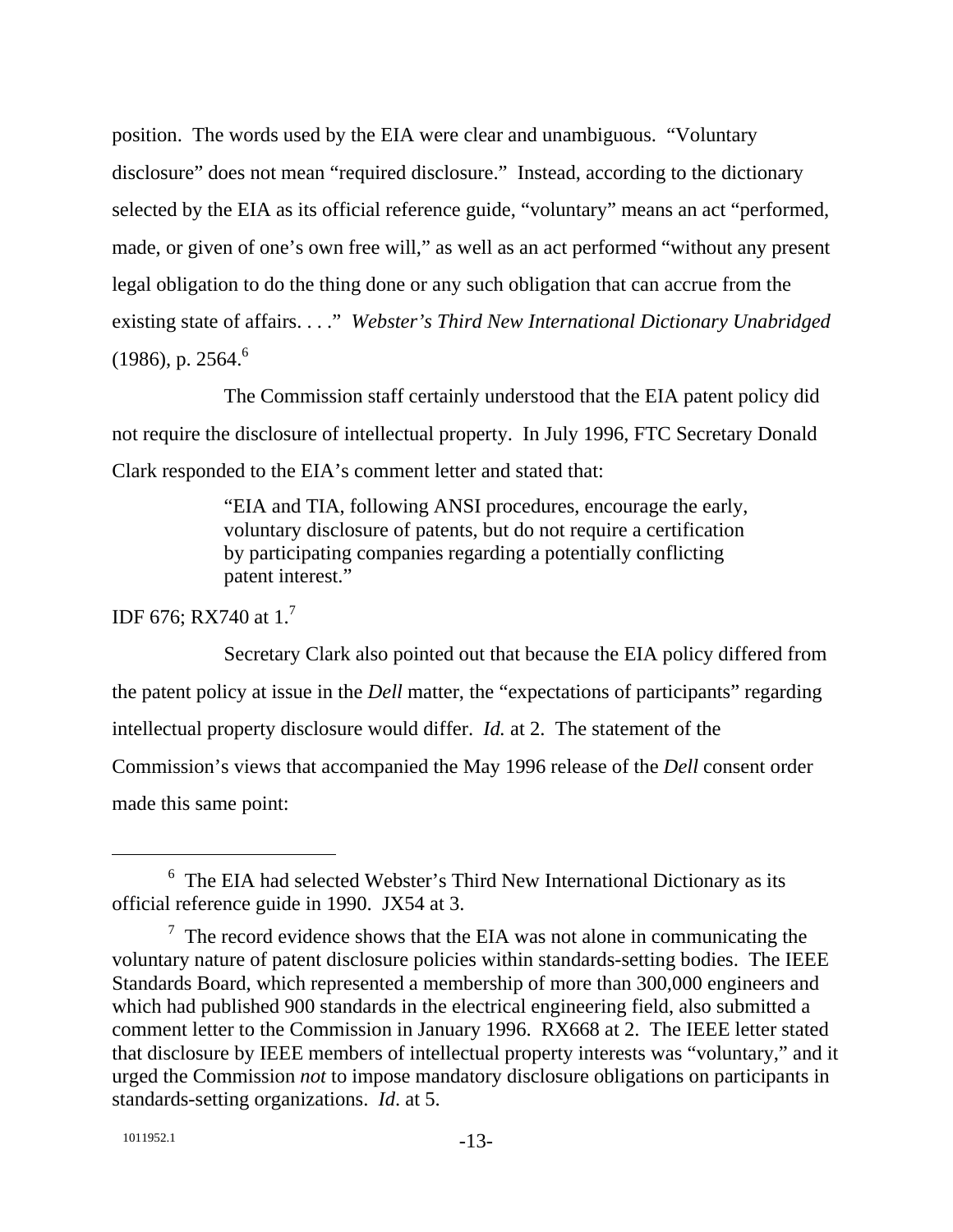"ANSI does not require that companies provide a certification as to conflicting intellectual property rights. Therefore, its policy, unlike VESA's, *does not create an expectation that there is no conflicting intellectual property*."

*In the Matter of Dell Computer Corp. ("Dell"),*121 F.T.C. 616,

, 1996 FTC LEXIS 291 at \*18 n.6 (1996) (emphasis added).

Upon receiving Secretary Clark's letter, JEDEC Secretary Kenneth McGhee sent a memo to all "JEDEC Council Members and Alternates" forwarding Clark's letter and repeating that ANSI and EIA "encourage early, voluntary disclosure of any known essential patents." IDF 678; RX742 at 1.

In light of this highly credible, contemporaneous evidence of the EIA's own interpretation of its patent policies, it is not surprising that Judge McGuire found that when Rambus was a JEDEC member, the disclosure of relevant patents was voluntary, not mandatory. IDF 679.

#### **5. Complaint Counsel's Reliance On JEDEC Manual 21-I Is Unjustified**

Complaint Counsel's opening brief ignores the relevant language in the EIA Legal Guides, ignores the EIA's express adoption of the ANSI Patent Policy, and ignores the EIA's own contemporaneous interpretation of its patent policy. In support of their argument that patent disclosure was mandatory, Complaint Counsel rely almost entirely upon a single JEDEC manual. CCAB 17-18, 47-48. The manual to which Complaint Counsel point is JEDEC manual 21-I, which bears an October 1993 publication date.  $CX208$ <sup>8</sup> In language that Complaint Counsel cite repeatedly, the 21-I

 <sup>8</sup> Complaint Counsel fail to mention that JEDEC manual 21-H, which was in effect when Rambus joined JEDEC in 1992 and when the SDRAM standard was passed in 1993, provides that "JEDEC standards are adopted *without regard* to whether or not their adoption may involve patents on articles, materials or processes." CX205A at 11 (emphasis added). The 21-H manual makes no other reference to intellectual property. Similarly, when Rambus filled out an application to join JEDEC, the application form said nothing about intellectual property disclosure. CX601.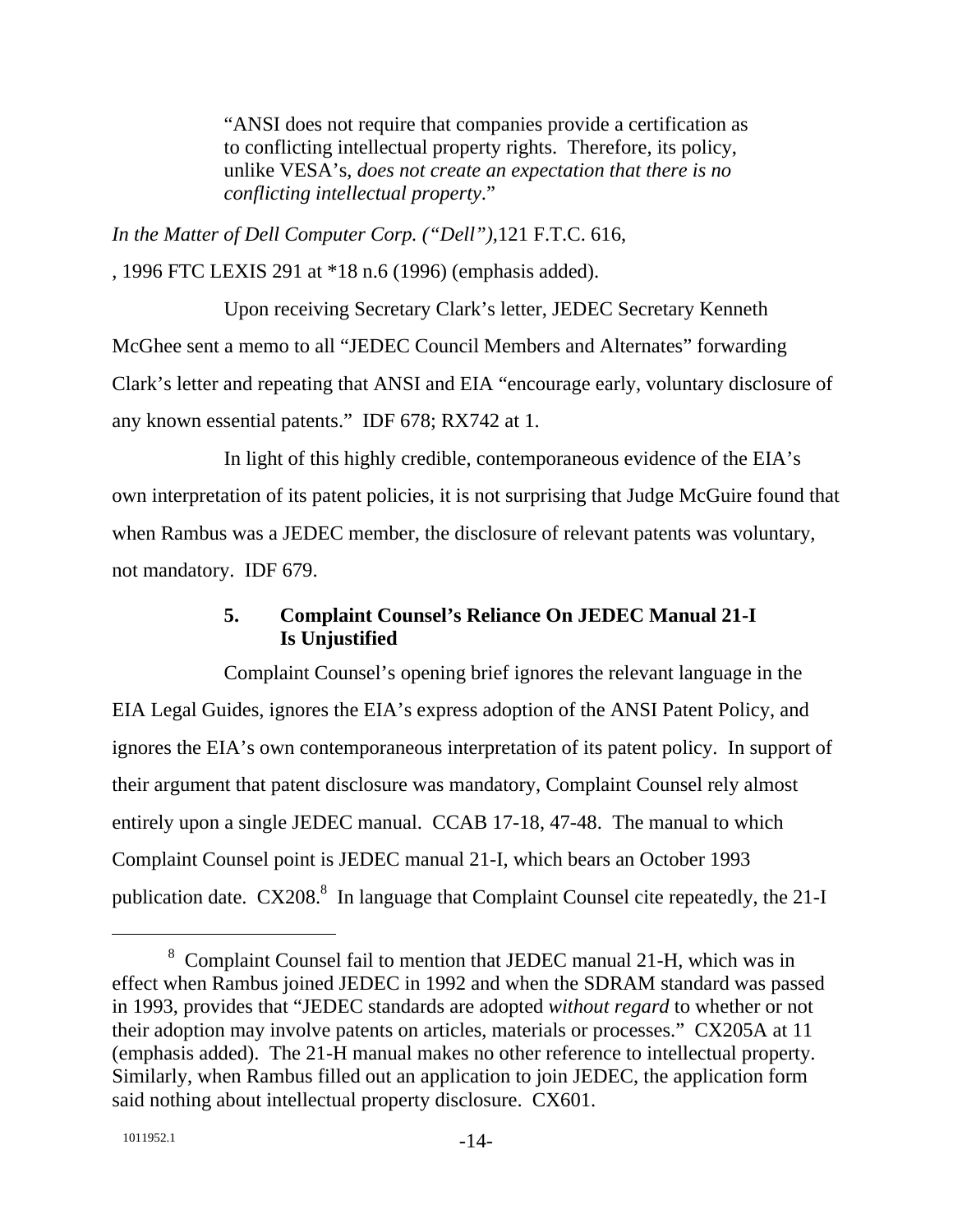manual refers to a requirement on the part of committee chairpersons to "call attention to the obligation of all participants to inform the meeting of any knowledge they may have of any patents, or pending patents, that might be involved in the work they are undertaking." CX208 at 19. The reference in this passage to an "obligation" stands alone among the contemporaneous EIA, ANSI and JEDEC documentation and conflicts with, among other things, the governing EIA manuals, the 1996 correspondence exchanged by the EIA and the FTC, and Secretary McGhee's July 1996 explanation of the patent policy to JEDEC members. This apparent conflict is, however, readily resolved.

As discussed above, the EIA's policies governed the conduct of JEDEC meetings while Rambus was a JEDEC member. IDF 222; Rhoden, Tr. 289; Kelly, Tr. 1918; RX1179 at 1. During that time period, JEDEC was not a separate entity and was instead an "activity" within the EIA's Engineering Department. Rhoden, Tr. 289. The record evidence further shows that JEDEC Manual 21-I was not effective until and unless it was approved by the EIA's Engineering Department Executive Council ("EDEC"). As John Kelly, EIA's General Counsel, testified:

- "Q. The JEDEC manual 21-I, it needed a final stamp of approval from EDEC, correct?
- A. I believe at the time that was correct, yes, sir, in 1993."

Kelly, Tr. 2105. Mr. Kelly testified that he did not know if the 21-I manual had ever received the necessary EDEC approval. *Id.* He also testified that he had not intended, in response to questions from Complaint Counsel, to testify that the 21-I manual *had* been approved by EDEC. *Id*.

It was Complaint Counsel's burden to prove that the 21-I manual was in effect during the time that Rambus was a JEDEC member. 16 C.F.R. § 3.43(a). Despite the importance of the 21-I manual to Complaint Counsel's allegations, they made no effort to show that the manual had become effective. No witness testified that the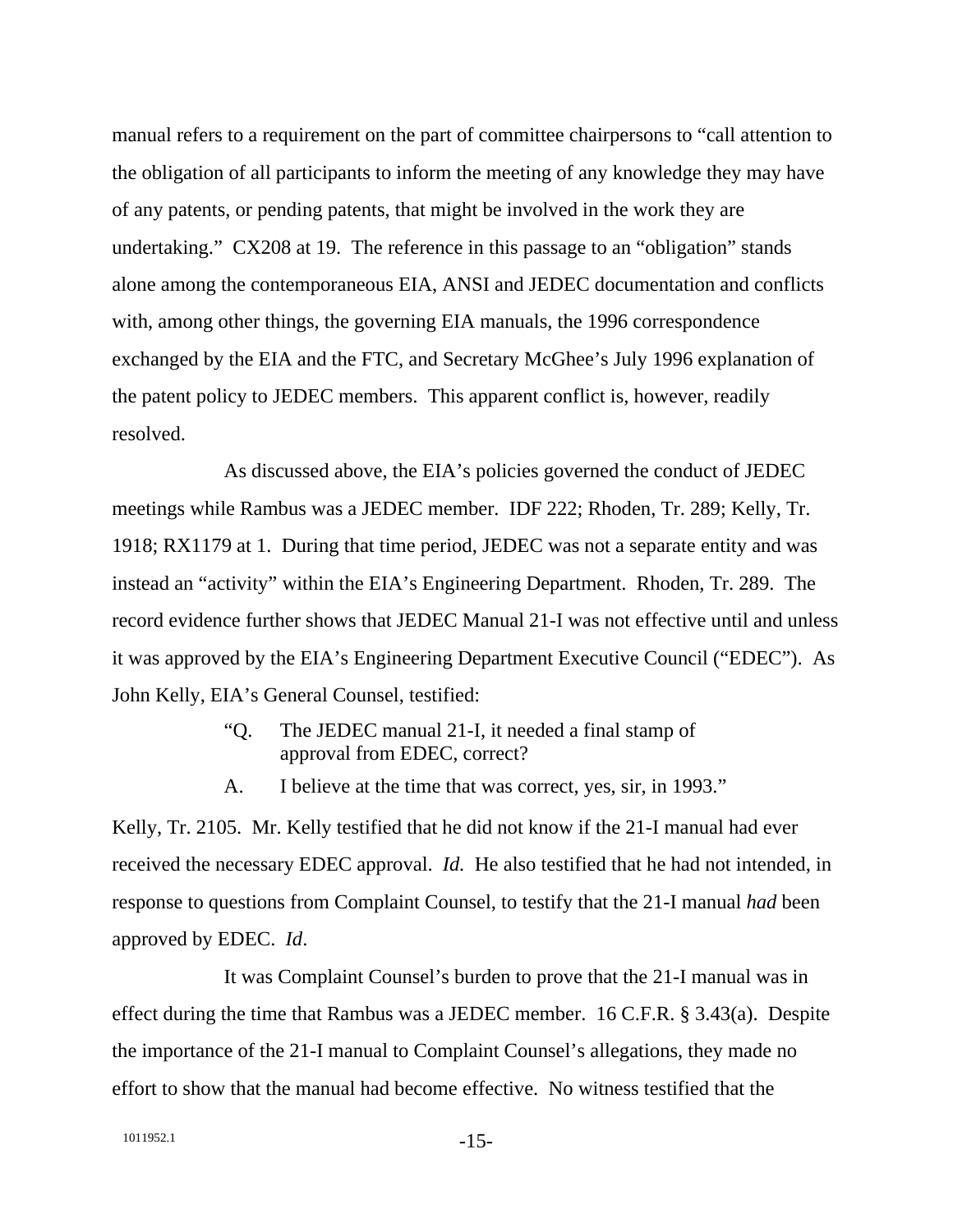requisite EDEC approval had been sought or obtained. Moreover, although EIA General Counsel Kelly testified during the first few weeks of the three-month-long trial that he had access to the minutes of EDEC, Complaint Counsel chose *not* to call him in their rebuttal case to testify about those minutes. Judge McGuire thus correctly determined that "Complaint Counsel did not provide sufficient evidence to find that JEP 21-I received the approval from EDEC necessary for JEP 21-I to become the controlling manual." IDF 628.

Complaint Counsel do not challenge Judge McGuire's finding that they failed to satisfy their burden of proof on this issue. Instead, they *ignore* that finding, fail even to *mention* it to the Commission, and *pretend* that they had met their burden of proof. They did not do so. $9$ 

This is not some technical failure to prove an otherwise indisputable fact. Indeed, it is quite clear from subsequent events that the 21-I manual was *never* in effect. As an example, it is undisputed that after the release of the 21-I manual, JEDEC leaders did *not* show the language from the 21-I manual at JC 42.3 meetings but instead continued to show the controlling language from the *EIA* manual. *See, e.g.*, JX20 at 15- 16; JX21 at 14-15; JX22 at 12-13; JX25 at 18-19; JX26 at 15-16. Even more telling is

 <sup>9</sup> <sup>9</sup> Complaint Counsel, who were well aware of Judge McGuire's finding that they had failed to prove that the 21-I manual ever became effective, cannot use their reply brief to challenge that finding. *See In the Matter of Sears Roebuck & Co.*, 95 FTC 406, 1980 FTC LEXIS 87 (1980); *Cavallo v. Star Enter.*, 100 F.3d 1150, 1152 (4th Cir. 1996) ("Under the decisions of this and the majority of circuits, an issue first argued in a reply brief is not properly before a court of appeals"); *Mississippi River Corp. v. FTC*, 454 F.2d 1083, 1093 (8th Cir. 1972) (same). While it is true that JEDEC challenges this finding in its *amicus* brief, it has no standing to do so. Moreover, the JEDEC brief offers no explanation for the EIA General Counsel's sworn testimony that the 21-I manual needed EDEC approval, and instead cites a 1972 district court case for the proposition that a corporation's bylaws are presumed to be valid. JEDEC Brief 16-17. As noted above, however, JEDEC was not a corporate entity while Rambus was a member, and instead operated "entirely" under the EIA's legal guides. RX1179 at 1.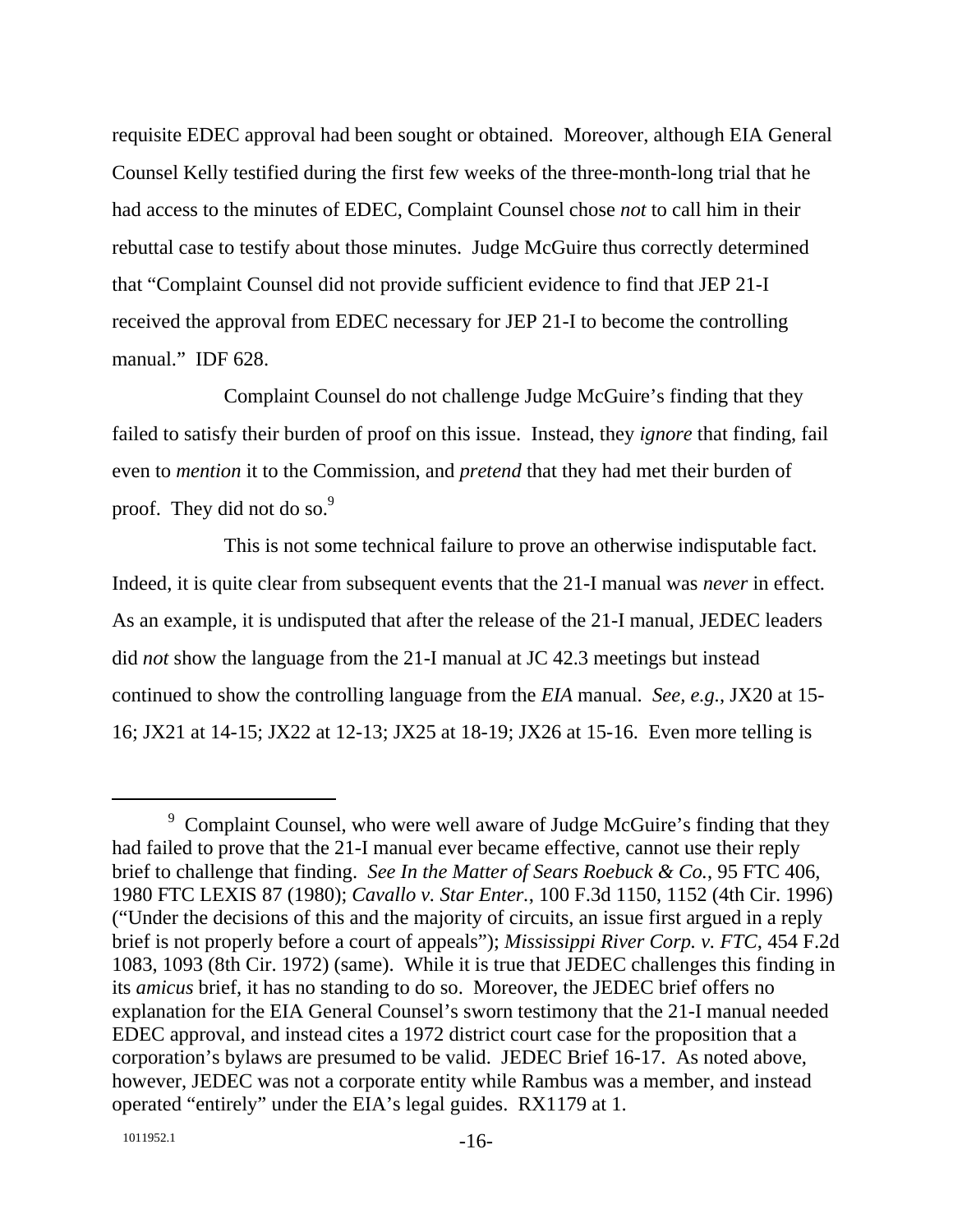the fact that IBM's JEDEC representative, who also happened to chair both the JC 42.3 subcommittee and the JEDEC Council, informed JEDEC members on several occasions that IBM would not disclose its intellectual property, and in particular its patent applications, at JEDEC meetings. JX15 at 6; RX420 at 2; JX18 at 8; JX19; Kelley, Tr. 2715-16; RPF 197. In the December 1993 meeting, for instance, the IBM representative stated that "in the future they will not come to the Committee with a list of applicable patents on standards proposals. It is up to the user of the standard to discover which patents apply." IDF 693; JX 18 at 8. A few months earlier, the IBM representative had similarly stated in writing that "IBM Intellectual Property Law attorneys have informed me that we will not use JEDEC as a forum for discussing" intellectual property rights. IDF 692; RX420 at 2. IBM explained that it was "the responsibility of the producer to evaluate the subject and to work out the proper use of rights." *Id*. After IBM's statements appeared in the JEDEC meeting minutes, no IBM patents or patent applications were added to the "patent tracking list" maintained by JC 42 Chairman Jim Townsend prior to Rambus's departure from JEDEC. IDF 694.

In addition, in March 1994, after the 21-I manual had supposedly become effective, JEDEC Secretary Ken McGhee prepared a memorandum to JC 42 Chairman Jim Townsend that transmitted the advice of EIA's legal counsel. According to McGhee, the legal counsel had said that "he didn't think it was a good idea to require people at JEDEC standards meetings to sign a document assuring *anything* about their company's patent rights. . . ," for four reasons:

- "(1) It would have a chilling effect at future meeting.
- (2) The general assurance wouldn't be worth that much anyway.
- (3) It needs to come from a VP or higher within the company engineers can't sign such documents.
- (4) It would need to be done at each meeting slowing down the business at hand."

RX486 at 1 (emphasis added). Secretary McGhee's memorandum shows that, even after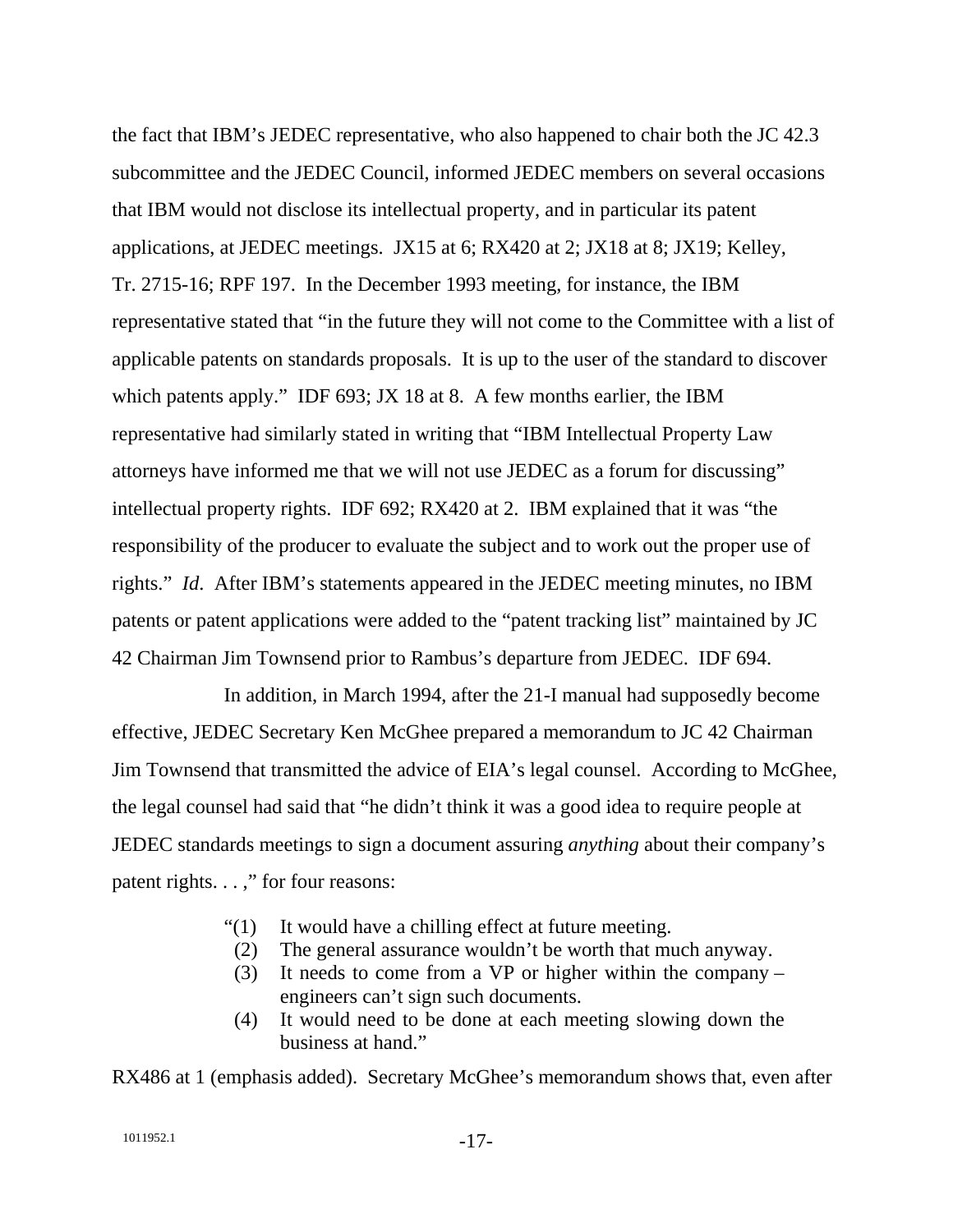the publication of the 21-I manual, it was quite clear to EIA counsel and to Mr. McGhee that neither EIA nor JEDEC had imposed a mandatory disclosure obligation on its members. If asking a JEDEC representative to sign a statement regarding patent rights would have a "chilling effect," how can it be possible that each representative was *already* under an *obligation* to disclose patents or patent applications or risk forfeiting those rights $?^{10}$ 

In addition, numerous patents and patent applications relating to JEDEC standards were not disclosed to JEDEC, even when named inventors were in the room when the proposed standard was being discussed. IDF 708-717; RPF 239-73. Although one might explain a few instances of non-disclosure as the result of inadvertence, or perhaps even as the result of a deliberate desire to evade the "obligations" supposedly imposed by the 21-I manual, the extent of such non-disclosures weighs against such explanations. The evidence of non-disclosure is consistent only with the conclusion that JEDEC members understood that the disclosure of patents was encouraged, but not mandatory.

Finally, although not contemporaneous with Rambus's membership in JEDEC, Secretary McGhee informed JEDEC 42.4 members in February 2000 that:

> "[t]he JEDEC patent policy concerns items that are known to be patented that are included in JEDEC Standards. Disclosure of patents is a very big issue for Committee members and *cannot be required of members at meetings*."

<sup>&</sup>lt;sup>10</sup> McGhee's March 1994 memo provides additional support for Secretary Clark's 1996 statement that the EIA patent policy differed from that of the standards-setting body involved in the *Dell* matter. IDF 676; RX740 at 1. In the *Dell* matter, the standardssetting body required participants to sign written statements that their company had no intellectual property rights in the technology being considered for standardization. RX740 at 2; *Dell*, 121 F.T.C. at 617. JEDEC Secretary McGhee's March 1994 memo reveals a deliberate policy decision by the EIA that no such statements should be required of JEDEC members. RX486 at 1.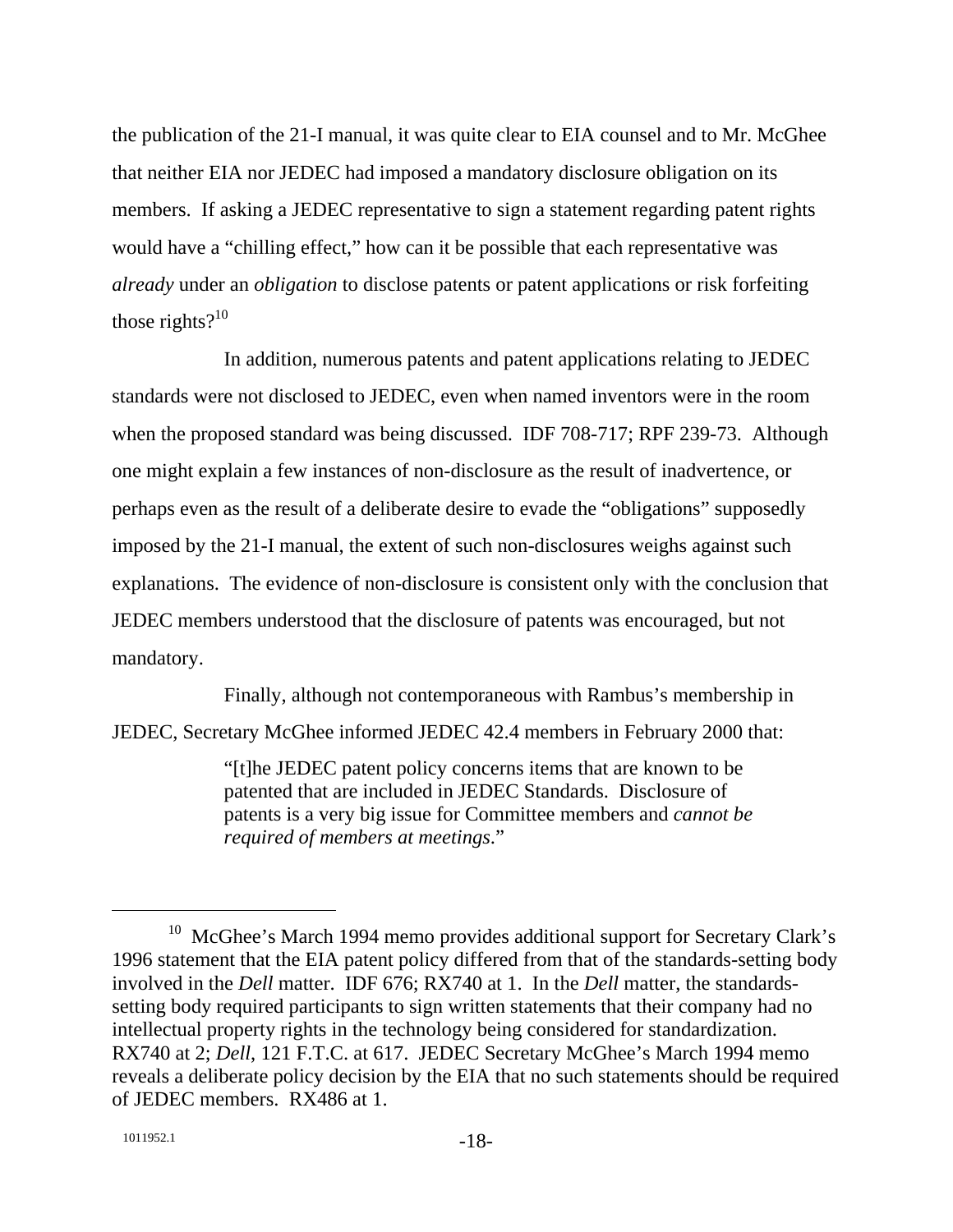IDF 684; RX1582 at 1 (emphasis added). McGhee's email went on to state that a company that had disclosed a patent application had gone "one step *beyond*" the patent policy. *Id*. (emphasis added). The February 2000 JEDEC Board of Directors meeting minutes similarly state that disclosure of patent applications was "not required under JEDEC bylaws." IDF 683; RX1570 at 13. These statements make plain that a JEDEC member's disclosure of intellectual property interests was voluntary, not mandatory.

Although Complaint Counsel do not challenge Judge McGuire's findings regarding the February 2000 Board minutes and Secretary McGhee's related email, JEDEC calls them "gross error" in its *amicus* brief and argues that the Board minutes that were received into evidence (without objection) were a draft. JEDEC Br. 24. The Commission cannot, of course, rely upon "facts" outside the record that are submitted to it by *amici*. *See In the Matter of Chester H. Roth*, 55 F.T.C. 1076, 1959 FTC LEXIS 21 \*9 (1959) ("It is elementary that Commission decisions are to be founded upon the established record"); 5 U.S.C. § 556(e). *See also Hameetman v. Chicago*, 776 F.2d 636, 645 (7th Cir. 1985). In any event, the JEDEC brief does not cite to any testimony or evidence, and instead cites only to Complaint Counsel's responses to Rambus's proposed findings (which responses also failed to cite any evidence). Judge McGuire's reliance on the February 2000 Board minutes and the contemporaneous email by Secretary McGhee was thus more than justified. In any event, Complaint Counsel do not raise this issue on appeal. $^{11}$ 

<sup>&</sup>lt;sup>11</sup> Complaint Counsel had previously asserted, in their responses to Rambus's proposed findings, that the February 2000 Board minutes had not been approved by the JEDEC Chairman, Mr. Rhoden, or by the EIA General Counsel, Mr. Kelly. This assertion lacked any evidentiary support and Complaint Counsel did not explain why they did not ask their own witnesses, Messrs. Rhoden and Kelly, to testify that the minutes were a draft or were otherwise inaccurate. Moreover, the copy of the Board minutes that was received into evidence *does* show approval by Chairman Rhoden, on February 24, 2000, and by General Counsel Kelly one week later, on March 1, 2000. RX1570 at 13. Finally, Secretary McGhee was present at the JEDEC board meeting in question, and his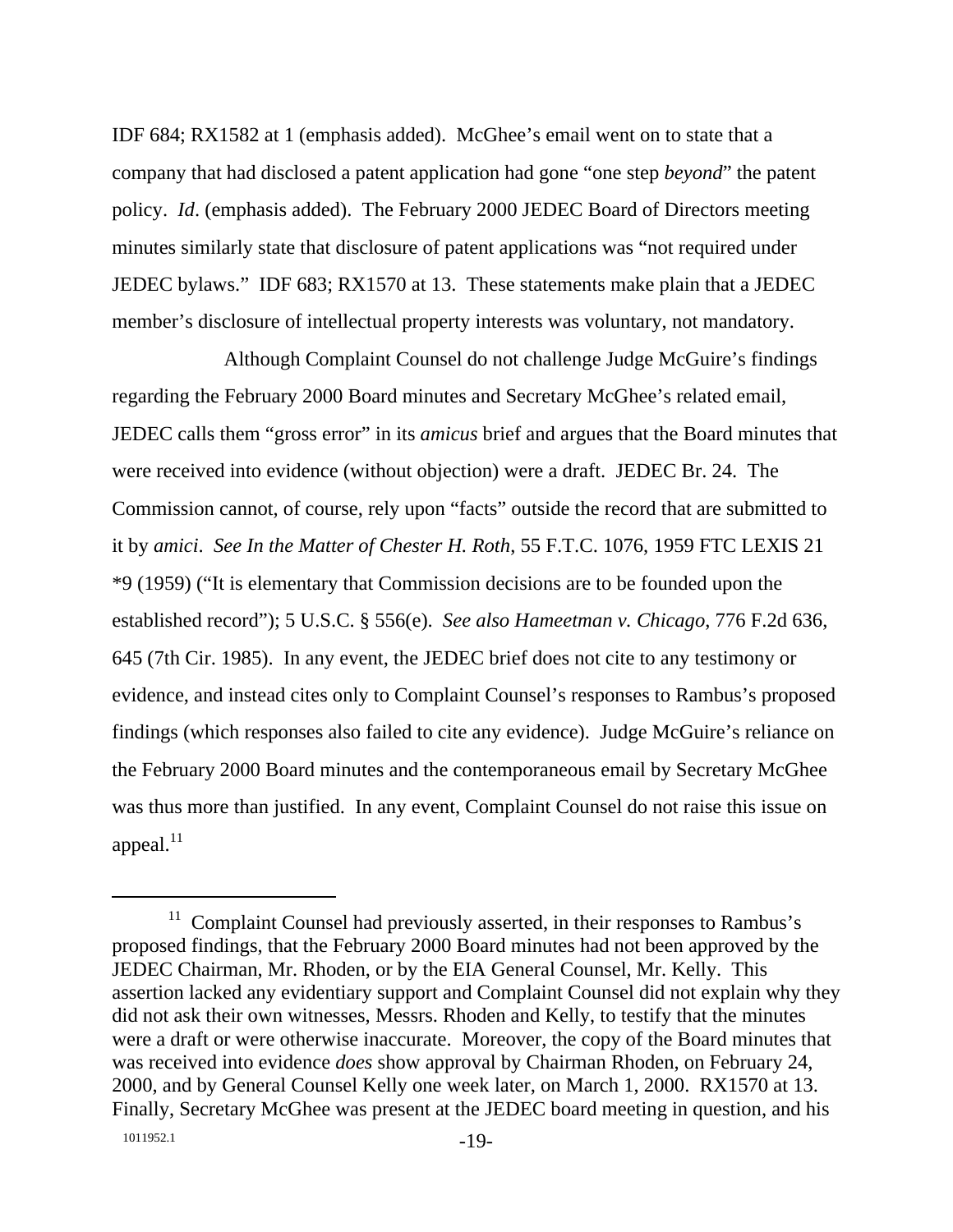#### **6. JEDEC's Desire To Have "Open Standards" Does Nothing To Satisfy Complaint Counsel's Burden Of Proof**

Although the parties agree that JEDEC desired "open standards," they disagree about the meaning of that phrase. Complaint Counsel suggest that an "open" standard is a standard that contains no undisclosed intellectual property. CCAB 44. The overwhelming weight of the evidence is to the contrary and shows that the phrase "open standards" was uniformly understood to mean standards that could be practiced by all potential users, with intellectual property licenses available on reasonable terms.

Numerous contemporaneous documents, and the evidence of JEDEC's actual practice, make clear that "open" standards may, and often do, include patented technologies. The EIA's January 1996 letter to the Commission, for example, confirmed that an "open" standard is one where necessary patent licenses are available to all comers on reasonable terms. RX669 at 4 ("the important issue is the license availability to all parties on reasonable, non-discriminatory terms"). EIA General Counsel John Kelly similarly explained in a May 2000 letter to a prospective member that "JEDEC standards are open (in terms of IP *licensing*). . . ." (CX419 at 1) (emphasis added). Mr. Kelley corroborated this view in his testimony at trial:

> "Q. And you say, 'open standards by definition are free of restrictive intellectual property or IP rights,' correct?

A. Yes, sir.

Q. And by 'restricted' you mean that there's no objection to having features [in] standards that are protected by valid patents as long as they're available to all comers on reasonable and nondiscriminatory terms?

A. Yes, sir."

 $\overline{a}$ 

contemporaneous email describing the Board's discussion is fully consistent with, and corroborates, the statement in the Board minutes that disclosure of patent applications was "not required." *See* RX1582 at 1 (McGhee email stating that "[d]isclosure of patents . . . cannot be required of members at meetings.").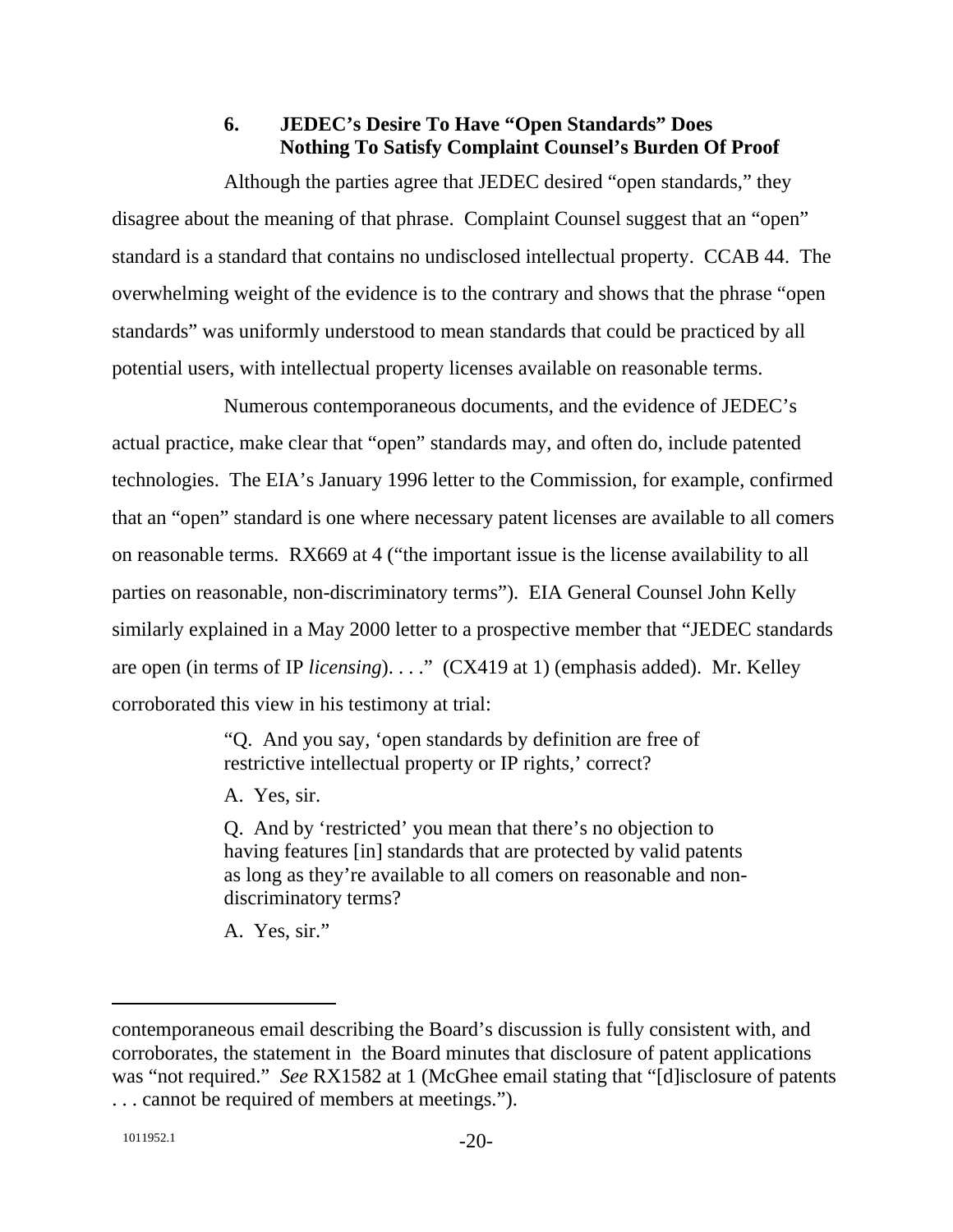Kelly, Tr. 2072.<sup>12</sup>

Any other policy – *e.g.*, a policy designed to *avoid* patents because of possible license fees – would hinder innovation and thwart progress, as the EIA recognized when it told the Commission in January 1996 that

> "[a]llowing patented technology in standards is procompetitive. . . . By allowing standards based on patents, American consumers are assured of standards that reflect the latest innovation and high technology [that] the great technical minds of this country can deliver."

RX669 at 2-3.

The IEEE Standards Board also spoke to this issue in its own January 1996

letter to the Commission :

"Of equal concern is the FTC statement that 'open, industry-wide standards also benefit consumers because they can be used by everyone without cost.' The apparent view of the Commission is that 'open industry standards' equates to standards without any patent rights. This is not a view generally shared by industry and government. . . ."

RX668 at 5.

JEDEC's actual practices during the relevant time period also make it clear that JEDEC did not have a policy of avoiding patented technology. For example, when JEDEC added language to its ballots requesting certain information about issued patents, it emphasized that any responses would be "for information only and [would not] be checked to see who said what." CX3 at 6. Similarly, in the so-called "Quad Cas incident," where Texas Instruments ("TI") was accused of failing to disclose issued patents at the time of balloting of a JEDEC standard, all suggestions that the patented feature be withdrawn from the standard were themselves *withdrawn* after TI agreed to

 $12$  JEDEC does not decide the question of whether a license fee is "reasonable." IDF 1542-45. The record shows that Rambus's license fees are reasonable and well within industry parameters. IDF 1546-67.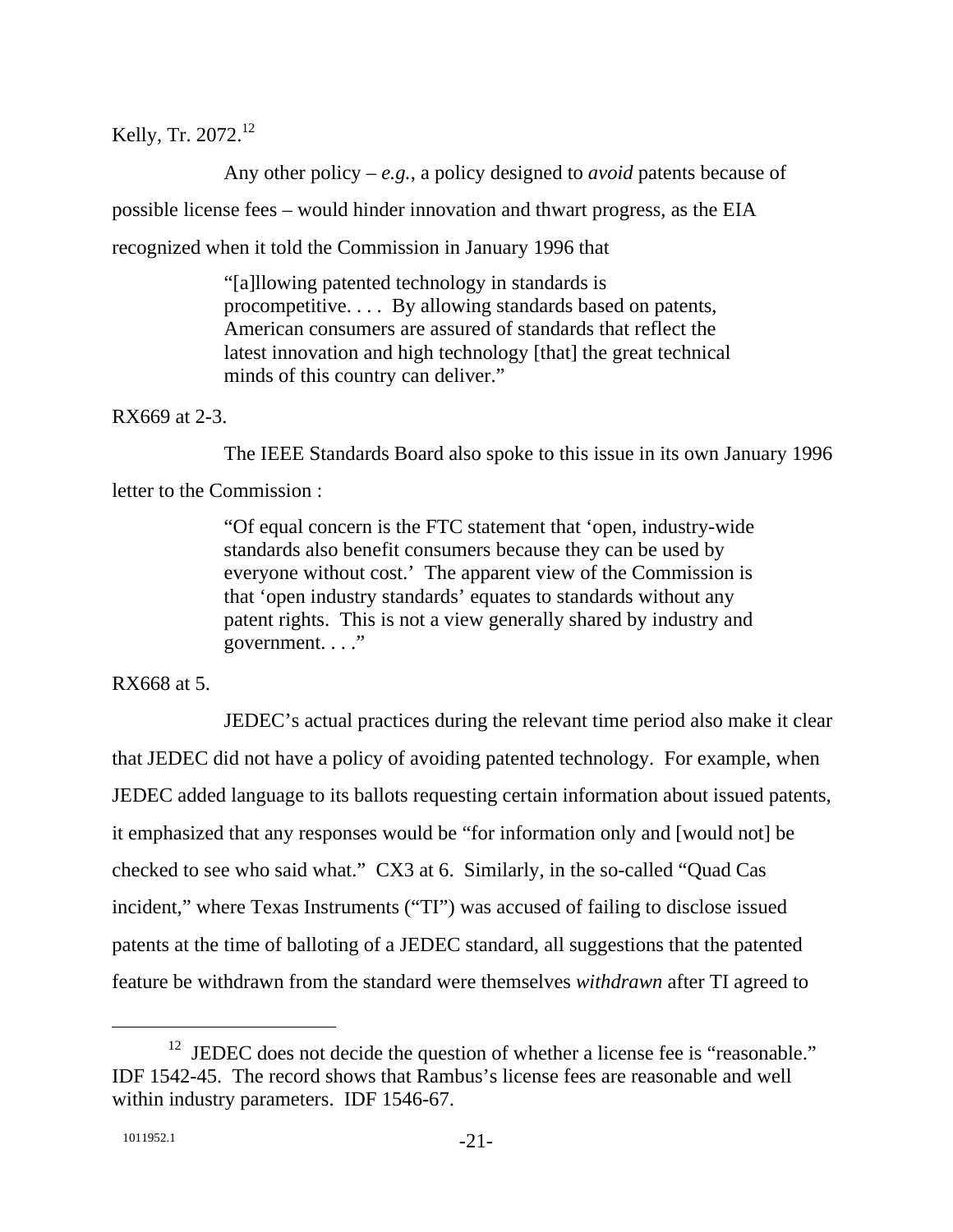license its patents on reasonable and non-discriminatory, or "RAND," terms. JX25 at 5. It is also undisputed that JEDEC routinely approved ballots despite an awareness of patents related to the proposed standards, and that it often did so *without* requesting or receiving "RAND" assurances. RPF 1220-1238.

# **7. The Other JEDEC Documents And Testimony That Complaint Counsel Rely Upon Do Nothing To Satisfy Their Burden Of Proof**

Complaint Counsel also contend that certain language contained in JEDEC's ballots support their argument that disclosure was mandatory. The ballots contained the phrase "If anyone receiving this ballot is aware of patents involving this ballot, please alert the committee accordingly during your voting response." CX252A at 2. This language is framed in the form of a request. As Judge McGuire found, JEDEC officials certainly knew how to use ballot language that *mandated* a response when they wanted to. The JEDEC ballot expressly informed members who voted "no" on a proposal that a written explanation of their "no" vote was "MANDATORY." CX252A at 2, *quoted in* IDF 654 (capitalization in original document). The ballot used no such language in referring to patents, and the ballot said nothing at all about patent applications.

Moreover, when the language cited by Complaint Counsel was first added to the ballots, there was a discussion in a JEDEC meeting of the purpose of the new language. The meeting minutes state:

> "Council discussed patent issue at their June meeting at the request of JC-42.3. The result was not to change EIA legal requirements as outlined in document EP-7, but to add some wording on JEDEC ballot voting sheets about informing the Committee if any patent covers the balloted material.

TI was concerned that Committee members could be held liable if they didn't inform Committee members correctly on patent matters. *Committee responded that the question was added on*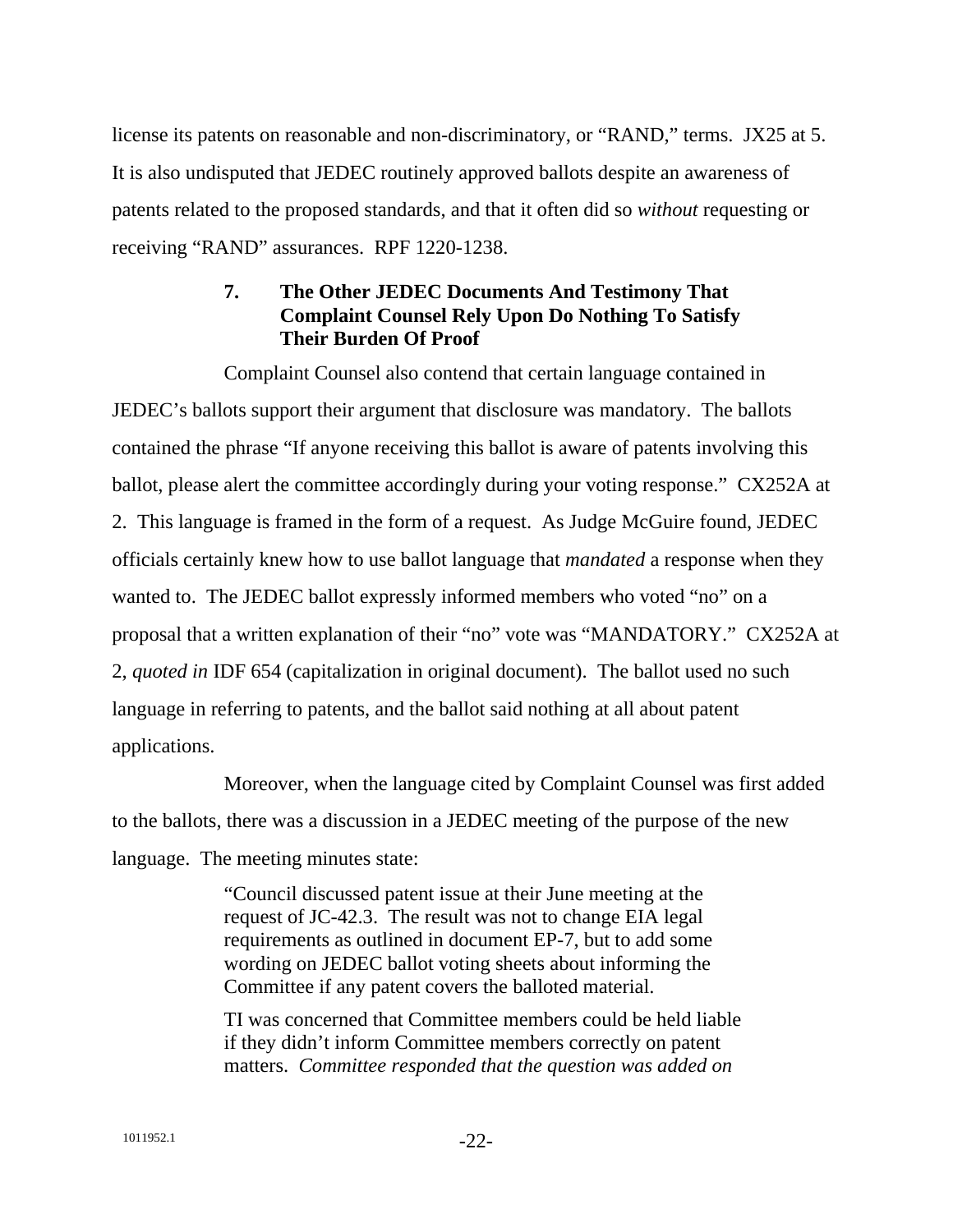*ballot voting sheets for information only and was not going to be checked to see who said what*."

IDF 656; CX3 at 6 (emphasis added). This formal committee response is consistent only with an interpretation that the language on the ballot was intended to *encourage,* but not *require,* the disclosure of patents.

Complaint Counsel also rely upon a memorandum prepared "[f]rom time to time" by Jim Townsend, the Chair of the JC-42 committee, that asked *certain* JEDEC members to provide their company's position regarding certain listed patents or patent applications. CCAB 48. Complaint Counsel fail to reveal that Mr. Townsend *never* addressed his memorandum to Rambus. RRPF 371. The memorandum thus undercuts the proposition that Rambus had any duty to disclose.

Complaint Counsel also rely upon documents relating to the so-called "Quad CAS" dispute. CCAB 45-46. In that incident, a TI representative had failed to disclose issued patents (not patent applications) that covered technologies that TI was *itself* proposing to JEDEC. Sussman, Tr. 1335. Rambus did not have issued patents while it was a JEDEC member that read on any standard, and it never promoted a technology at JEDEC, so the Quad Cas dispute is irrelevant. Moreover, the dispute was resolved when TI agreed to license its patents to all comers for a reasonable royalty. JX25 at 3; Kellogg, Tr. 5220-26. It is thus evident that, as the EIA told the Commission in January 1996, "the important issue is the license availability to all parties on reasonable non-discriminatory terms," RX 669 at 4, not the timing of disclosure.

Finally, Complaint Counsel point to the after-the-fact testimony of interested parties – officers and employees of DRAM manufacturers or other companies who might need to license Rambus's patents. Judge McGuire considered that testimony and rejected it. In so doing, he gave "greater weight . . . to contemporaneous documents than to the after-the-fact testimony by interested witnesses," IDC 264, 268-9, *citing United States v. United States Gypsum Co.*, 333 U.S. 364, 365 (1947). Although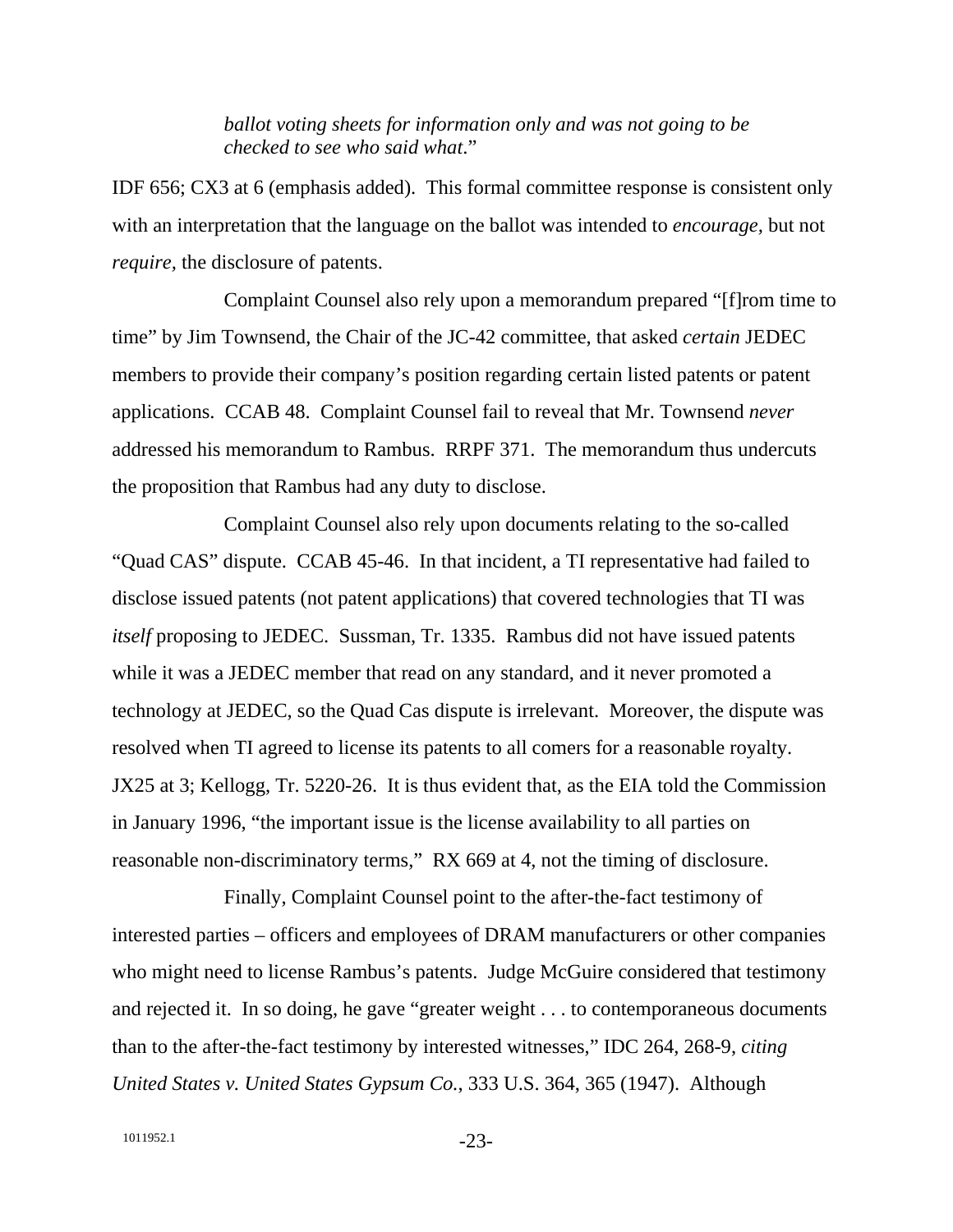Complaint Counsel challenge Judge McGuire's application of the *Gypsum* rule, it mirrored Commission precedent. *See, e.g., In the Matter of Timken Roller Bearing Company*, 58 F.T.C. 98, 1961 FTC LEXIS 354 at \*18 (1961) ("Where, as here, oral testimony given several years later is not consistent with contemporaneous written statements, such oral testimony can be given little weight."). Application of the rule is especially appropriate here in light of the importance of widespread participation in standards-setting bodies. As the Federal Circuit explained in *Infineon*, any "after-the-fact morphing of a vague, loosely defined policy to capture actions not within the scope of that policy . . . would chill participation in open standards-setting bodies." *Infineon*, 318 F.3d at 1102 n.10.

### **8. If Any Disclosure Was Required, It Was Not Required Until The Time Of Balloting**

Even if the Commission were to conclude that JEDEC members were obligated to disclose some intellectual property interests at JEDEC meetings while Rambus was a member, it should conclude, as Judge McGuire did, that no such disclosure was required until a proposal was balloted for approval. IDF 784-785.

JC 42.3 Chairman Gordon Kelley, Siemens' representative Willi Meyer and Cray's representative Alan Grossmeier each testified that disclosure was required only at the time of balloting, although earlier disclosure was encouraged. *See* RPF 297-98. EIA General Counsel John Kelly contended that disclosure should come *before* balloting if the members had actual knowledge of the relationship between the patent and the standard, although he conceded that this analysis involved "an area of judgment," particularly "where . . . the standard is evolving [and] their IP may be evolving. . . ," Kelly, Tr. 1981. Tying disclosure to balloting is the only sensible approach, for a pre-balloting disclosure requirement would cause enormous system inefficiencies, as the IEEE Standards Association explained in an April 2002 comment letter to the FTC: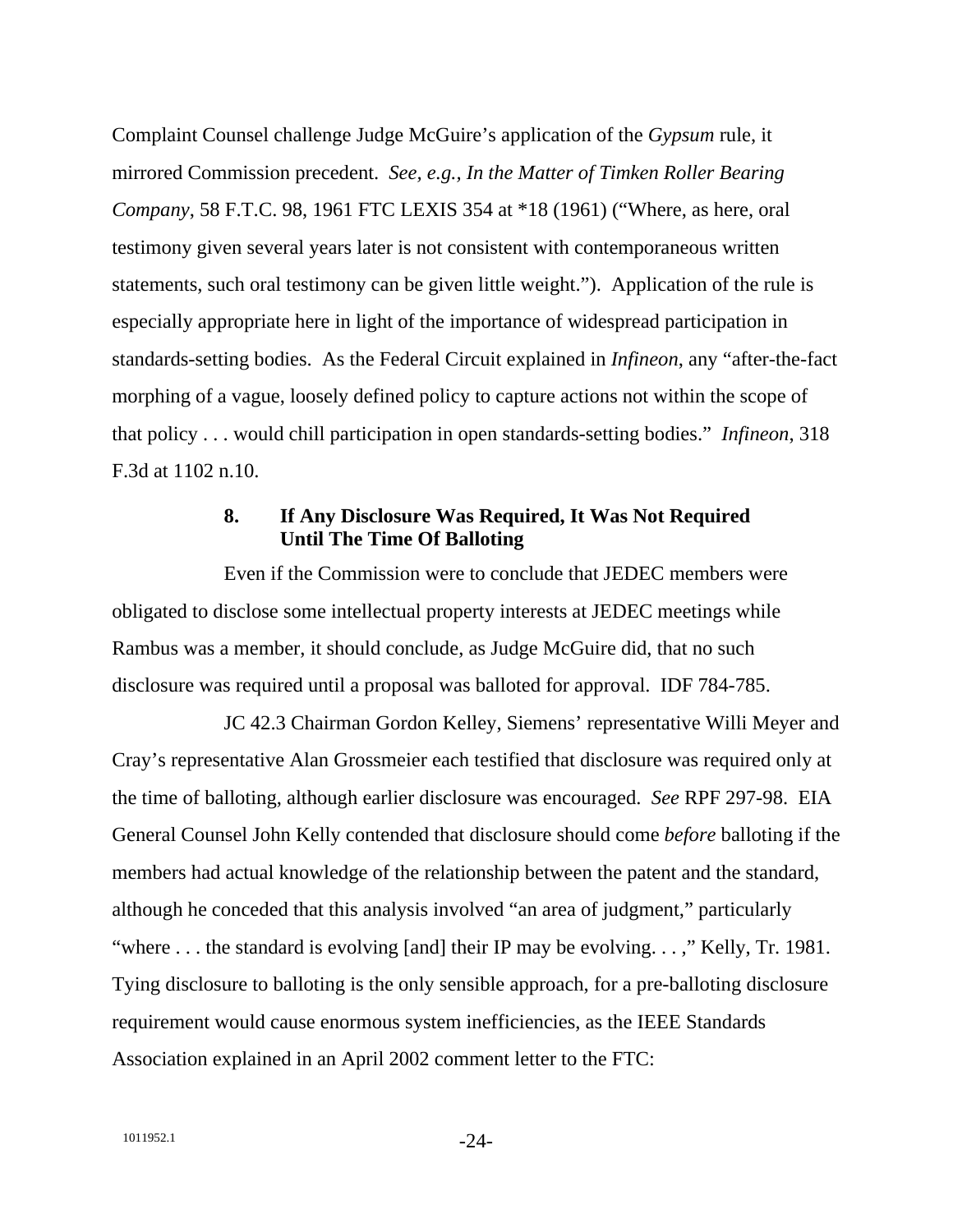"If disclosure of issued patents is expected too early in the process – i.e., before the draft standard has reached a level of stability – more patents may be disclosed than those that are essential, since it may be too early to determine exactly those that will be required for implementation. This problem would become even larger if, as some have suggested, patent applications were to be treated in the same manner as issued patents. . . . Standards committees realize that until a patent has been issued there is very little value to disclosure since the scope of valid patent claims has not been determined."

#### RX2011 at 5.

After considering the evidence and testimony of each witness on this issue, Judge McGuire correctly found that disclosure of a JEDEC member's intellectual property, if required at all, was only required at the time of balloting. IDF 784-785.<sup>13</sup>

# **9. If Any Disclosure Was Required, It Was Triggered Only By The Actual Knowledge Of JEDEC Participants**

Judge McGuire determined that any disclosure obligations that existed under the JEDEC patent policy were *only* triggered by "actual knowledge" on the part of the JEDEC representative or participant about a patent or patent application. IDC 274; IDF 780-81, 903-910. This finding was based on the testimony of Complaint Counsel's witnesses and is not challenged in Complaint Counsel's brief on appeal. Judge McGuire also concluded that Complaint Counsel had not met their burden of proving that Rambus representative Richard Crisp had any "actual knowledge" of the claims contained in any of the patents or patent applications that Complaint Counsel argue should have been disclosed to JEDEC. *Id*.

# **10. Disclosure Of Patent Applications Was Not Required**

Judge McGuire correctly found that the JEDEC patent policy did not require the disclosure of patent applications or an intent to file or amend patent

<sup>&</sup>lt;sup>13</sup> Complaint Counsel do not contend that there was any balloting of the DDR SDRAM standard during the time that Rambus was a JEDEC member.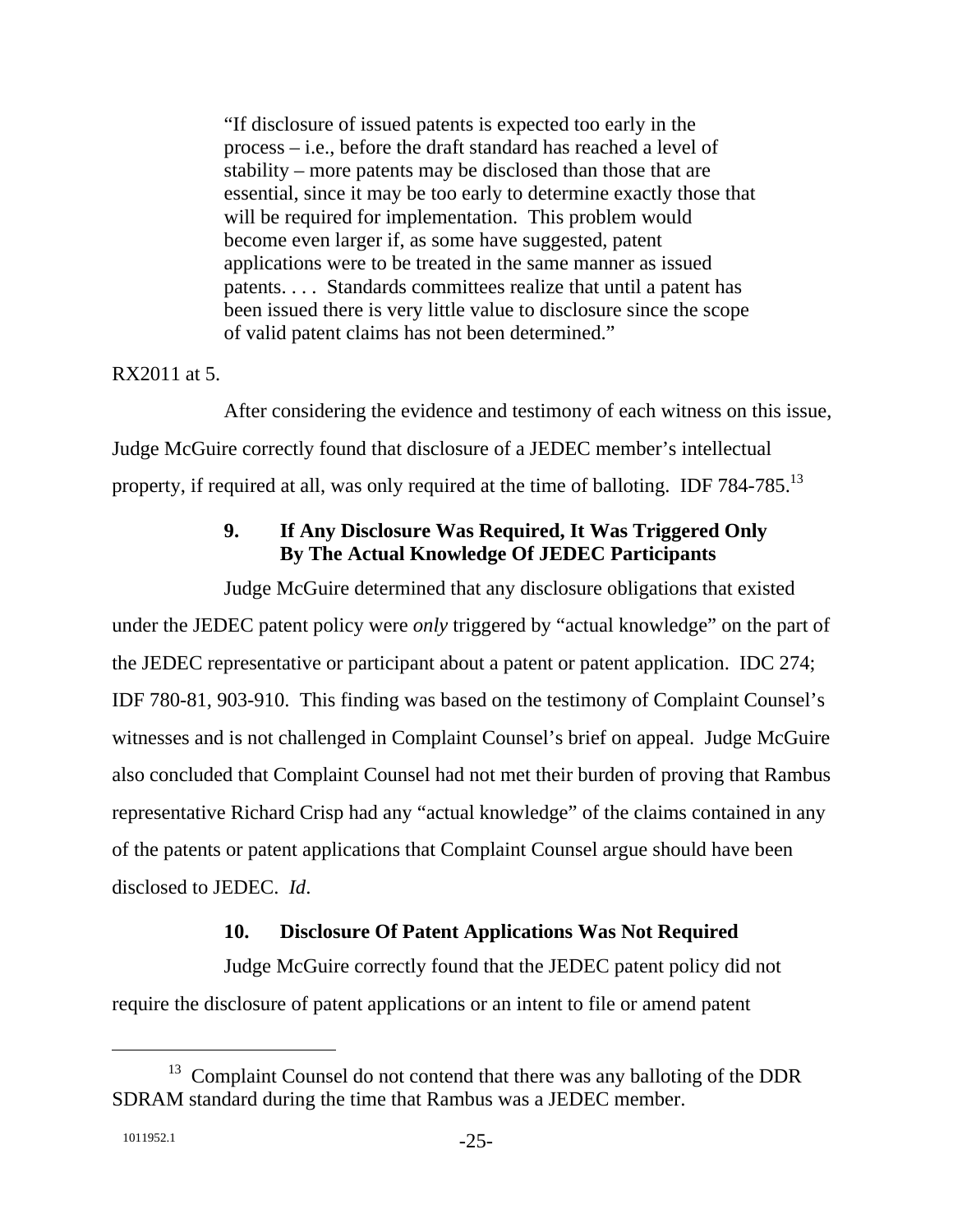applications. IDF 772-774; IDC 269.<sup>14</sup> Although Complaint Counsel tell the Commission that Judge McGuire "ignored" any contrary evidence and testimony in arriving at this conclusion, CCAB 5, the Initial Decision shows instead that he considered that evidence and testimony (*see* IDF 610-632, 731-752) and rejected it, after finding that the witnesses in question were not credible. IDF 748; IDC 270 ("the after-the-fact testimony of interested witnesses" on this issue "is not persuasive and is contradicted by the bulk of the contemporaneous evidence."). Judge McGuire did not abuse his discretion in making this credibility determination; his conclusion that the policy did not require disclosure of patent applications was sound and should be affirmed.

Even if disclosure of patent applications *were* required, moreover, it is clear that the patent policy did *not* require disclosure of patent applications that are filed *after* a standard has been approved. Rhoden, Tr. 1211-12. Since the parties have stipulated that "[p]rior to the adoption of the JEDEC SDRAM standard in 1993, Rambus had no claims in any pending patent application that, if issued, would necessarily have been infringed by the manufacture or use" of any JEDEC-compliant SDRAM device, IDF 959; RPF 361, it necessarily follows that Rambus had no obligation to disclose any subsequently filed applications that might relate to the SDRAM standard. In any event, there were no such applications filed before Rambus left JEDEC. *See* Section II.D.1.f.

# **11. A Company That Resigns From JEDEC Has No Disclosure Duties After That Date**

Judge McGuire correctly found that after a company withdraws from

 $14$  Much of the overwhelming evidence on this issue is described elsewhere in this brief and will not be repeated here. It is worth noting that as Judge McGuire points out, the minutes of the February 2000 meeting of the JEDEC Board of Directors state emphatically that disclosure of patent applications was "not required under JEDEC bylaws." RX1570 at 13. *See also* RX1582 at 1 (February 2000 email to JEDEC members by JEDEC Secretary McGhee stated that disclosure of patent applications went "one step beyond" the patent policy.")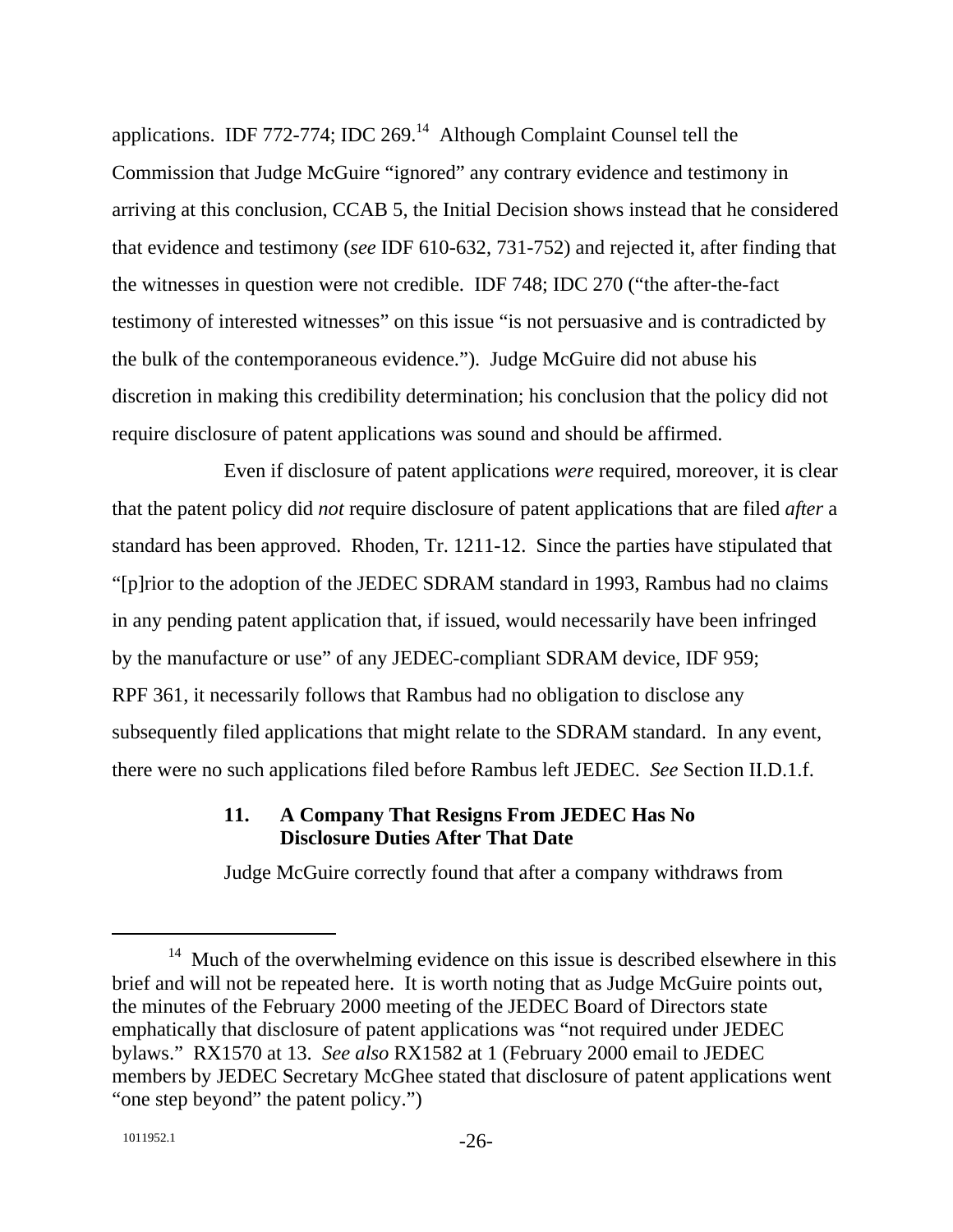JEDEC, it has no duty to disclose anything about its intellectual property. *See* IDF 982, *citing* testimony by JEDEC Council Chairman Gordon Kelley. Accordingly, it is undisputed that after Rambus resigned from JEDEC in 1996, it had no duty under any interpretation of EIA/JEDEC policies to disclose anything. This is particularly important given that, as Judge McGuire found, as well as all three judges on the Federal Circuit panel in the *Infineon* case and the District Court judge in that case found, JEDEC standardization of the DDR SDRAM device did not begin until after Rambus left JEDEC. *See* IDF 968-82.

### **D. Rambus Did Not Violate Any EIA/JEDEC Rules**

# **1. Even If Disclosure Had Been Required, Rambus Never Had, While It Was A JEDEC Member, Any Intellectual Property Interests That Were Subject To Disclosure**

Judge McGuire found that Rambus did not obtain a patent with claims that were infringed by JEDEC-compliant SDRAMs or DDR SDRAMs until mid-1999, three years after Rambus withdrew from JEDEC. IDF 913. The evidence fully supports this finding. As discussed below, Rambus had no undisclosed patent claims (or claims in patent applications) during the time it was at JEDEC that read on JEDEC standards or even on presentations made at JEDEC.

### **a. The Only Issued Patent Involved In This Case Is The '327 Patent**

Complaint Counsel stipulated prior to trial that as of January 1996, Rambus had no U.S. patents that were essential to the manufacture or use of any JEDECcompliant device. IDF 939. Thus, the only patents potentially in issue are those that issued between January 1996 and June 1996, when Rambus formalized its withdrawal from JEDEC. In fact, Complaint Counsel acknowledge this limitation and contend only that Rambus should have disclosed U.S. Patent 5,513,327 ("the '327 patent"), which issued on April 30, 1996. IDF 940; CCAB 14-15 and n.11.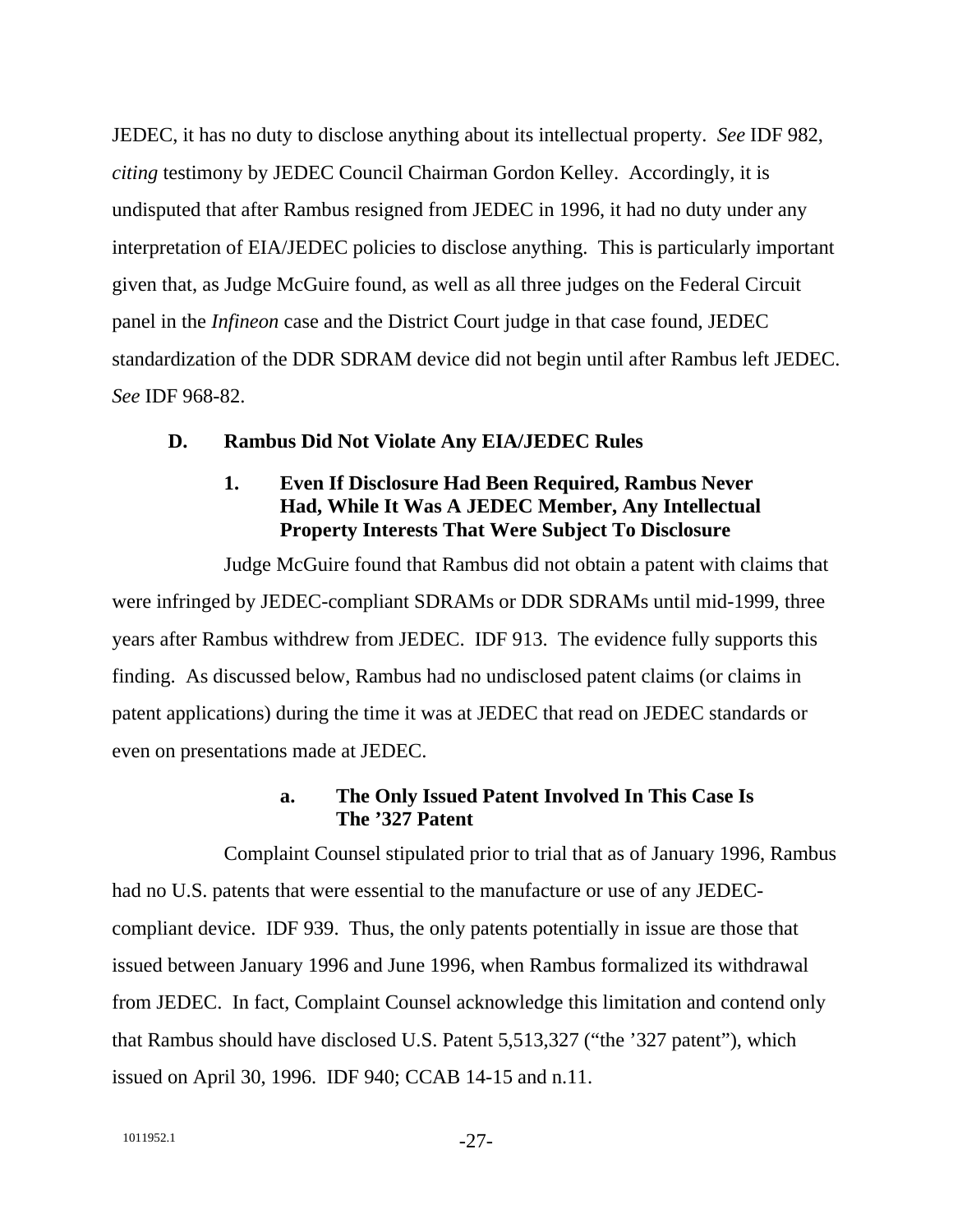### **b. The '327 Patent Does Not Cover Any Technology Incorporated In A JEDEC Standard**

Complaint Counsel allege that disclosure of the '327 patent was required because claims 1 and 7 of the patent purportedly would have covered a JEDEC-compliant SDRAM that also incorporated certain dual-edge clocking proposals made at JEDEC. In this regard, Complaint Counsel point to three specific presentations made at JEDEC during the period while Rambus was a member, as well as vague allegations of unidentified "discussions" at JEDEC. IDF 941; CCRPF 328.

Judge McGuire correctly found that claims 1 and 7 of the '327 patent did not cover the technologies proposed in any of the three presentations. In order to show that a claim covers a product, it is necessary to show that each and every element or "limitation" in the claim, or its substantial equivalent, is found in that product. *See*, *e.g.*, *Wolverine World Wide v. Nike, Inc.*, 38 F.3d 1192, 1199 (Fed. Cir. 1994). None of the cited presentations ever reached the level of a concrete proposal or specified how the features would actually be implemented. IDF 947-58; RPF 334-50. The presentations and discussions relied on by Complaint Counsel refer at most to the broad concept of dual edge clocking. *Id.* But, as Complaint Counsel's technical expert conceded, the '327 patent is not broad enough to cover that concept and, as a matter of patent law, extends only to certain "specific implementations" of dual edge clocking that satisfy all of the limitations recited in the claims. IDF 945-946; RPF 335-36. Because the required limitations are not in *any* of the three presentations raised by Complaint Counsel, the claims of the '327 patent do not cover those presentations. IDF 957; RPF 351-52. Moreover, as the parties have stipulated, Rambus has never asserted the '327 patent against any SDRAM or DDR SDRAM devices. IDF 958; RPF 356.<sup>15</sup>

<sup>&</sup>lt;sup>15</sup> Because Complaint Counsel have not in their brief pointed to any specific reasons why Judge McGuire erred in finding that the three presentations did not satisfy the limitations of the '327 patent, Rambus will not argue the point further. Rambus does note that the 1992 Hardell presentation that Complaint Counsel cite involved IBM's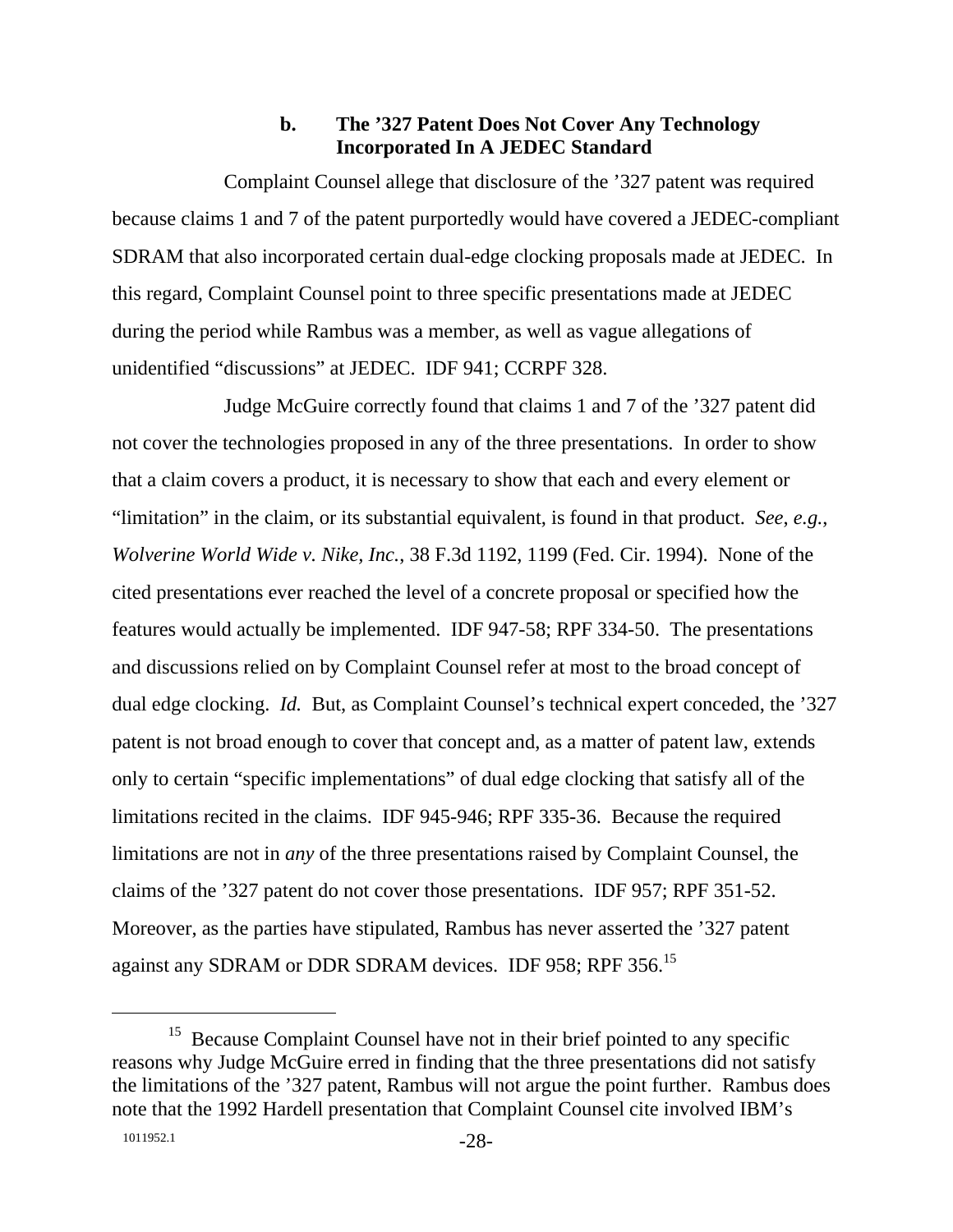There are many other reasons why Rambus was not obligated to disclose the '327 patent, including: (1) disclosure of patents was voluntary, rather than mandatory, *see* Section II.C; (2) Complaint Counsel failed to prove that Rambus's JEDEC representative, Mr. Crisp, had any actual knowledge that the claims of the '327 patent were essential to any JEDEC standard (or proposed standard), *see* section II.C.9; and (3) none of the presentations in question were ever balloted. *See* IDF 951, 954, 956.

# **c. The '327 Patent Was Known To Numerous JEDEC Members Long Prior To The Balloting Of Dual Edge Clocking At JEDEC**

Complaint Counsel apparently contend that if Rambus had disclosed the existence of the '327 patent to JEDEC, JEDEC members would likely have insisted on an alternative to dual edge clocking when voting on the DDR SDRAM standard. CCAB 21, 89-100. It is undisputed, however, that numerous DRAM manufacturers were well aware of the '327 patent *before* the DDR SDRAM standard was adopted. In a July 1998 email, a Hynix executive sent "a list of Rambus patents" to a large group of JEDEC representatives and DRAM engineers at such companies as Siemens, IBM, Micron, Texas Instruments, and Compaq. IDF 900; RX1214 at 1. The "list of Rambus patents" included the '327 patent. IDF 901; RX1214 at 1. Despite this undisputed awareness of the '327 patent, JEDEC issued the DDR SDRAM standard in August 1999. IDF 427; CX234 at 1. The fact that the DDR standard was approved in the face of the '327 patent demonstrates conclusively that the patent was irrelevant to the DDR standardization

toggle mode DRAM, which was an asynchronous design rather than a synchronous DRAM. In the Hardell presentation, *asynchronous* RAS and CAS signals control the operation of the DRAM, rather than a clock. IDF 947-949; RPF 337-39. Rambus also notes that in support of their proposed findings on this issue, Complaint Counsel relied solely on the testimony of their technical expert, Professor Jacob. Professor Jacob has no patents to his name and has never previously done any claims analysis. IDF 944. Complaint Counsel's expert on patent law, Mr. Nusbaum, did *not* testify that the claims of the '327 patent related to JEDEC work. IDF 943.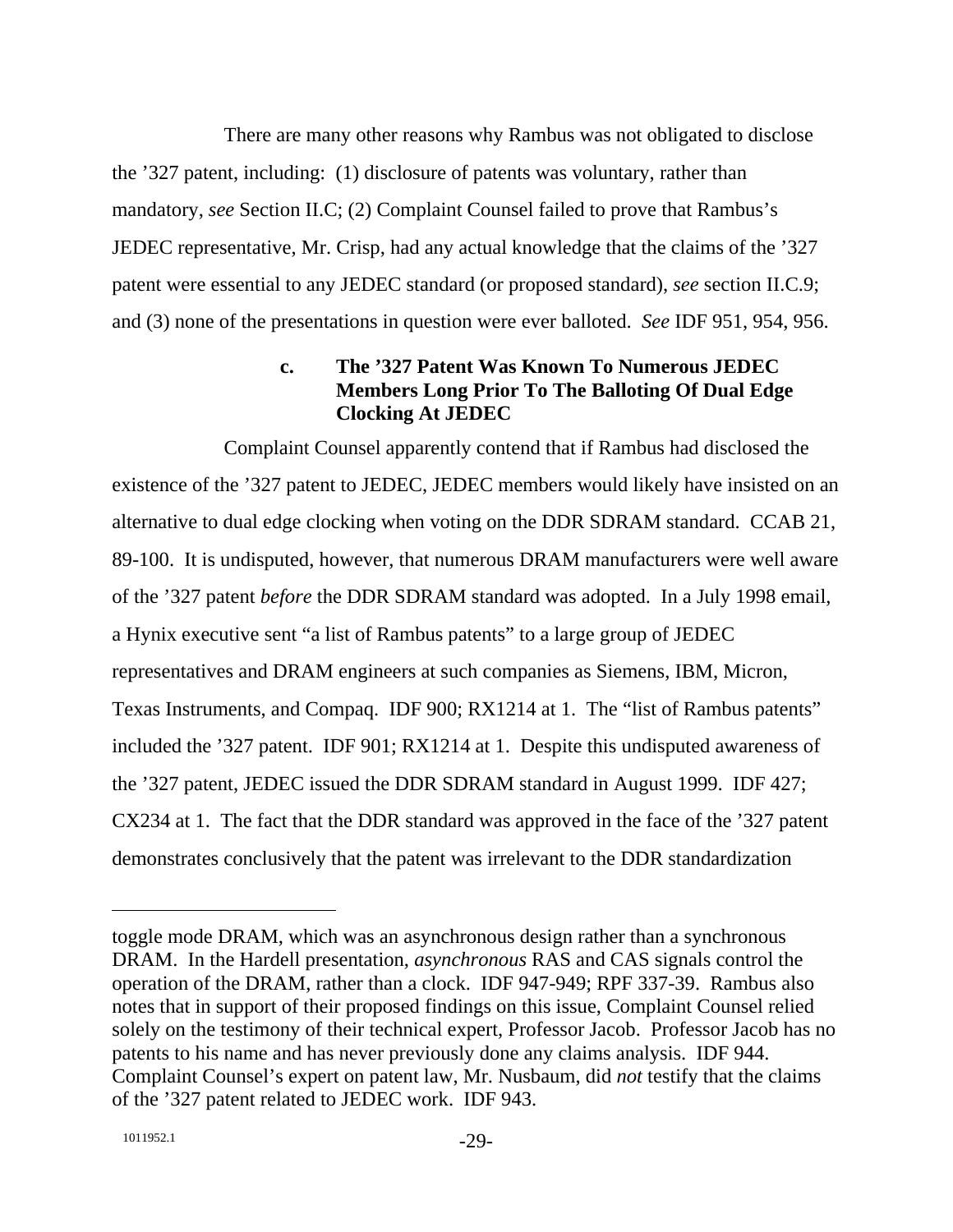process, and it also disproves Complaint Counsel's contention that Rambus's failure to disclose the '327 patent "subverted" the standardization process or caused any competitive injury.

# **d. Prior To Its Withdrawal From JEDEC, Rambus Had No Patent Applications That Covered Any Feature Contained In The SDRAM Standard**

The parties have stipulated that prior to the adoption of the JEDEC SDRAM standard in 1993, Rambus had no claims in any pending patent applications that, if issued, would necessarily have been infringed by the manufacture or use of any SDRAM device manufactured in accordance with the 1993 JEDEC SDRAM standard. IDF 959; RPF 361.16 Complaint Counsel nevertheless assert that there were three patent applications that Rambus should have disclosed to JEDEC in connection with the SDRAM standard: the '651 application, the '961 application, and the '490 application. CCAB 14-15 n.11.

Complaint Counsel argued below that the claims contained in the '961 and '490 applications covered the programmable latency and burst features contained in the SDRAM standard. IDF 960-62.<sup>17</sup> On appeal, however, they argue only that the claims in question "relat[e] to" or "address" those features. CCAB 14-15 and n.11. The distinction is telling, because the JEDEC policy – if it required disclosure at all – sought disclosure only of "essential" patents. *See* IDF 775-78; IDC 270-71. Moreover, any conclusion that the '961 and '490 applications contained claims reading on the SDRAM standard would

<sup>&</sup>lt;sup>16</sup> The parties have also stipulated that the patents that Rambus has sought to license to SDRAM and/or DDR SDRAM manufacturers all issued from applications filed in or after November 1997. *See* Patent Tree attached to the Parties' First Set of Stipulations (showing asserted patents with red border). The earliest such application, which resulted in U.S. Patent No. 5,915,105, was filed on November 26, 1997 – almost two years after Rambus attended its last JEDEC meeting.

 $17$  Complaint Counsel have stipulated that the '651 application did not contain claims covering the SDRAM standard. IDF 959; RPF 361.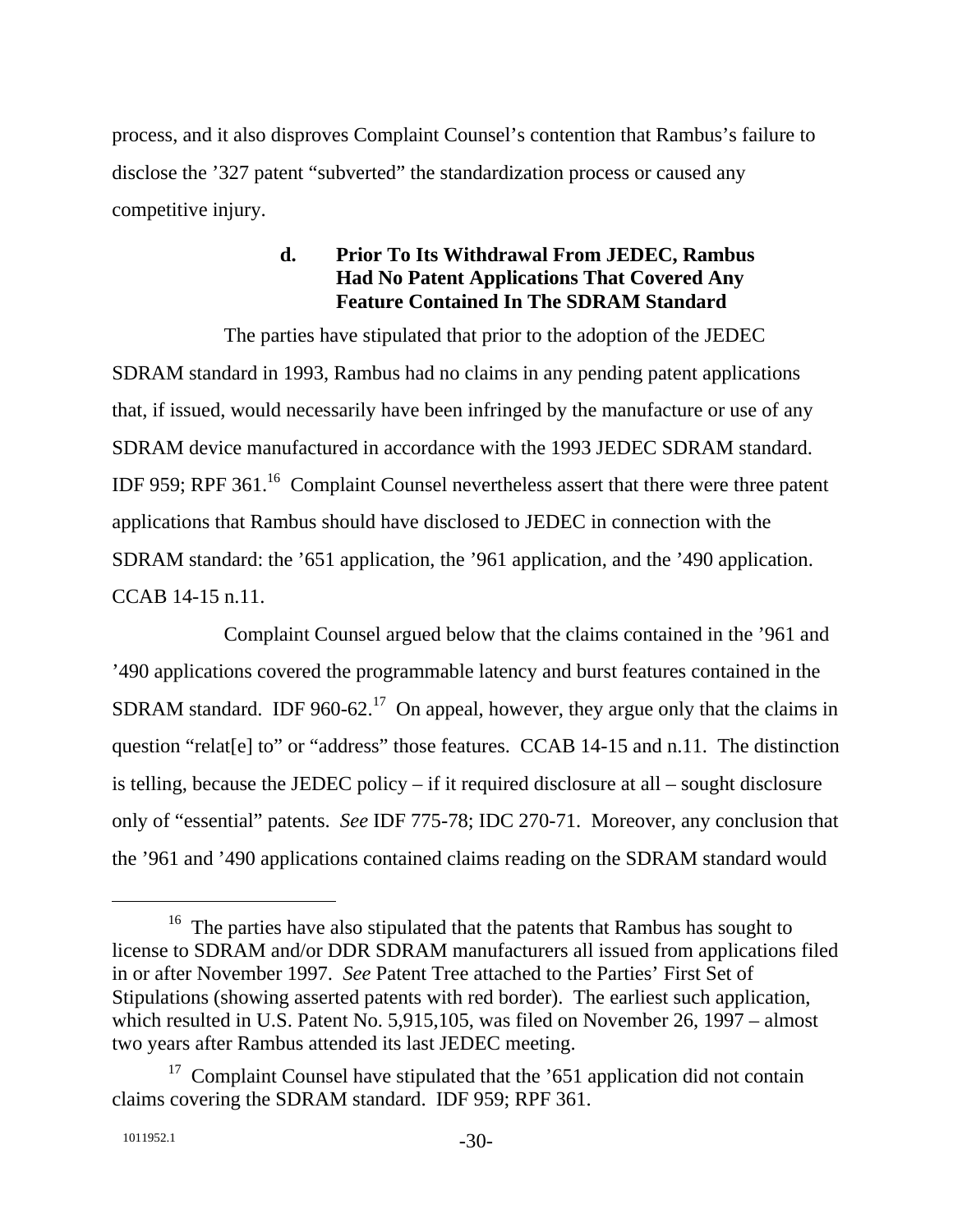be directly at odds with the opinion of the Federal Circuit, the Court of Appeals charged with construing and applying patent claims. The Federal Circuit stated that:

> "This court has examined the claims of the cited applications [including the '961 and '651 applications] as well as the relevant portions of the SDRAM standard. Based on this review, this court has determined that substantial evidence does not support the finding that these applications had claims that read on the SDRAM standard."

*Infineon*, 318 F.3d at 1103; *see* RPF 364. Although the '490 application was not expressly considered by the Federal Circuit (since Infineon had not argued that it contained claims reading on JEDEC standard devices), Complaint Counsel's own expert admitted that the claims of the '490 application are substantially similar to the claims of the '961 application that *were* considered by the Federal Circuit. RPF 367.

In addition, the record shows that the '961 and '490 applications at issue were pending only briefly in 1995, over a year after the SDRAM standard was published. The relevant claims of the '961 application were rejected by the patent examiner about three months after they were filed and were later cancelled by Rambus; the relevant claims of the '490 application were withdrawn by Rambus approximately five months after filing in response to a restriction requirement. RPF 363, 366. Because Complaint Counsel have not even attempted to show a duty to disclose *rejected*, *cancelled* or *withdrawn* claims, they have failed for this additional reason to prove that claims of the '961 and '490 applications had to be disclosed to JEDEC.<sup>18</sup>

<sup>&</sup>lt;sup>18</sup> Complaint Counsel point to various e-mails that, they say, show Rambus's *intent* or *desire* to file claims broadly covering the use of the features in question in JEDEC-compliant DRAMs. Many of the cited e-mails were prepared after Rambus left JEDEC or are otherwise taken out of context. Even assuming, however, that Rambus executives or employees did at various times in the early or mid-90's harbor a desire or intent to try to obtain broad patents, there was no credible evidence at trial that a JEDEC member was required to disclose its hopes and desires. IDF 772-74; IDC 269-77. Moreover, Judge McGuire correctly found that there were no prohibitions against JEDEC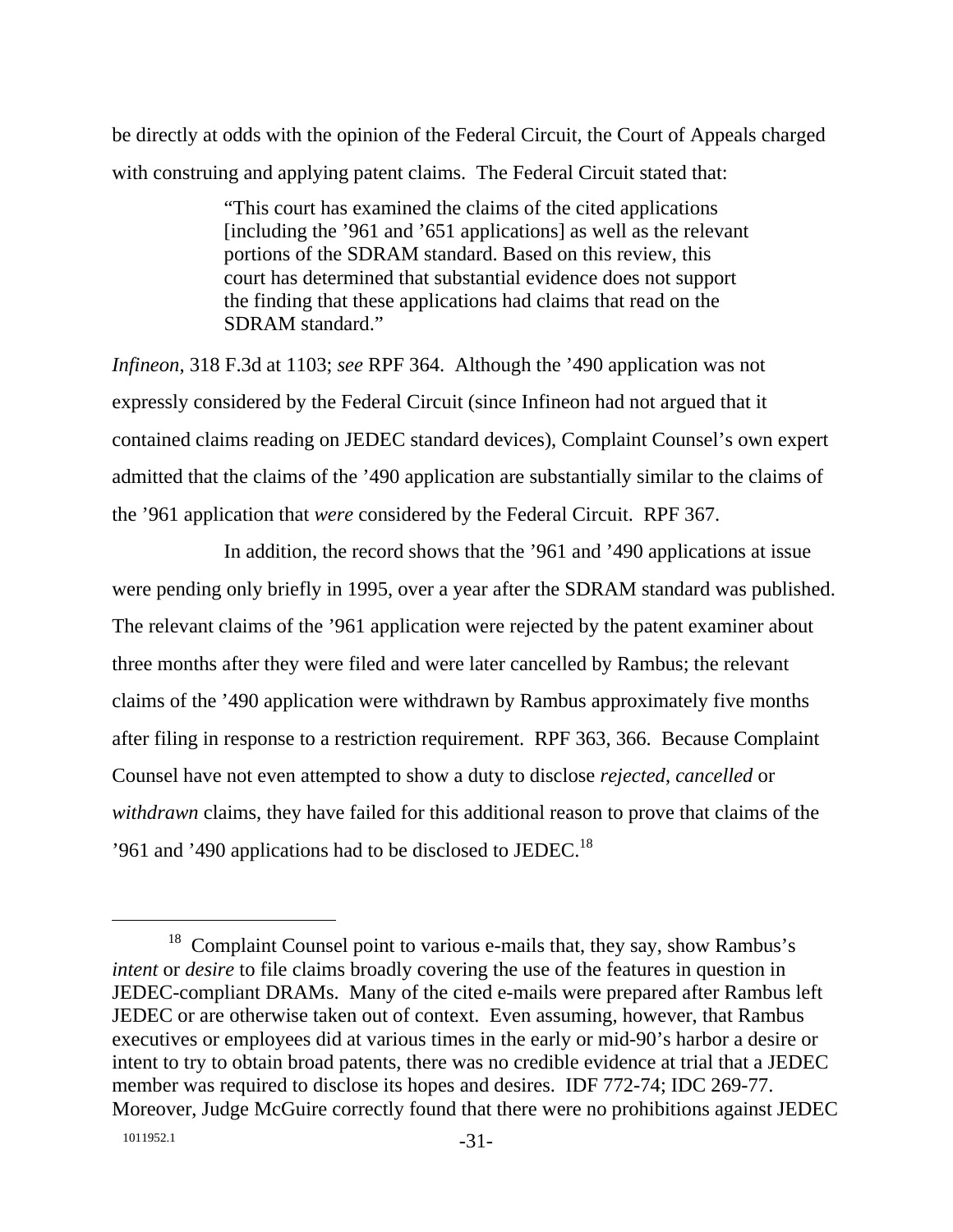#### **e. Rambus Withdrew From JEDEC Before The Standardization Of DDR SDRAM Began**

Complaint Counsel also assert that Rambus had a duty to disclose certain patent applications that supposedly related to JEDEC's DDR SDRAM standardization process. CCAB 14 n.11. This argument, which has been rejected by all five judges who have so far considered it, finds no support in the trial record.

It is undisputed that the JC 42.3 committee did not transmit the DDR SDRAM standard to the JEDEC Council for approval until March 1998, long after Rambus left JEDEC. IDF 969. It is also undisputed that JEDEC did not issue the standard until August 1999. IDF 427; CX234 at 1. Faced with these facts, Complaint Counsel assert that the JC-42.3 Subcommittee *began* work on the DDR SDRAM device in 1993. CCAB 14. Complaint Counsel fail to mention that all of the Federal Circuit judges on the *Infineon* panel, and the District Court judge in that case, determined that DDR SDRAM standard-setting did not begin until *after* Rambus had left JEDEC**.** *See Infineon*, 318 F.3d at 1105 (quoting trial court ruling that "substantial evidence did not support the jury's verdict [of fraud relating to DDR SDRAM] because Rambus withdrew from JEDEC before formal consideration of the DDR SDRAM standard"); *id*. (unanimously affirming District Court ruling and holding that "[n]one of the evidence relied on by Infineon . . . provides substantial evidence for the implicit jury finding that Rambus had patents or applications 'related to' the DDR SDRAM standard that should have been disclosed. . . .").

Moreover, discovery taken in *this* case uncovered additional evidence, not available to the judges in the *Infineon* case, that conclusively demonstrates that JEDEC did not begin the DDR standardization process until December 1996, six months after Rambus formally withdrew from JEDEC and one year after it attended its last JEDEC

members seeking patent protection for inventions that related to JEDEC standards. IDF 919-928.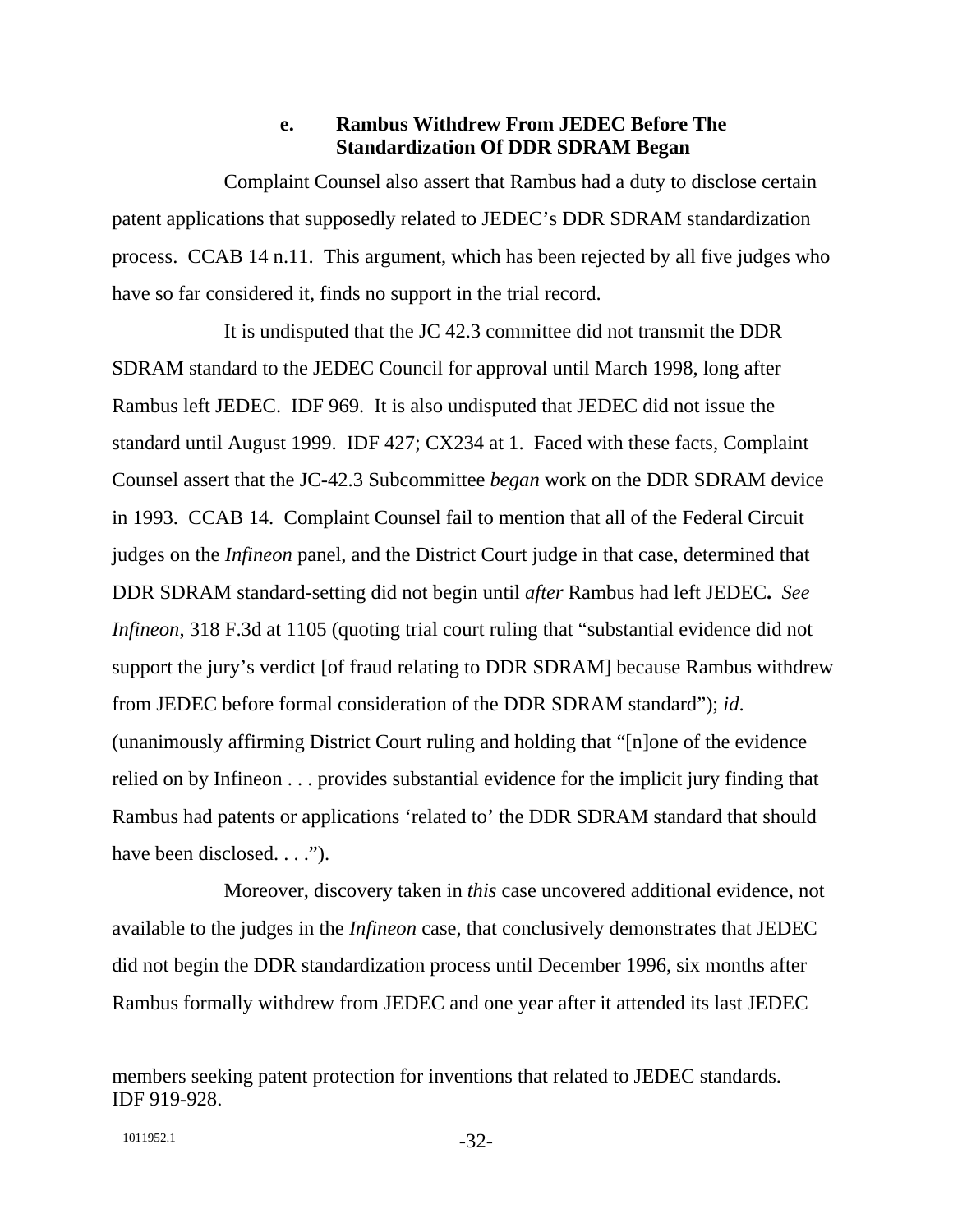meeting. In March 1998, current JEDEC Chairman Desi Rhoden wrote a lengthy email to all JC 42.3 members in which he "recap[ped]" JEDEC's DDR SDRAM standardization process. Mr. Rhoden stated:

> "[W]e could have finished the DDR standard sooner *if only we had started earlier*. Let us recap what has transpired with DDR:

 1. A lot of private and independent work *outside of JEDEC* for most of 1996 (here is where we missed a good opportunity to start early).

 2. December 96 – A single overview presentation of a DDR proposal at a JC 42 meeting."

CX375 at 1-2 (emphasis added); RPF 402-04.

When questioned at trial about his email, Mr. Rhoden contended it was simply the *name* "DDR" that was coined in December 1996, and he testified that work on the new standard had been going on for years prior to that date. CCRPF 402, 405, 407, 409. Mr. Rhoden's attempted explanation is absurd. He could not have intended to convey in his March 1998 email that JEDEC "could have finished the DDR standard sooner" if only the *name* "DDR" had been coined earlier. Judge McGuire correctly found this explanation not to be credible. IDF 373-76; IDC 277-79.

The timeline in Mr. Rhoden's March 1998 email is also corroborated by other contemporaneous documents. Mr. Rhoden himself wrote in April 1997 that "DDR & SLDRAM were introduced in JEDEC in Dec 1996." RPF 407.A March 1997 IBM presentation on DDR SDRAM describes work on DDR SDRAM as beginning *outside* of JEDEC between mid-June and mid-September 1996, with the first DDR SDRAM showing at JEDEC in December 1996. IDF 377; RPF 411. An internal document from JEDEC member Mitsubishi similarly describes private meetings outside of JEDEC in the summer of 1996, with the first JEDEC meeting related to DDR SDRAM occurring in December 1996. RPF 412. Finally, an official JEDEC ballot circulated in July 1997 stated that "DDR SDRAMs has been under discussion within JEDEC since September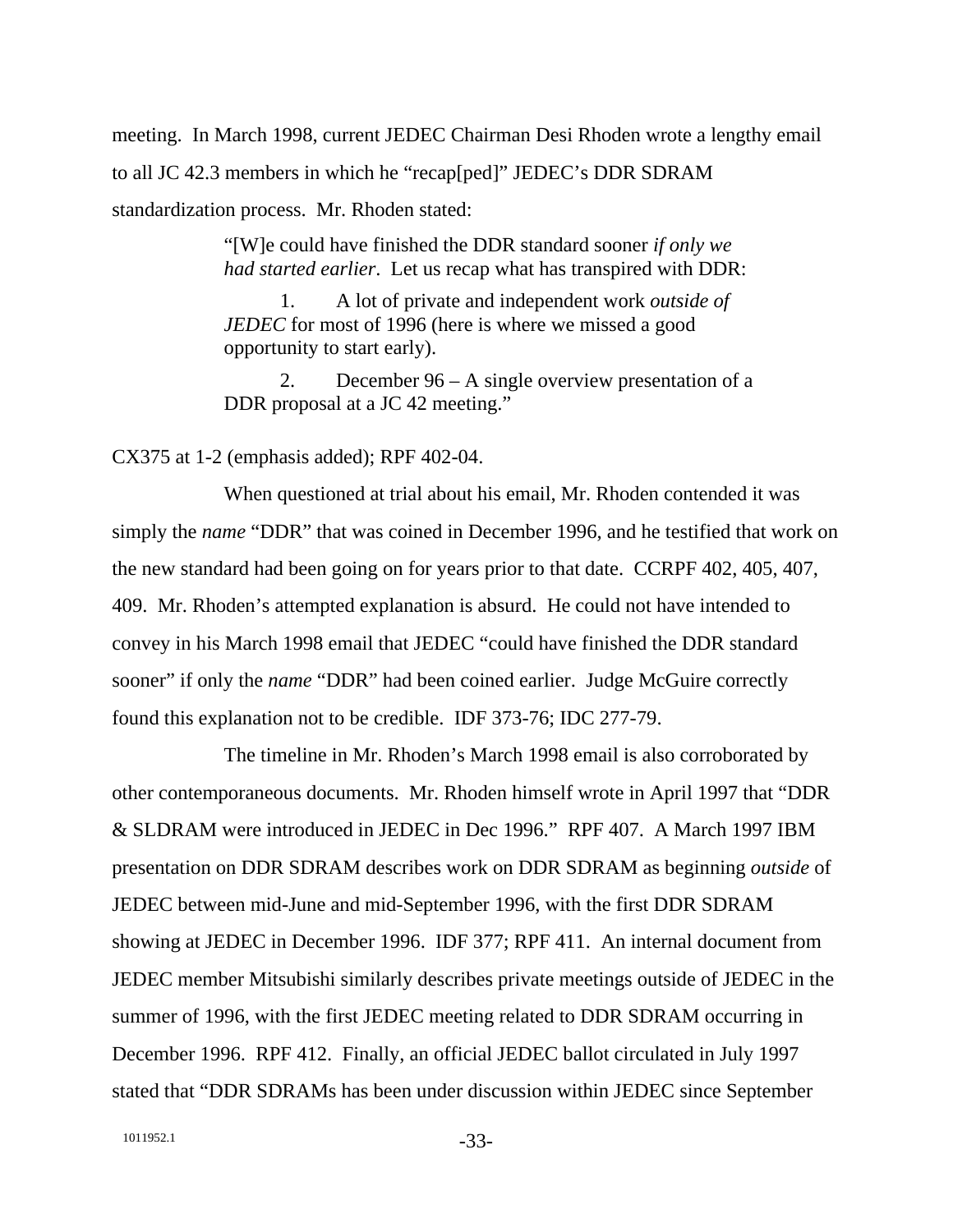#### 1996." RPF 413.

The Commission should conclude, as the *Infineon* trial judge, the entire Federal Circuit panel, and Judge McGuire each concluded, that Rambus had ceased to be a JEDEC member before JEDEC began its work on the DDR SDRAM standard, and that Rambus had no disclosure obligations with respect to that standard.

# **f. Prior To Its Withdrawal From JEDEC, Rambus Had No Patent Applications That Covered Any Feature Contained In The DDR SDRAM Standard**

Even assuming that, as Complaint Counsel contend, JEDEC had begun the DDR SDRAM standardization process before Rambus left JEDEC, there are only two applications that Complaint Counsel allege should have been disclosed by Rambus in connection with the DDR SDRAM standard: the '692 application and the '646 application. CCAB 14-15 and n.11. The claims of these applications are *not* alleged to cover any feature in the *actual* JEDEC standard, but instead are alleged to cover certain unballoted JEDEC *presentations* concerning on-chip PLL and dual-edge clocking.

Complaint Counsel allege that certain claims of the '692 application cover a September 1994 JEDEC presentation made by NEC. The claims cited by Complaint Counsel do not, however, read on that presentation. Indeed, the testimony of Complaint Counsel's own experts show that each of the claims contains limitations that are not found in the NEC presentation, and, consequently, would not cover that presentation. IDF 957; RPF 373-76.

Moreover, Claim 151 of the '646 application, the only claim from that application that Complaint Counsel raise, was not pending at the time of any of the allegedly triggering presentations. The claim had been rejected by the PTO in January 1995, a few months after it was filed, and it was subsequently cancelled by Rambus. RPF 379-80. For these reasons alone, Complaint Counsel failed to show there was any duty to disclose this claim. Moreover, as discussed above in connection with the '327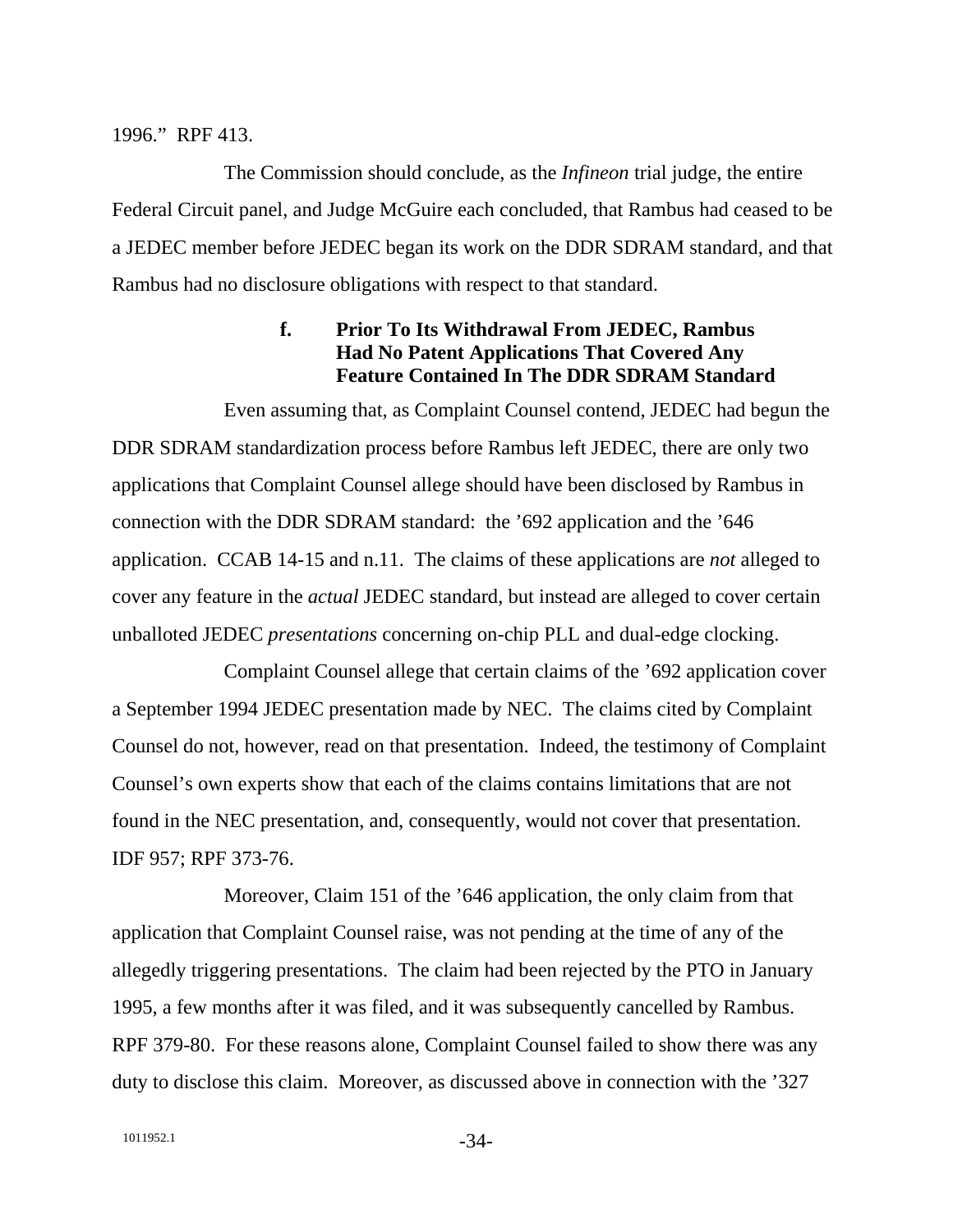patent, the presentations cited by Complaint Counsel contain no implementation details. *See* Section II.D.1.b. The claims of the '646 application (and the '327 patent) are implementation-specific. RPF 382. That means that a device would infringe the patent only if it employed all of the implementation details and limitations set out in the patent. *Id.* Because the cited presentations do not contain the information about implementation that would be required to determine if claim 151 of the '646 application was in any way infringed by anything described in the presentations, they are irrelevant here. RPF 381- 82.

### **g. Rambus's Alleged Destruction Of Documents Does Nothing To Satisfy Complaint Counsel's Burden Of Proof**

Complaint Counsel argue that Rambus implemented a document retention policy in 1998 that resulted in the destruction of large quantities of documents. CCAB 23. While Judge McGuire expressed concern both before and after trial about this issue, he concluded after reviewing the evidence that "the process here has not been prejudiced as there is no indication that any documents [that are] relevant and material to the disposition of the issues in this case were destroyed." IDC 244.

Judge McGuire's conclusion is amply supported by the evidence. For example, there are no documents that Rambus could have destroyed that would assist Complaint Counsel in meeting their burden of proof on such issues as the scope of Rambus's patent applications (which were maintained by the PTO) or the nature of the presentations and ballots at JEDEC (maintained by JEDEC). With respect to Rambus's *own* conduct and its motivations for that conduct, Complaint Counsel acknowledged in their opening statement at trial that "[w]e have an unusual degree of visibility into the precise nature of Rambus's conduct, as well as the underlying motivations for what Rambus did." Trial, Tr. 15.

Complaint Counsel's brief also misstates the evidence on the document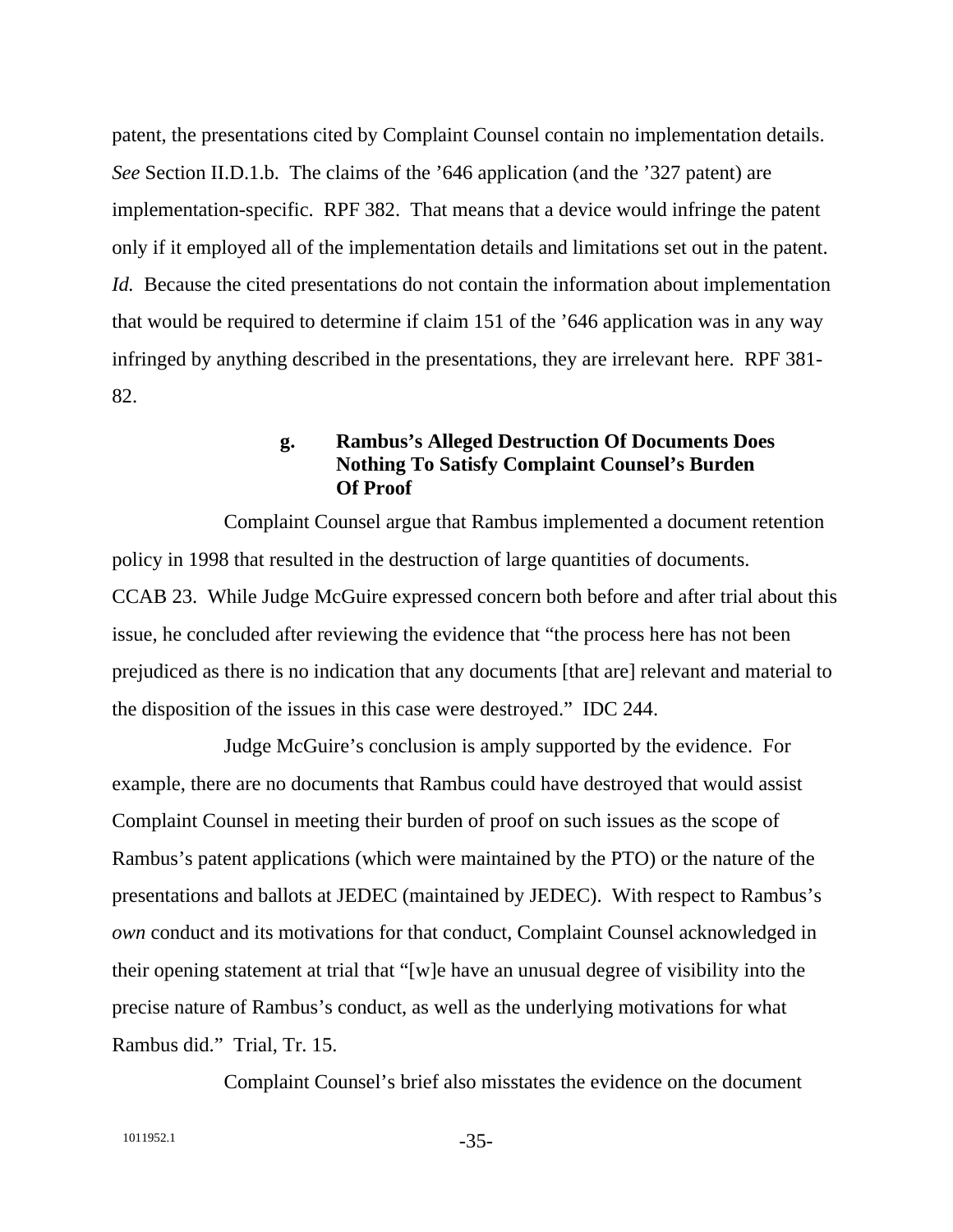retention issue. Complaint Counsel claim, for example, that Mr. Crisp discarded "any documents he had relating to JEDEC. . . ." CCAB 23. In fact, Mr. Crisp testified that while he discarded the papers that he had received *from* JEDEC (such as official meeting minutes), he deliberately *preserved* the JEDEC-related electronic materials that he had created (such as his trip reports for each of the meetings he attended). Crisp, Tr. 3570-73, 3576.

Judge McGuire thus correctly concluded that the adjudicative process in this case was not impaired by Rambus's implementation of a document retention policy.

# **E. JEDEC Members Were Aware As Early As 1992 That Rambus Might Obtain Patent Rights Over Features Being Considered For Inclusion In JEDEC Standards**

# **1. Rambus Explained Its Inventions Under NDAs To Numerous DRAM Manufacturers**

As discussed above, Rambus did not, while it was a JEDEC member, have any claims in issued patents or pending patent applications that covered any technology proposed for standardization by JEDEC. As a consequence, Complaint Counsel are left to argue that Rambus should have disclosed that it *might* someday be able to obtain, or that it *hoped* to obtain, intellectual protection over certain technologies. CCAB 16-21.

Complaint Counsel's argument is unsupported by any documents or testimony regarding the JEDEC patent policy. The argument also runs squarely into the overwhelming body of evidence showing that JEDEC members were well aware of such a prospect. Indeed, from Rambus's earliest days, DRAM manufacturers and others were put on notice of the nature of Rambus's inventions, including the four features at issue here. In 1989 and 1990, Drs. Farmwald and Horowitz began visiting the major DRAM manufacturers and systems companies, such as Texas Instruments, IBM, Toshiba, Fujitsu, Mitsubishi, NEC, Matsushita, Micron, Siemens, Sun Microsystems, Motorola, Apple, SGI and Tandem, to try to interest them in Rambus technology. IDF 103-04;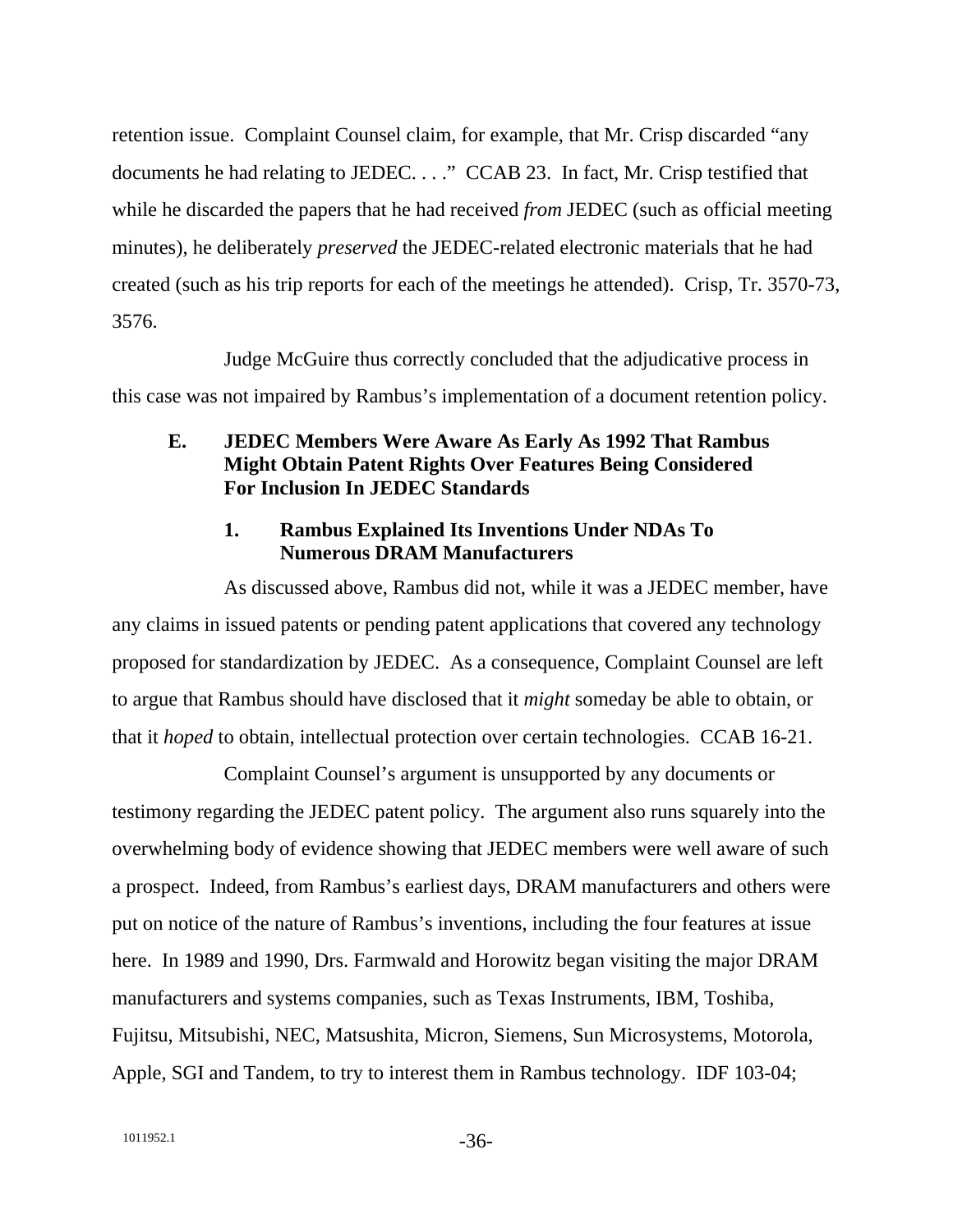109-21, 130-34. On appeal, Complaint Counsel do not challenge Judge McGuire's findings that these earliest presentations (which were protected by non-disclosure agreements) disclosed the four features at issue. IDF 106-08, 161.

The audiences for these early Rambus presentations expressed disbelief that Drs. Farmwald and Horowitz would be able to achieve a 500 megabit per second DRAM data rate and were skeptical about many of the specific features of the technology, including some of the features at issue here. IDF 105. For example, it was felt that putting registers on a DRAM, such as those used to implement the programmable latency invention, was too expensive for a commodity part and that one could not put a phase locked loop or a delay locked loop on the DRAM itself. *Id.* Feedback from the recipients of the detailed technical descriptions, such as Siemens, also show that those recipients focused on the very inventions at issue here. IDF 122-29.

## **2. Rambus Publicly Described Its Technological Innovations And Business Plan**

In early 1992, after the PCT application had been made publicly available, Rambus produced and distributed its first marketing brochure about Rambus technology. RPF 638. The 1992 marketing brochure disclosed the four features of Rambus technology at issue here. RPF 639-42. Rambus also published additional technical papers describing its inventions that were widely distributed. RPF 643-47. Rambus also provided information about its technology to the press in the early 1990s, resulting in descriptions of the technology, including the features at issue in here, in industry publications. RPF 648-54.

In September 1993, the PTO granted (and published) Rambus's first United States Patent, no. 5,243,703. IDF 179. The '703 patent, like the PCT application, claims priority to the filing date of the '898 application and its specification is identical in all material respects to that of the '898 application, including a clear description of the four features at issue. RPF 715-16. Moreover, although under no legal obligation to do so,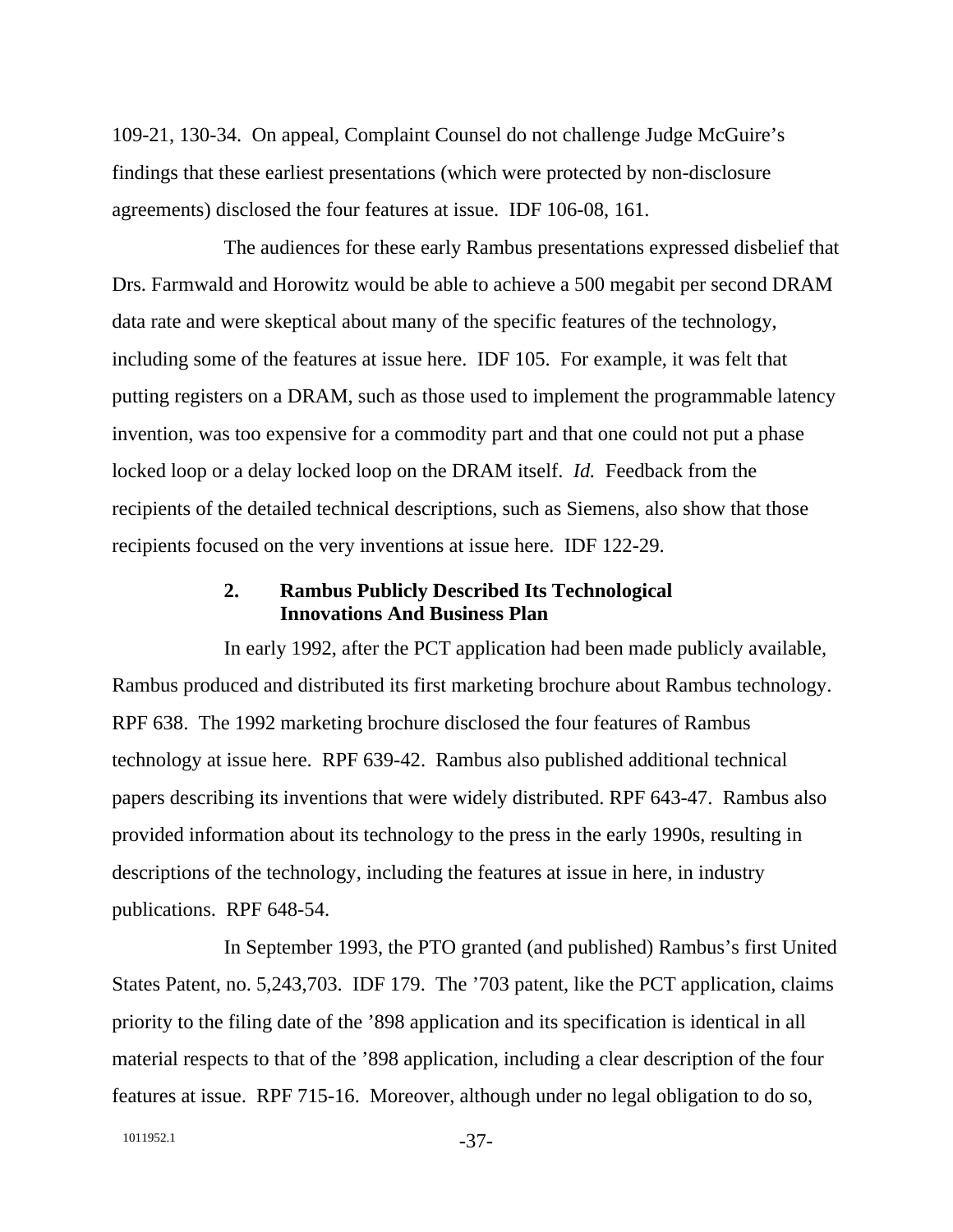Rambus listed in the '703 patent the nine other divisional applications of the '898 application that were then pending, which disclosed that Rambus was actively pursuing a number of the inventions in the '898 application. RPF 717, IDF 182.

When founding Rambus, Drs. Farmwald and Horowitz recognized that any company they formed would not be able to manufacture the DRAM parts that they were designing; a DRAM manufacturing facility cost a half a billion dollars. They understood that, as Dr. Farmwald testified, "the only possible business model that made any sense was to patent it, convince others to build it, and charge them royalties." Farmwald, Tr. 8095.

Rambus made no secret of its business model. For instance, Rambus's 1992 marketing brochure explained that: "Rambus Inc. is fully protecting the intellectual property rights of its technology by filing basic, broad patents in all major industrial nations around the world." RPF 599. The brochure also made clear that Rambus's business strategy was to license its technology, work with the licensee to help implement the technology, and to receive fees and royalties in return. RPF 602-3.

Testimony at trial confirmed that Rambus's business model was well known in the industry during the time Rambus attended JEDEC meetings. Brett Williams, a JEDEC representative for Micron testified that in 1992, "I knew it was [Rambus's] business model to patent their technology, and that's how they would gain their revenues." RPF 604. Similarly, Martin Peisl of Infineon stated that he was aware of Rambus's business model in the early 1990's and expected Rambus to get patents to cover their technology. *Id.* According to Andreas Bechtelsheim, formerly of Sun Microsystems, Rambus made very clear to Sun that it intended to seek patent coverage for all of its inventions and developments, because it intended to obtain revenue or earn revenue through licensing its technology to both memory manufacturers and system manufacturers. RPF 605.

1011952.1 -38-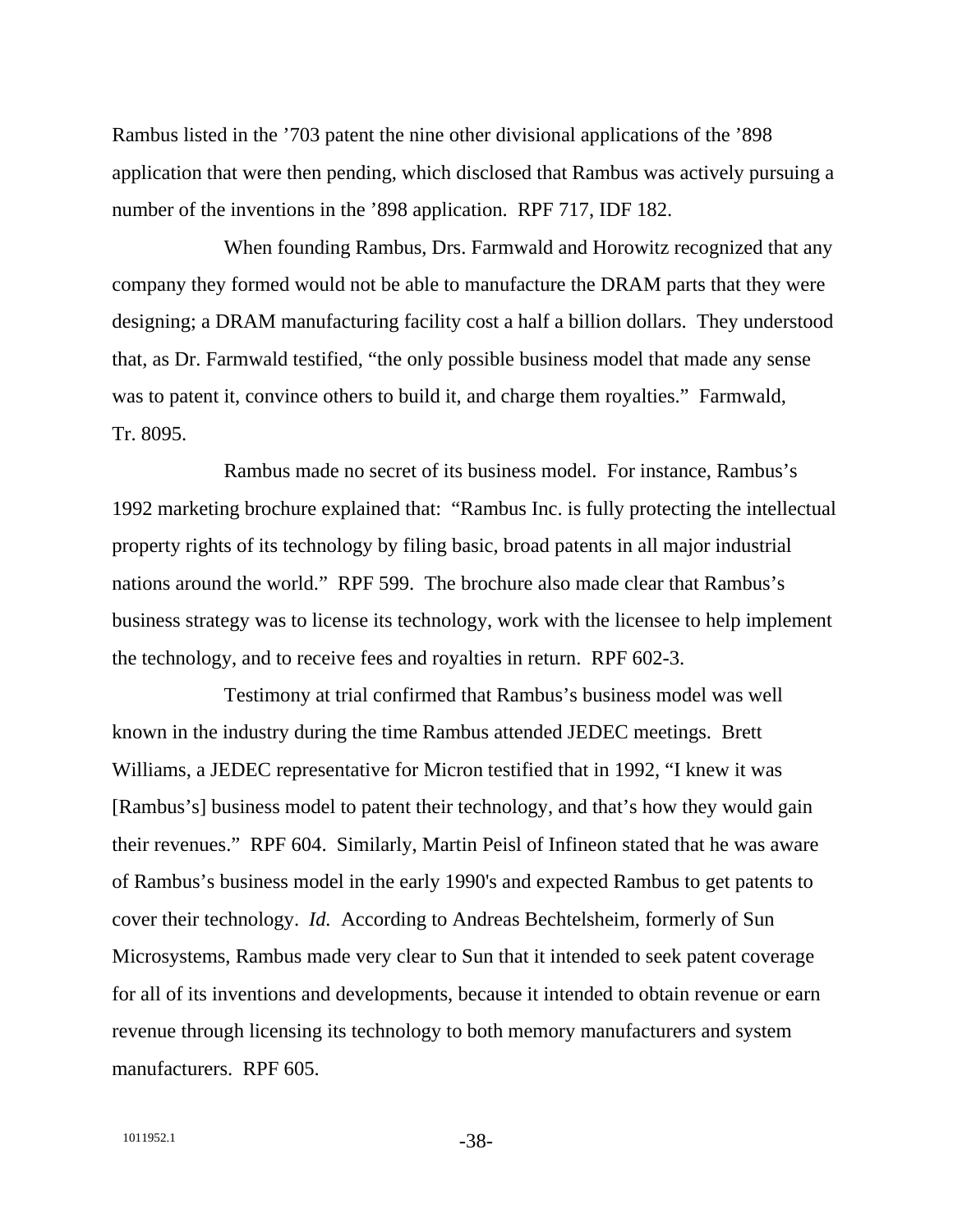#### **3. The Evidence Shows That JEDEC Members Were Aware Of The Potential Scope Of Rambus's Intellectual Property**

As discussed above, Rambus's technology, including the four inventions at issue here, were well known throughout the DRAM industry in the early 1990s. *See* IDC 306-09. In addition, the evidence shows that the industry was well aware of Rambus's patent applications, giving them more specific insight into the technology that Rambus could seek to patent in the future. In particular, various industry players obtained and analyzed Rambus's PCT application after it became public in October 1991. IDF 185 ("Several JEDEC members obtained the PCT application in the early 1990's, including Mitsubishi and IBM"); IDF 810 (Howard Sussman of NEC reviewed the PCT application and described it at a JEDEC meeting in May 1992). Rambus's first issued patent, the '703 patent, was disclosed to JEDEC in September 1993, shortly after it issued. IDF 179.

It is undisputed that the PCT application and the '703 patent have the same written description as Rambus's original '898 application and that all of the patents that Rambus has asserted against SDRAMs and DDR SDRAMs claim priority to that original application. Complaint Counsel have argued, nevertheless, that the written description contained in the '898 and PCT applications and in the '703 patent would *not* alert a reasonable engineer that Rambus might obtain claims sufficiently broad to read on SDRAM or DDR SDRAM. According to Complaint Counsel, DRAM engineers reading the PCT or '898 application would be left in the dark because "Rambus's initial patent application and European (or WIPO) application contained claims relating solely to RDRAM." *Id*. Complaint Counsel's argument is wrong as a matter of law and is contradicted by evidence showing that engineers reviewing the PCT application did, in fact, realize that Rambus might get such broad claims.

Complaint Counsel concede that Rambus has obtained patents claiming priority to the '898 application that contain claims sufficiently broad to cover SDRAM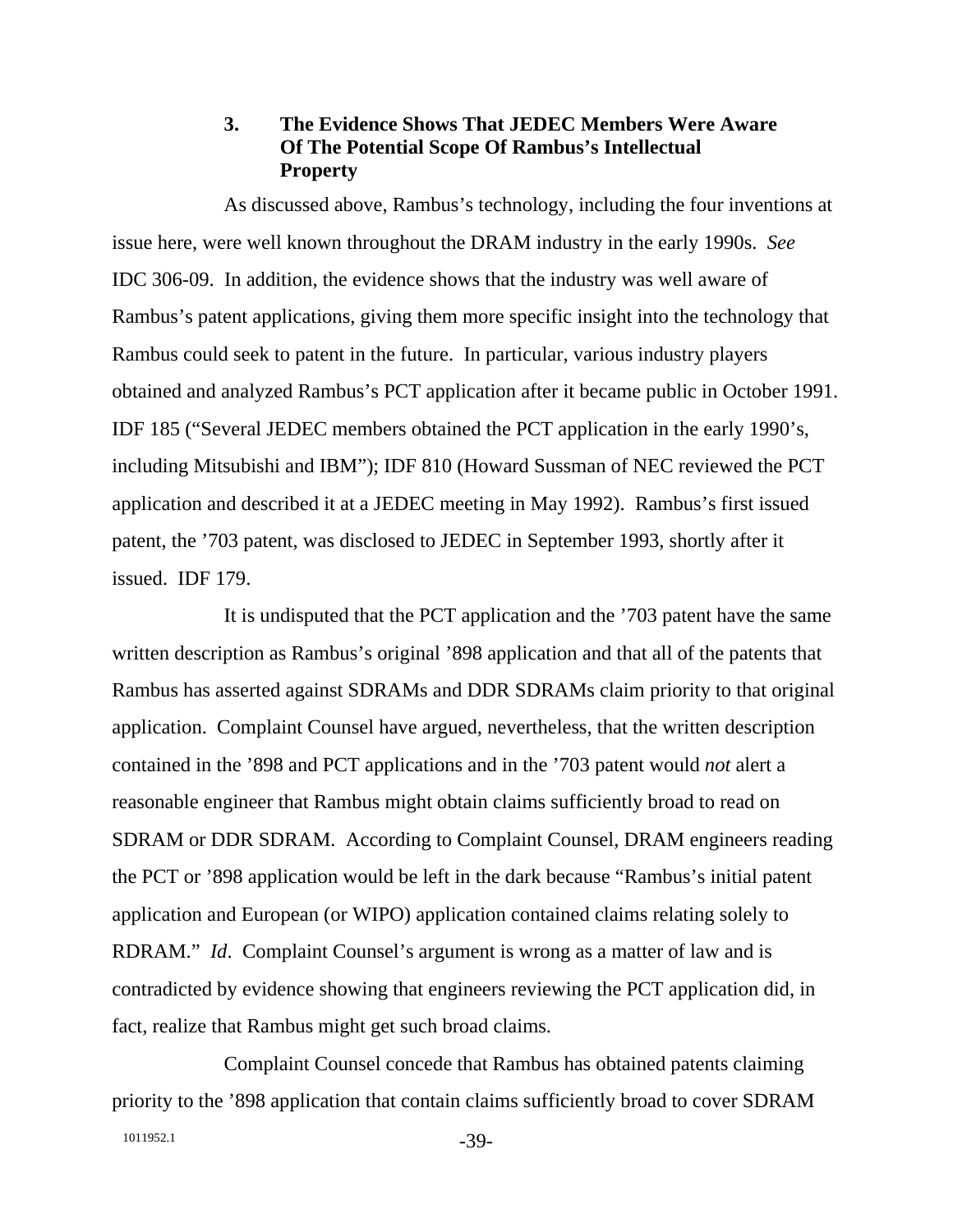and DDR SDRAM devices containing the four features at issue. IDF 219. Complaint Counsel do not challenge the validity of those claims. As a consequence, Complaint Counsel do not (and cannot) contend that the patents in question fail to satisfy the "written description" requirement in the patent statute. In accord with this requirement, the Patent Office has determined that the claims at issue *are supported* by the original '898 application and that a person of ordinary skill, such as a DRAM engineer, *would recognize from reviewing the '898 application that Drs. Farmwald and Horowitz had made those inventions*. IDF 207-19; RPF 703-05. *See Vas-Cath, Inc. v. Mahurkar*, 935 F.2d 1555, 1563-64 (Fed. Cir. 1991) (holding that under the "written description" requirement, in order for later-filed claims to be valid, an applicant must convey in the original written description "with reasonable clarity to those skilled in the art that . . . he or she was in possession of [the invention now being claimed]").

In other words, as a matter of law, the '898 application (which was in all material respects identical to the PCT application) conveyed to the DRAM engineers who reviewed it that Rambus might claim inventorship of the features described in it. Indeed, the Federal Circuit has explained that the original purpose of this written description requirement was precisely to serve a notice function: namely, "to guard against prejudice or injury from the use of an invention which the party may otherwise innocently suppose not to be patented." *Id.* at 1561 (citation omitted). Accordingly, and as Judge McGuire concluded, the PCT application and the other information publicly available to the DRAM industry "should have raised concerns within the industry that Rambus might be able to obtain patents over the four technologies in issue." IDC 298.

1011952.1 **-40-**The real world evidence shows that the PCT and the '703 patent did indeed cause engineers to recognize that Rambus could obtain claims to the four inventions at issue. For example, Mitsubishi engineers reviewed the PCT application in 1993 and recognized that Rambus might obtain broad claims in the future based on the written description in that application. IDF 193-94. Later Mitsubishi documents relating to the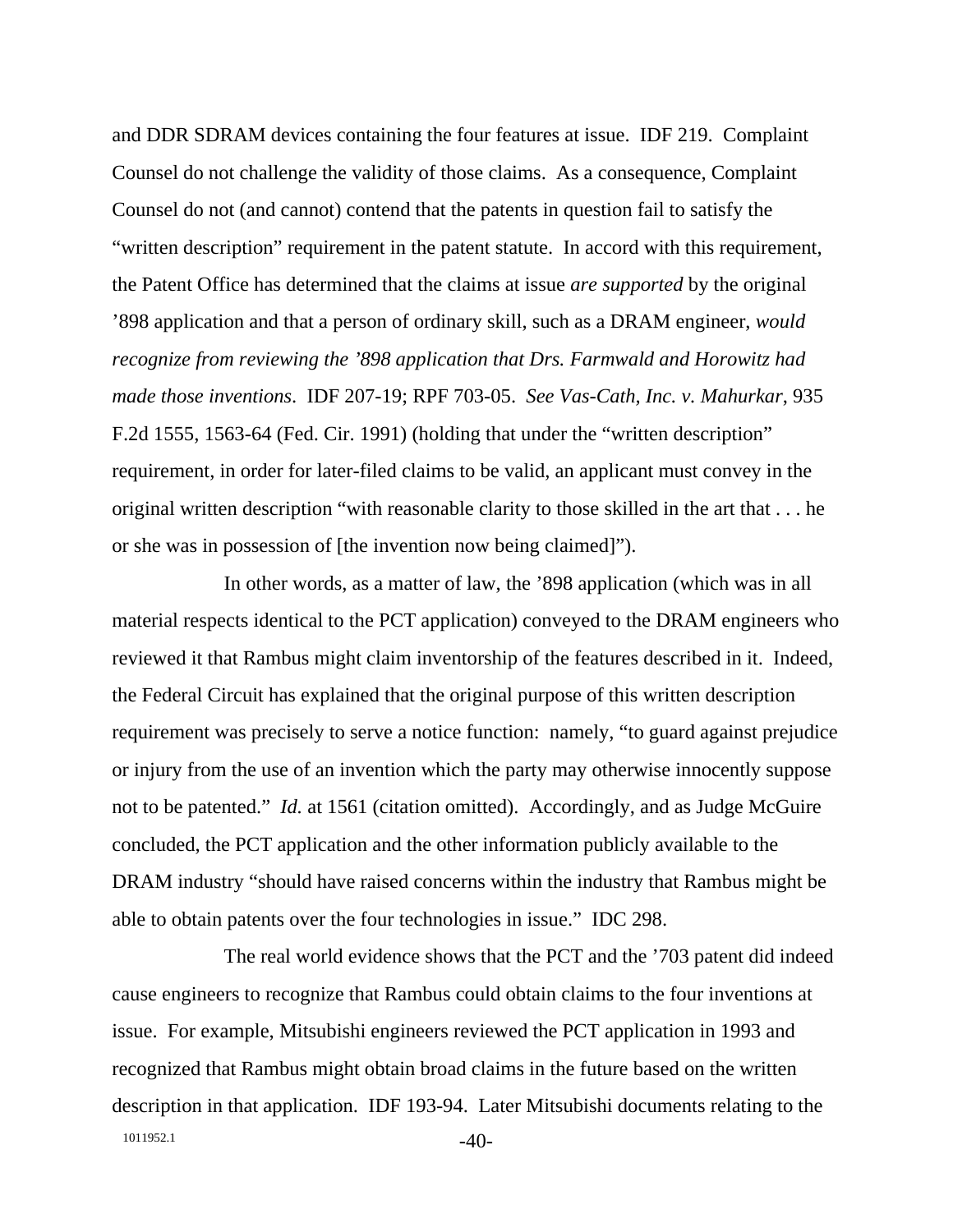analysis of the PCT application show a recognition that Rambus might be able to obtain claims on some of the very features at issue here, such as programmable latency as used in SDRAMs. IDF 197-98, 217.

Complaint Counsel have not challenged Judge McGuire's findings regarding the PCT application, although they do claim that the specification in the '703 patent did not put JEDEC members on notice of the possible scope of Rambus's inventions. Complaint Counsel tell the Commission that "JEDEC members who reviewed [the '703] patent concluded that Rambus did not have patent rights over ongoing JEDEC work." CCAB 25. This statement is inaccurate. The only cited evidentiary support is CCFF 1275-76, where counsel pointed to the testimony of Siemens representative Willi Meyer and Micron representative Terry Lee. Of the two, only Lee testified that he had reviewed the '703 patent. Lee, Tr. 6609-10. Mr. Lee did not, however, testify that he had concluded from reading the '703 patent that Rambus's patent rights did not extend to "JEDEC work." Instead, he testified on direct examination that *other* patents seemed to apply "kind of specifically" to the RDRAM product. *Id*. On cross-examination, Lee admitted that his review of the '703 patent had led him to believe – and to state at a JEDEC meeting in 1997 – that Rambus might have intellectual property relating "to the work of the committee." Lee, Tr. 6961-62. Lee drew this conclusion even though the "work" in question – a proposed clocking scheme for DDR SDRAM – did not involve any "multiplexed," "packetized" or "narrow bus" architecture. *Id*. *See also* IDF 882-83. It is thus evident that Mr. Lee understood from the description in the '703 patent of Rambus's inventions that the scope of Rambus's possible claims was *not* limited to the RDRAM architecture. *Id*.

# **4. JEDEC Members Believed That Rambus's Inventions Were A Collection Of Prior Art And That Rambus Would Be Unable To Obtain Broad Claims**

The trial record contains substantial evidence that JEDEC members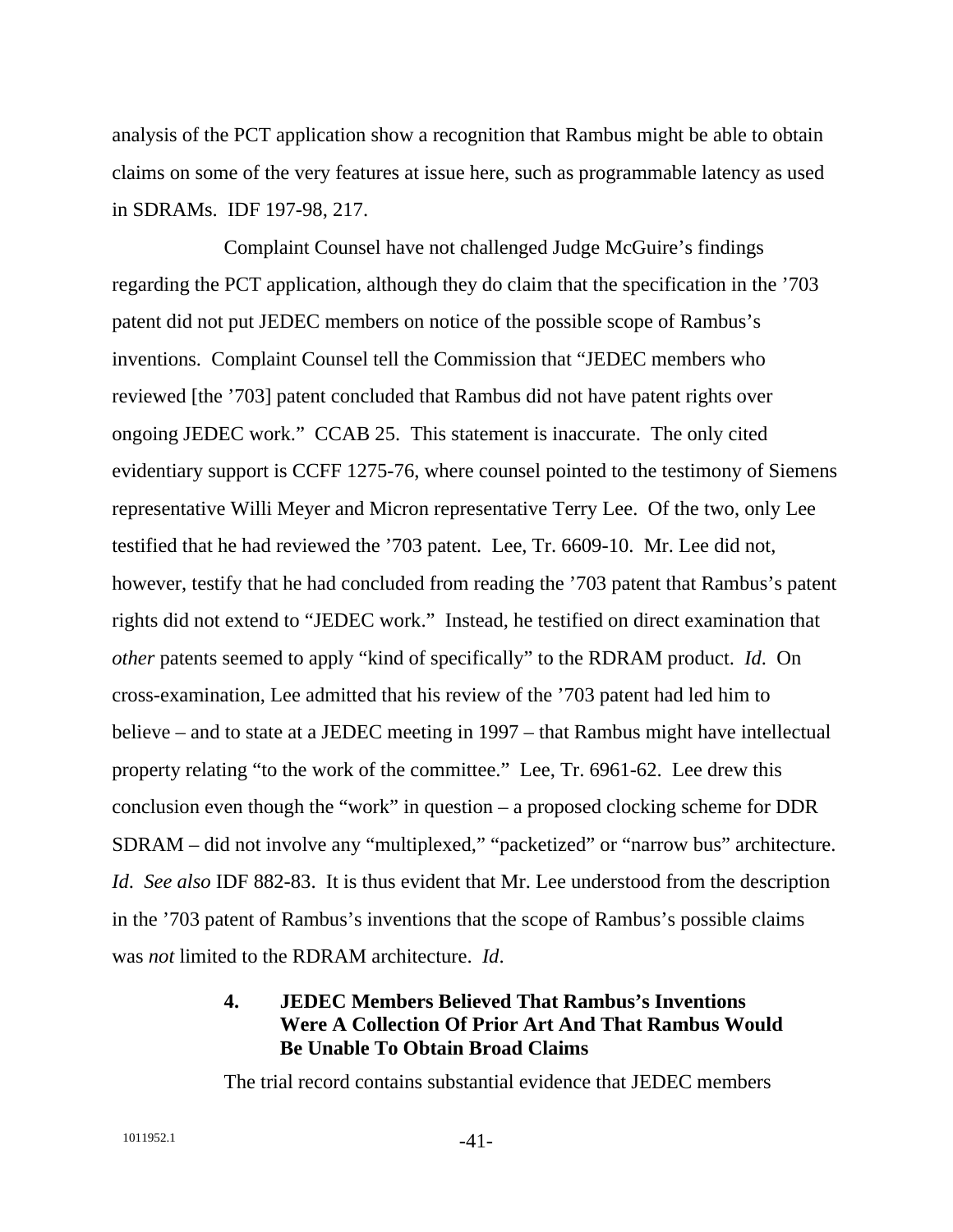believed that Rambus's intellectual property rights, though potentially broad, would be defeated by prior art. For example, NEC representative Howard Sussman stated at the May 1992 JC 42.3 meeting that he had reviewed Rambus's PCT application and that many of its claims were anticipated by prior art. RX290 at 3; CX673 at 1. Siemens representative Willi Meyer also testified that a JEDEC member had described Rambus's PCT application at a September 1993 meeting as "a collection of prior art." CX2057, Meyer Depo. Tr. 300:7-23. A few months later, Mr. Meyer prepared an internal Siemens memorandum that, in referring to Rambus, acknowledged that "[a]ll computers will (have to be) built like this some day," *"hopefully without royalties to Rambus."* RX488A at 1 (emphasis added).

Other JEDEC members also expressed their belief or hope that any Rambus intellectual property claims would be barred by prior art. In December 1996, for example, a senior Micron engineer told Micron's CEO that "We have been investigating high speed DRAMs and the intellectual property associated with them. . . ." RX829 at 2. In April 1997, two years *before* the DDR SDRAM was standardized at JEDEC, Micron learned that "Rambus plans legal action to request royalties on all DDR memory efforts." RX920 at 2. A senior Micron engineer wrote in response that he thought "that is old technology." RX920 at 1. There was also trial testimony that as late as 2000, JEDEC members believed that Rambus's patent claims could be defeated by prior art, and that DRAM manufacturers "were considering the fact that some of the Rambus patents might be "overturned" when making decisions about whether to try to design around Rambus's patents.Kellogg, Tr. 5303-4.

It is thus apparent that if JEDEC members lacked concern about Rambus's intellectual property, it was their own views about the probable invalidity of Rambus's patent claims, not Rambus's conduct, that led them there.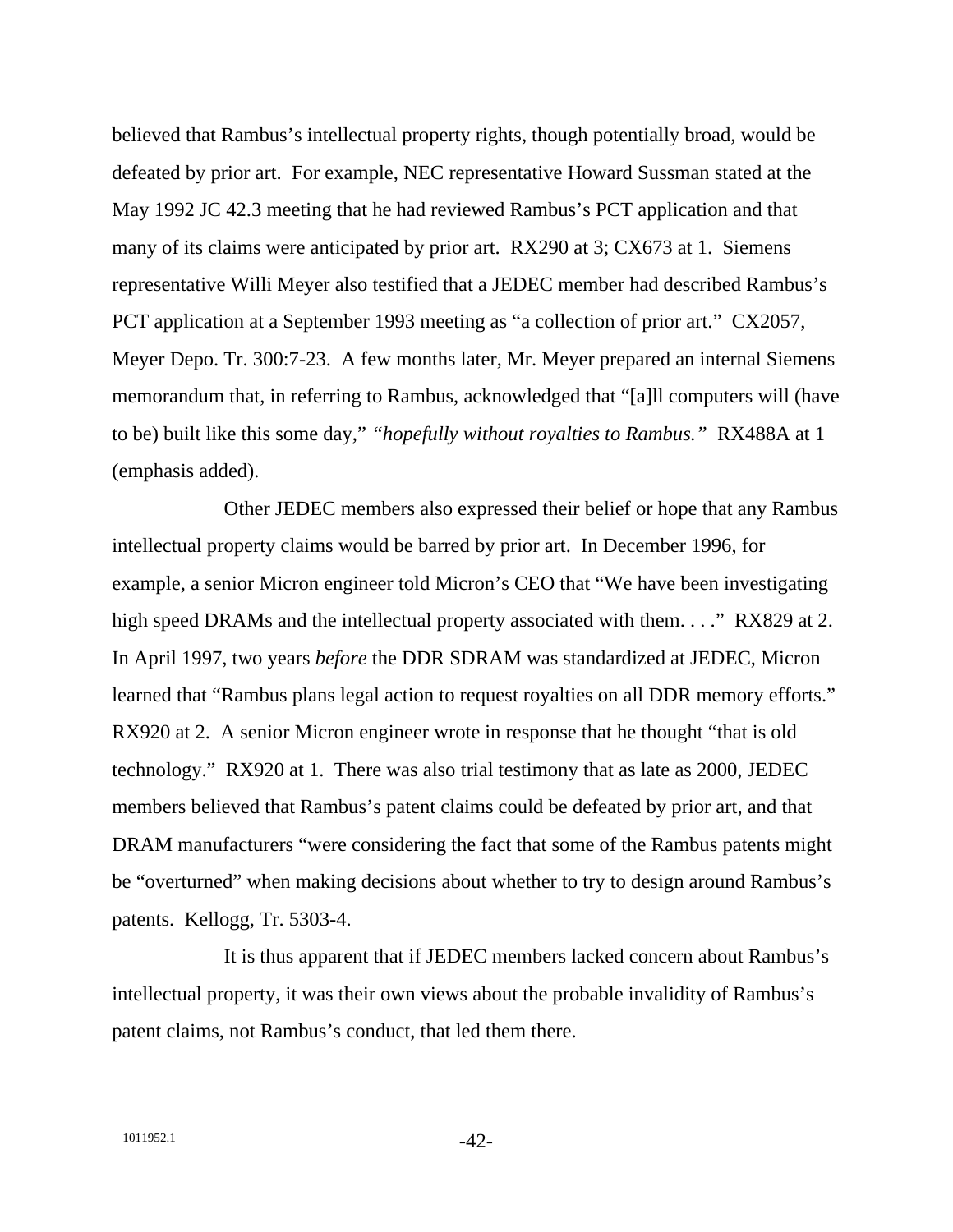**F. Rambus Did Not Lull JEDEC Members Into Believing That Rambus Would Not Obtain Patents Over Technologies Proposed For JEDEC Standards. Instead, Rambus's Positions Raised JEDEC Members' Level Of Concern** 

#### **1. Rambus Did Not Mislead Anyone At The May 1992 Meeting**

Complaint Counsel assert that Rambus's JEDEC representative, Richard Crisp, led other JEDEC members at the May 1992 JC 42.3 meeting to believe that Rambus's intellectual property was limited in scope. CCAB 13, 50. According to Complaint Counsel, Mr. Crisp was asked if "he had anything to say" about whether Rambus held patents relating to a proposed feature of SDRAMs, and he shook his head "no." *Id*.

Complaint Counsel's assertion is misleading. As Judge McGuire found, there were five witnesses who testified about the May 1992 exchange between JC 42.3 Committee Chairman Gordon Kelley and Mr. Crisp: Kelley, Crisp, Siemens representative Willi Meyer, IBM representative Mark Kellogg and Intel representative Samuel Calvin. In support of their allegation that Mr. Crisp misled JEDEC members, however, Complaint Counsel cite only *one* of these witnesses, and they misrepresent the nature of that testimony. Complaint Counsel cite only to the videotaped deposition testimony of Siemens representative Meyer, where Mr. Meyer (initially) testified that Chairman Kelley had asked Mr. Crisp whether Rambus had any intellectual property regarding the SDRAM 2-bank structure, and that Mr. Crisp shook his head "no." CCAB 50, *citing* CCFF 904. Complaint Counsel argue that Mr. Crisp's response communicated to JEDEC members that Rambus had no relevant intellectual property. *Id*. What Complaint Counsel should have informed the Commission, however, is that Mr. Meyer *corrected* his testimony in *the very same deposition* and testified that Mr. Kelley had asked Mr. Crisp if he *wanted* to comment, and that Mr. Crisp "shook his head." CX2088 at 134-136.

*All* of the other witnesses who testified about the May 1992 exchange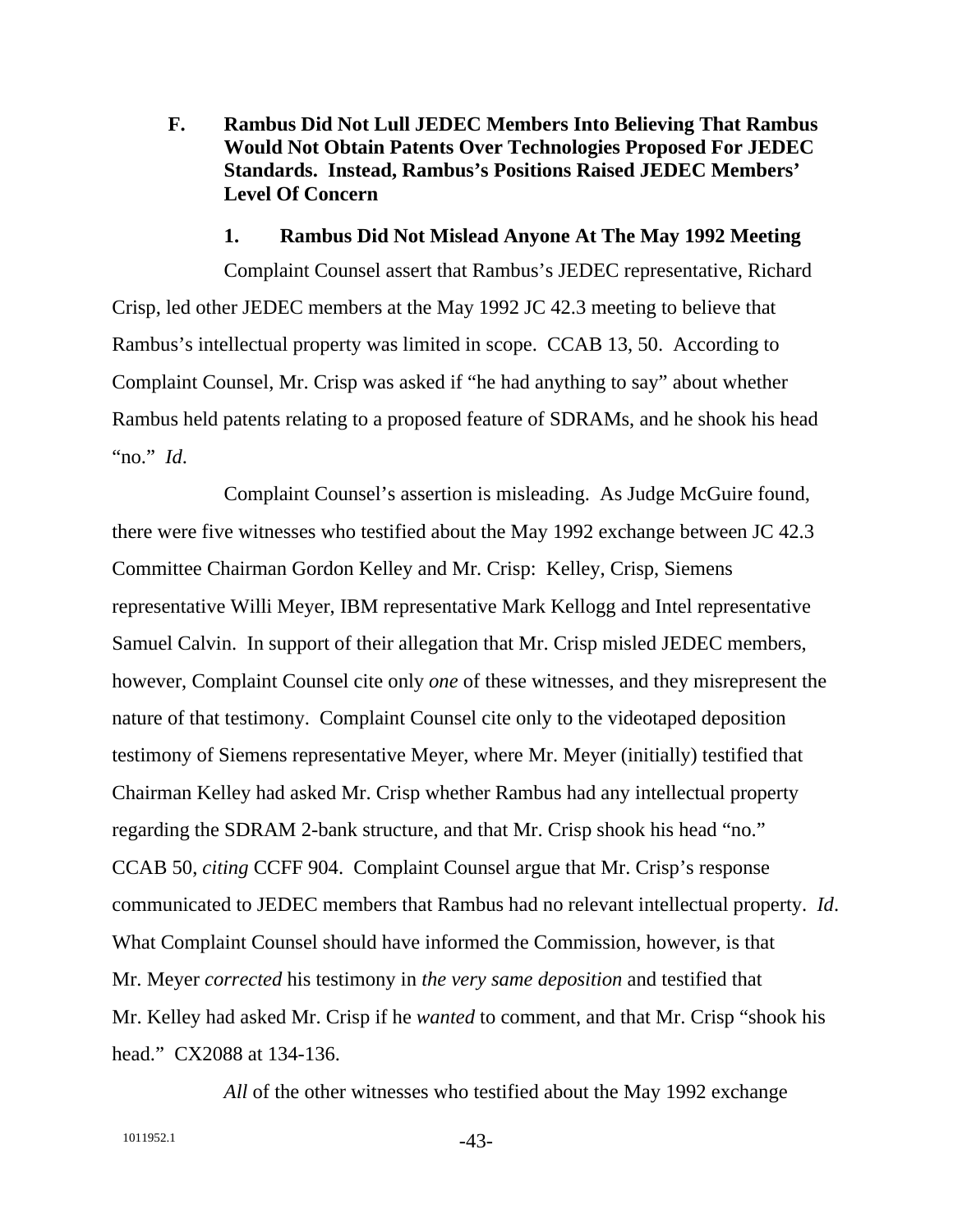between Kelley and Crisp testified, as Mr. Meyer eventually did, that Mr. Crisp had *declined to respond* to Mr. Kelley's inquiry. IDF 811-817; Calvin, Tr. 1068-70; Kelley, Tr. 2662; Kellogg, Tr. 5323-4; Crisp, Tr. 2993-94, 3490-91. Moreover, all of the contemporaneous notes and trip reports about the May 1992 exchange report that Mr. Crisp had declined to comment about Rambus's intellectual property. Mr. Meyer's own trip report, for example, states: "Siemens and Philips concerned about patent situation with regard to Rambus and Motorola. No comments given." IDF 815; RX297 at 5. Mr. Crisp's e-mailed report, sent the day of the meeting, states that "Siemens expressed concern over potential Rambus Patents covering designs. Gordon Kelley of IBM asked me if we would comment which I declined." IDF 816; CX673 at 1. Finally, IBM representative Mark Kellogg prepared handwritten notes during the May 1992 meeting that stated that:

> "Siemens: Kernel of chip similar to Rambus. Patent concerns? (No Rambus comments).

#### IDF 820; RX290 at 3.

In short, all of the testimony and the contemporaneous documents agree: Mr. Crisp openly declined to respond to questions about Rambus's intellectual property with respect to the SDRAM architecture. Did this exchange lull JEDEC members into believing that they need not be concerned about Rambus's intellectual property? The evidence tells us it did not. IBM representative Mark Kellogg testified, for example, that he thought the exchange between Mr. Kelley and Mr. Crisp was "a flag, which is why I wrote it down." IDF 822; Kellogg, Tr. 5322. By "flag," Kellogg meant in part that the discussion raised concerns about "possible intellectual property concerns," and he testified that the "lack of response by Rambus is also a concern." Kellogg, Tr. 5323. Mr. Kellogg also testified that when he used the phrase "kernel of chip similar to Rambus," he was referring to a concern that "the fundamental architecture of the SDRAM device" was "similar to Rambus." IDF 821; Kellogg, Tr. 5324.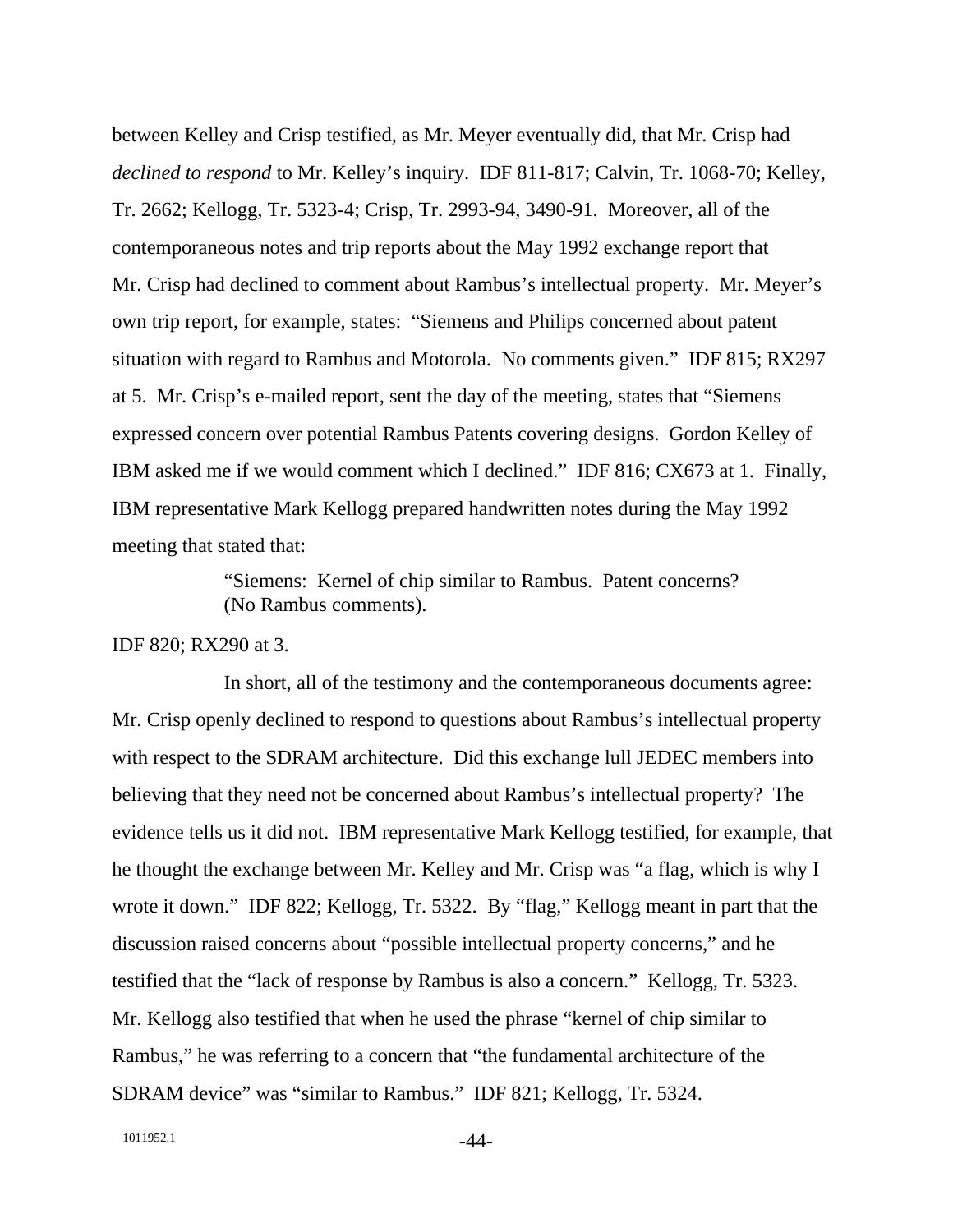JC 42.3 Committee Chairman Gordon Kelley similarly testified, in connection with a subsequent refusal by Mr. Crisp to provide information about Rambus's intellectual property intentions, that a "no comment" from a JEDEC member in response to a question about intellectual property was "unusual" and "surprising," and that it constituted "notification to the committee that there should be a concern." IDF 819; Kelley, Tr. 2579.

Mr. Kelley's testimony – that a refusal to comment by a JEDEC member was "notification to the committee that there should be a concern" – is entirely consistent with his contemporaneous documents. One month after the May 1992 JC 42.3 meeting, Mr. Kelley gave a presentation to a group of about 30 IBM and Siemens engineers. IDF 830; Kelley, Tr. 2658-9. The slides that Kelley used in his presentation stated in part: "Patent Problems? (Motorola/Rambus)." IDF 831; RX303 at 1. Kelley testified that he was intending to and did use this language in his slide to:

> "notify[ ] the people involved in the design of the joint work that was going on between IBM and Siemens that there was concern about potential patent problems as I had heard at the JEDEC meeting about Motorola and Rambus intellectual property, and I wanted the group to recognize that there was this concern."

IDF 832; Kelley, Tr. 2545.19

From his review of this undisputed evidence – virtually all of it provided by witnesses called by Complaint Counsel – Judge McGuire concluded that Complaint Counsel had not met their burden of showing that Mr. Crisp had misled JEDEC members at the May 1992 meeting. IDF 786-823, 829-835; IDC 279-281. Judge McGuire also found that Mr. Crisp's refusal to comment "put members on notice" that Rambus might seek broad patent coverage. IDC 281. Given the uniform nature of the testimony in

<sup>&</sup>lt;sup>19</sup> Siemens representative Meyer gave a similar presentation to Siemens management in September 1992 that called Rambus a "deadly menace to the established computer industry." IDF 833; RX321 at 2.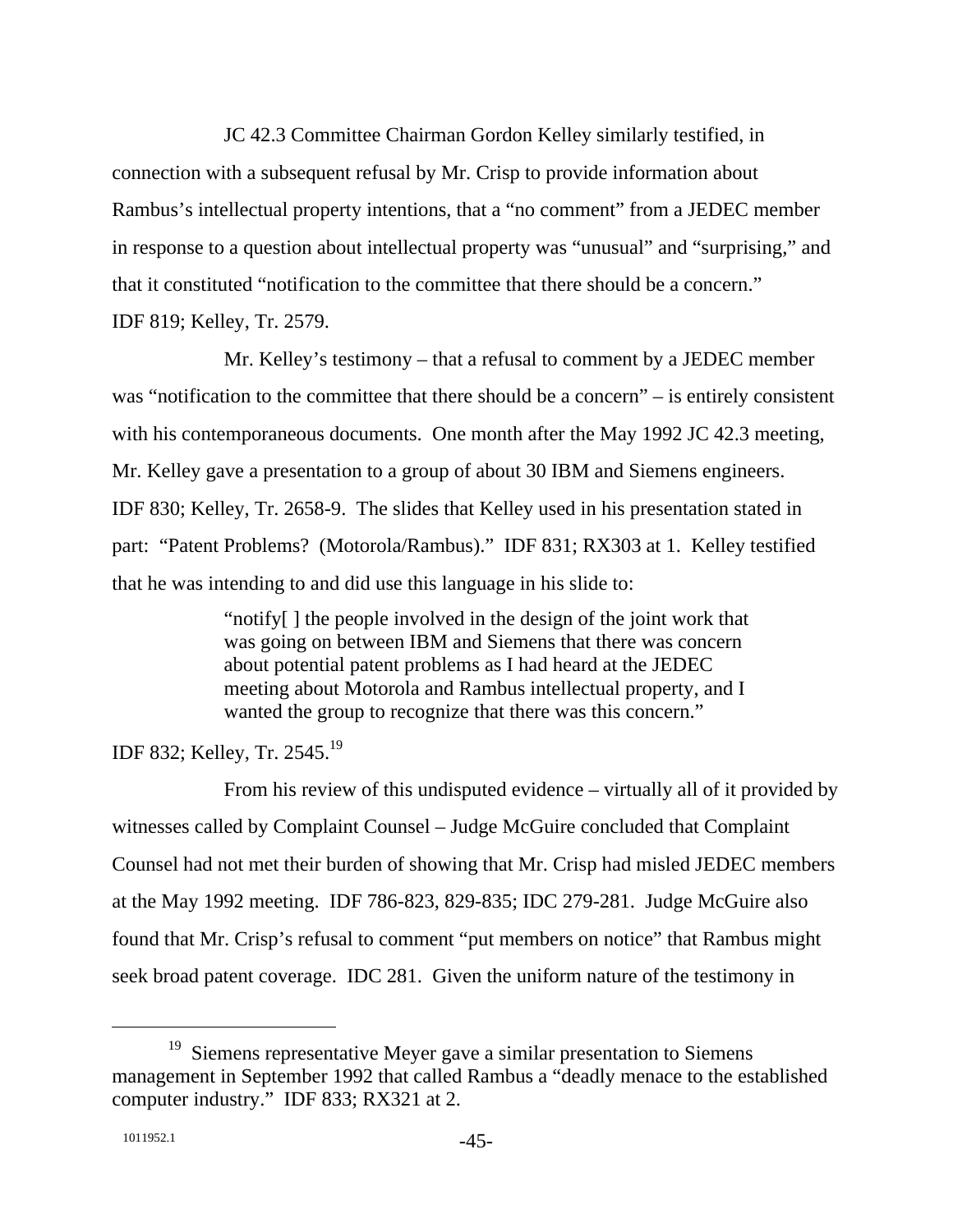question, and the fact that the testimony was corroborated by contemporaneous documents from multiple sources, Judge McGuire's conclusion was the only possible interpretation of the evidence.

## **2. Rambus Did Not Mislead Anyone At The September 1995 Meeting**

Rambus was also asked at a 1995 JEDEC meeting to respond to questions about its intellectual property. At the May 1995 meeting, presentations were made by several JEDEC members regarding a "next generation" memory technology called "SyncLink." JX26 at 10-11. Rambus representative Richard Crisp was asked at the meeting to "get a statement from his company on the issue of whether they held patents on the concepts of the SyncLink DRAM. . . ." Kelley, Tr. 2578.

At the next JEDEC meeting, held in September 1995, Mr. Crisp presented a written response to the questions about intellectual property that had been raised at the May 1995 meeting. The statement included this passage:

> "At this time, Rambus elects to not make a specific comment on our intellectual property position relative to the Synclink proposal. *Our presence or silence at committee meetings does not constitute an endorsement of any proposal under the committee's consideration nor does it make any statement regarding potential infringement of Rambus intellectual property."*

JX27 at 26 (emphasis added). Rambus's statement was published in full in the official JEDEC minutes of the September 1995 meeting. *Id*.

When questioned by Complaint Counsel about Rambus's statement, JC 42.3 chair Gordon Kelley testified that Rambus's "comment of no comment" was "unusual on the committee and is surprising. . . ." Kelley, Tr. 2579. He also stated that "[a] comment of no comment is notification to the committee that there should be a concern" about intellectual property issues. *Id.* A contemporaneous meeting report prepared by Motorola JEDEC representative Mark Farley confirmed that JEDEC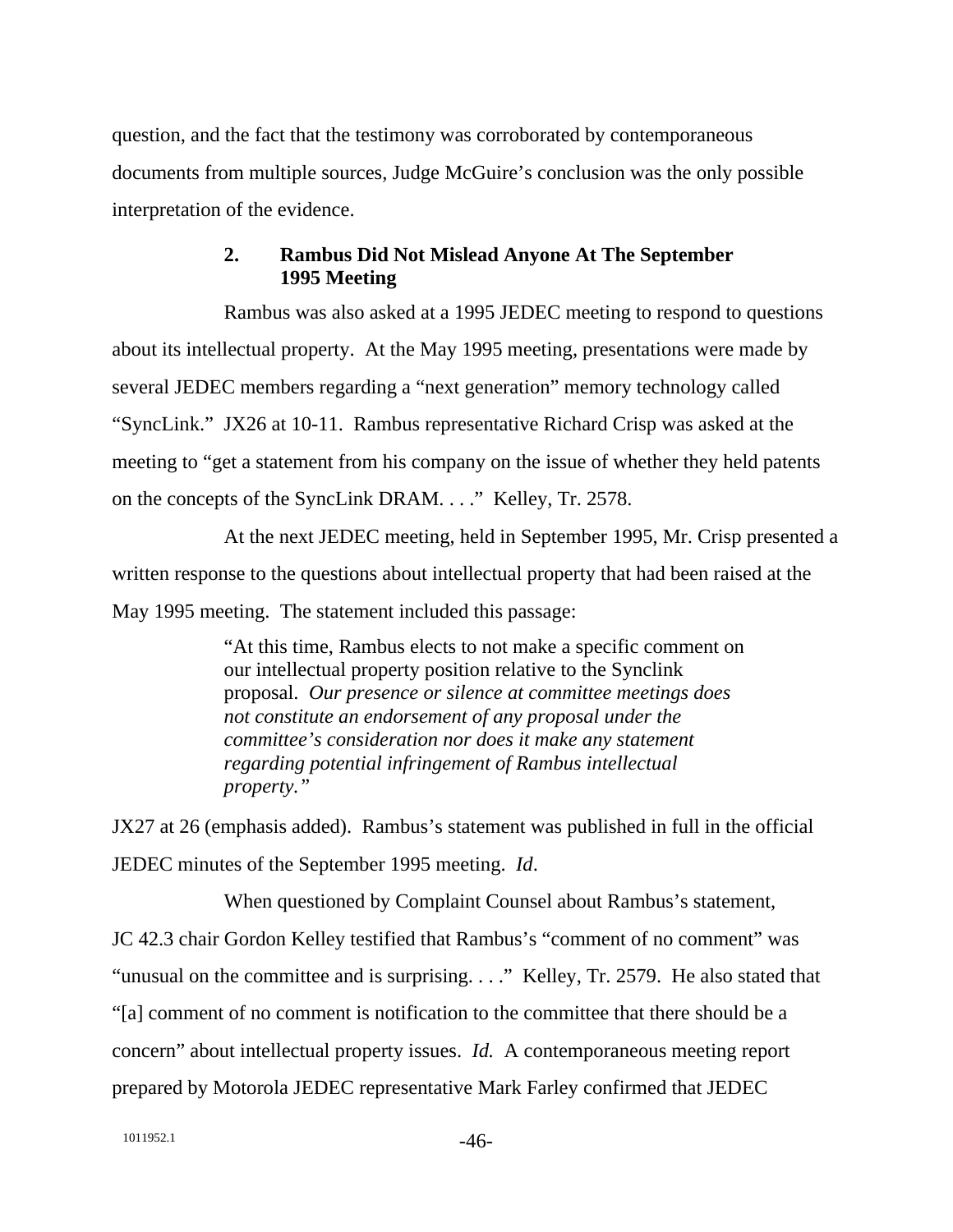members were not lulled by Mr. Crisp's remarks. The memorandum stated that Crisp had:

> "[m]ade a non-statement statement to the committee saying that Rambus has been developing this technology for five+ years and has a substantial number of patents relating to high bandwidth DRAMs."

RX615 at 1. Mr. Farley also reported that "SyncLink told Motorola confidentially that there were very likely patents violated by their proposal." *Id*. Intel representative Samuel Calvin similarly testified that he understood from Rambus's September 11, 1995 statement that any silence by Rambus at JEDEC meetings should not be taken as an indication that it did not have intellectual property relating to JEDEC's work. Calvin, Tr. 1070.

Judge McGuire correctly concluded that "JEDEC members should have clearly understood from [Mr. Crisp's] statement that Rambus might have or might attempt to obtain patents covering technology utilized in JEDEC standards." IDC 281.20

# **3. Rambus's June 1996 Withdrawal Letter Did Not Mislead Anyone**

Rambus's separation from JEDEC was formalized on June 17, 1996, when Rambus sent a letter to the JEDEC office that stated in part that Rambus was "not renewing its membership in JEDEC." CX887 at 1. The letter *also* stated that "[w]e trust that you will understand that Rambus reserves all rights regarding its intellectual property. *Id*. In addition, the letter enclosed "a list of Rambus U.S. and foreign patents" and stated that "*Rambus has also applied for a number of additional patents in order to* 

 $20$  As Judge McGuire also found, Rambus executives had directly warned various DRAM manufacturers in the fall of 1995 that Rambus might obtain intellectual property rights with respect to SyncLink and SDRAM devices. IDF 859-862. *See also* RX555 at 5 (Rambus letter to Hynix in April 1995 noting that "Rambus was the first low pincount high bandwidth DRAM" and warning that "Rambus has filed and had issued a number of very fundamental patents. . . .").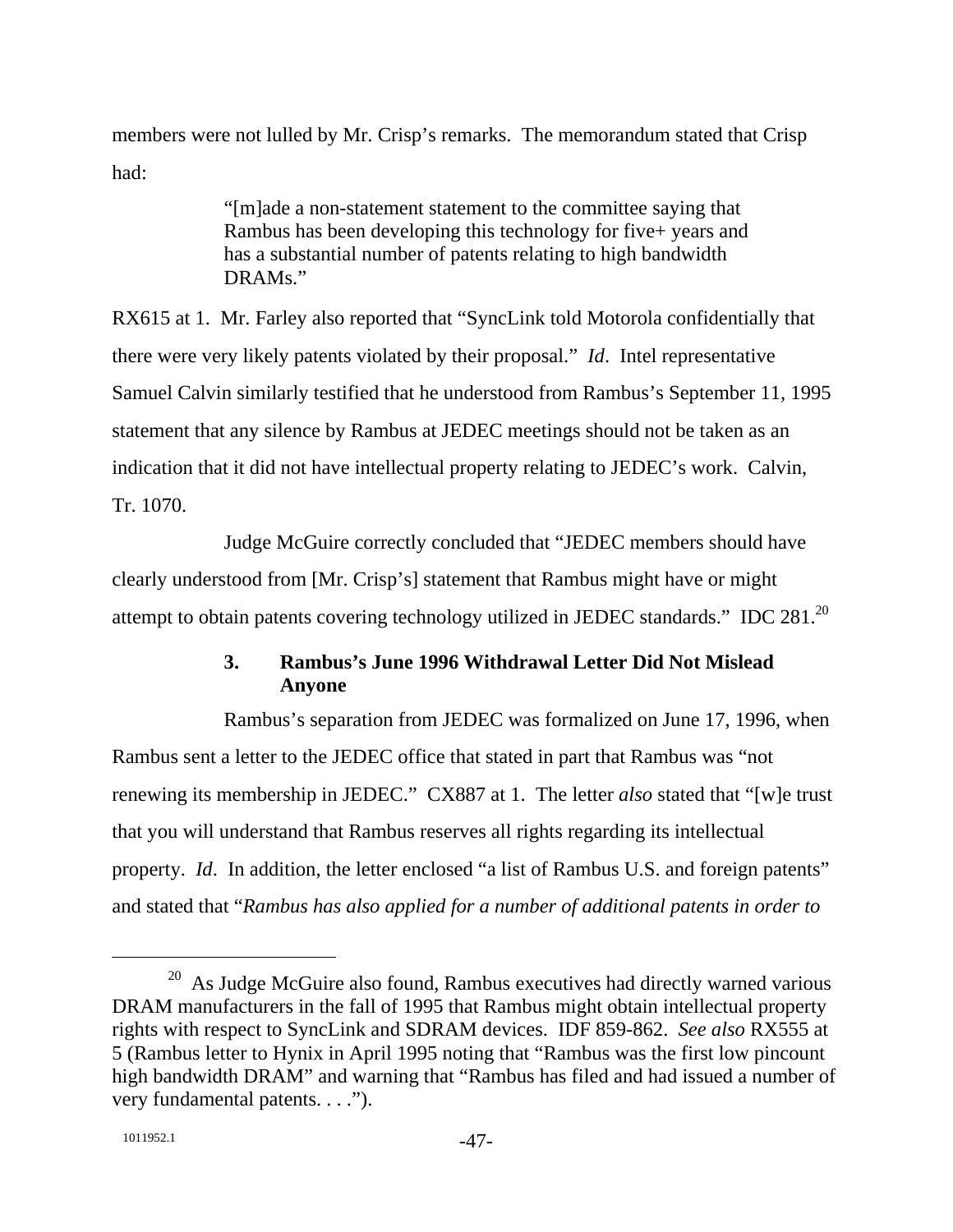*protect Rambus technology.*" *Id*. (emphasis added).

Complaint Counsel contend that Rambus deliberately omitted its newly issued '327 patent from the list of patents attached to its June 17, 1996 letter to JEDEC, and they say that the claims of the '327 patent would have alerted JEDEC members to the breadth of Rambus's potential patent claims. CCAB 21, 51. There was no evidence at trial, however, to support this contention. Indeed, no witness testified that he or she had ever seen Rambus's withdrawal letter or the list of patents attached to it. Complaint Counsel thus failed to meet their burden of showing that the absence of the '327 patent from the list misled anyone. $21$ 

Moreover, the trial record demonstrates that the '327 patent was left off the list of Rambus's patents by mistake. It was the responsibility of outside counsel, Mr. Vincent, to compile the list of patents sent to JEDEC with the letter confirming Rambus's withdrawal. CX3129, Vincent Micron Depo. at 538. Mr. Vincent testified that he did not purposely leave the '327 patent off the list, which had been compiled in connection with an earlier draft of the letter in late March 1996 and which was not updated when the letter was sent in June 1996. CX879 at 3; CX3129, Vincent Micron Depo. at 490-91.

#### **4. Rambus Acted In Good Faith**

As noted in Section II.C.1, the EIA's general admonition that standardization activities be administered in good faith did not create any disclosure obligation with respect to a JEDEC member's intellectual property. It is nevertheless important to note that Rambus acted at all times in good faith. Rambus did not at any time encourage or push JEDEC to adopt any feature or technology. Rambus never even voted in favor of the standardization of any feature or technology. When Rambus was

 $21$  In any event, the '327 patent was on a list of Rambus patents circulated in 1998 by Hynix to numerous DRAM manufacturers. IDF 900.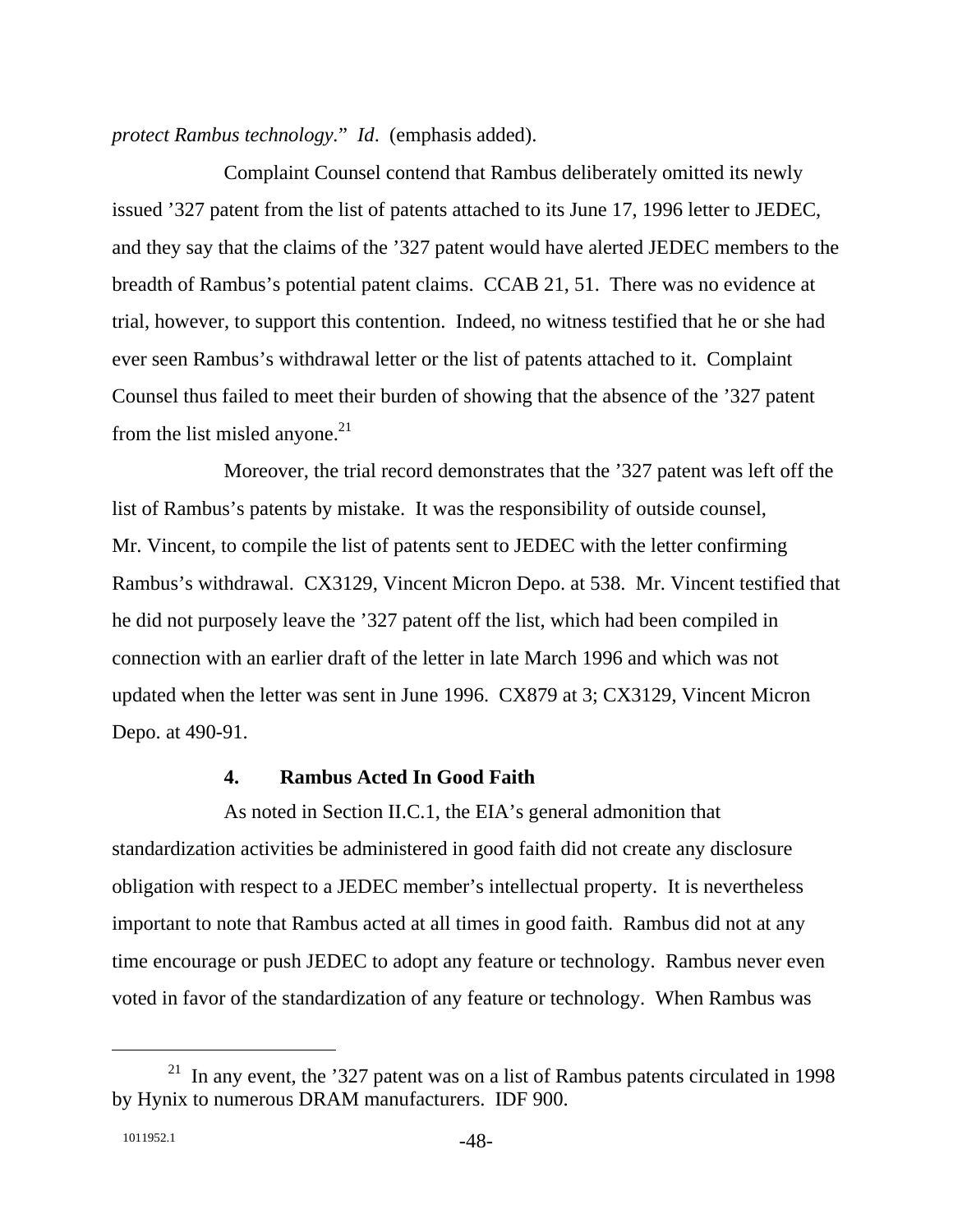asked on two occasions at JEDEC meetings if it would care to comment about its intellectual property rights, it stated that it did not care to do so. *See* RPF 491-515; 544- 48. Rambus did not lie and say that it had no such rights; it did not lie and say that it would not assert whatever rights it had. Instead, it openly and publicly declined to comment, and all present understood that it had declined to comment. *Id*. Indeed, JEDEC Council and 42.3 Chairman Gordon Kelley testified that Rambus's refusal to comment was "unusual" and constituted "notification to the committee that there should be a concern" about intellectual property issues. Kelley, Tr. 2579.

This conduct represents the definition of good faith. Rambus misled no one. It lulled no one. It chose, for legitimate business reasons and on the advice of counsel, to keep its patent applications confidential. It had undertaken no duty, and had assumed no obligation, to act otherwise. If it *had* had such a duty, *if* it *had* assumed such an obligation, surely someone at the JEDEC meetings where Rambus declined to comment would have said: "no, you must comment," or "you have agreed to comment," or "the rules require you to comment." No such words were spoken. *Id*.

Complaint Counsel argue that the evidence does not support a conclusion that Rambus chose not to disclose its patent applications for business reasons and on the advice of counsel. CCAB 55. In fact, the evidence supports no other conclusion. Complaint Counsel concede that Rambus's outside patent counsel, Lester Vincent, instructed Rambus personnel that patent applications were confidential and should not be disclosed. *Id*. *See also* IDF 936-37. Mr. Vincent also advised Rambus JEDEC representative Richard Crisp that if Rambus's applications were disclosed:

> "companies could potentially file interference actions on our patent applications in the patent office; that in certain countries where the rules are first to file, somebody could potentially file a claim before we actually did; and that we basically would be disclosing trade secrets that could work against us in terms of our competitive position in the marketplace."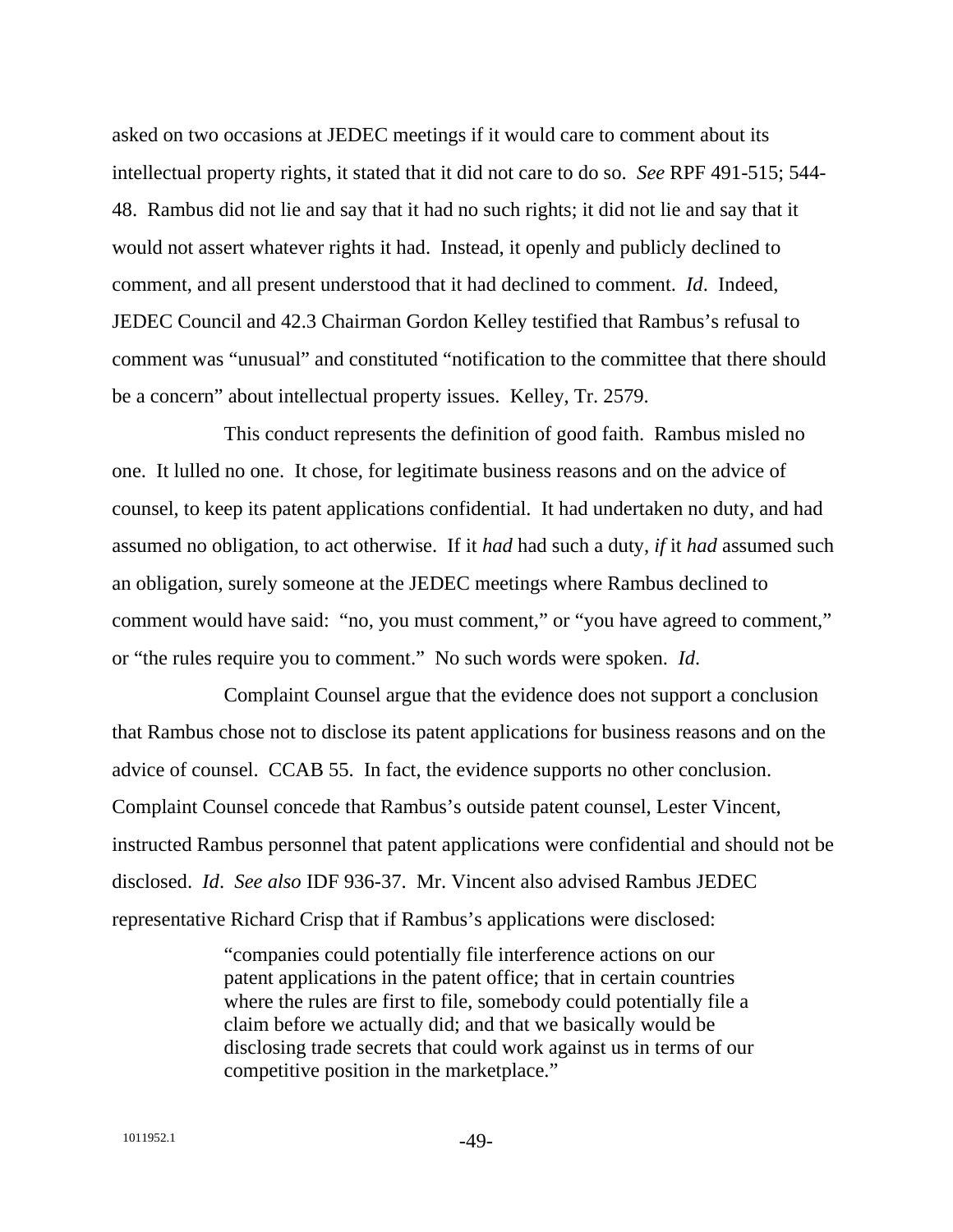IDF 1064 (*quoting* Crisp, Tr. 3496).

This testimony was fully corroborated by the contemporaneous evidence. In an internal email sent in September 1995, Mr. Crisp set out the reasons why Rambus had not disclosed to JEDEC the claims in its pending patent applications:

> "[W]e decided that we really could not be expected to talk about potential infringement for patents that had not issued both from the perspective of not knowing what would wind up being acceptable to the examiner, and from the perspective of not disclosing our trade secrets any earlier than we are forced to."

IDF 1065; CX837 at 2.

In light of this evidence, Judge McGuire correctly found that Rambus was not acting in bad faith and that it had legitimate business reasons for declining to respond to questions about its intellectual property. IDC 286-289.

# **G. JEDEC Would Not Have Adopted Different Standards Even If Rambus Had Made Additional Disclosures**

Even assuming that Complaint Counsel were able to prove that (a) JEDEC imposed a mandatory obligation on its members to disclose intellectual property interests, (b) that Rambus failed to disclose intellectual property that fell within that obligation, and (c) that Rambus's conduct misled JEDEC members into believing that Rambus would not obtain patents over technologies proposed for inclusion in the standards, Complaint Counsel must still prove that had Rambus made the additional disclosures Complaint Counsel posit, the outcome of JEDEC's standardization work would have been different. In other words, Complaint Counsel must still prove that "but for" the alleged failure to disclose, JEDEC would have adopted alternatives for *each* of Rambus's technologies – the two technologies incorporated in the SDRAM standard and all four technologies incorporated in the DDR standard<sup>22</sup> – or Rambus's royalty rates would have been lower.

 $22$  Had JEDEC incorporated only some but not all of the Rambus technologies in question, Rambus would still be in the position to assert its patents over JEDEC-

<sup>1011952.1 -50-</sup>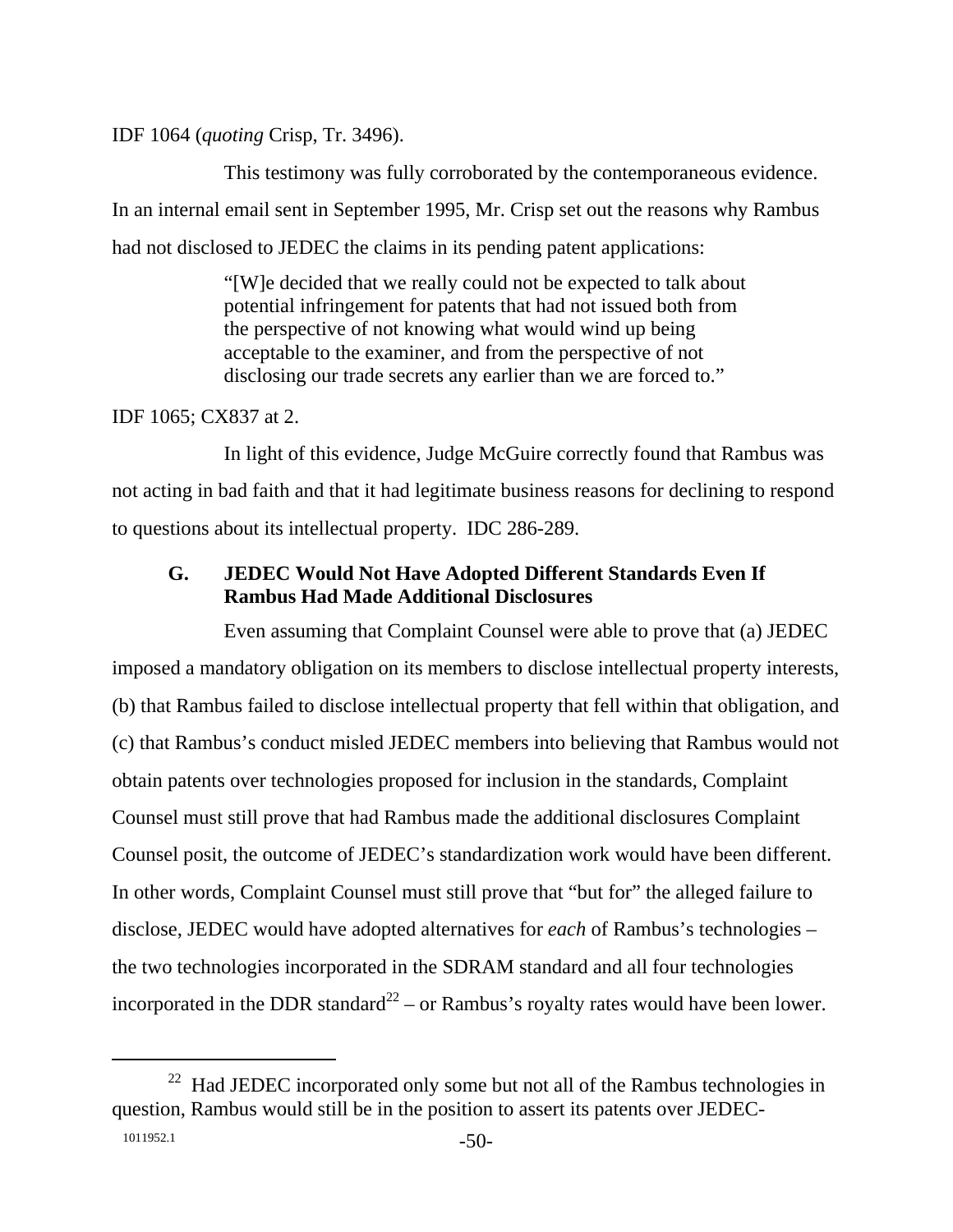For their assertion that, had Rambus made the allegedly-required additional disclosures, "JEDEC's members likely would have selected different technologies," CCAB 90, Complaint Counsel turn to two lines of evidence. First, Complaint Counsel seek to establish that the allegedly-required disclosures were the type of information that was "material," i.e., "likely to affect the decision-making process in questions." CCAB 74-75. Complaint Counsel hopes that by showing this, the Commission may infer that JEDEC's technology selection would have been different. CCAB 77-81. Second, Complaint Counsel rely on the testimony of JEDEC members that they would have (a) supported other technologies or (b) at least, considered alternatives more carefully. CCAB 90.

This evidence, however, is an inadequate foundation for antitrust liability. The evidence of materiality, *at most*, only shows that the additional disclosures might have been the *type* of information that is considered by JEDEC members. In certain nonantitrust cases, such as securities cases, involving thousands of faceless actors making thousands of independent decisions (the "market"), evidence that withheld information is of the *type* that is material is sometimes used to support an inference that disclosure would affect the market outcome. Here, however, there are a limited number of identified decision makers – the members of one committee, JC 42.3 – who made four

 $\overline{a}$ 

compliant devices. Complaint Counsel would therefore have failed to prove a causal connection between the challenged conduct and Rambus's market power. *See, e.g.,* Complaint Counsel's Motion to Dismiss the Complaint, *In the Matter of VISX, Inc.*, Dkt. No. 9286 (filed December 1, 1999), pp. 6-7 (requesting dismissal of complaint seeking to enjoin enforcement of patent allegedly procured by fraud because Respondent received new patent "that will give [Respondent] monopoly power in the technology market and market power in the apparatus market to the same extent as the old one"); Timothy J. Muris, *The FTC and the Law of Monopolization*, 67 ANTITRUST L.J. 693, 716 (2000) (explaining that there could be no "causal connection between the alleged exclusionary conduct and its impact on consumers" if market power derives from another patent untainted by the challenged conduct).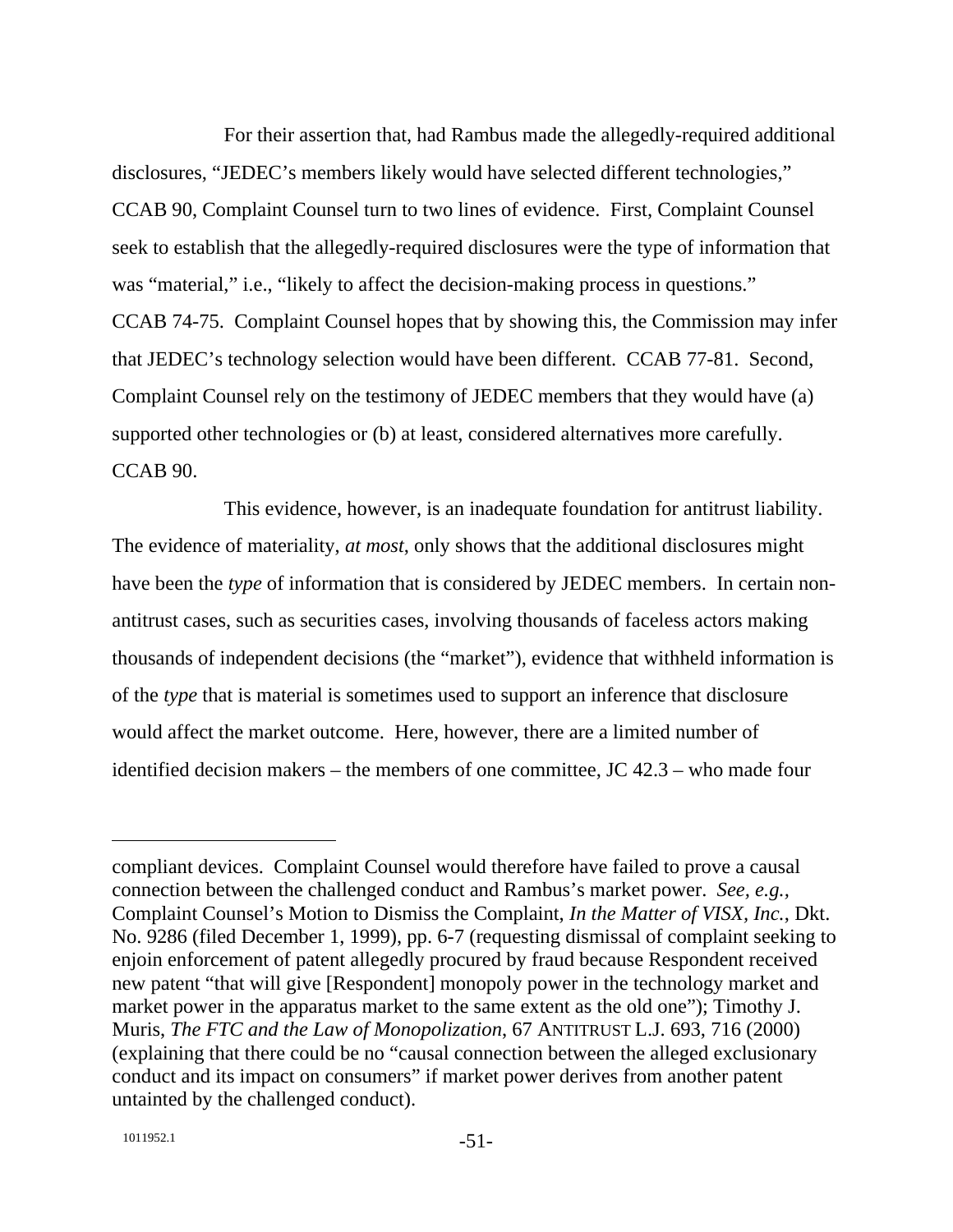decisions to adopt Rambus's technologies. There is abundant evidence about how these decision makers actually reacted to knowledge of Rambus's patents and in similar situations in the past, so there is no basis to rely on speculation or inference.

Instead, the question for the Commission is how, in light of this evidence, would JEDEC members have reacted to the *specific* information allegedly withheld by Rambus. In their attempt to answer this question, Complaint Counsel rely on after-thefact testimony of JEDEC members about what they think they might have done had Rambus made the additional disclosures. But this testimony is necessarily unreliable; Complaint Counsel asked these witnesses to reinvent their decision processes for choices they made six to ten years ago. Moreover, many of Complaint Counsel's questions asked the witnesses to assume that Rambus held patents and applications that it did not then have. *See, e.g.*, Sussman, Tr. 1417. It was difficult enough for these witnesses to remember such things as what options were available, what considerations were important, and what their views were at the time. Asking them to reformulate their decisions based on unavoidably deteriorated memories is an invitation to speculation. Their conjecture does not provide an adequate basis for the extraordinary remedy Complaint Counsel seek, particularly where the witnesses work for companies with an interest in the outcome of this litigation. IDC 270.

1011952.1 -52-Moreover, the biased and speculative testimony of Complaint Counsel's witnesses is directly contradicted by real world events. First, there is the evidence of real world technology decisions made by JEDEC members *when directly confronted by Rambus's claims that its patents cover the four at-issue technologies*. This evidence guts Complaint Counsel's case because it shows that JEDEC members continued to adopt Rambus's technologies for future standards, even though they knew that Rambus would claim that it had patents covering those technologies. Second, the economic and technical evidence demonstrates that Rambus's technologies were superior to the available alternatives in cost/performance terms, even accounting for Rambus's royalties.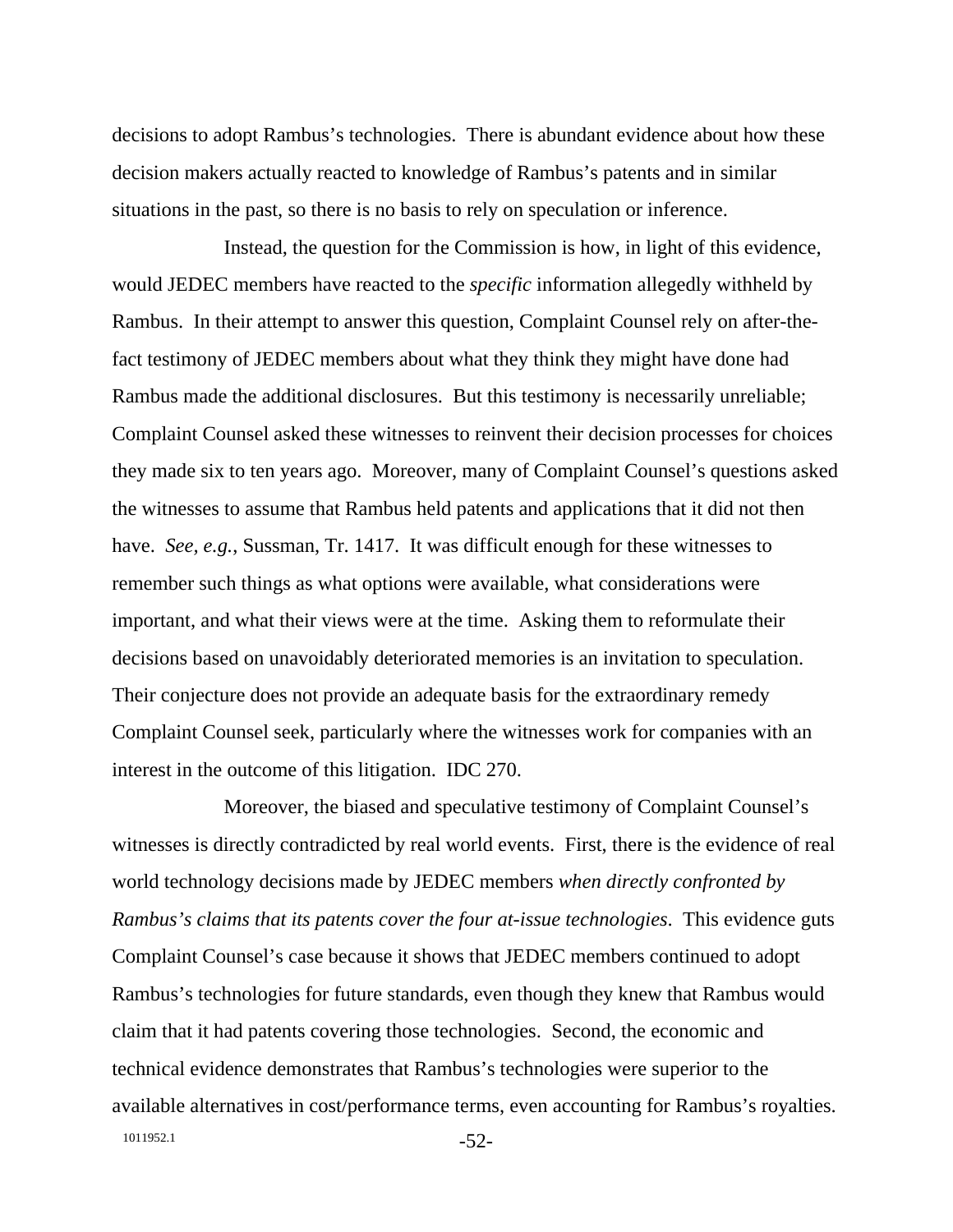This evidence shows that any rational JEDEC member would have chosen Rambus's technologies over alternatives (and it explains why JEDEC members continued to adopt Rambus's technologies even after knowing about Rambus's issued patents). Third, evidence concerning JEDEC's and Rambus's behavior and economic incentives confirms that JEDEC would have adopted Rambus's technologies in the but for world that JEDEC members would not have insisted on *ex ante* negotiations resulting in lower royalty rates.

These three sets of evidence demonstrate that, even if Rambus had made additional disclosures, JEDEC still would have adopted Rambus's technologies. *See* IDF 1128-1535. In short, when the evidence is evaluated as a whole, Judge McGuire correctly found that the weak and suspect inference that might be drawn from Complaint Counsel's selected portions of the record does nothing to meet Complaint Counsel's burden on this issue. IDC 316-22.

### **1. JEDEC Repeatedly Chose Rambus's Technologies Despite Concerns About Rambus's Intellectual Property, And Even After Rambus Began Asserting Its Patents**

Noticeably absent from Complaint Counsel's description of the record is the evidence of real world technology decisions made by JEDEC members *with full knowledge of Rambus's issued patents*. Complaint Counsel's hypothesis is that if Rambus had disclosed that it had pending patent applications that *might* issue and that *might* relate to technologies suggested for inclusion in JEDEC standards, JEDEC members would have selected alternative technologies to avoid paying royalties to Rambus. But this hypothesis founders on the evidence of what JEDEC *actually* did in the past five years, *after* Rambus obtained *issued* patents that *covered* technologies suggested for incorporation in future standards. This evidence shows that after Rambus publicly began to license its patents against DRAM manufacturers, JEDEC *considered* but *rejected* alternatives to Rambus's technologies for a *new* standard – DDR2. In addition, this evidence shows that, even after Rambus began to assert its patents, certain JEDEC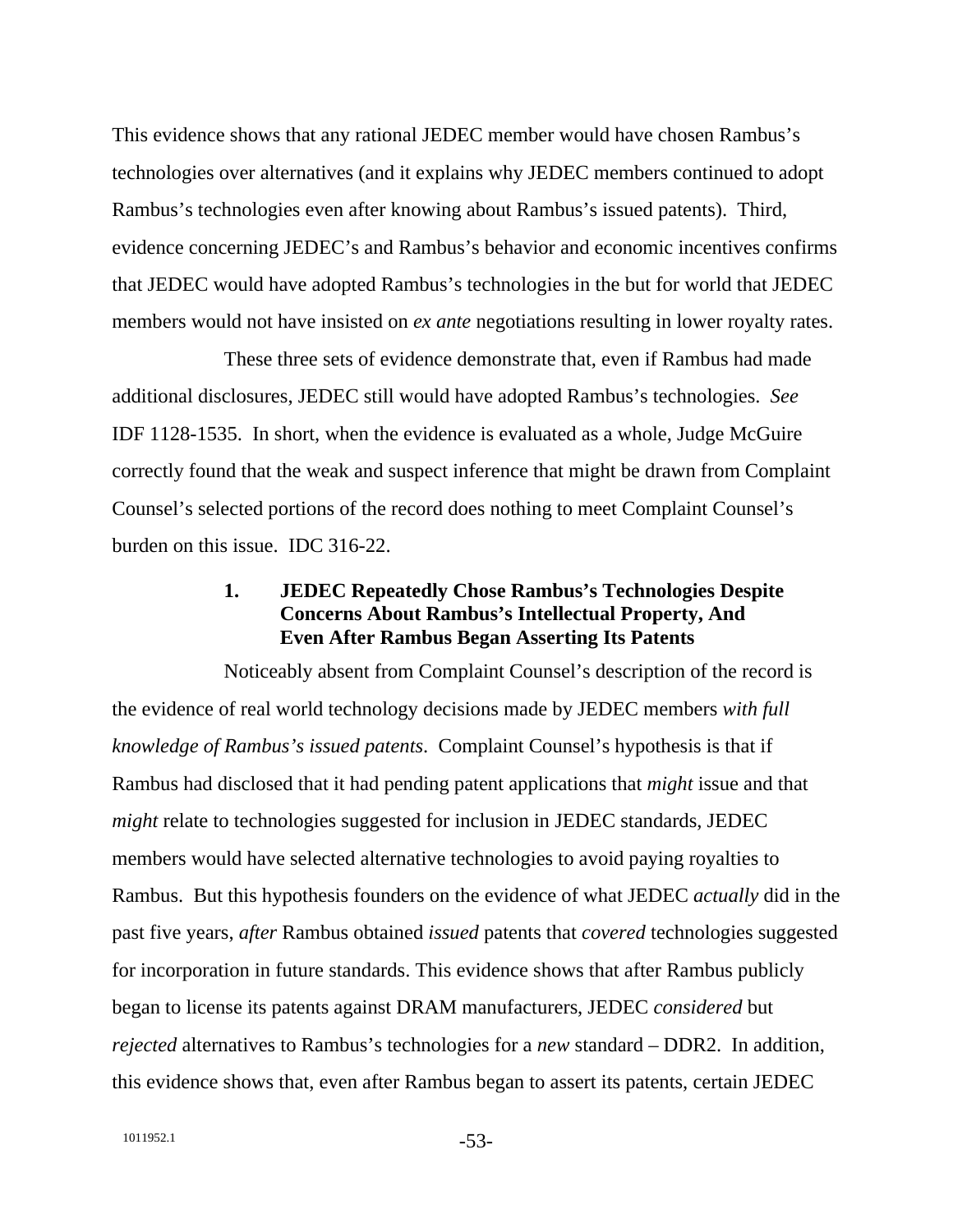members developed a new product outside of the JEDEC process – RLDRAM – which incorporated Rambus's technologies as well. This evidence is nothing short of a "natural experiment" for how JEDEC members would have reacted to further disclosures from Rambus. It demonstrates that JEDEC members would have continued to adopt Rambus's technologies.

# **a. JEDEC Chose Rambus's Technologies For DDR2, Even Though Rambus Was Licensing Its Patents To DRAM Manufacturers**

JEDEC's behavior after the relevant Rambus patents issued extinguishes the notion that additional disclosures would have changed the outcome. When Rambus began its highly publicized efforts to license its patents – a "disclosure" that even Complaint Counsel cannot contend was insufficient to put JEDEC members on notice – JEDEC was in the process of developing its standard for  $DDR2<sup>23</sup>$ . All of the concerns that, according to Complaint Counsel, troubled JEDEC with regard to future standards were present. To be specific, JEDEC members were faced with the prospect of paying Rambus royalties on any newly designed, future products that incorporated Rambus technologies. Under Complaint Counsel's view of the world, under this "threat," JEDEC members would run to alternative technologies.

But that is not what the evidence shows. The evidence shows that after Rambus's patents issued, JEDEC members did consider alternatives to Rambus's

 $23$  The JEDEC Future DRAM Task Group began work on the DDR2 in April 1998, but as of May 2003 the standard had not yet been published. It is uncontested that in November 1999, Rambus began seeking to license its patents for JEDEC-compliant SDRAM and DDR products that incorporated the technologies at issue in this case. *See* CCPF 1950. This was widely publicized and well-known in the industry. JEDEC's development of the DDR2 standard therefore continued in the face of this knowledge. RPF 732-38; IDF 1492-99.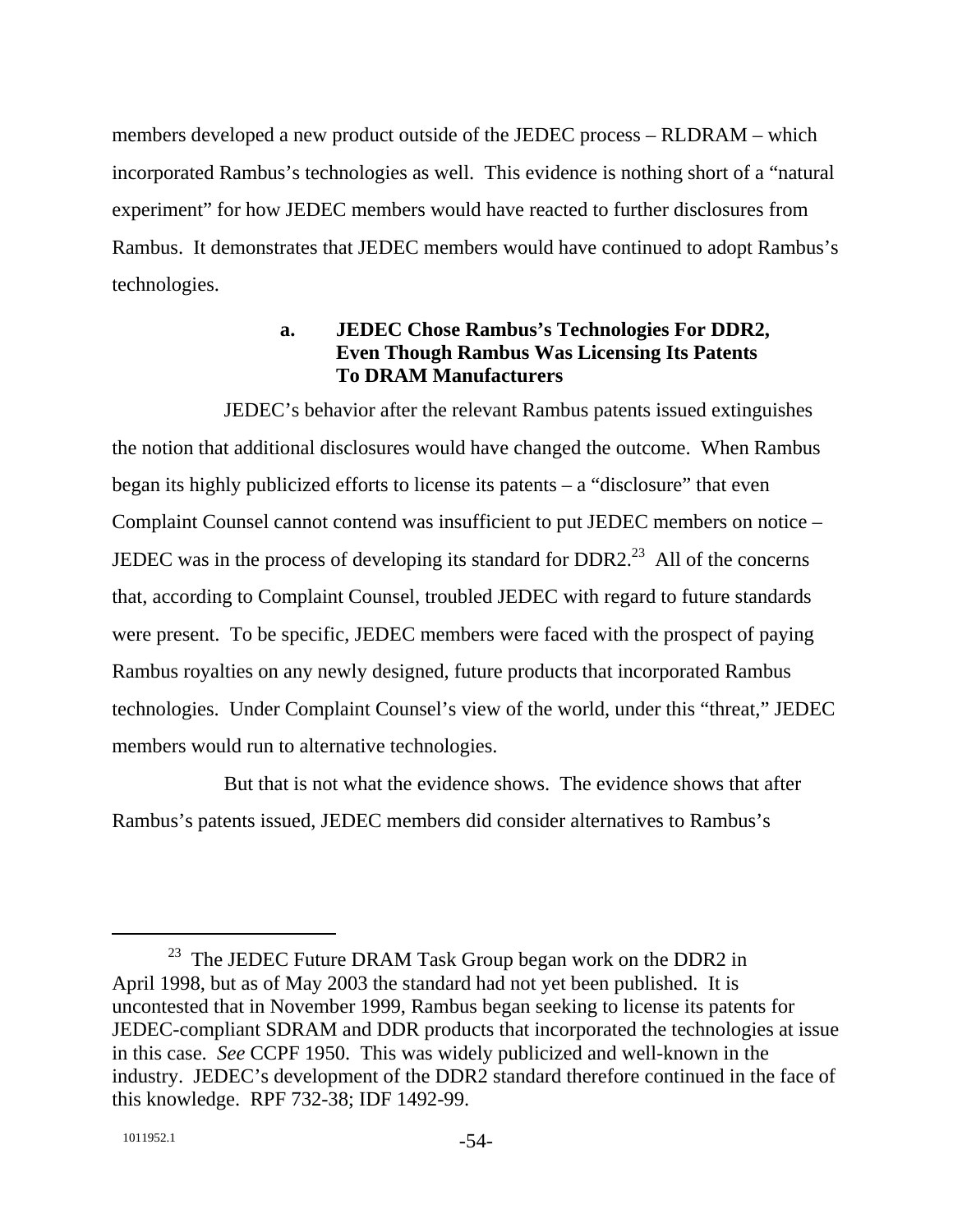technologies for the DDR2 standard.<sup>24</sup> But after considering those alternatives, JEDEC *chose* to use Rambus's technologies. Specifically, after Rambus's patents issued, JEDEC considered but rejected alternatives for Rambus's dual-edge clocking, variable burst length, and programmable latency technologies. In addition, despite identifying potential alternatives for Rambus's on-chip DLL technology before Rambus's patents issued, JEDEC elected to retain Rambus's technology.

*Programmable latency.* Only a few months after Rambus began licensing its patents, in March 2000, Micron proposed to JEDEC several alternatives for Rambus's programmable latency technology in SDRAM, DDR, as well as DDR2. IDF 1505; RPF 749; CX154A at 25 ("the first part of this presentation discusses possible methods for eliminating programmable read latency from existing SDR and DDR devices; this discussion serves as useful background for the DDR II proposal"). JEDEC members carefully considered these proposals, and emails exchanged between committee members show that the alternatives raised cost concerns: "What are we really saving here? . . . . Any cost savings has to be off-set with the additional component costs associated with adding new part numbers . . . . On DDR II devices, I still want multiple CAS latencies supported for the same reasons." RX-1626 at 3. Ultimately, JEDEC rejected the alternatives and adopted Rambus's programmable latency technology for DDR2,<sup>25</sup>

 $24$  Steve Polzin of AMD, for example, testified that he had discussions with DRAM manufacturers in 2000 about alternatives to programmable latency, variable burst length, and dual-edge clocking. IDF 1500; RPF 747; Polzin, Tr. 3988, 3996, 4044. Mr. Polzin understood at the time of these discussions that Rambus patents covered these technologies *Id*. Similarly, Ilan Krashinsky of Hewlett-Packard testified that JEDEC was looking at alternatives to Rambus's dual-edge clocking technology to avoid Rambus's patents. Krashinsky, Tr. 2828.

 $25$  In July 2000, Micron made another proposal that included alternatives for programmable latency, including using multiple pins "to select specific latency values." IDF 1508; RPF 752. JEDEC rejected this proposal as well.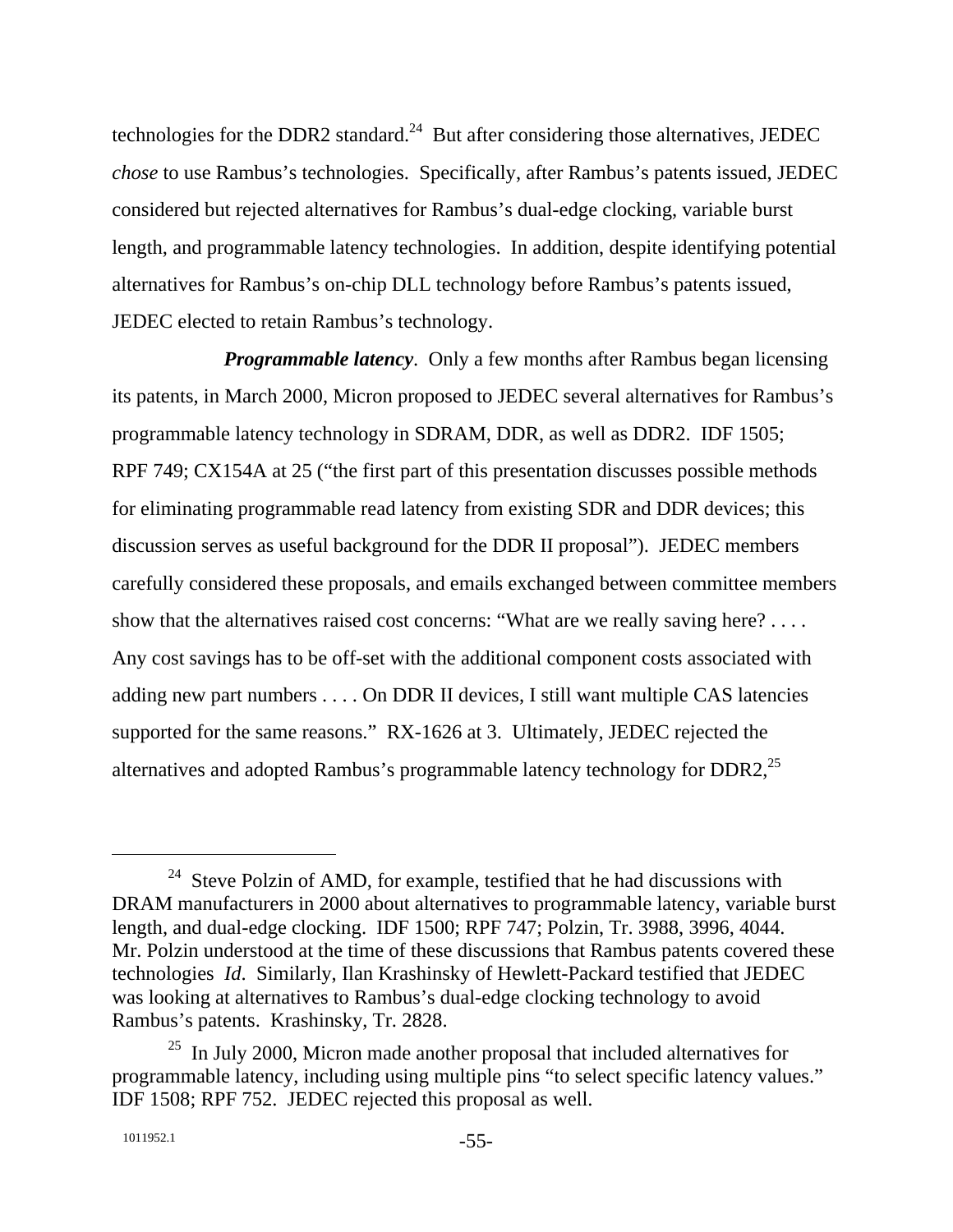despite knowledge of Rambus's patents.<sup>26</sup> IDF 1509.

*Dual-edge Clocking.* At the September 2000 JEDEC meeting, Micron proposed that DDR2 incorporate single data rate technology instead of dual-edge clocking. IDF 1515; CX2769 at 13. The minutes of a November 2000 conference call show that JEDEC committee members developed a consensus to adopt the technology in place of dual-edge clocking "if it works": "Single data rate clock is preferred provided we can make it work." CX426 at 4; IDF 1516. But it apparently did not work; JEDEC adopted Rambus's dual-edge clocking technology for DDR2. IDF 1517-18; RPF 760-63.

*Variable Burst Length.* In July 2001, JEDEC issued the preliminary specification for DDR2, which specified the use of a fixed burst length – an alternative to Rambus's variable burst length technology. IDF 1510; RX-1854 at 20. At a September 12-13, 2001 JEDEC meeting, however, JEDEC rejected the alternative and returned to Rambus's technology. IDF 1511; RPF 754-58. At that meeting, Intel and IBM jointly proposed that the DDR2 specification be modified to "add support for burst length of 8." CX174 at 7. AMD also made a similar proposal at that same meeting. CX174 at 8. This was to be accomplished by *reincorporating* into the standard Rambus's variable burst length technology. CX174 at 37 ("Mode-Register Programming for Burst-Length of 8"; "Need programmability to allow for either BL=4 or BL=8"). According to Intel and IBM, the addition of Rambus's technology would substantially improve performance in certain applications. CX174 at 35 ("Potential Improvement of 4-10% On High-Bandwidth Applications"); *id.* at 36 (using technology to allow for burst length of 8 "Improves Data Efficiency By As Much As 15%"). The proposal to reject the fixed burst

 $26$  As Judge McGuire found, there can be no doubt that JEDEC members were fully aware of Rambus's patent claims during this time. Joe Macri, the chair of the task group working on DDR2, testified that Rambus's patent claims were such common knowledge that he did not even bother mentioning them during committee meetings discussing alternatives to Rambus's technologies. IDF 1497.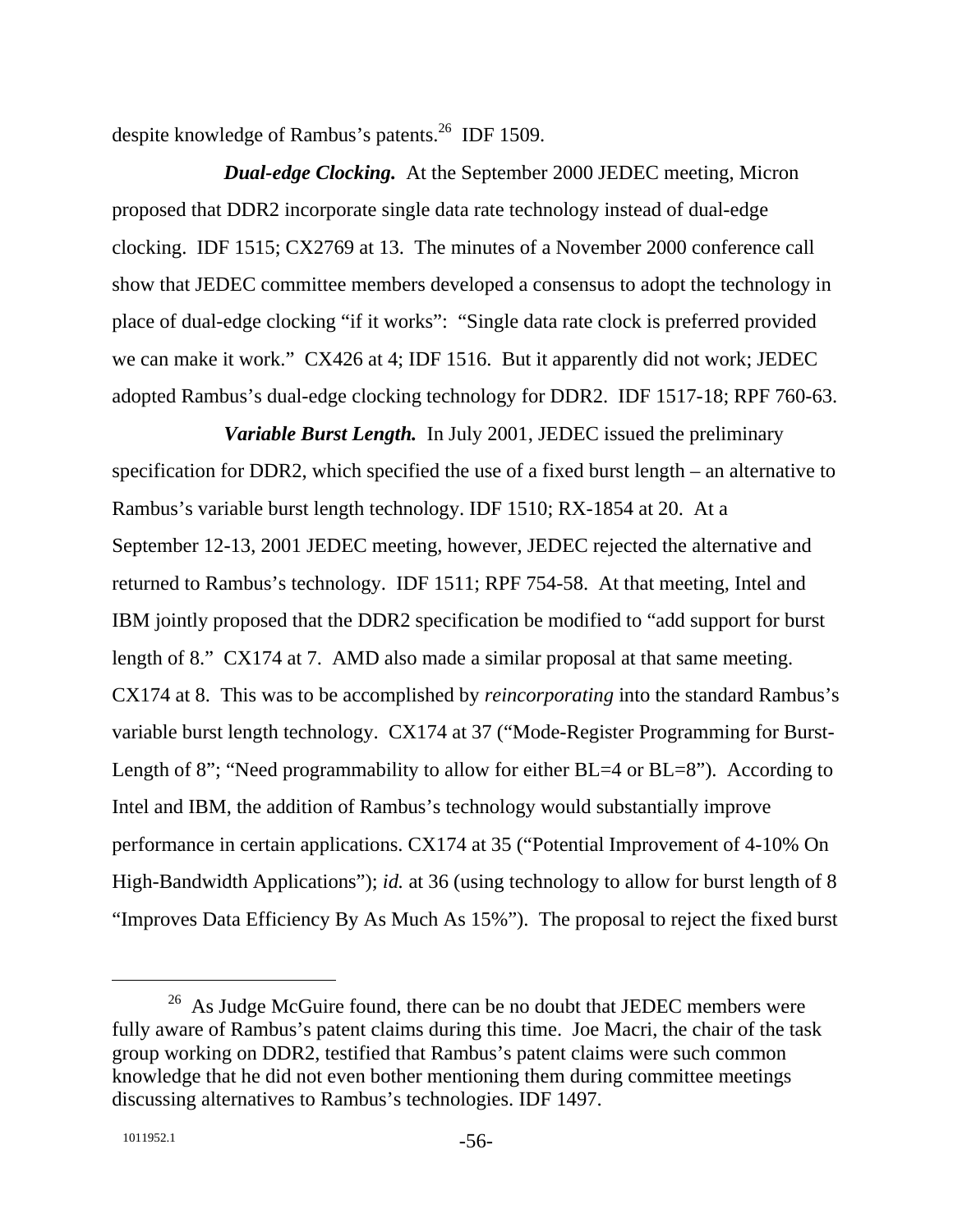length alternative and to reincorporate Rambus's variable burst length technology passed unanimously. CX174 at 7-8; IDF 1512-13 (JEDEC adopted proposal despite being aware that technology was covered by Rambus's patents).

*On-chip DLL.* After being assigned to investigate alternatives to Rambus's on-chip DLL technology, in December 1998, both HP and IBM proposed alternatives for DDR2. IDF 1502-03; CX137 at 3, 4, 27 (using a vernier mechanism in place of on-chip PLL). Despite these proposals, and despite Rambus's assertion of its patents in 1999, JEDEC did not adopt an alternative to on-chip DLL. IDF 1504. In other words, even though the DDR2 standard was still in process at the time JEDEC members became aware of Rambus's issued patents, JEDEC elected to remain with Rambus's technology instead of the alternatives that it had already investigated.

*These choices were not driven by "lock-in."* Before the ALJ, Complaint Counsel attempted to dodge the implications of this evidence by positing that JEDEC had to use the Rambus technologies in DDR2 because they were used in DDR. Specifically, Complaint Counsel have contended that JEDEC adopted Rambus's technologies in DDR2 to maintain "backward compatibility" with DDR, by which they mean that memory controllers could be designed to work with both types of memory and that both types of memory could be manufactured on the same die.<sup>27</sup> RRPF 3244-46.

While there is evidence that this sort of "backward compatibility" was a consideration in the design of DDR2, three sets of evidence demonstrate that JEDEC was not "locked-in" to using Rambus's technologies. First, the JEDEC task group in charge of what became DDR2 seriously considered basing its work on architectures that were

 $27$  Complaint Counsel also asserted below that JEDEC did not adopt alternatives because firms were already preparing to introduce products using the new standard. This contention, however, is contradicted by the contemporaneous evidence and direct testimony regarding when companies started work on DDR2 products. *See* RRPF 3255- 61.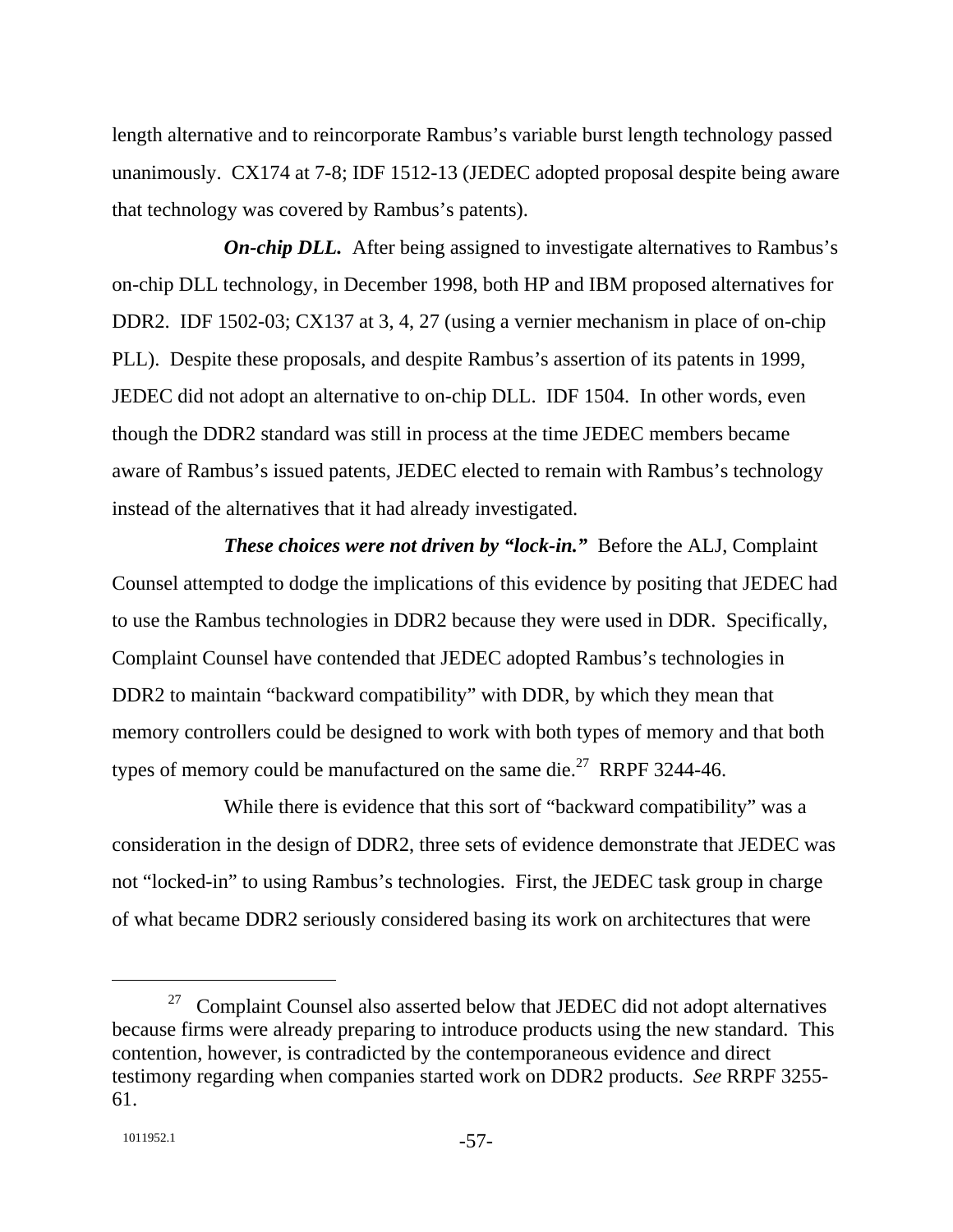entirely different from DDR, which would have precluded any sort of "backward compatibility." RPF 739-63. Had "backward compatibility" been an overriding concern, it is unlikely that JEDEC would waste time considering alternative architectures.

Second, as discussed above, JEDEC considered alternatives for each of the four Rambus technologies. Again, as Complaint Counsel's own economist admitted, if JEDEC were locked in, it would not have wasted its time in these efforts. IDF 1501; McAfee, Tr. 7571. But even more telling, as discussed above, the preliminary specification for DDR2 *did* adopt an alternative for Rambus's variable burst length technology. If "backward compatibility" was driving JEDEC's decisions, this would have never happened. The evidence shows that JEDEC eventually abandoned that alternative and returned to Rambus's technology for performance reasons, not any "backward compatibility" concerns. IDF 1511. In addition, IBM's Mark Kellogg testified that he would, today, support going to an alternative for on-chip PLL/DLL, indicating that no "backward compatibility" concerns prevent a change. Kellogg, Tr. 5245-47.

Third, there is no contemporaneous evidence that any decision to use Rambus's technologies in DDR2 was driven by "backward compatibility" concerns. In fact, when considering Micron's proposed alternatives for Rambus's programmable latency technology, two companies flatly stated that they were not "locked in." Bob Fusco at Hitachi wrote, "For DDR-2, we have no legacy to live with, so I like the Micron proposal." RX1626 at 4. Similarly, Bill Hovis of IBM wrote that for DDR2 "the situation with the system is that I am not currently locked in." RX1626 at 3.

1011952.1 -58-No technological or economic impediment forced JEDEC to use Rambus's technologies in DDR2. Yet JEDEC members voted to incorporate each of the four Rambus technologies despite knowing that Rambus's patents had issued and that Rambus was demanding royalties for these technologies. When asking what JEDEC members would have done in the but for world, we need only look at what they did in the real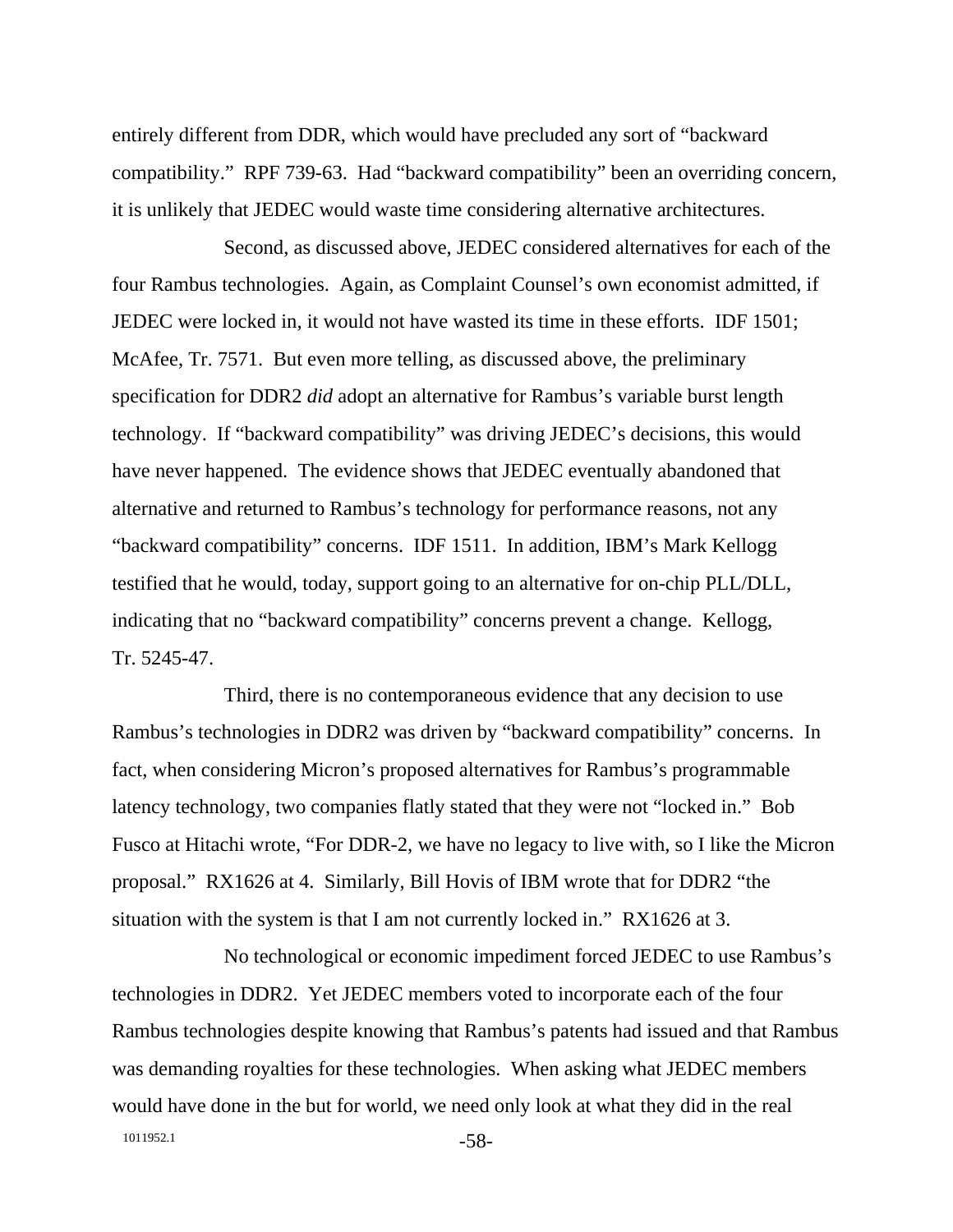world when indisputably confronted with the information Complaint Counsel insist they lacked.

## **b. DRAM Manufacturers Incorporated Rambus's Technologies For RLDRAM, Despite Full Knowledge Of Rambus's Patent Rights And Even Though RLDRAM Is Not A JEDEC Standard**

The development of RLDRAM dispels any doubt that JEDEC would have chosen Rambus's technologies in the but for world. After Rambus's patents issued and Rambus began to demand royalties for use of the four at-issue technologies in late 1999, three JEDEC members – Infineon, Micron, and Cisco – jointly developed RLDRAM. Bechtolsheim, Tr. 5962, 5965-66. The RLDRAM specification was developed outside of the JEDEC process. Bechtolsheim, Tr. 5962; IDF 1040. Thus, there was no JEDEC standard requiring the use of Rambus technologies. Nor was there any need to use Rambus technologies to be compatible with JEDEC-standard complementary devices. Yet RLDRAM incorporates three of the same Rambus technologies that are in SDRAM and DDR: programmable latency, variable burst length, and dual-edge clocking. Bechtolsheim, Tr. 5966. And despite Rambus's patents, RLDRAM went into full production. *See* CX2466 at 8-9 (Infineon offering six different types of RLDRAM (according to the part numbers) in 2002); IDF 1615.

1011952.1 -59-The development of RLDRAM refutes Complaint Counsel's but for world story. Nothing forced Infineon, Micron and Cisco to use Rambus's technologies. There is no doubt that these companies were aware of Rambus's claims that these technologies were patented. Not only was this common knowledge in the industry (RPF 734, IDF 1495), but Rambus specifically discussed its patents with Infineon in June 2000 (CX1127 at 1), and Micron's CEO testified that he was well aware of Rambus's patents before Rambus contacted him about a license in August 2000. Appleton, Tr. 6394-95. Yet contrary to everything Complaint Counsel argues would happen if Rambus had only made further disclosures, this trio of JEDEC members was undeterred by *full* knowledge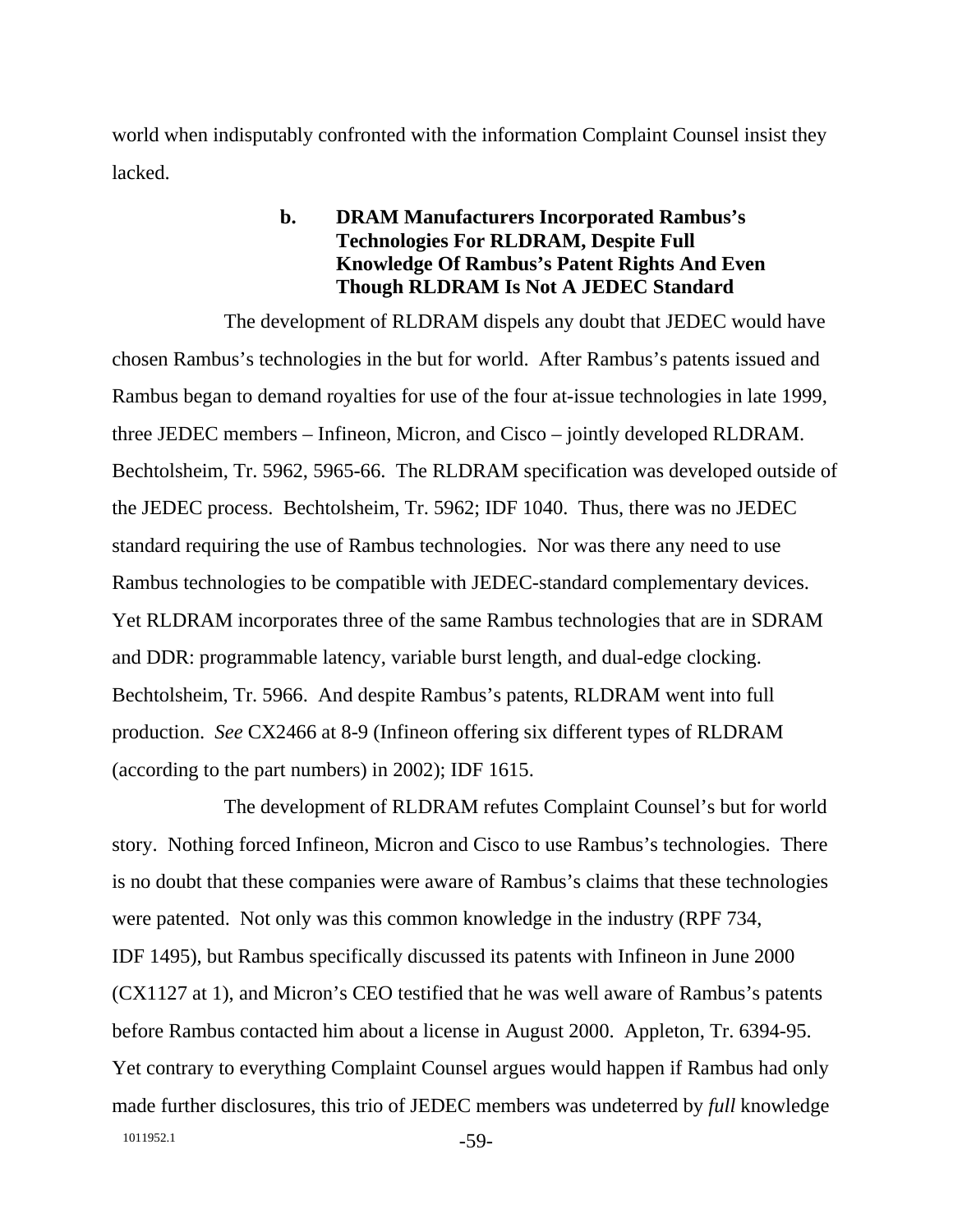of Rambus's intellectual property rights and incorporated Rambus's technologies into RLDRAM.28

Complaint Counsel have never addressed this evidence. They did not do so before the ALJ; they do not do so in their appeal brief. The inferences from the adoption of Rambus's technologies into RLDRAM stand uncontested.

\* \* \*

The DDR2 and RLDRAM evidence shows that additional information about Rambus's patent interests would not have caused JEDEC members to seek alternative technologies. JEDEC has demonstrated in the real world that additional knowledge of Rambus's patent interests does not lead it to stop using Rambus's technologies. The same would be true in the but for world.<sup>29</sup>

JEDEC members' incorporation of Rambus's technologies in DDR2 and RLDRAM is fully consistent with the evidence of their perceptions and motivations.

 $28$  This real-world behavior also undermines the testimony of the Micron and Infineon engineers, relied upon by Complaint Counsel, who claimed that they would have favored alternatives to Rambus's technologies had Rambus made the additional disclosures. *See* CCAB 90 (relying on the testimony of Micron engineer Terry Lee and Infineon engineer Willi Meyer).

 $^{29}$  As Judge McGuire found, this conclusion may also be framed as stemming from the economic doctrine of "revealed preference." Economists use evidence of real world choices to draw inferences about preferences and use those preferences to infer what choices would be made in a but for world. RPF 724-25. JEDEC's selection of Rambus's technologies for SDRAM and DDR demonstrate that, all other things being equal, Rambus's technologies were seen as superior to the alternatives. RPF 724-27; IDF 1486-1535; IDC 322-23. Complaint Counsel assail this conclusion, pointing out that these decisions were made without the additional information that Rambus allegedly withheld. CCAB 93. The question, therefore, is whether the additional information would have changed JEDEC members' revealed preference. JEDEC's selection of the same technologies for DDR2 (as well as the selection of these technologies for RLDRAM) shows that knowledge of Rambus's patents did not change that preference in the real world. Further disclosures from Rambus certainly would not have changed the revealed preference in the but for world.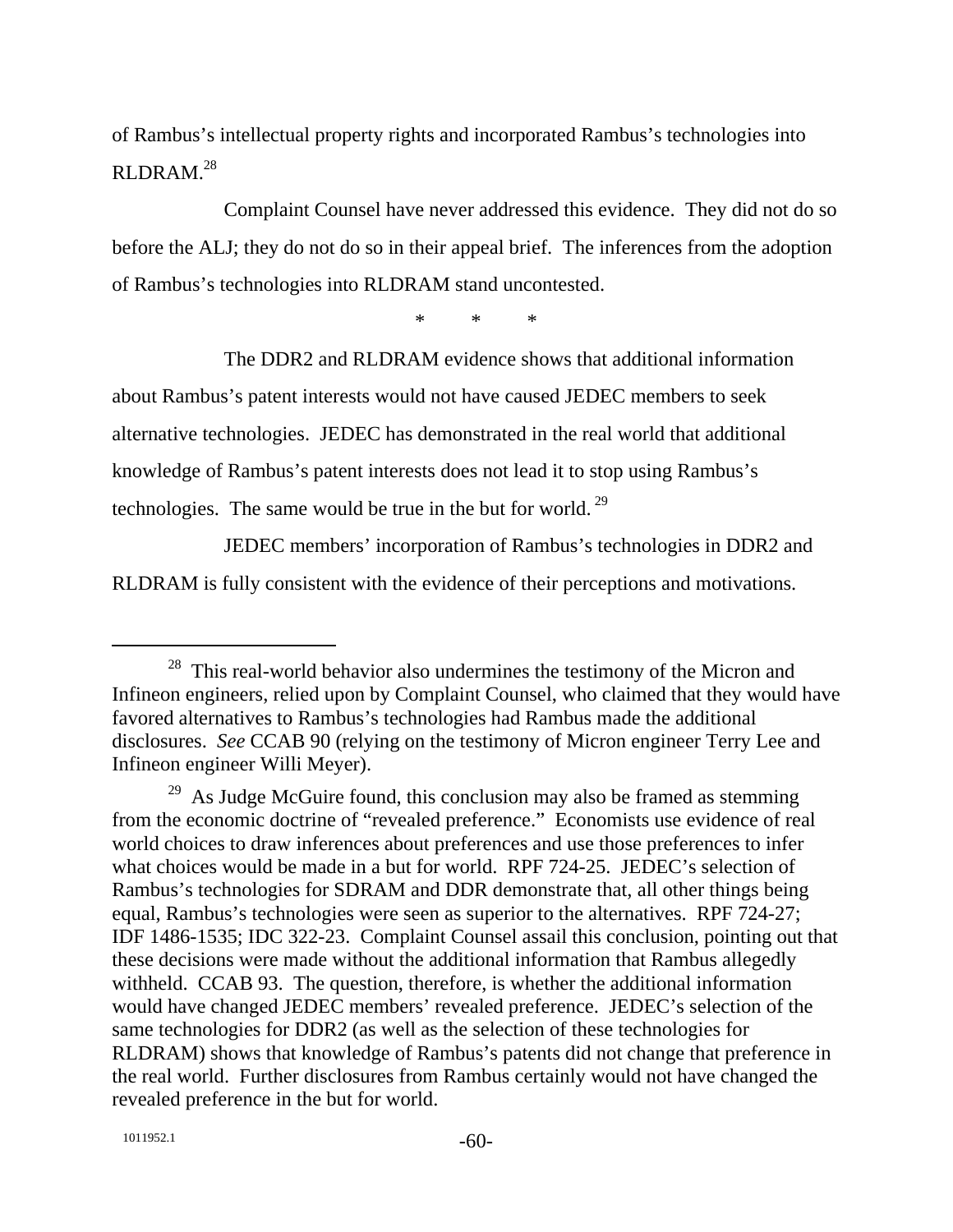Complaint Counsel insist that JEDEC members would cower at the prospect of paying royalties for Rambus's technologies and therefore scramble for some alternative explanation for the DDR2 standard (they have no explanation for RLDRAM). But Complaint Counsel's assumption is wrong for two reasons. First, as discussed above, JEDEC members were convinced that Rambus's patents would be invalidated by prior art. *See*, e.g.*,* IDF 1519-35; RPF 764-83. These beliefs specifically motivated JEDEC when it was developing DDR2. Mark Kellogg of IBM testified, for example, that after he examined Rambus's patents in 2001, he conveyed to other DRAM manufacturer his belief that there was prior art to Rambus's patents. According to Mr. Kellogg, the DRAM manufacturers "were considering the fact that some of the Rambus patents might be overturned" when making decisions about whether to try to design around Rambus patents. IDF 1521-22; Kellogg, Tr. 5301-04. Second, even if JEDEC members fully expected that Rambus's patents would be valid and would cover the four technologies, as explained below, Rambus's technologies were superior in cost/performance terms to the alternatives, even accounting for Rambus's royalties. JEDEC members were simply acting as any rational producer or customer would when confronted with a superior choice.

### **2. Rambus's Technologies Were Superior In Cost/Performance Terms, Even Taking Into Account Rambus's Royalties**

After weighing the economic and technical evidence, Judge McGuire correctly found that JEDEC would have selected Rambus's technologies in the but for world because, even accounting for Rambus's royalties, the technologies are superior in cost/performance terms. Using standard economic assumptions, this evidence shows that a rational JEDEC member would have voted to include Rambus's technologies over any alternatives.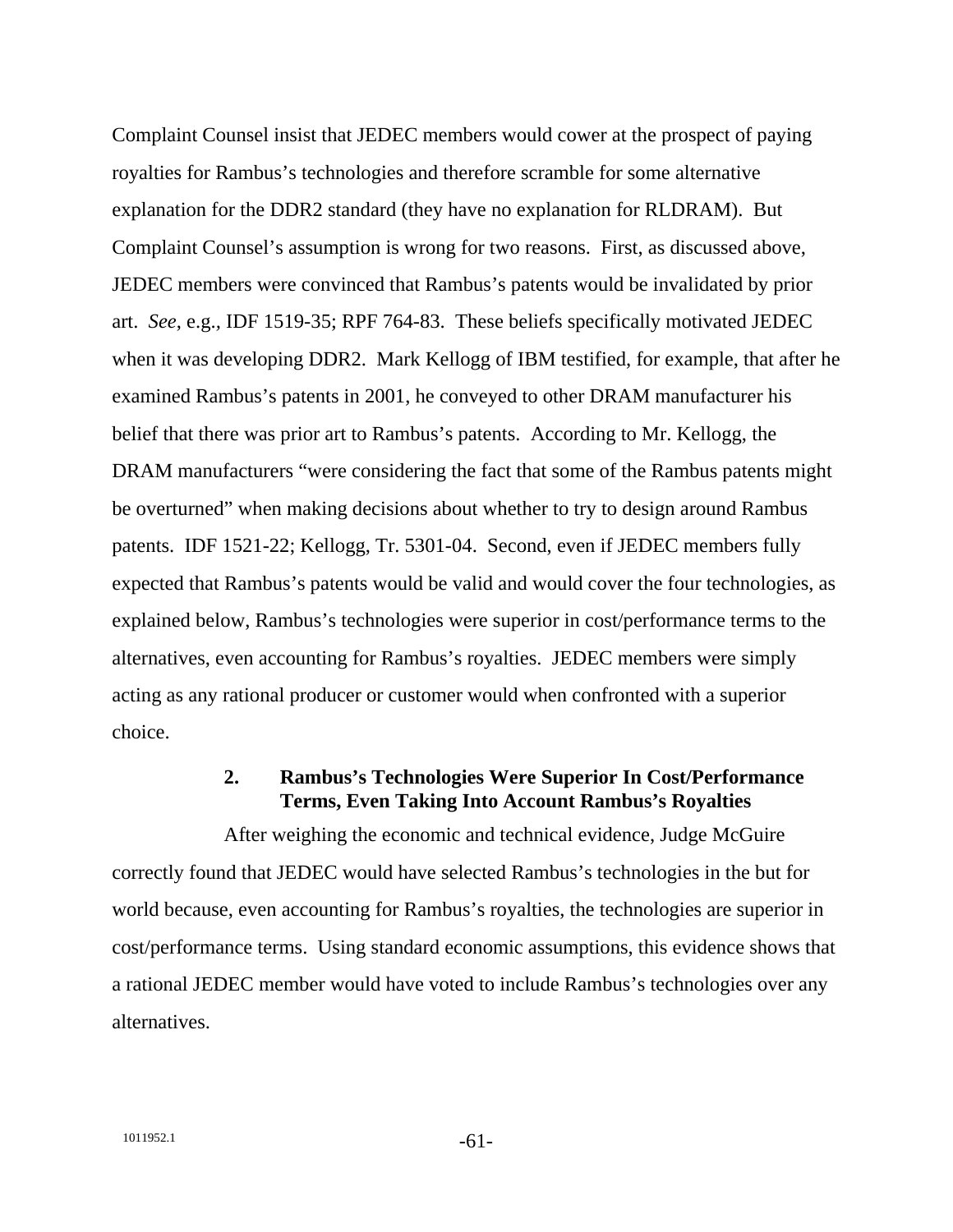### **a. Complaint Counsel Did Not Meet Their Burden Of Proving That There Were Any Acceptable Alternatives**

At trial, Complaint Counsel sought to establish that there existed acceptable alternatives to which JEDEC would have switched. This required Complaint Counsel to prove that there were alternatives for both of the Rambus technologies incorporated in SDRAM (programmable latency and variable burst length) and all four technologies incorporated in DDR (programmable latency, variable burst length, dual-edge clocking, and on-chip DLL). As Complaint Counsel's economist admitted, the relevant test for alternatives is whether they were "equal or superior" to Rambus's technologies; the exclusion of an inferior technology is not "exclusionary in an economic sense." McAfee, Tr. 7536-37.

The evidence concerning potential alternative technologies is voluminous, detailed, and technically complex. It includes the testimony of several experts (Complaint Counsel's technical expert, Professor Jacob, their economist, Professor McAfee, Rambus's technical experts, Dr. Soderman and Mr. Geilhufe, and a Rambus economist, Dr. Rapp), the testimony of several JEDEC members, the testimony of one of Rambus's inventors (Dr. Horowitz), and substantial documentary evidence. All of this evidence can be divided into three categories: technical performance, economic costs, and patent issues. The evidence therefore allows an evaluation of each alternative to determine whether its use (1) would affect quality (performance); (2) would increase or decrease overall costs; and (3) would be affected by intellectual property rights (either Rambus's or a third party's).

Judge McGuire made extensive findings on all of this evidence. IDF 1128- 1402. In addition, responses to Complaint Counsel's contentions are set out in Rambus's Reponses to Proposed Findings of Fact. *See* RRPF 2130-2414. While the evidence is both complex and voluminous, it can be easily summarized. All of Complaint Counsel's proposed alternatives are either too costly, lack the necessary performance, or run into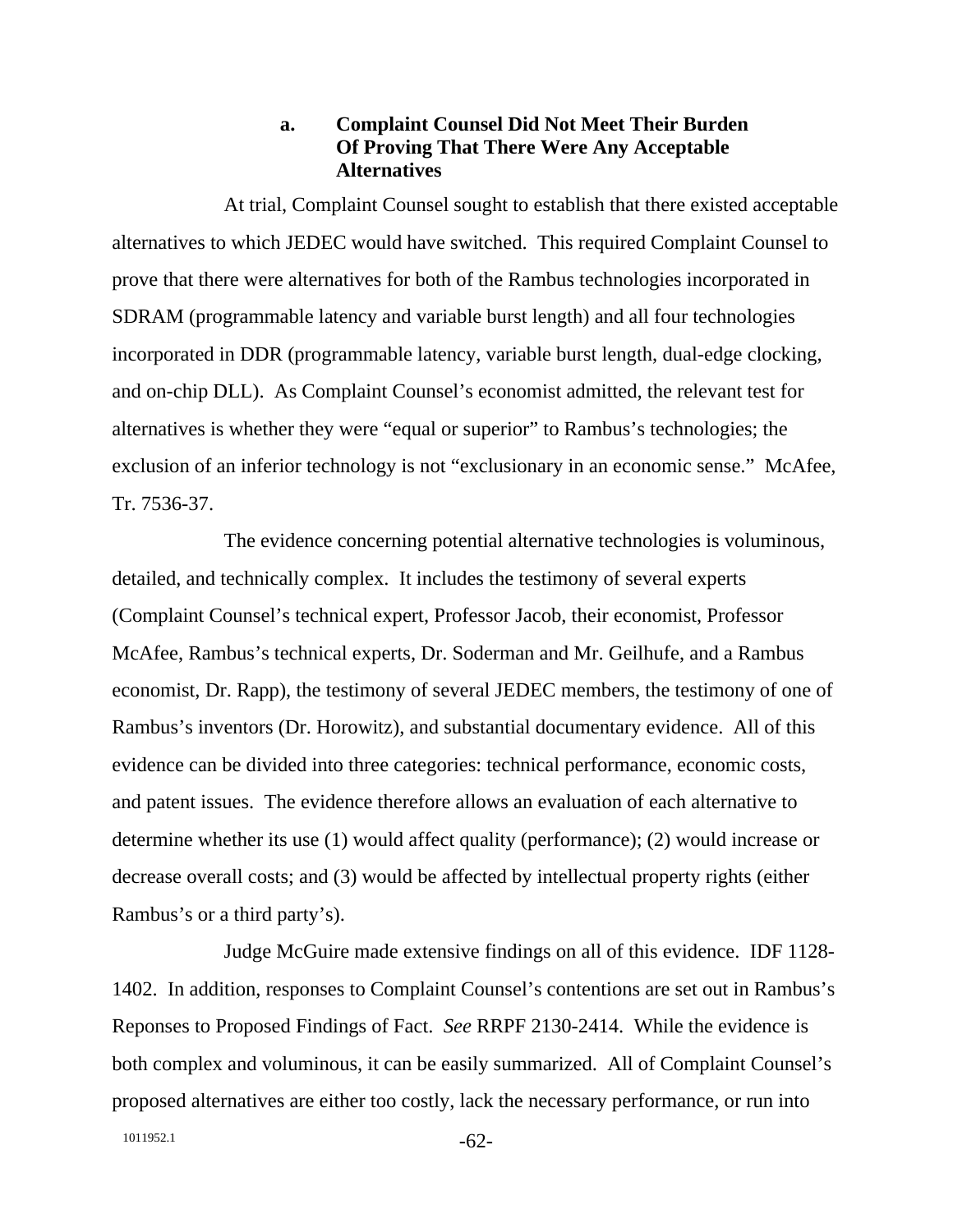patents held by Rambus or others. In short, Complaint Counsel failed to meet their burden to show that there were available and acceptable noninfringing alternatives to Rambus's technologies. None of the technologies they offered were "equal or superior." IDC 312-16.

Though the evidence is detailed, several key points confirm that Judge McGuire's conclusion is correct:

*Complaint Counsel's key evidence on technical performance is suspect.* After hearing all of the testimony and reviewing all of the documents on this issue, Judge McGuire specifically found that the testimony of Complaint Counsel's technical expert, Professor Jacob, was not persuasive. IDF 1128-34. Judge McGuire found that Professor Jacob lacked relevant experience because he "has never done DRAM circuit design," has "never designed *any* circuits for computer chips (even apart from DRAMs) that were to be fabricated prior to 2002," and had "no particular DRAM-related experience in the mid-1990's." IDF 1128; *see also* IDC 316 (noting Professor Jacob's lack of experience). Moreover, Judge McGuire found that Professor Jacobs methodology was lacking. Although Professor Jacob used software to model the DRAM architectures discussed in his publications, with the exception of three alternatives, he did "no simulation or modeling of any kind" to try to assess the performance of the alternatives he offered at trial. IDF 1132. Moreover, his proposed alternatives were not sufficiently detailed. IDF 1133; *see also* IDC 316 (summarizing deficiencies in Jacobs's testimony).

1011952.1 -63-*Complaint Counsel failed to offer any cost data.* Complaint Counsel have repeatedly stressed the importance of costs in the assessment of alternatives. *See, e.g.,* CCAB 84. But Complaint Counsel did not introduce *any evidence at all* quantifying the relative costs of using their proposed alternatives versus Rambus's technologies. In fact, Complaint Counsel's economist, Professor McAfee, offered these opinions *without any cost data*, even though he purported to opine on the "commercial viability" of the various alternatives. IDF 1091. In contrast, Rambus introduced expert testimony regarding the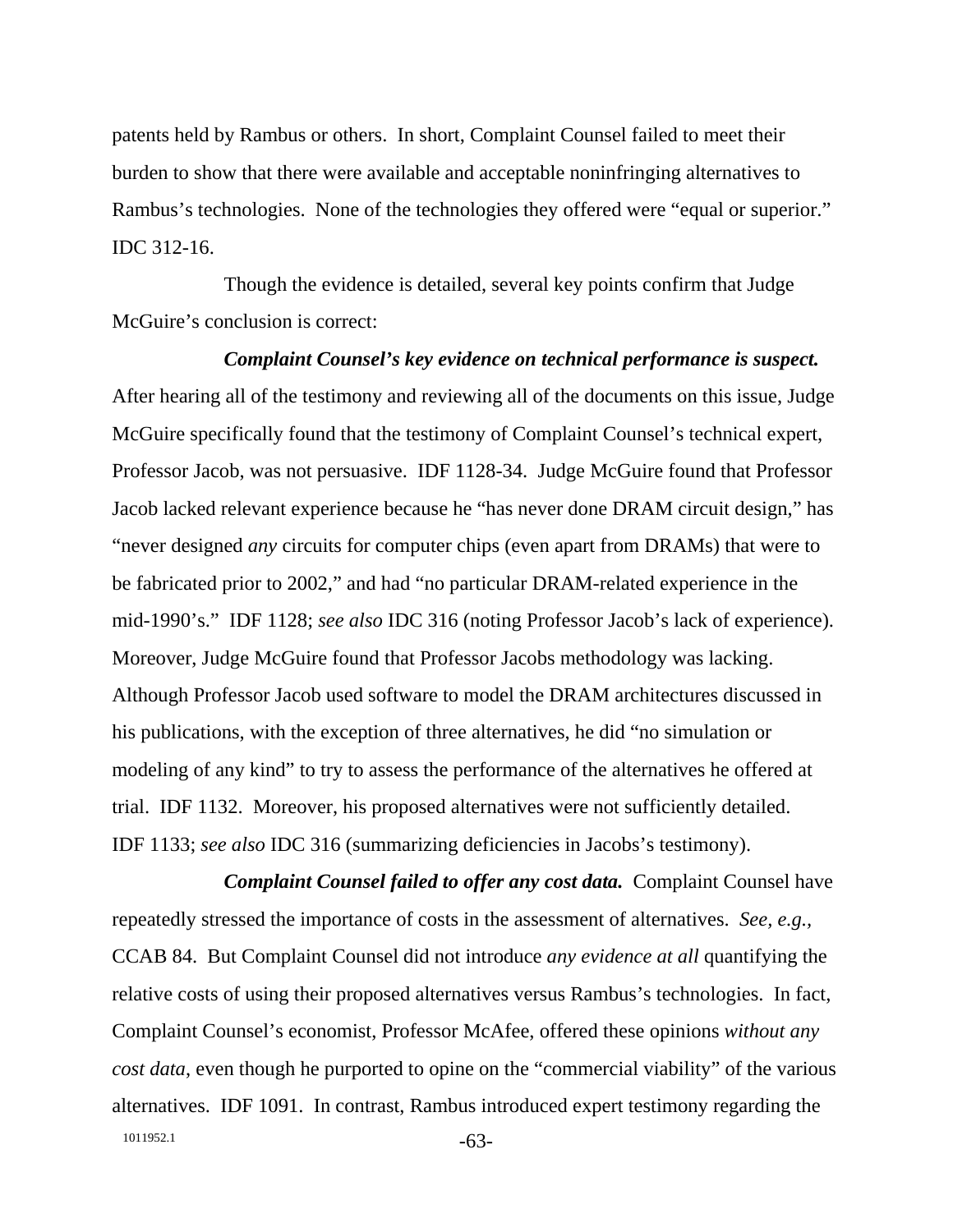incremental fixed and variable costs of using these alternatives in place of Rambus's technologies. RPF 969-88, 1125-1140. While Complaint Counsel take various jabs at this evidence, they have not submitted *any* cost evidence that undermines or contradicts Rambus's evidence.

#### *Complaint Counsel failed to rebut any of the evidence of blocking*

*patents.* Complaint Counsel's own economist admitted that a blocking patent could render an alternative not "commercially viable," even under his definition of the term. IDF 1095. Rambus produced evidence that several of Complaint Counsel's proposed alternatives were covered by patents, either Rambus's or those of third parties. *See, e.g.,*  RPF 863, 892, 938, 964-68, 1141-46. In fact, contemporaneous documents show that JEDEC members knew that some alternatives had patent problems. RPF 867. Yet Complaint Counsel offered no rebuttal to this evidence; and their experts did not even consider these patents. RPF 1123-24; IDF 1095, 1134, 1206.

*Complaint Counsel's alternatives are more costly.* Even putting aside performance deficiencies – of which there were many – the evidence shows that all of Complaint Counsel's purportedly noninfringing alternatives would entail increased variable costs that *exceed* Rambus's royalties. IDF 1260-79, 1388-1402; RPF 969-88, 1125-1140. This is true for both SDRAM and DDR SDRAM. *Id.* Thus, additional disclosures by Rambus would not have deterred JEDEC from using Rambus's technologies because a rational manufacturer and a rational standards setting body would have adopted Rambus's technologies, even with full knowledge that doing so might result in paying royalties to Rambus. *See* IDF 1277-79, 1400-402.

In sum, Complaint Counsel failed to show that there were acceptable, noninfringing alternatives to Rambus's technologies. To the contrary, the evidence shows that Rambus's technologies were superior to alternatives in cost/performance terms.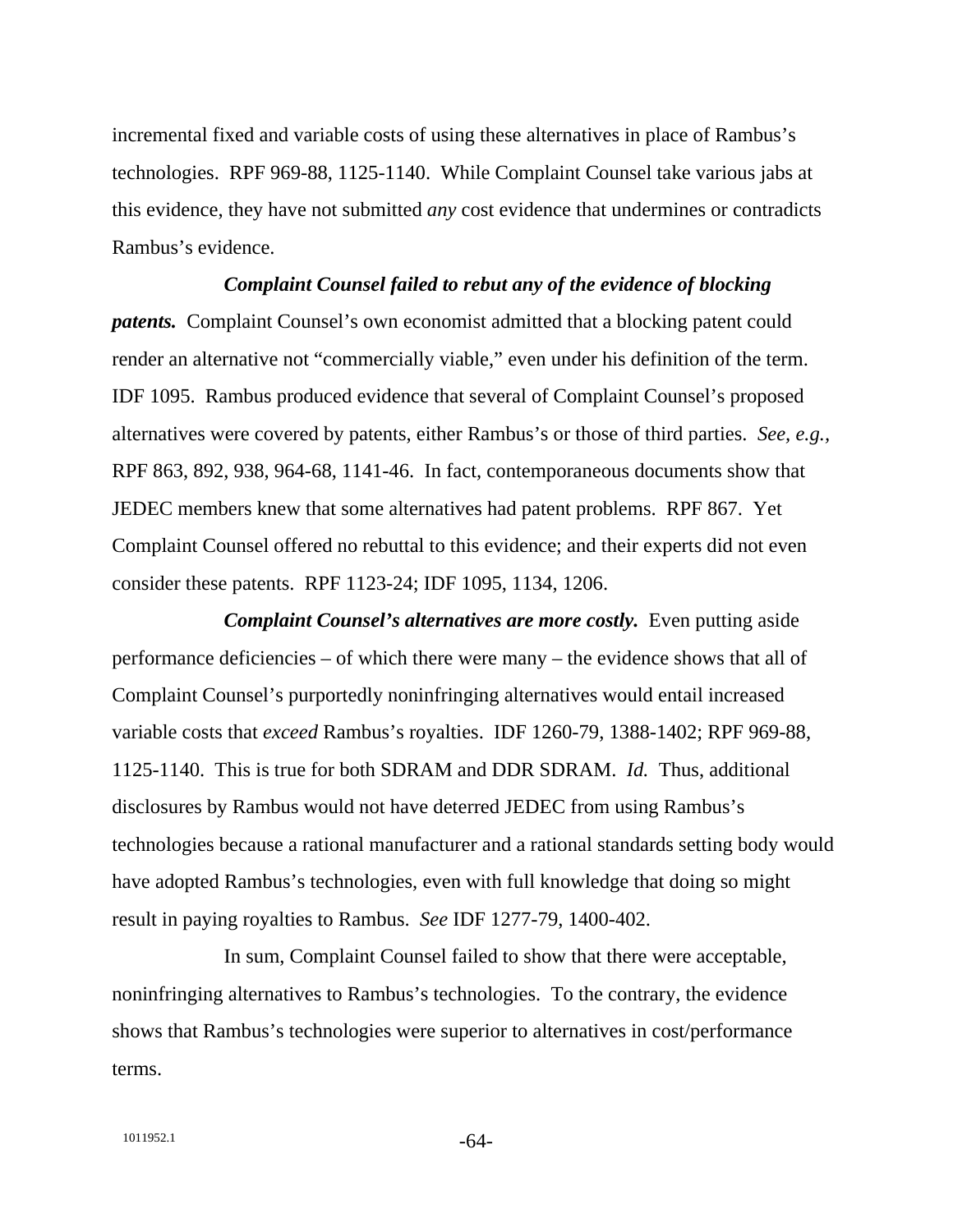#### **b. JEDEC Would Have Acted Rationally**

Complaint Counsel seek to sidestep the above-cited evidence. They make three arguments, none of which is sound.

First, Complaint Counsel urge the Commission to *ignore* the evidence and to base its decision solely on the fact that JEDEC considered other alternatives. As Complaint Counsel put it, "JEDEC's serious consideration of . . . alternatives should be determinative." CCAB 83. But the fact that JEDEC considered and *rejected* alternatives hardly shows that it would have chosen them in the but for world. To the contrary, there is substantial testimony from several JEDEC members that many of the alternatives – though considered – were *not* acceptable.<sup>30</sup> And Complaint Counsel's own economist, Professor McAfee, was unable to testify that many of the alternatives listed by Complaint Counsel as "considered by JEDEC" were "commercially viable," even under his imprecise and overly expansive notion of that term. *See, e.g.,* McAfee Tr. 7372 ("using fuses to set burst length" not determined to be "commercially viable").

Second, Complaint Counsel argue that, while JEDEC decisions were driven by a number of factors, the "need for low cost was an overriding concern" and would have driven JEDEC away from using Rambus's technologies. CCAB 84-85. While Complaint Counsel constantly tout the purported "\$1-3 billion price tag" in Rambus royalty payments, however, they *ignore* the evidence of the *relative* costs of the Rambus technologies versus the alternatives. This evidence shows that Rambus's technologies,

 <sup>30</sup> *See, e.g.* RPF 814 (fixed latency not flexible enough); 825 (fixed latency "would have a significant cost impact for the DRAM manufacturers"); 875 (using pin to set latency would be disadvantageous because of need for pins for future generation advances); 913 (fixed burst length would have been "very, very bad for AMD"); 937 (using a pin to set burst length removes pin needed in higher densities); 955 (burst terminate command would make system less efficient); 1015 (interleaving on-module banks would lead to signal integrity problems); 1048 (single edge clocks at higher frequency would lead to electromagnetic interference); 1096 (off-chip DLL would increase system cost).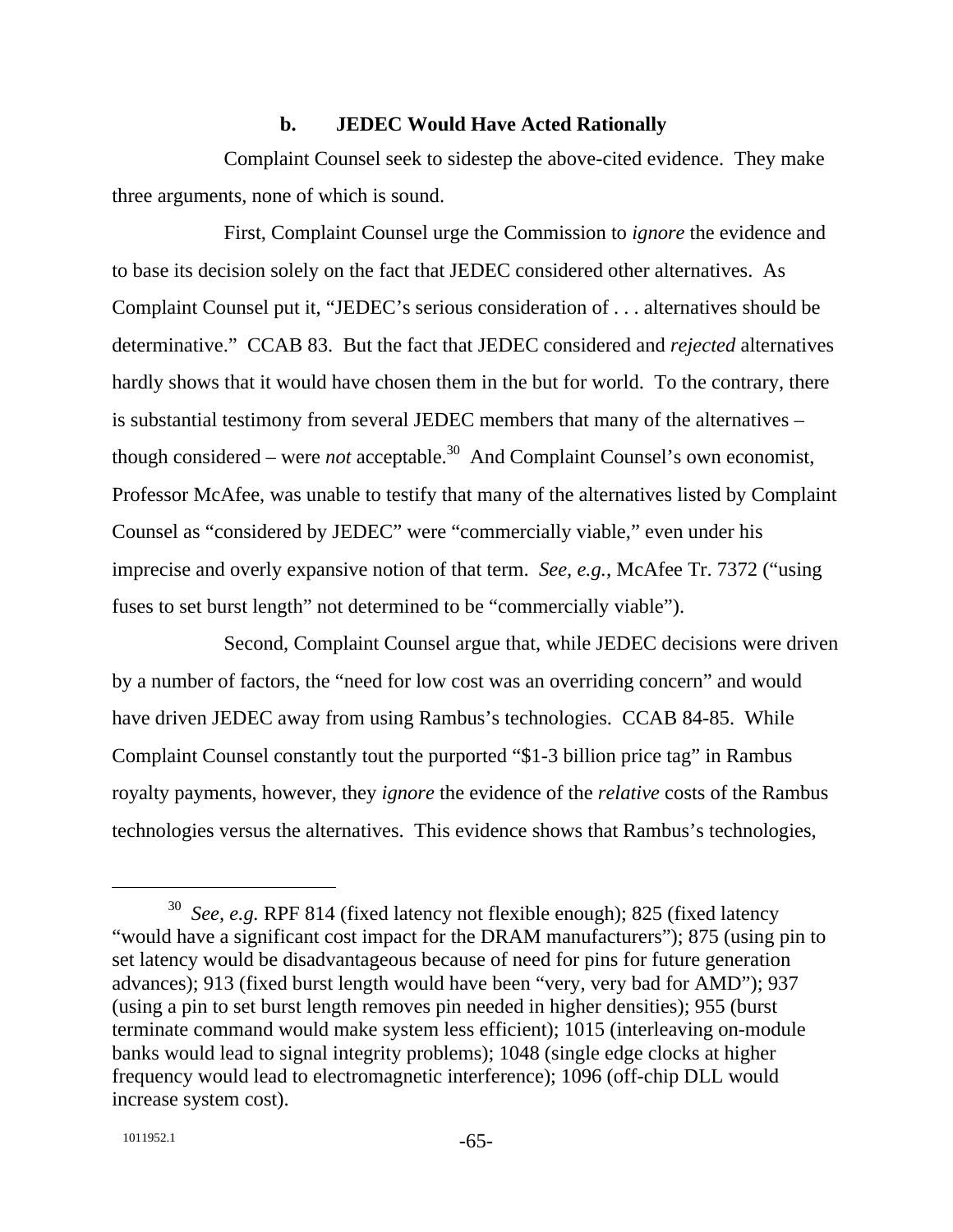after accounting for Rambus's royalties, are *less* costly than any noninfringing alternatives. *See* IDF 1277-79, 1400-402. Not surprisingly, the cost data are consistent with the testimony of JEDEC members. *See, e.g.,* Kelley, Tr. 2550-51 (Rambus's variable burst length technology "drives low cost"); Landgraf, Tr. 1709 (Rambus's onchip DLL technology "reduces the overall cost of the system"); Landgraf, Tr. 1709-10 (Rambus's dual-edge clocking technology reduces costs by using "the package and the pins more efficiently"). If low costs were the overriding concern, rational JEDEC members would have selected Rambus's technologies.

Third, Complaint Counsel argue that because of the need for consensus, JEDEC members did not behave as rational, profit-maximizing, economic actors, but would instead have avoided Rambus's technologies by selecting inferior technologies as the result of "satisficing" behavior. CCAB 87,  $93<sup>31</sup>$ . The evidence, however, shows that JEDEC *does* seek the best alternative in cost/performance terms, i.e., JEDEC members *do* seek to profit maximize. RRPF 2650. JC 42.3 Chairman Gordon Kelley testified that JEDEC sought to select the "best" technologies. Kelley, Tr. 2709. A Micron JEDEC representative testified that "we had long discussions of the pros and cons of various options and tried to determine what was the best standard." Williams, Tr. 770. An IBM representative testified that he sought to work with the industry to find the "optimal solution, price/performance." Kellogg, Tr. 5113. The JEDEC minutes are rife with concerns of cost and performance.<sup>32</sup> This evidence shows that JEDEC would have acted rationally and would thus have selected the technologies with the best cost/performance

 $31$  The legal implications of Complaint Counsel's suggestion that JEDEC would in this way have chosen inferior technologies over Rambus's patented technologies are discussed in Section III.2.

<sup>32</sup> *See, e.g.,* CX18 at 5 (Mitsubishi comments regarding performance concerns); CX34 at 9 (concern that proposed package would have slow performance); CX47 at 3 ("There was a lot of discussion about the NOPs in all banks idle entry. Mr. Lai (Intel) had strong feelings about it – it was something that gives slightly more performance.").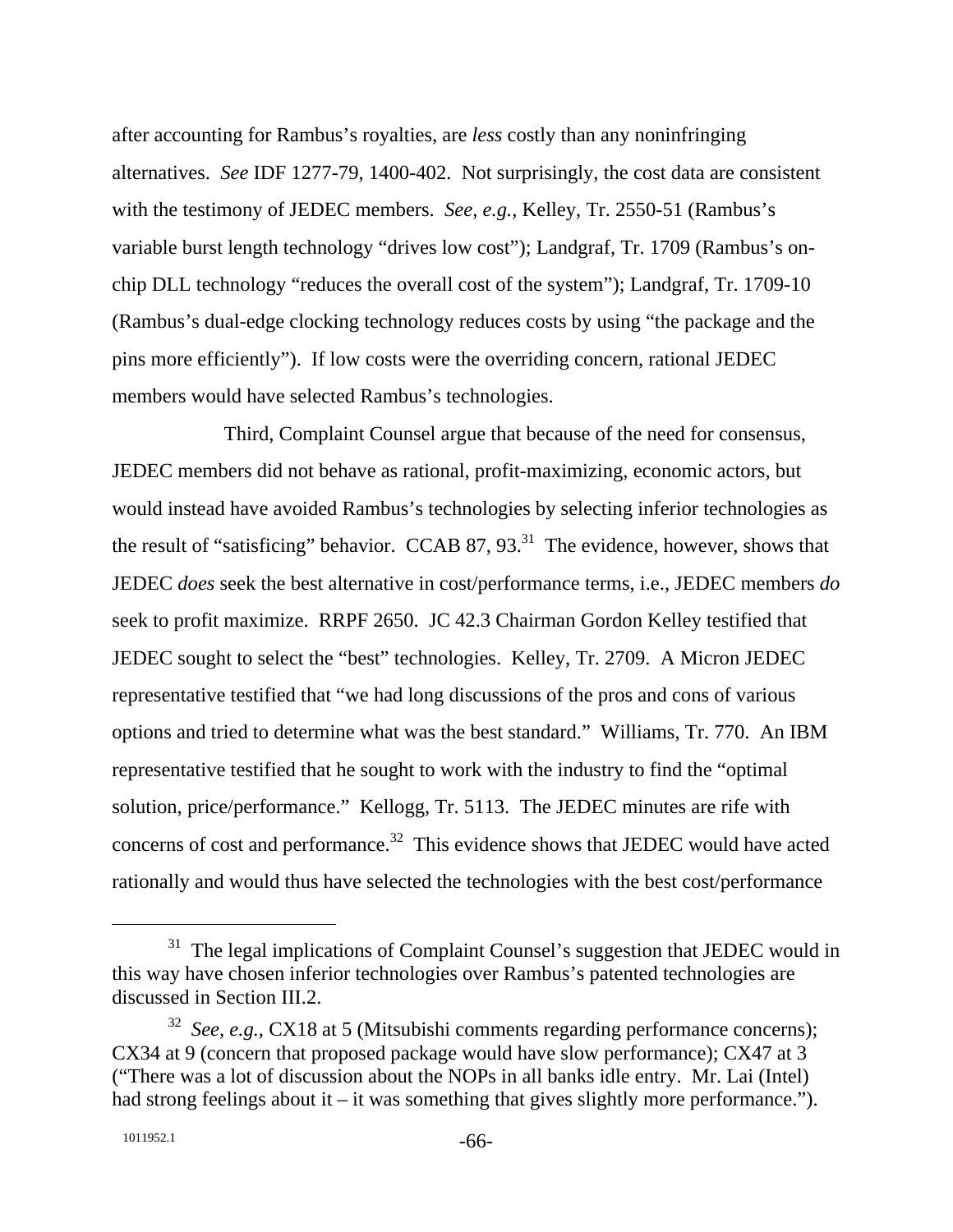characteristics, not just the lowest cost irrespective of performance.

# **3. Even Assuming That Viable Alternatives Existed, JEDEC Would Have Chosen Rambus's Technologies**

Even if there were viable alternatives, as Judge McGuire found, JEDEC's and Rambus's behavior and economic incentives confirm that JEDEC would still have adopted Rambus's technologies in the but for world.<sup>33</sup> IDF 1403-85; IDC 319-22. Sidestepping the implications of Rambus's technologies being superior, Complaint Counsel repeatedly fall back on a two-fold, rules-and-behavior based argument: (i) JEDEC's rules supposedly would have precluded the adoption of Rambus's technologies absent an assurance from Rambus that it would license on reasonable and nondiscriminatory ("RAND") terms and (ii) Rambus allegedly would not have provided such a RAND letter. *See* CCAB 95, 99, 101. But this argument makes two unsupported assumptions: (1) that JEDEC would not have proceeded without first seeking a RAND assurance from Rambus; and (2) that in the but for world, after disclosing its trade secrets to JEDEC, Rambus would have refused to give a RAND assurance. Neither assumption is supported by the record.

## **a. JEDEC Might Well Have Proceeded Without A RAND Assurance**

Both parties' economists agree that if JEDEC had not sought a RAND assurance from Rambus, "it would have lead to the same outcome as the actual world." McAfee, Tr. 11308; IDF 1419. As Judge McGuire found, there is substantial reason to find that JEDEC might well have proceeded in this manner. IDF 1414-34.

*JEDEC members were likely to have believed that Rambus was trying to* 

<sup>&</sup>lt;sup>33</sup> At trial, Rambus's economist, Professor Teece, presented an analysis of both JEDEC's and Rambus's likely behavior in the form of a decision tree. Judge McGuire found this testimony to be "highly persuasive," IDC 319, and specifically contrasted Professor Teece's qualifications to testify on this subject with those of Complaint Counsel's economist, IDF 1403-10.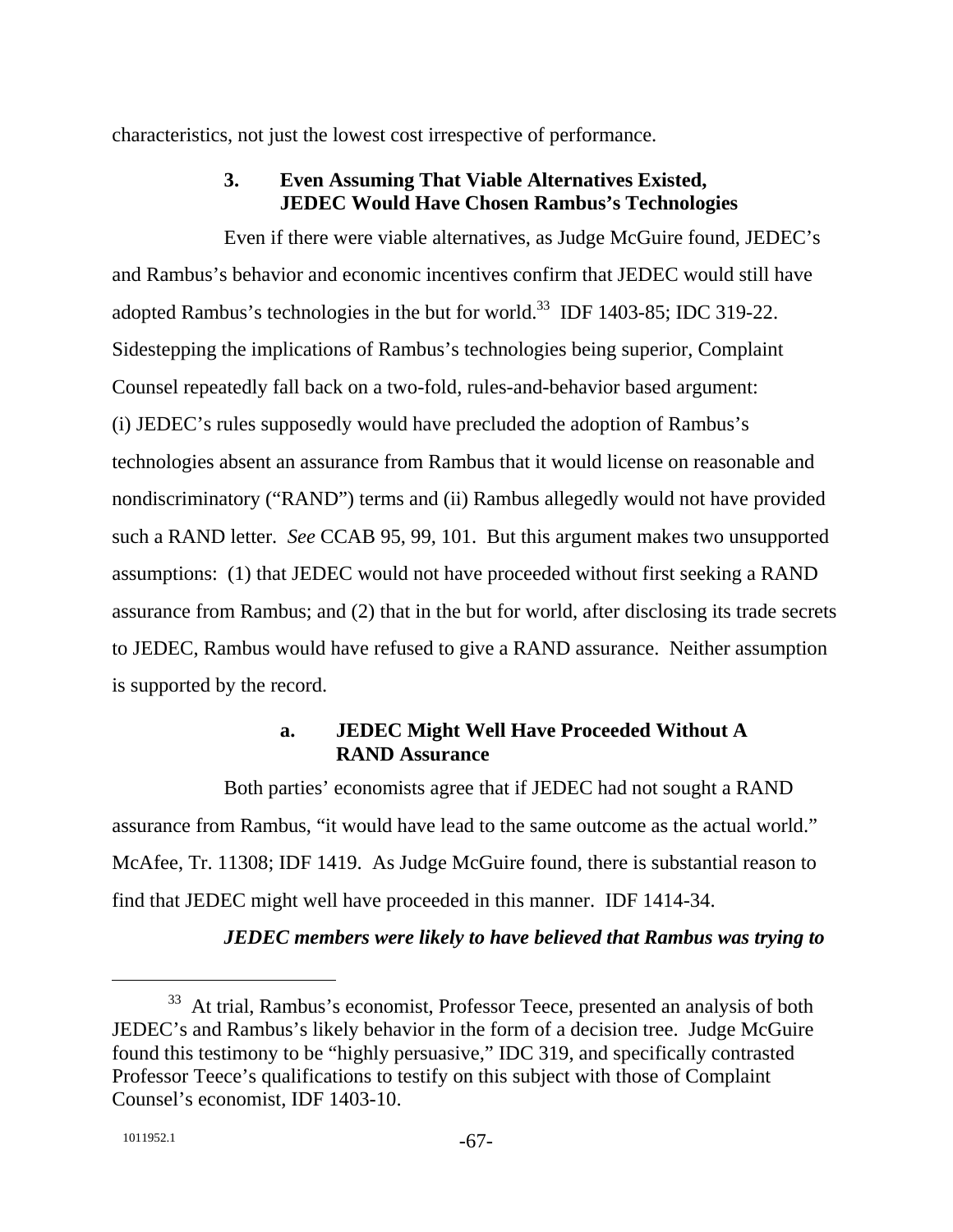*"game" the system.* Standard setting organization members have recognized that companies might, for competitive reasons, make false patent-related disclosures in order to derail or detour a standard setting process. *See, e.g.,* RPF 1172; IDF 1426. There is real world evidence of the EIA's reaction when its members believed that a patent holder was engaging in this conduct. In the *Echelon* case, an EIA standards body purposefully avoided asking for a RAND assurance to prevent "gaming" by a member that, the body believed, had tried to use intellectual property disclosures to force the body to forego a competitor's technology. RPF 1166-71; IDF 1421-25. The trial record shows that several JEDEC members believed that Rambus had tried to use its intellectual property to delay or prevent standardization of devices that might compete with its RDRAM. *See* RPF 476 (belief that Rambus made questionable intellectual property disclosures in effort to "torpedo" IEEE standard setting efforts); IDF 1427-31 (belief that Rambus made false claims about its patents to prevent adoption of DDR). Complaint Counsel's own economist admitted that if JEDEC believed Rambus was gaming the system, it was a "logical possibility" that JEDEC would not ask for a RAND letter and proceed to use Rambus's technologies. IDF 1434; RPF 1181.

*JEDEC members might have believed that Rambus could not obtain valid patents.* Even if JEDEC members believed that Rambus's disclosures were sincere, JEDEC likely would not have sought a RAND letter if it thought Rambus could not obtain valid patents. IDF 1416; RPF 1160. Complaint Counsel's economist agreed that this is the case. IDF 1433; RPF 1180. There is substantial evidence that JEDEC members were convinced that Rambus's patent applications would either never issue or be invalid because of prior art. *See, e.g.,* RPF 764-783; IDF 1519-35.

1011952.1 -68-*JEDEC's minutes show numerous instances in which it proceeded without obtaining a RAND commitment.* Not only did JEDEC members have incentives not to seek a RAND assurance from Rambus, the evidence shows that JEDEC often proceeded to standardize technologies with seeking a RAND assurance despite patent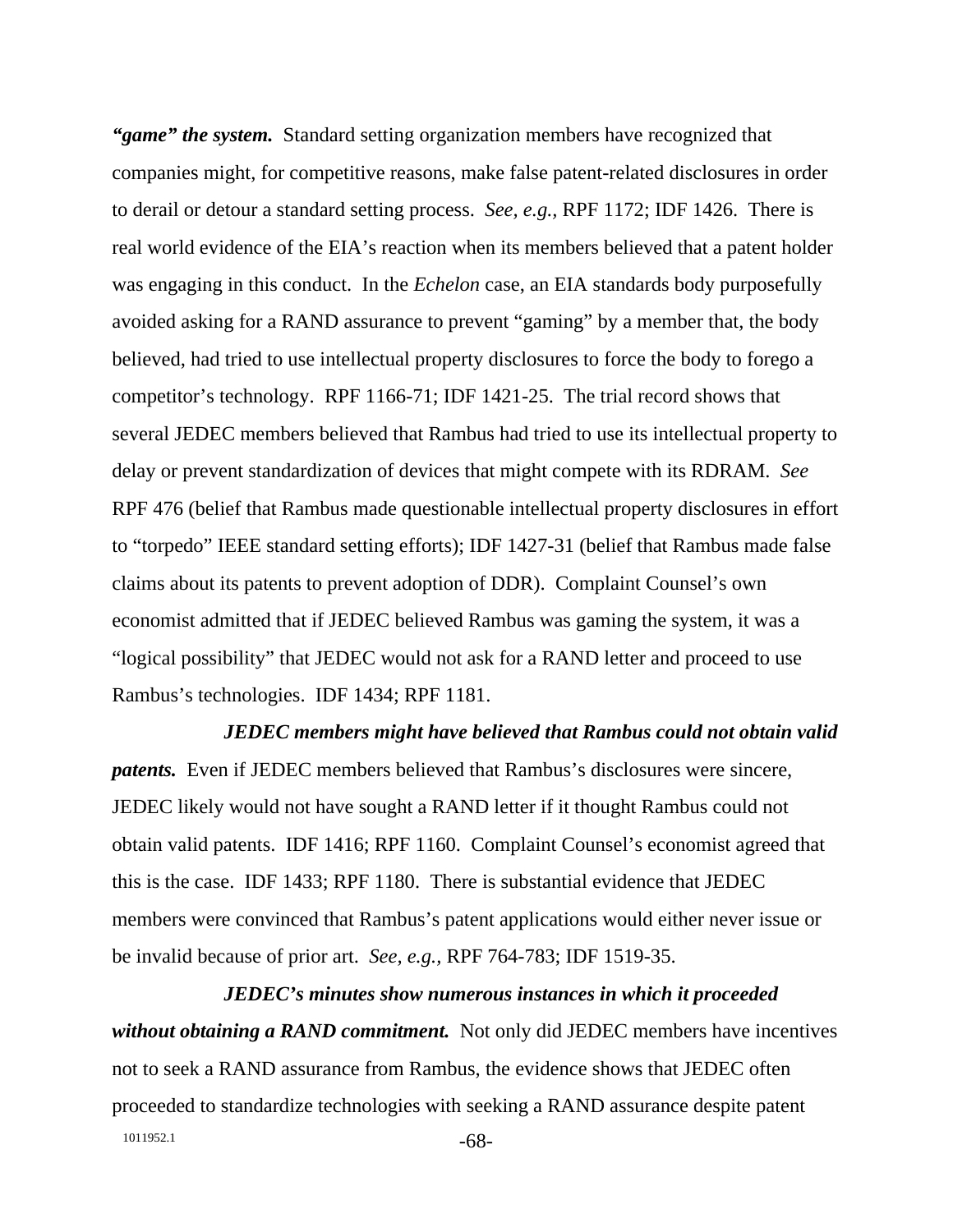issues. *See* RPF 1228-32, 1234. In other words, contrary to Complaint Counsel's assumption, *whatever* the rules stated, JEDEC did not reflexively seek a RAND assurance every time a patent issue came up.

### **b. Had JEDEC Sought a RAND Assurance, It Would Still Have Adopted The Same Standards**

Even if JEDEC would have sought a RAND assurance from Rambus, as Judge McGuire found, it still would have adopted Rambus's technologies. IDF 1435-85. Confronted with a request, Rambus would have given a RAND letter. Consistent with its behavior in other situations, JEDEC would have proceeded to adopt the technologies.

## **(1) Faced With The Circumstances Of The But For World, Rambus Would Have Given A RAND Letter**

In the but for world, Rambus would have every economic incentive to give a RAND letter. IDF 1442-45; RPF 1184-1203. The economic testimony shows that Rambus had little to lose, for after making the additional disclosures, Rambus would have already given up the benefit of keeping information about its pending patent applications confidential. IDF 1442; RPF 1193. And it had much to gain. Rambus is dependent on licensing for its revenues. Giving a RAND letter would likely open up licensing opportunities with dozens of companies. Refusing would close those doors. IDF 1443-44; RPF 1194-95. Moreover, agreeing to license on RAND terms is consistent with Rambus's real-world conduct: its actual SDRAM and DDR licenses are reasonable and nondiscriminatory. IDF 1536-81; RPF 1361-1422.

Complaint Counsel respond to this evidence by citing *drafts* of Rambus's JEDEC withdrawal letters, a *draft* letter to the IEEE (not JEDEC), a letter to the IEEE that makes no mention of RAND, and the (miscited) testimony of Gordon Kelley that Richard Crisp had said Rambus was unwilling to agree to the JEDEC licensing policy for technologies Rambus sought to *propose* to JEDEC. CCAB 101. But none of this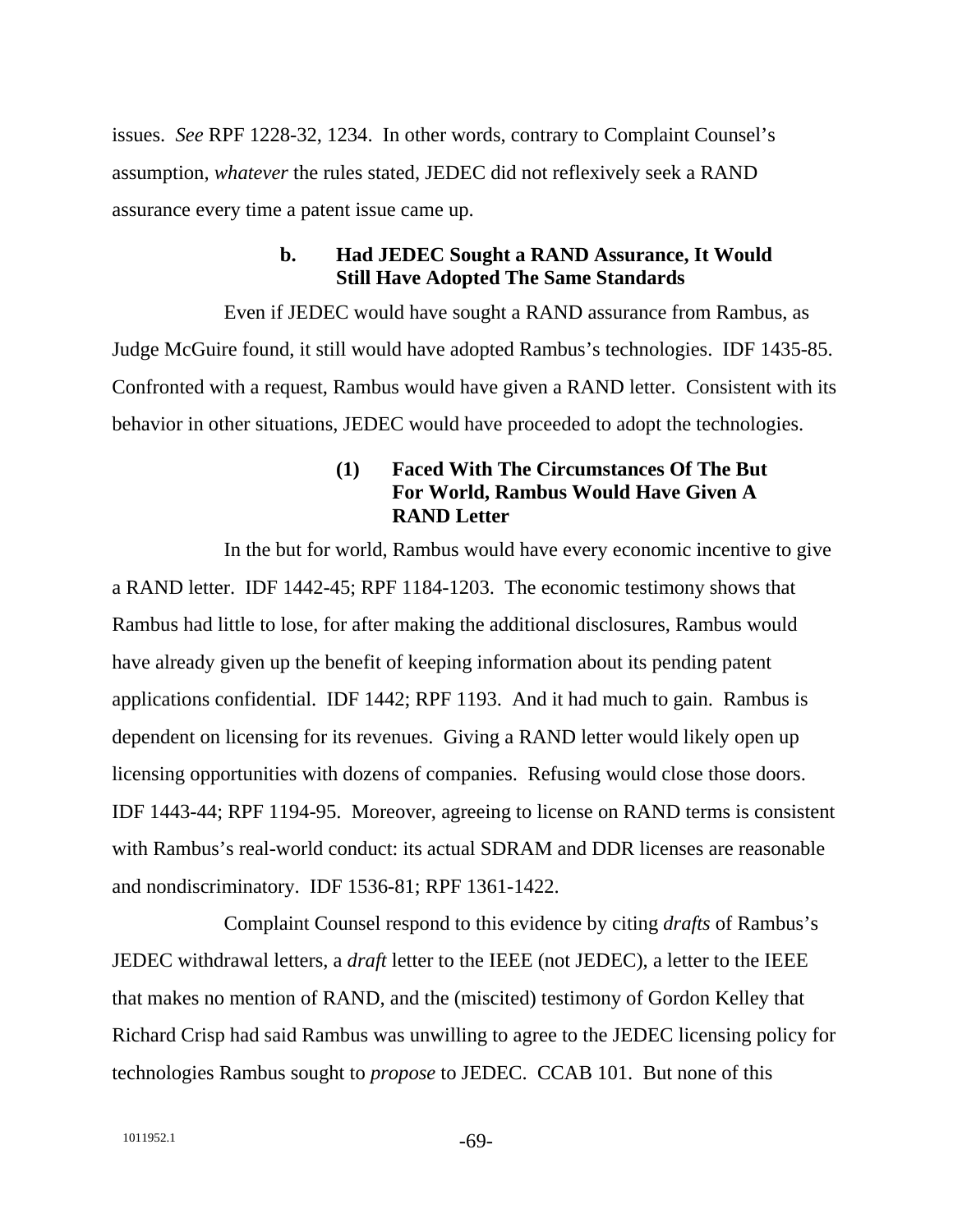purported evidence is based upon the circumstances of a but for world in which Rambus had already disclosed its trade secrets. Moreover, this evidence is undermined by the real world confusion about what a RAND commitment entailed. IDF 1448-50; RPF 1200- 1201. For instance, Rambus's counsel who drafted the IEEE letter apparently believed that Rambus would have to verify that *all of its existing licenses* were consistent with RAND requirements. RRPF 2420. Similarly, Rambus believed that JEDEC's licensing policy was "onerous," until it later made inquiries and was told by JEDEC leaders that "reasonable" meant "almost anything we wanted it to mean." RPF 1201; IDF 1450.

If confronted with a request for a RAND assurance in the but for world, however, Rambus would have been motivated to investigate the limits of RAND. IDF 1449; RPF 1200. Having done so, it would have agreed to give a RAND assurance to JEDEC.

## **(2) JEDEC Would Have Adopted Rambus's Technology With A RAND Assurance**

The evidence also demonstrates that JEDEC would have adopted Rambus's technologies upon receiving a RAND assurance. Doing so would have been consistent with how JEDEC operated.

The record is replete with instances in which JEDEC adopted technologies despite patent issues. The JC 42.3 meeting minutes show that during the period from May 1990 through the end of 1995, patented technology, or potentially patented technology was proposed to JC 42.3 for standardization on at least a dozen occasions, and in each instance the technology was balloted and the ballot passed. IDF 1467-80; RPF 1220-38.

Key JEDEC members corroborate this record. Gordon Kelley, a long time chair of JC 42.3, testified that he could not recall any instance in which JEDEC pursued alternatives after receiving a RAND commitment on what the committee thought was the best alternative. Kelley, Tr. 2707-09. Similarly, James McGrath, the JEDEC

1011952.1 -70-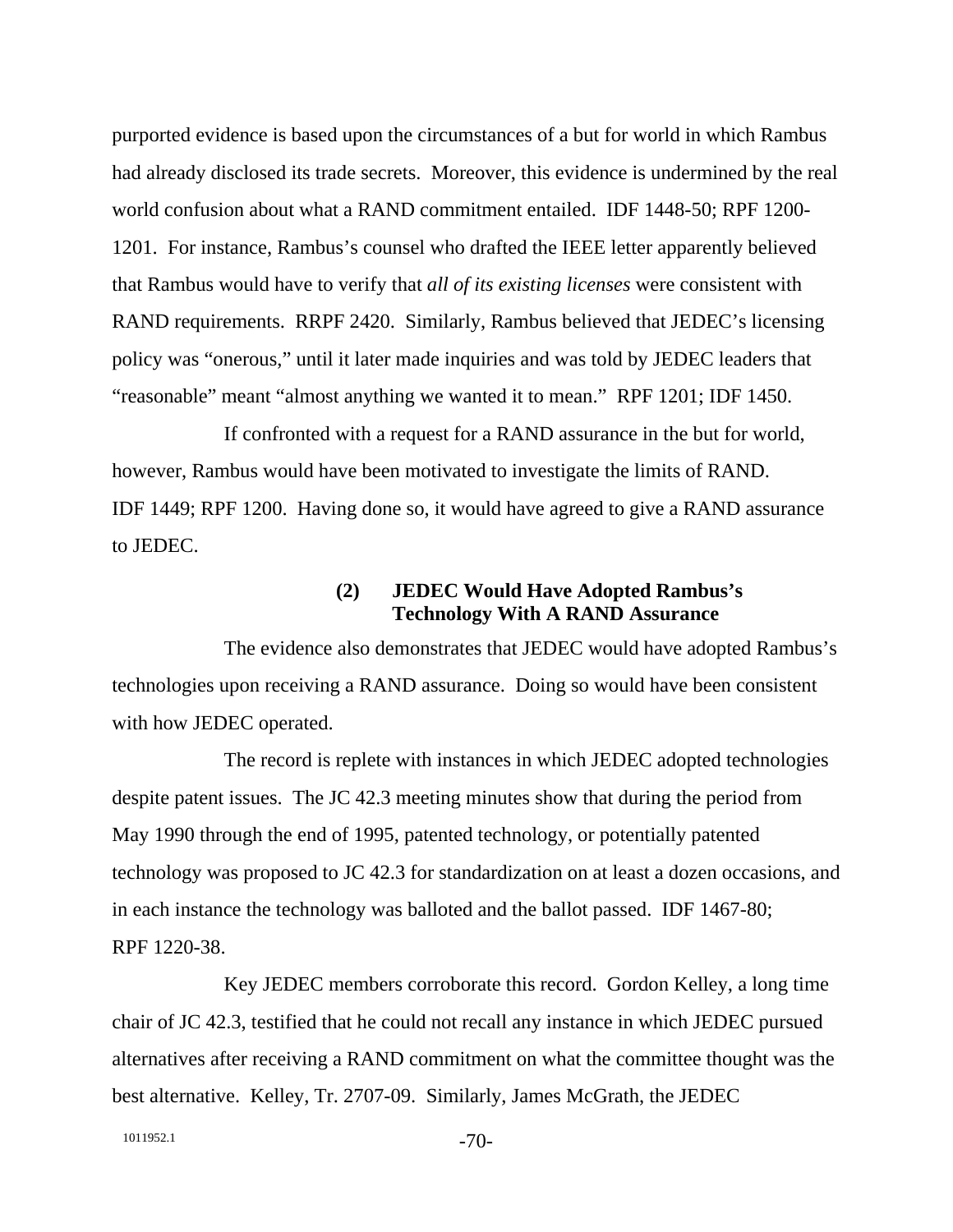representative for Molex, could not recall a single instance between 1992 and 1996 in which a JEDEC committee changed its course with regard to a standard upon learning of a patent or patent application. McGrath, Tr. 9243, 9255. During the time Rambus attended JEDEC, Desi Rhoden could not recall any example of a JEDEC committee seeking an alternative after a JEDEC member disclosed a patent application and stated that it would license on RAND terms. Rhoden, Tr. 628-29.

Economic analysis confirms that JEDEC would be satisfied with a RAND assurance. Technology licensees, such as JEDEC members, are most concerned with ensuring that licenses are nondiscriminatory and thus provide a "level playing field." IDF 1440-41; RPF 1192. If the *amicus* economics professors are correct, technology users are partly immunized from costs and thus have "only weak incentives to resist" even very high royalty demands that apply uniformly. Brief *Amicus Curiae* of Economics Professors and Scholars ("Economists Brief") at 10. A RAND assurance, which is a promise to license on reasonable and non-discriminatory terms, is therefore sufficient.

## **(3) There Would Not Have Been** *Ex Ante* **Negotiations**

Complaint Counsel's fall-back argument is that JEDEC members would have insisted on *ex ante* licensing negotiations, which would have resulted in lower royalty rates. CCAB 100-02. Despite calling dozens of JEDEC members as witnesses and submitting scores of JEDEC-related documents into evidence, however, Complaint Counsel cannot point to a single incidence of an *ex ante* negotiation precipitated by a patent-related disclosure at JEDEC. IDF 1452-53; RPF 1206-07; IDC 321. Moreover, Complaint Counsel's economist could testify only that, as a matter of theory, JEDEC members would have an "incentive" to engage in *ex ante* negotiations to avoid "hold up." IDF 1452; RPF 1204. But so long as Rambus gave a RAND assurance – ensuring that licenses would be offered on nondiscriminatory terms – any such "incentive" would be

1011952.1 -71-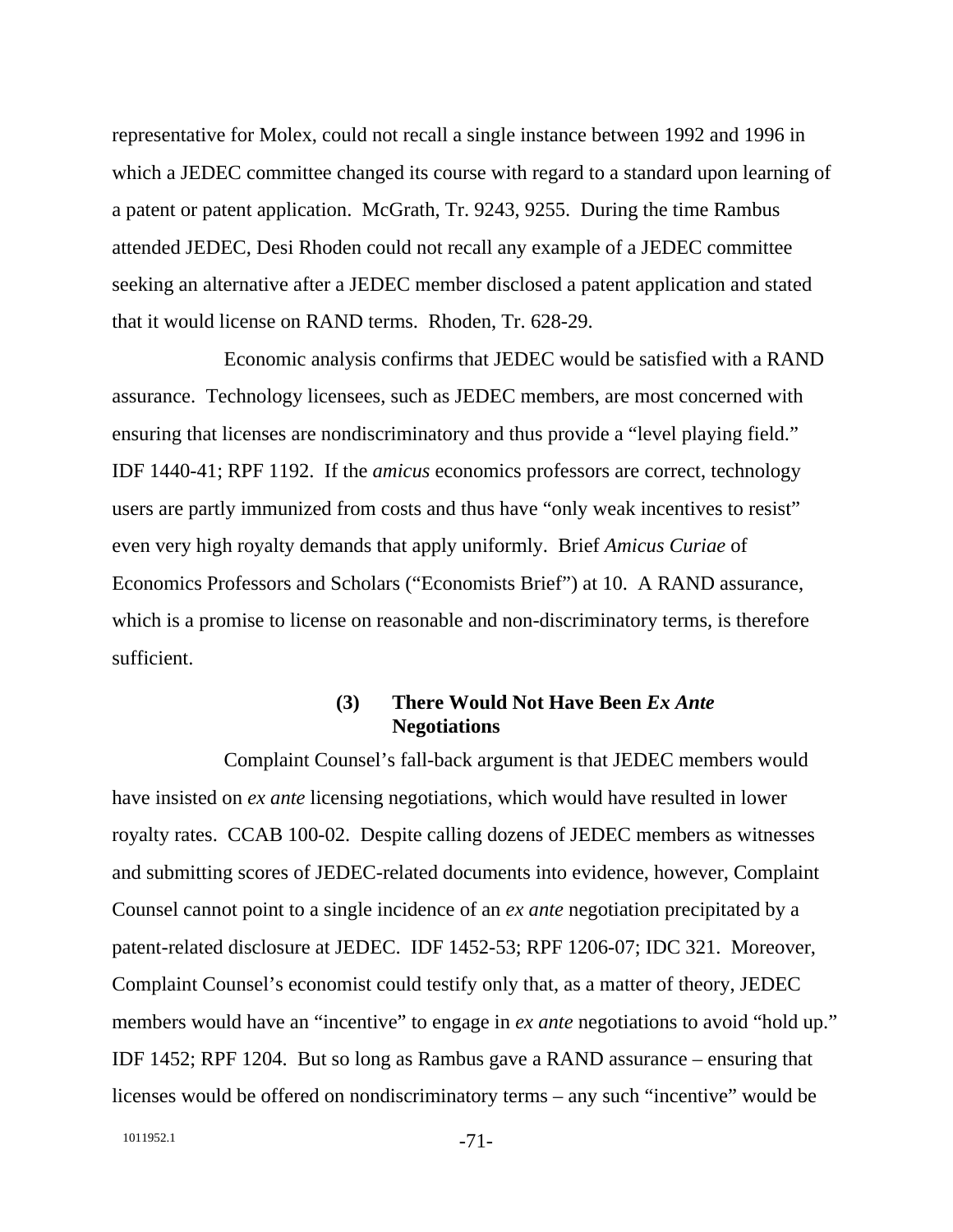very weak. *See* Economists Brief at 12 (manufacturers' incentives to reduce uniform royalties are "quite limited"); *Amicus Curiae* Brief of the American Antitrust Institute ("AAI Brief") at 14 ("SSOs do not always have strong incentives to prevent [a] symmetric *ex post* 'cost shock'").

Moreover, whatever the "incentive" for *ex ante* negotiations, reality makes them all but impossible. Licenses cannot as a practical matter be negotiated before the parties know whether the patents will issue, what their claims will be, whether they are likely to be valid, what the standard will be, and the value of the patented technology compared to the alternatives. *See* IDF 1454-63; RPF 1208-18. That is why Complaint Counsel have been unable to come up with any evidence of *ex ante* bargaining in response to disclosure of patent interests at JEDEC, and that is another reason why JEDEC asks for no more than a RAND commitment.

Complaint Counsel nonetheless posit that things would have been different in Rambus's case. They contend that JEDEC members would have negotiated for a broader scope of use rights as part of their RDRAM licenses. CCAB 101-02. But despite widespread and documented concerns about Rambus's intellectual property, the evidence shows that (with only one exception) DRAM manufacturers did *not* negotiate broader rights. RRPF 2455-60 (Hyundai obtained broader rights; Samsung obtained only agreement not to sue for *unintentional* use of Rambus technologies in other DRAM). Even the one exception later gave up those rights. RRPF 2457. Because Rambus would have given a RAND assurance in the but for world, there is no reason to think that JEDEC members would complicate RDRAM license negotiations by insisting on broader scope of use rights.

## **c. Rambus's Royalties Are Reasonable And Non-Discriminatory; Nothing Would Be Different In The But For World**

As Judge McGuire concluded, the evidence also shows that Rambus's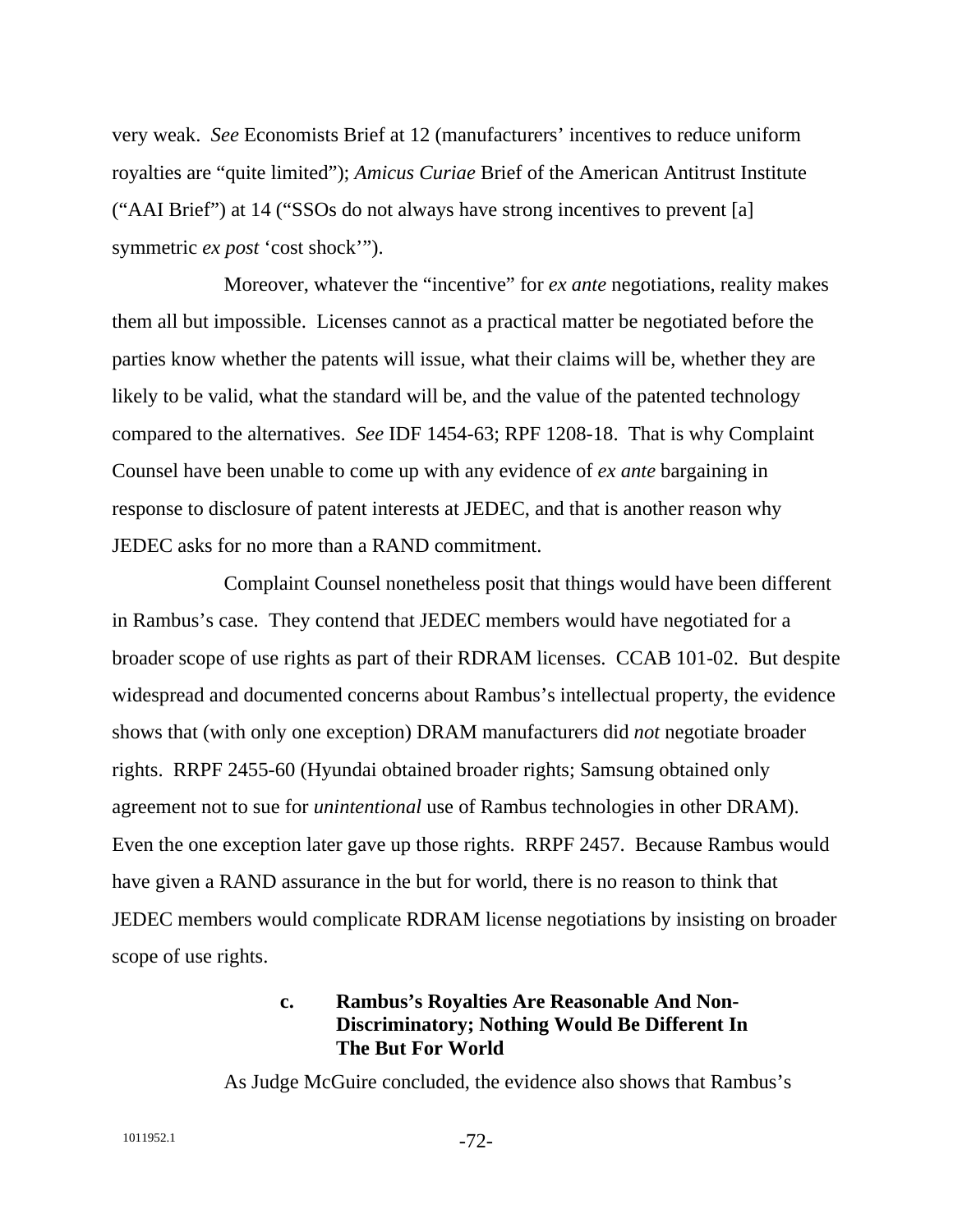royalty rates would have been the same as they are in the real world. IDF 1536-81. Because JEDEC members would not have engaged in *ex ante* negotiations in the but for world, JEDEC members and Rambus would have negotiated for licenses to Rambus's technologies at the same time as they did in the real world – after the relevant Rambus patents issued in 1999. The only difference is that Rambus would have issued a formal RAND letter. That would not have made a difference; the evidence shows that Rambus's actual royalty rates are consistent with a RAND commitment.

First, Rambus's royalty rates are "reasonable."<sup>34</sup> JEDEC left it to the market (and if necessary to the courts) to define what is "reasonable." IDF 1542-45; RPF 1372-75. Rambus's SDRAM and DDR royalty rates (.75% and 3.5%) fall well within the rates charged by others in the DRAM and semiconductor industries. IDF 1546-67; RPF 1376-1404. For instance, the IBM Worldwide Licensing Policy, which was presented to JEDEC in a 1991 meeting, sets forth royalty rates from 1-5% of selling price. IDF 1548-49; RPF 1377-78. Similarly, the IBM Standards Practice Manual that was in effect in 1996 states:

> The normal royalty rate for a license to IBM patents ranges from 1% to 5% of the selling price for the apparatus that practices the patents. This is a very reasonable rate in our industry, and generally meets the requirement of standards organizations that licenses be made available "on reasonable and nondiscriminatory terms and conditions."

IDF 1551; RX653 at IBM/2 128124. Evidence of other rates shows that they vary from 1% to 9%. RPF 1384-88. Other data on patents in the semiconductor industry shows average royalty rates to be about 4.5%. RPF 1389-90. Rambus's rates are in the middle

<sup>&</sup>lt;sup>34</sup> Judge McGuire found Professor Teece's testimony on the issue of whether Rambus's royalty rates were reasonable to be "highly persuasive." IDC 324. In contrast, he found that Complaint Counsel's economist "had no expertise in how to determine a reasonable royalty rate and Complaint Counsel failed to introduce any evidence to rebut" Rambus's evidence. IDC 325.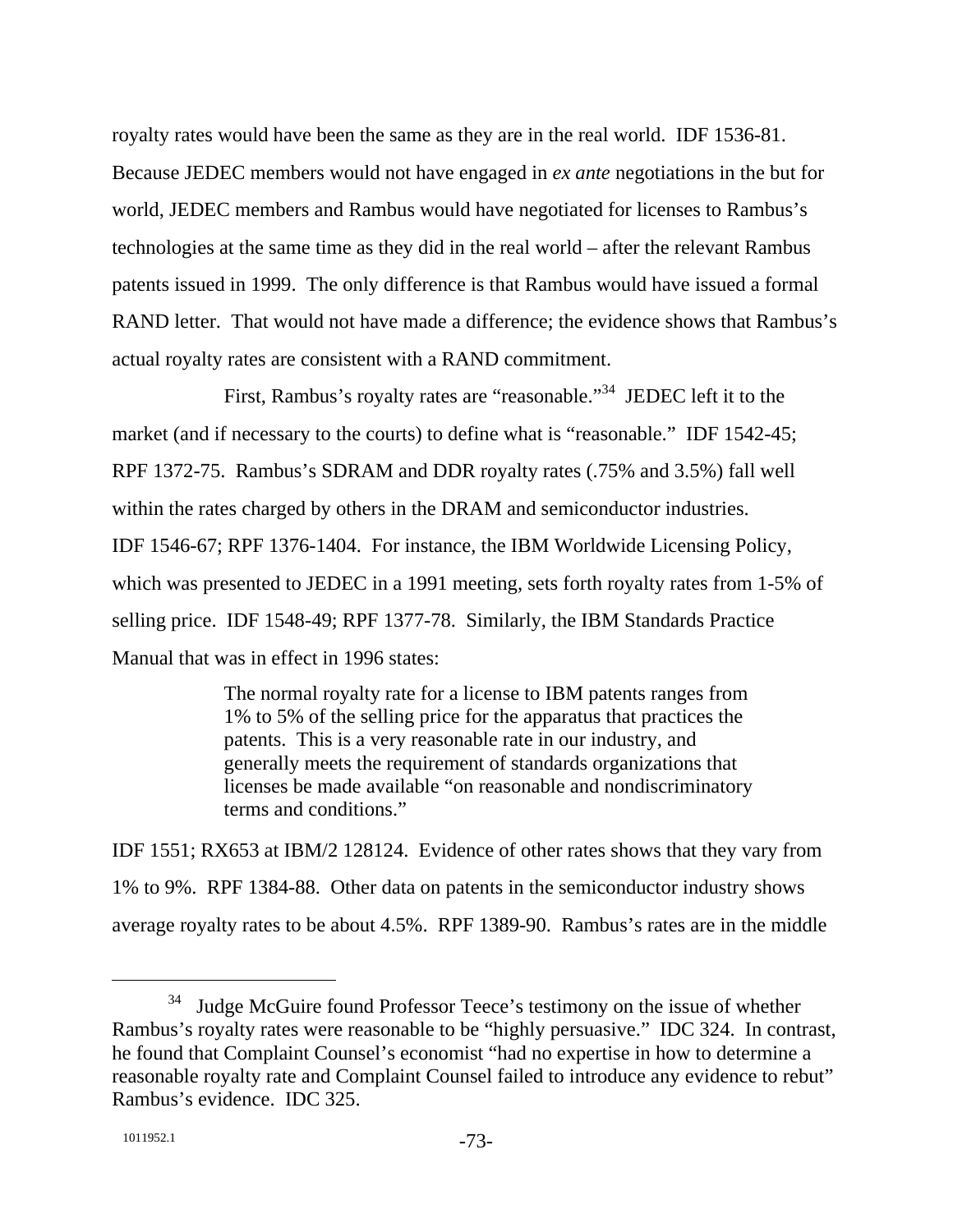to low end of these DRAM industry and semiconductor industry rates. IDF 1558; RPF 1393.

Rambus's licenses are also "nondiscriminatory." As with "reasonable," JEDEC left the definition of "nondiscriminatory" to the market. IDF 1568-72; RPF 1406. Complaint Counsel have argued that Rambus's rates are discriminatory because Rambus charged a slightly higher rate to one licensee, Hitachi, that chose to litigate with Rambus. But this does not make Rambus's licenses "discriminatory." First, Rambus *offered* the same royalty rates to all potential licensees, including Hitachi. IDF 1574; RPF 1412. Second, the evidence shows that JEDEC members did not believe that "nondiscriminatory" prevented higher rates for litigating parties. IDF 1572; RPF 1406-10. Third, demanding a slightly higher royalty from a party that insists on litigation is not discriminatory in an economic sense. IDF 1575-81; RPF 1414-17.

\* \* \*

In sum, the outcome in the but for world is identical to that in the real world. Therefore, had Rambus made the additional disclosures Complaint Counsel allege it should have made, nothing would be different today. *See* IDC 323 ("Respondent's conduct before JEDEC with respect to nondisclosure of its patents and patent applications did not cause JEDEC to adopt these technologies into its SDRAM and DDR standards.").

#### **H. The DRAM Industry Is Not Locked In**

According to Complaint Counsel, Rambus acquired "durable" market power because, though there supposedly are alternatives, the DRAM industry is "locked in" to using the Rambus technologies in SDRAM and DDR. CCAB 65. In other words, Complaint Counsel contend that after Rambus's patents issued in 1999, it was too "costly, complicated, and time consuming" to switch away from using Rambus's technologies. *Id.* To substantiate this claim, Complaint Counsel posited a world in which the industry had to suddenly turn-on a dime and instantly stop using Rambus's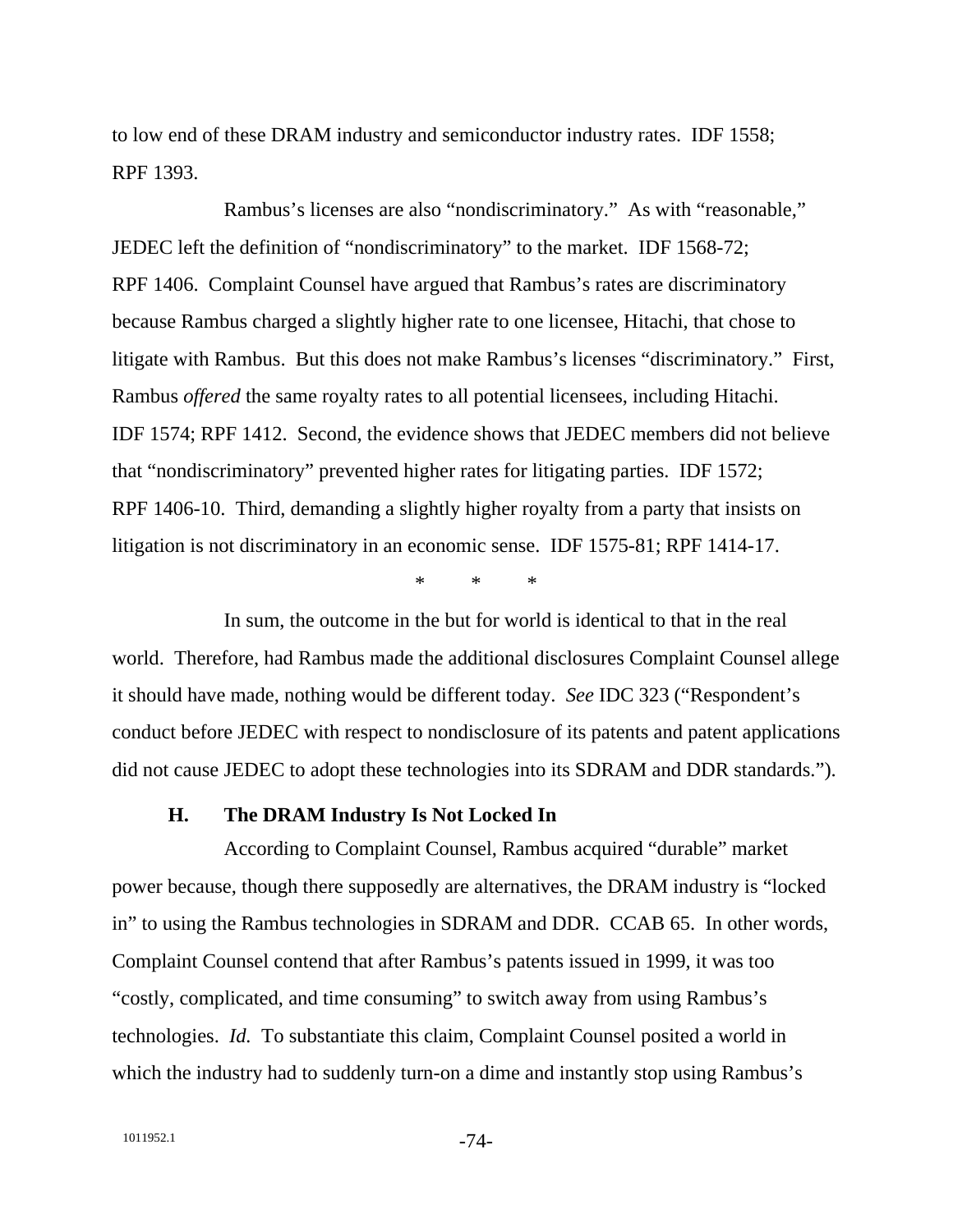technologies. Responding to this hypothetical, witnesses responded that it would be "impossible." Thus, according to Complaint Counsel, Rambus's market power was created not by the superiority of its technologies, but by "lock in."

As Judge McGuire found, however, the evidence does not bear this out. *See* IDF 1582-1665; IDC 326-29; RPF 1259-1360. It is clear, for instance, that once Rambus's patents issued, JEDEC considered alternatives for the Rambus technologies in SDRAM and DDR. *See, e.g.,* CX154A at 26 (March 2000 presentation at JEDEC, "Avoiding Programmable Latency in SDR/DDR SDRAMs"); RX1626 at 4 (April 2000 email to JEDEC task group, "I think for SDR we should approve the proposal to make CL programmability an option. . . . . For DDR-1 it's not too late for minor, carefully considered changes, so I'm open to either proposal."); RPF 1261. If "lock in" so obviously precluded switching, JEDEC members would not waste their time exploring these options. IDF 1585 (noting that Complaint Counsel's expert conceded this point). Moreover, Complaint Counsel have not identified a *single* contemporaneous document reflecting any concern about lock in. In fact, the only contemporaneous documents that speak to the issue indicate the opposite. *See* RPF 1264; IDC 326 ("Complaint Counsel, however, have not presented evidence, contemporaneous or otherwise, that the industry is locked in.").

Further, the evidence refutes the notion that switching would be "costly, complicated, and time consuming." For a manufacturer, switching from one type of DRAM to another is relatively simple. The majority of DRAM design work involves the memory array, but changing from one DRAM standard to another involves only the peripheral circuitry. Kelley, Tr. 2590. Thus, as explained in a 1996 Micron document, switching from one "flavor" of DRAM to another involves little effort:

> Keep in mind that ALL of these DRAM technologies use the same DRAM process, the same DRAM cell, and virtually the same DRAM array. . . . *Switching from one product to another, while still using the same core technology, involves only*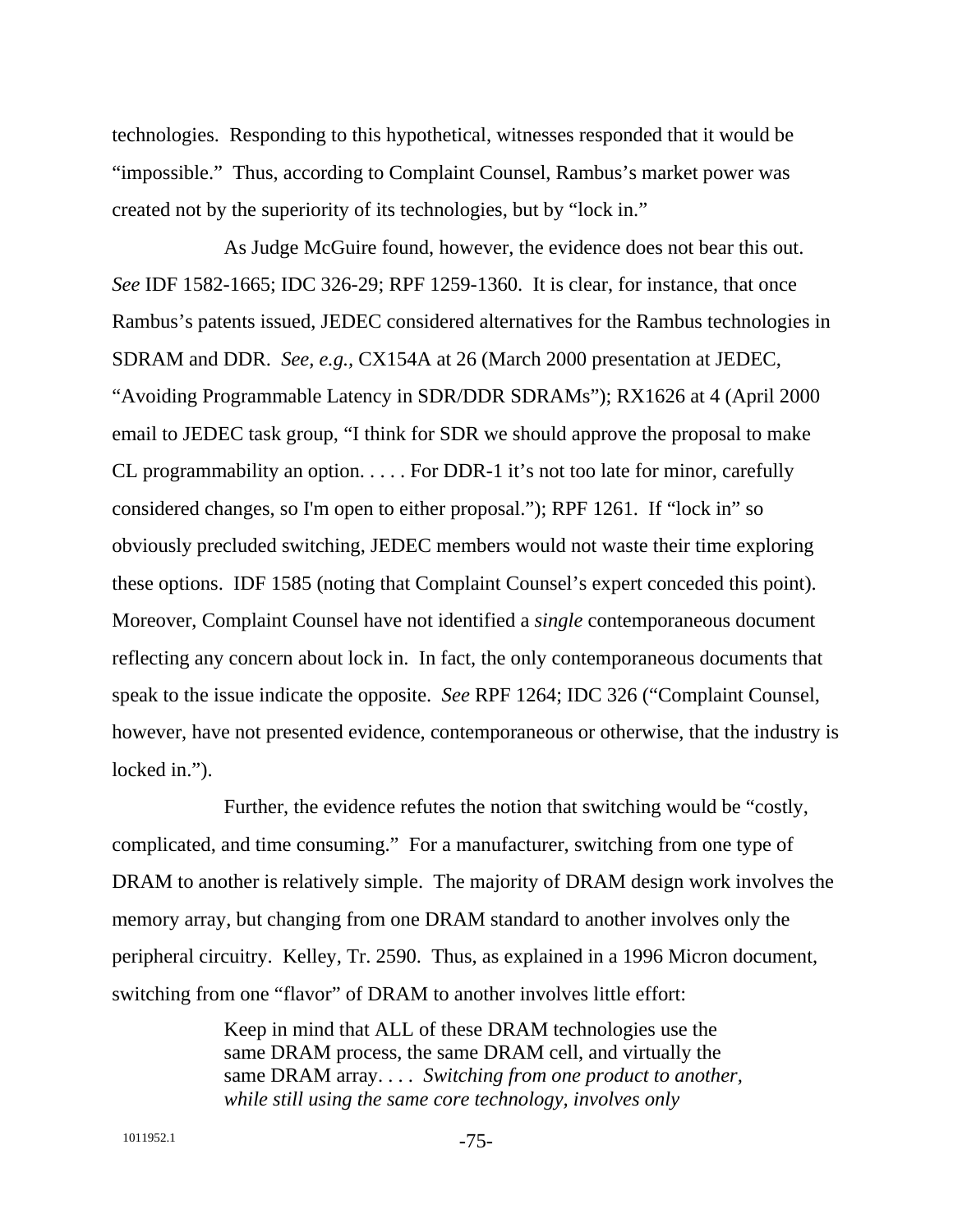*changing priorities in design and product engineering and may mean some differences in our assembly and test equipment purchases.* SDRAM, SLDRAM, nDRAM all use the same fab equipment and core DRAM technology. In short, *while the flavors might change, it's still a DRAM.*

RX 836 at 3 (emphasis added).  $35$ 

Switching to alternatives for the Rambus technologies (if they existed) would thus be straightforward. The Rambus technologies are in the peripheral circuitry, not in the memory array. Geilhufe, Tr. 9559. DRAM manufacturers routinely redesign their products.<sup>36</sup> Incorporation of alternatives to Rambus's technologies could "piggyback" on one of the frequent DRAM redesigns. Geilhufe, Tr. 9675; IDF 1656. Such a transition could occur rapidly. For instance, Hyundai was able to transition from manufacturing SDRAM to manufacturing DDR – a transition involving far more than changing the two Rambus technologies in SDRAM – in only nine months. CX2108 at 237 (Oh Dep.); IDF 1602. The incremental cost necessary to incorporate alternatives during one of these routine redesigns is relatively minor in relation to Rambus's royalties.37 IDF 1655; RPF 1334-46 (estimating costs to switch from Rambus's

 $35$  To this evidence, Complaint Counsel could only respond that it is somehow "misleading as it implies that DRAM manufacturers can quickly 'com[e] out with new and redesigned DRAM products.'" *See* CCRF 1291 (referring to CCRF 1278). In other words, Complaint Counsel simply believe that what Micron said in a contemporaneous document is "against the weight of the evidence." *Id.*

<sup>&</sup>lt;sup>36</sup> DRAM manufacturers are constantly redesigning their products, introducing new designs, and retiring old ones. *See* RPF 1287-1307; RRPF 2253; CX2466 at 5-9 (showing that in 2002, Infineon was introducing 15 new SDRAM products and retiring 12 and was introducing 17 new DDR products and retiring 2). Economic forces – such as economies of scale and network effects – do not lock-in DRAM manufacturers. RPF 1305-07.

 $37$  Complaint Counsel's estimate of the switching costs (CCAB 66) is based on the testimony of a Micron witness regarding the costs of a "revision design," which is a process that Micron has gone through when it found its designs to be defective. Shirley, Tr. 4168. There is no evidence, however, to support the notion that the costs of a "revision design" are an appropriate approximation of the cost to avoid Rambus's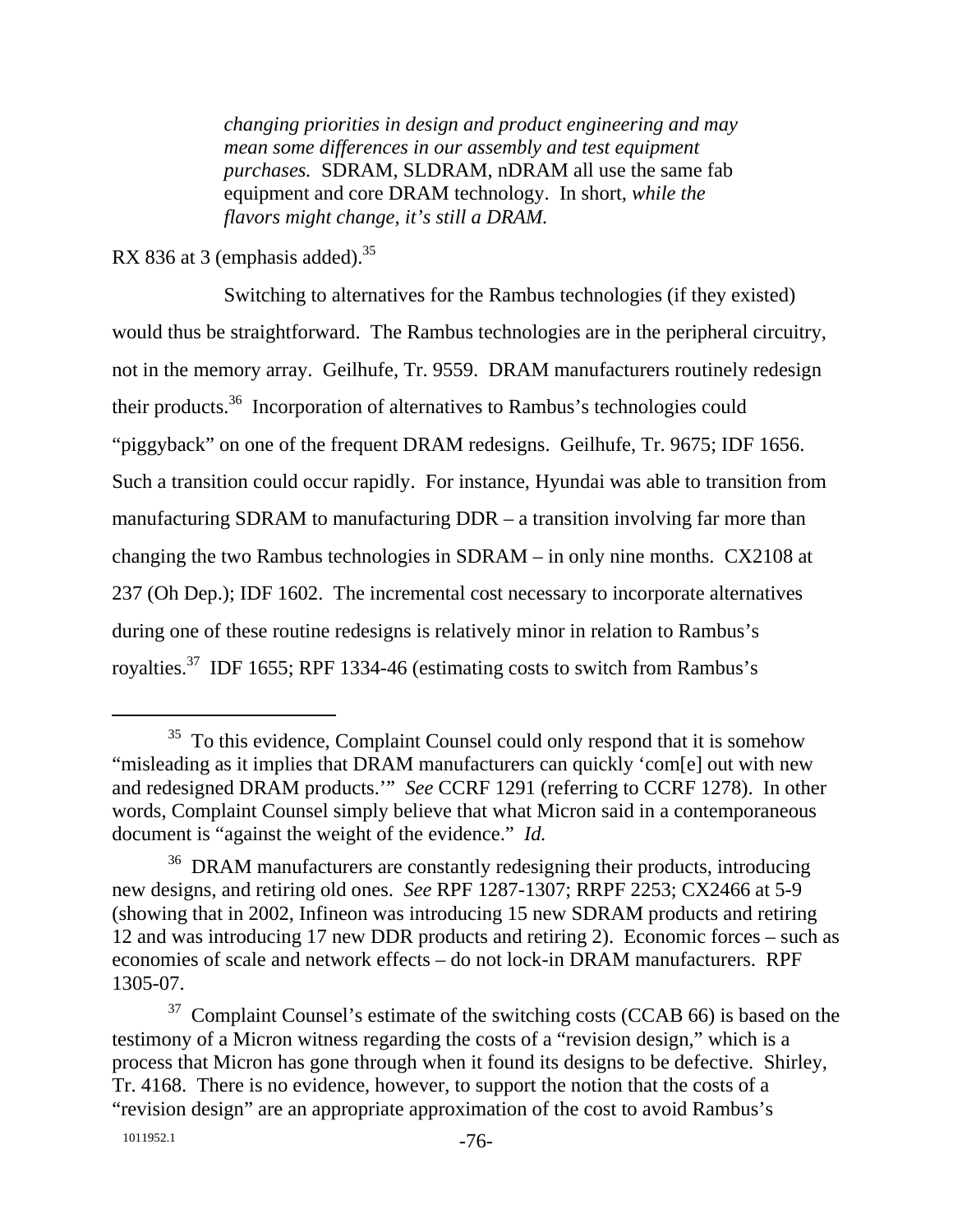technology to fixed latency and burst length to be approximately  $$4.3$  million).<sup>38</sup> DRAM manufacturers could – as they often do – phase in their new products while they phase out their old. $39$ 

The ease of switching is fully supported by the fact that the DRAM industry routinely switches from one standard to another. Complaint Counsel would like to paint the DRAM industry as a slow-moving, inertia-laden, collection of uncooperative and disparate companies. Once it finally rests on an standard – such as SDRAM or DDR – according to Complaint Counsel, moving the industry to anything different is a massive undertaking. But the reality is very different. The evidence shows that the DRAM industry routinely switches to new standards. Contrary to Complaint Counsel's suggestion, the SDRAM and DDR standards are not monolithic. *See* RRPF 2542-46. Rather, each is comprised of a number of *incompatible* sub-standards.<sup>40</sup> For SDRAM there are three: PC66, PC100, and PC133.<sup>41</sup> IDF 1594; RPF 1276. For DDR there are

patents. RRPF 2530. For instance, unlike a situation requiring a "revision design," industry members could continue to use older designs during the transition to alternatives.

<sup>&</sup>lt;sup>38</sup> By contrast, Complaint Counsel's economist admitted that he did not quantify switching costs. IDF 1658 ("Complaint Counsel's expert was not persuasive because he admitted that he did not quantify or 'add up' any switching costs."); RPF 1338-39.

 $39$  There is therefore no reason to credit the idea that DRAM manufactures would lose "hundreds of millions of dollars in lost inventory." Brief of *Amici Curiae* Micron Technology, Inc., Hynix Semiconductor, Inc. and Infineon Technologies AG at 41.

<sup>&</sup>lt;sup>40</sup> The coexistence of these multiple standards shows that no technological or economic force mandates a single standard. *See* IDF 1595; RPF 1267-77.

 $41$  There is no support for the proposition that "securing agreement within JEDEC" on alternatives would be "difficult and time consuming." When JEDEC has not moved quickly enough, Intel and others have stepped in to manage the transition, facilitating rapid transitions from PC66 to PC100 to PC133 and from DDR200 to DDR266 to DDR333 to DDR400. RRPF 2563-64. Moreover, Complaint Counsel's burst length example (CCAB 68) ignores the fact that *neither* Intel or AMD – the only two CPU manufacturers – would have accepted a fixed burst length alternative. *Both* companies rejected this alternative for DDR2 because it would result in decreased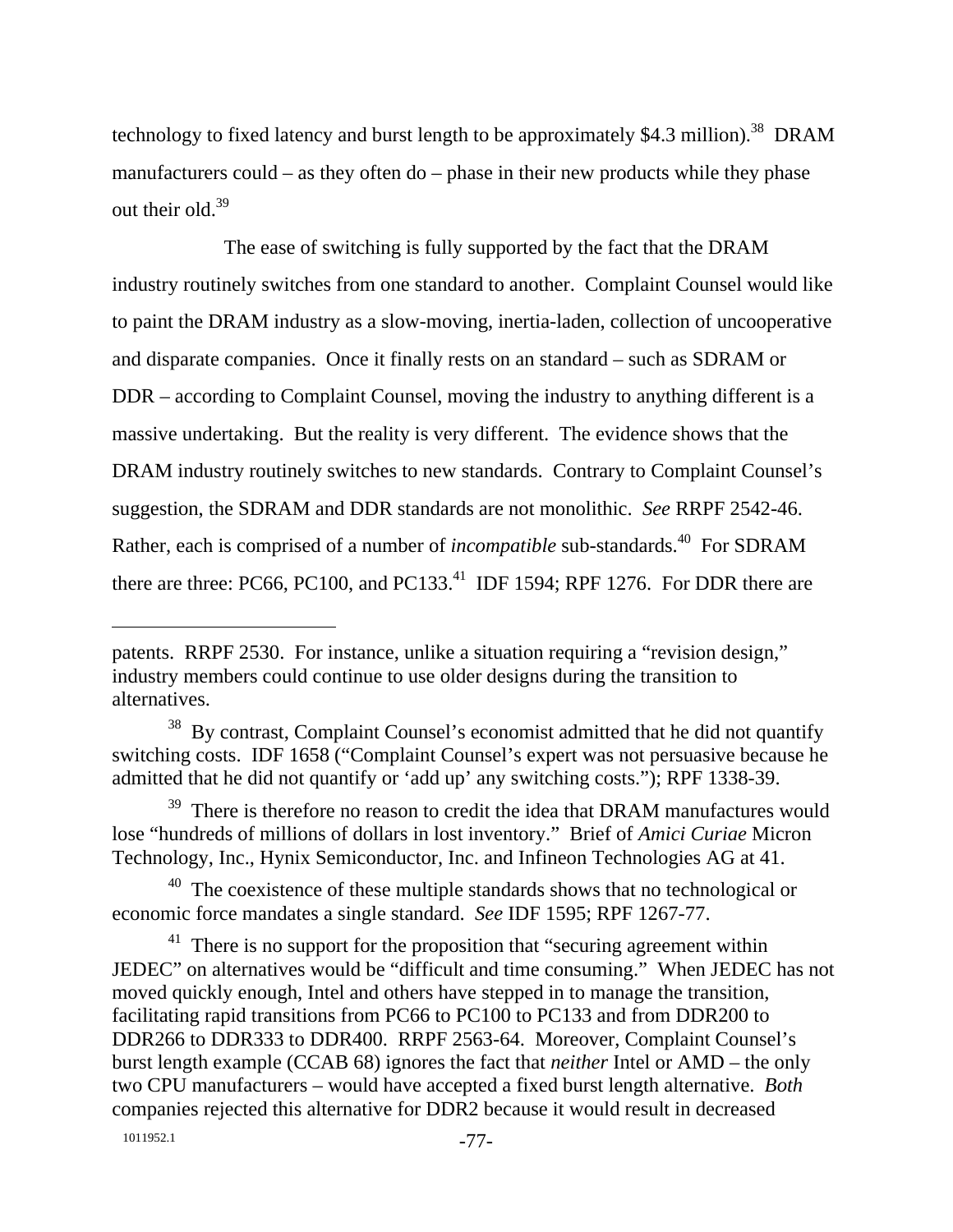four: DDR200, DDR266, DDR333, DDR400. *Id.* Switching between these substandards required both new DRAM and new infrastructure components, such as chip sets and motherboards.<sup>42</sup> IDF 1624; RPF 1308-1319. Yet the industry quickly and seamlessly switched from one subgeneration to another.<sup>43</sup> *See* IDF 1624-25; RPF 1320 (AMD made five transitions in less than four years); $^{44}$  IDF 1642; RPF 1328 (from 1995) to 2002, Compaq switched from EDO to PC66 to PC100 to PC133 to DDR266 to DDR333).

The evidence therefore shows that neither the costs incurred by component manufacturers nor coordination difficulties would prevent switching. Switching to alternatives for the Rambus technologies would not be any more difficult or expensive than these routine transitions. 45 In fact, Complaint Counsel's economist admitted that the

<sup>43</sup> Complaint Counsel's assertion that switching would take "two years" is unfounded; it is based on evidence of how long it took the industry to switch to an entirely new architecture, not a switch that involved only two or four features. *See* RRPF 2564-65.

<sup>44</sup> The AMD transitions followed AMD's rapid coordination and development of an entirely new infrastructure – motherboards, chip sets, BIOS, etc. – for its newly designed microprocessors. AMD started the process in June 1997 and was able to ship complete computer systems in 1999. IDF 1624-25; RPF 1309-11.

<sup>45</sup> The only evidence relied on by Complaint Counsel for the proposition that compatible component manufacturers would endure excessive costs is testimony concerning what Cisco would have to spend to redesign every single memory board that it currently produces (*see* CCAB 70 citing Bechtolsheim testimony) – a "worst case" scenario in which the production of all SDRAM stopped instantaneously. RRPF 2505.

performance. *See* RPF 754-58. Complaint Counsel have not been able to find any "specific investments" that would preclude agreement. *See also* IDF 1662-63 (rejecting argument that because some DRAM manufacturers are licensed while other are not prevents agreement).

<sup>&</sup>lt;sup>42</sup> This evidence completely undermines Complaint Counsel's assertion "introducing a smaller or faster, but otherwise identical, version of an existing DRAM, is not the same as introducing a new DRAM." CCAB 69. The transitions between the various subgenerations *did* involve redesigning, testing, and qualifying new DRAM as well as changes to the infrastructure.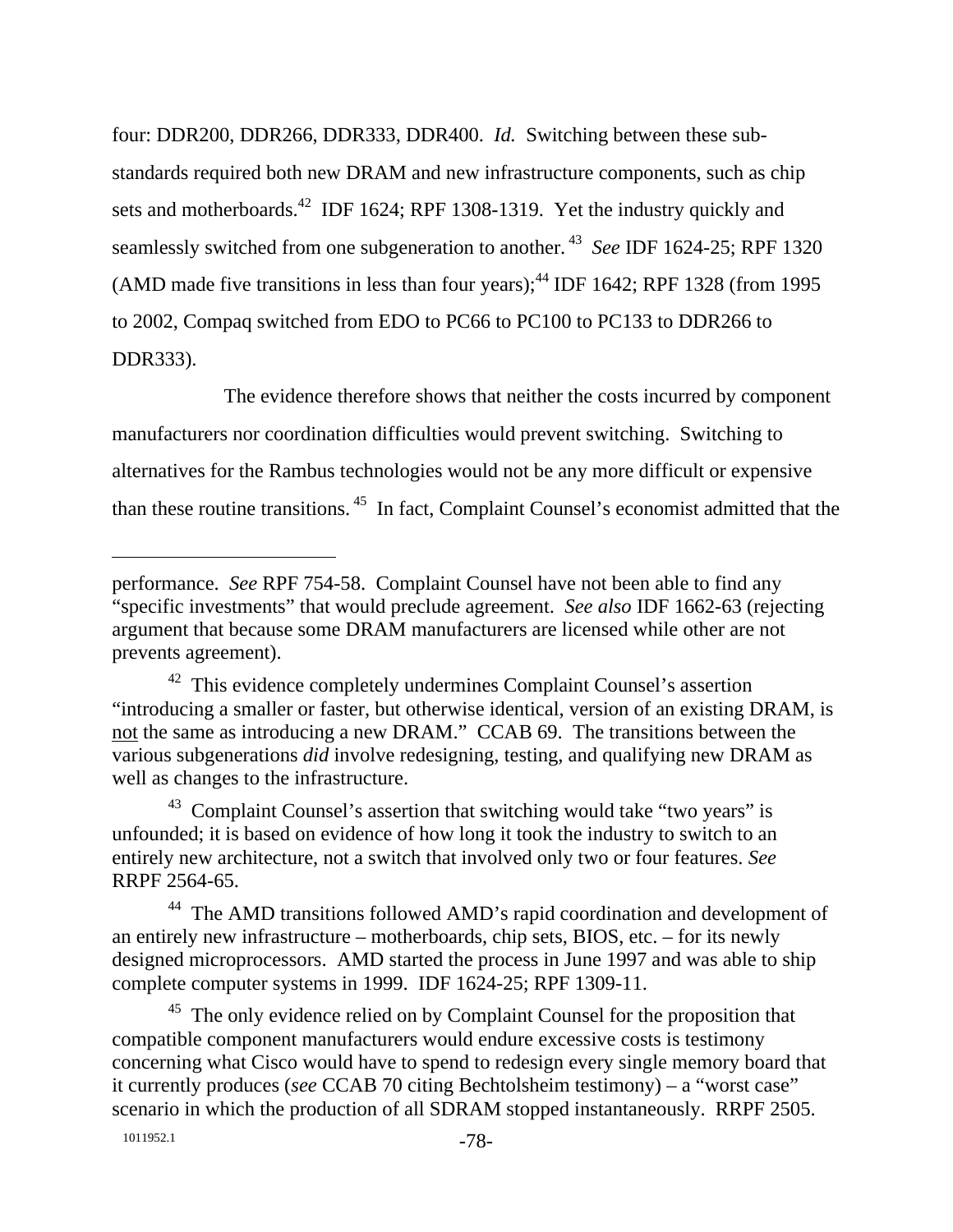industry overcomes switching costs at a frequency of more than once a year. McAfee Tr. 11357-58; RRPF 2553; IDF 1659. And he admitted that switching cost to avoid Rambus's technologies would be no greater than those routinely absorbed by the industry. McAfee Tr. 7714-18; RRPF 2553; IDF 1658.

In sum, Complaint Counsel's evidence is based on a hypothetical world in which DRAM manufacturers, component manufacturers, and DRAM customers must suddenly stop everything, throw away existing products, redesign every product in their factories, and try to shift instantaneously to alternatives. By framing their questions with this picture in mind, Complaint Counsel not surprisingly elicited some testimony that such a change would be "impossible." But that is not how the DRAM industry has operated in the real world. The industry has gone through routine transitions from one standard to the next, readily coordinating the necessary infrastructure with none of the disastrous interruptions that Complaint Counsel imagine. There is no evidence showing that switching from Rambus's technologies would somehow be different. Complaint Counsel have not met their burden to show that the industry is "locked in."

#### **III. ARGUMENT**

#### **A. Standard Of Review**

Although the Commission is authorized to conduct a *de novo* review of an ALJ's factual findings, the Commission ordinarily "leave[s] undisturbed those findings of an ALJ derived from his observations of the demeanor of witnesses and the bearing this has on his evaluation of the character and quality of the testimony received at trial." *Certified Bldg. Prods., Inc.*, 83 F.T.C. 1004, 1973 FTC LEXIS 250 at \*43 (1973), *aff'd sub nom. Thiret v. FTC*, 512 F.2d 176 (10th Cir. 1975). *See also In the Matter of Trans* 

But the evidence shows that the DRAM industry has historically moved from standard to standard without having such a drastic disruption. There is no reason to believe that there is something about the Rambus technologies that would require such a departure from historical practices.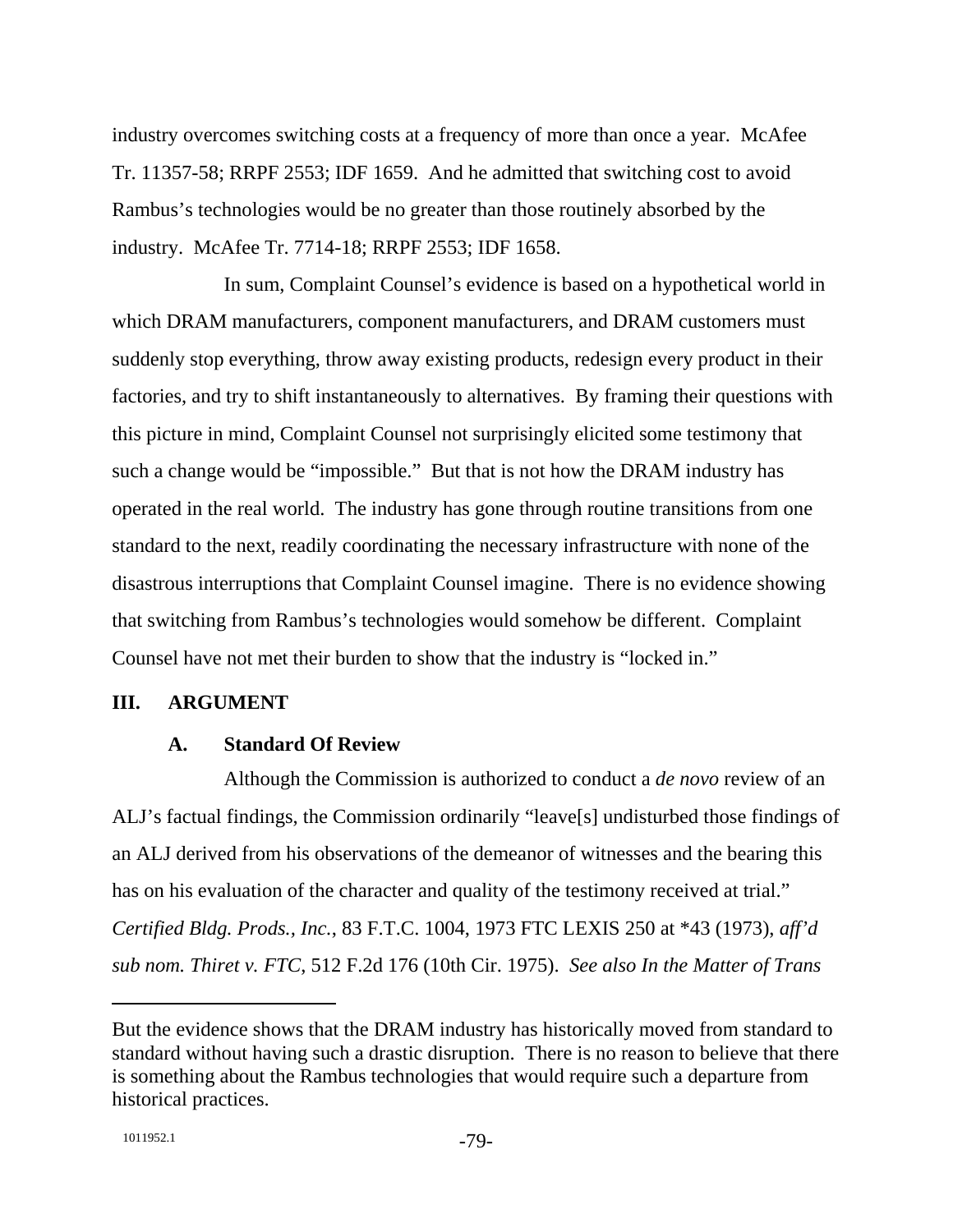*Union Corporation*, 2000 FTC LEXIS 23, \*41 (2000) (in a case where the ALJ found one of two live witnesses more credible, "we give deference to this determination"); *In the Matter of Southern States Dist. Co.*, 83 F.T.C. 1126, 1973 FTC LEXIS 253 at \*106 (1973) ("Evaluation of witness credibility, however, is a matter for which the administrative law judge is best situated, and absent good cause to challenge that evaluation, we will not disturb it."). This rule is supported by a longstanding recognition of the unique advantages that an ALJ or other trial judge has in making credibility determinations:

> "[i]t is the ALJ, as trier of the facts, who has lived with the case, and who has had the opportunity to closely scrutinize witnesses' overall demeanor and to judge their credibility. Accordingly, absent a clear abuse of discretion, the Commission will not disturb on appeal the ALJ's conclusions as to credibility."

*In the Matter of Horizon Corp.*, 97 F.T.C. 464, 1981 FTC LEXIS 47, \*130 (1981). *Accord*, *NLRB v. Walton Mnfg. Co.*, 369 U.S. 404, 408 (1962) (noting that a hearing examiner in an agency proceeding "sees the witnesses and hears them testify, while the Board and the reviewing court look only at cold records"); *Universal Camera Corp. v. NLRB*, 340 U.S. 474, 495 (1951) (noting that because of the hearing examiner's "opportunity to observe the witnesses," his decision "intrinsically commands" considerable "probative force"); *Beavers v. Secretary of Health, Education & Welfare*, 577 F.2d 383, 387 (6th Cir. 1978) ("The opportunity to observe the demeanor of a witness, evaluating what is said in the light of how it is said, and considering how it fits with the rest of the evidence gathered before the person who is conducting the hearing, is invaluable, and should not be discarded lightly.").

Many of Judge McGuire's findings are based on explicit or implicit credibility findings. *See Beavers*, 577 F.2d at 387 n.2 (holding that an "express finding" by an ALJ that a witness's testimony was or was not credible is not required, as long as the credibility determination is implicit in the finding or conclusion itself). For example,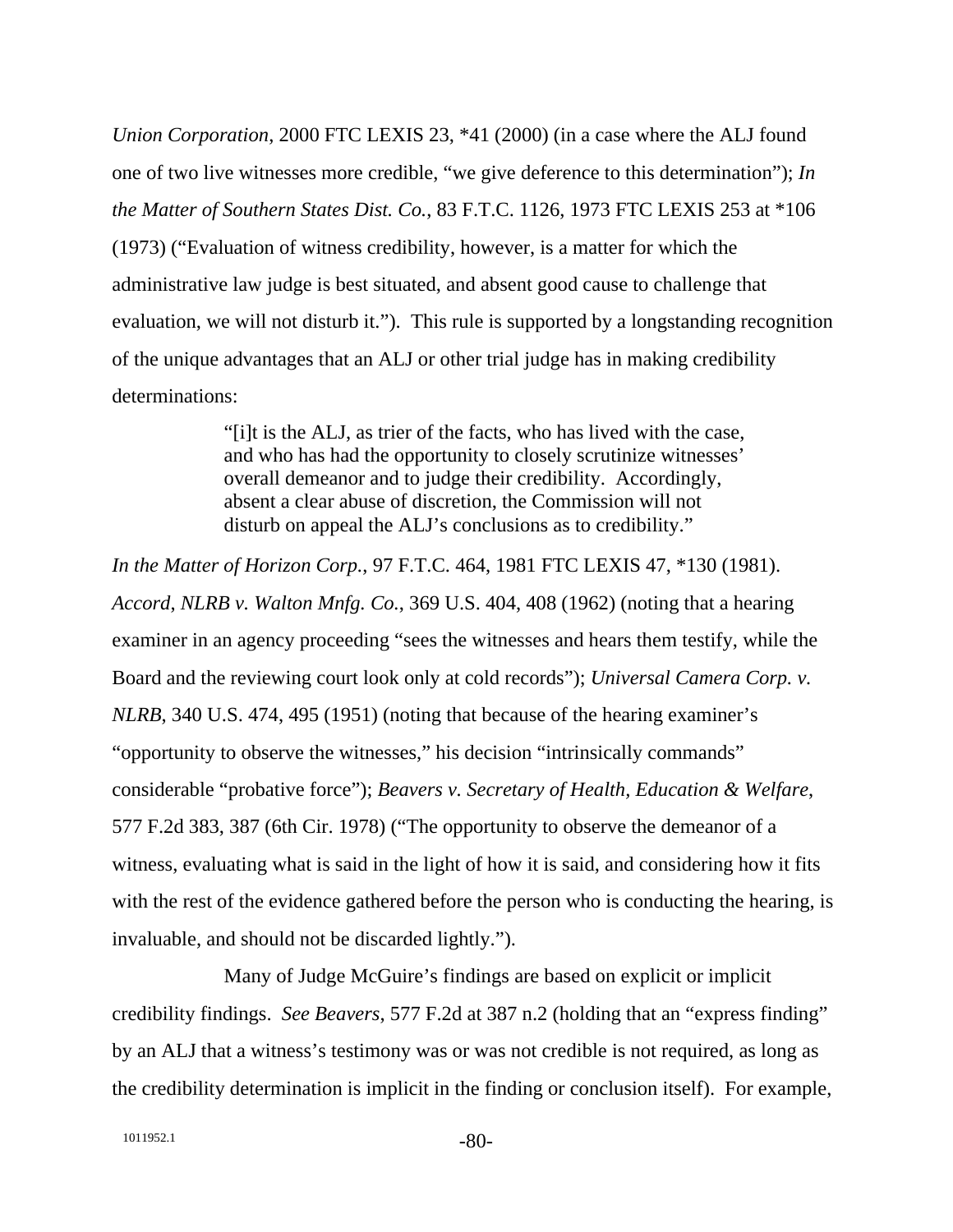there was conflicting testimony by Complaint Counsel's own trial witnesses about whether JEDEC sought disclosure of: (1) patents that were simply "related" in some way to a proposed JEDEC standard; or (2) only those patents that were "essential" to a standard, *i.e.*, patents necessary for the manufacture or use of a product that complied with the standard. IDF 775-778. Judge McGuire found that that "[d] isclosure was only encouraged of patents that were 'essential' to a standard." IDF 775. In so doing, he expressly relied on the testimony of three witnesses: Hewlett-Packard representative Thomas Landgraf, JEDEC Council and JC 42.3 Chairman Gordon Kelly, and IBM representative Mark Kellogg. IDF 776-778. Judge McGuire also expressly acknowledged the contrary testimony on this point, but he disregarded it because it was "after-the-fact testimony by interested witnesses." IDC 270. Judge McGuire did not need to be any more explicit; the credibility determination is implicit in the finding itself. *Beavers*, 577 F.2d at 387 n.2. Judge McGuire also made *explicit* credibility findings on some issues, as he did in holding that "after-the-fact testimony of interested witnesses" was "not persuasive" on the issue of whether JEDEC required disclosure of patent applications and intentions to file patent applications. IDC 270. *See also* IDF 748 (same).

In short, in a case such as this, involving 44 live witnesses and nearly 12,000 pages of trial testimony, where many issues depend for resolution upon the varied and conflicting recollections of participants in meetings that occurred as long ago as 1989, the ALJ's resolution of those disputed factual issues should be entitled to substantial weight and should not be disturbed "absent a clear abuse of discretion." *In the Matter of Horizon Corp.*, 97 F.T.C. 464, 1981 FTC LEXIS 47, \*130 (1981).

**B. The Elements Necessary To Support Complaint Counsel's Claims** 

While the Complaint in this matter alleges three violations of Section 5 of the FTC Act, *see* Complaint at ¶¶ 122-24, the fundamental theory of the case is the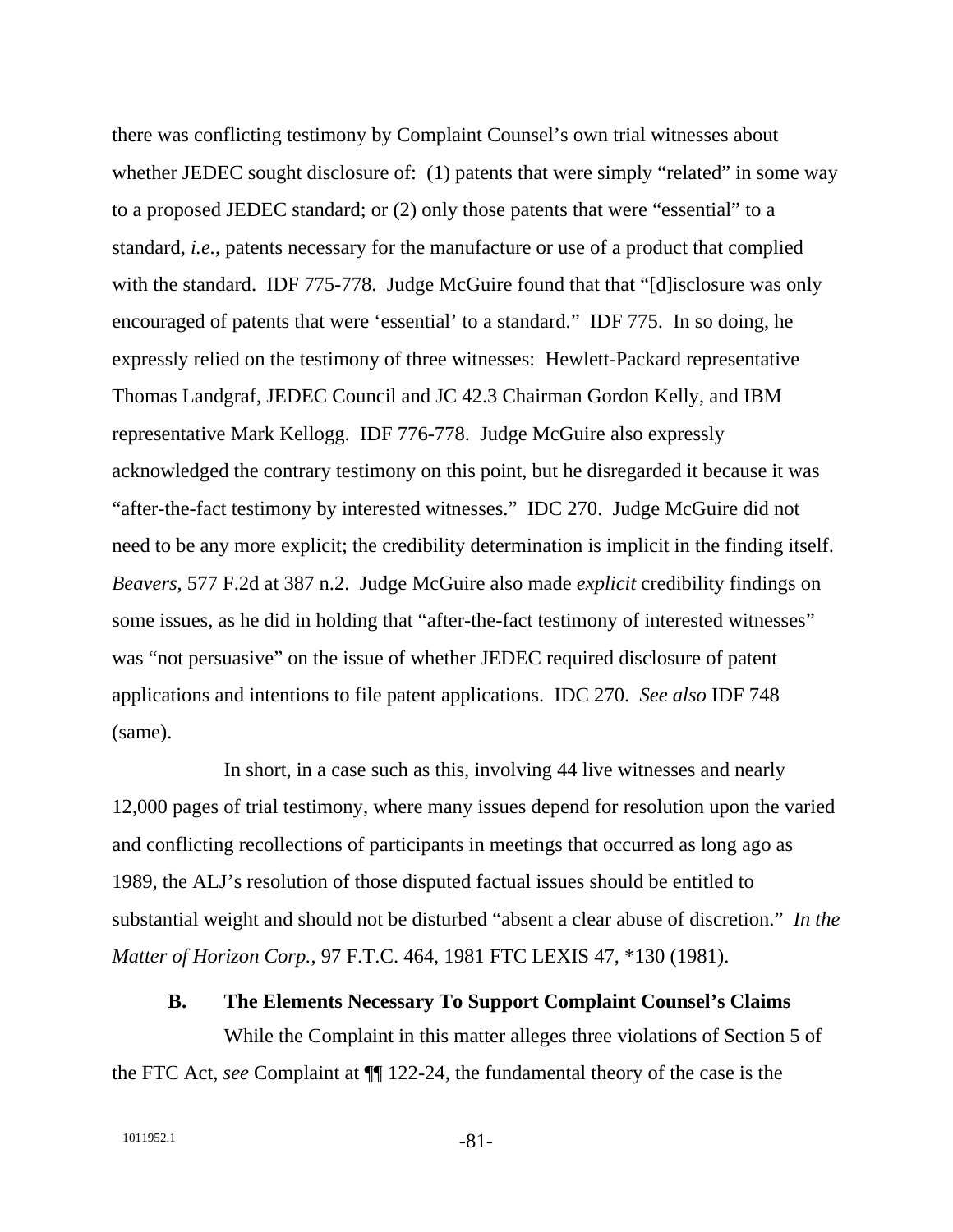allegation that Rambus monopolized certain technology markets. *See* Complaint Counsel's Post-Hearing Brief ("CCPHB") at 16. As Complaint Counsel explained in their post-hearing brief, "Count I of the Commission's Complaint sets forth a Sherman Act-based claim of monopolization. Count II sets forth a Sherman Act-based claim of attempted monopolization." CCPHB at 16. And Count III "differs from the monopolization claim (Count I) principally in that there is no need to demonstrate actual monopoly power – proof of market power and material adverse effects on competition will suffice." CCPHB at 19. Thus, as Complaint Counsel explained it, "[a]lthough the essential elements of proof required to establish liability under these separate counts of the Complaint do differ, they differ only at the margins . . ." CCPHB at 16. Accordingly, in this case, Complaint Counsel must prove the elements of a monopolization claim or an attempted monopolization claim under Section 2.

To prove monopolization under Section 2, a plaintiff must show: "(1) the possession of monopoly power in the relevant market and (2) the willful acquisition or maintenance of that power as distinguished from growth or development as a consequence of a superior product, business acumen, or historic accident." *United States v. Grinnell Corp.*, 384 U.S. 563, 570-71 (1966). In other words, a plaintiff must show that the defendant gained monopoly power "by anticompetitive conduct." *Concord Boat Corp. v. Brunswick Corp.*, 207 F.3d 1039, 1060 (8th Cir. 2000). For an attempted monopolization claim, a plaintiff must prove "(1) that the defendant has engaged in predatory or anticompetitive conduct with (2) a specific intent to monopolize and (3) a dangerous probability of achieving monopoly power." *Spectrum Sports v. McQuillan*, 506 U.S. 447, 456 (1993).

1011952.1 -82-Complaint Counsel therefore must prove, at a minimum, that Rambus (a) engaged in anticompetitive conduct and (b) that this conduct, as opposed to the superiority of its patented technology, led to its acquisition of, or a dangerous probability of its gaining, monopoly power. In other words, Complaint Counsel must prove a *causal*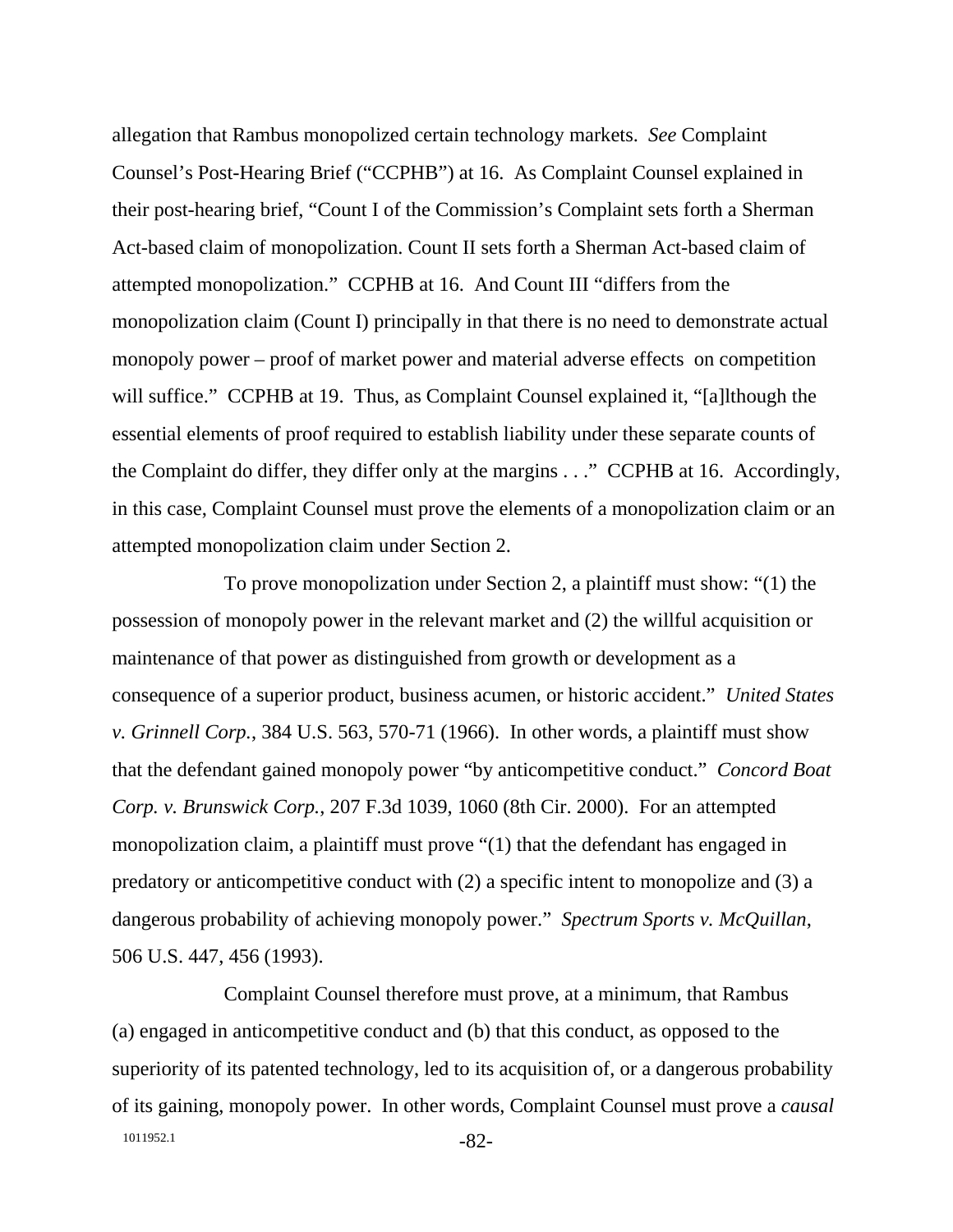*connection* between anticompetitive conduct and monopoly power. *See Spectrum Sports*, 506 U.S. at 458 (overruling line of cases that held proof of "unfair" or "predatory" conduct was sufficient under Section 2, even without proof of a dangerous probability of gaining monopoly power).46

## **C. Complaint Counsel Failed To Prove That Rambus's Conduct Was Exclusionary**

Antitrust law carefully circumscribes the scope of antitrust liability in order to ensure that neither application of antitrust principles nor uncertainty about their application injures consumers by dampening incentives for aggressive competition and entrepreneurship.

Complaint Counsel's case is based on the allegation that Rambus had a duty to disclose to others information about the patent potential of its inventions. Such information is universally regarded as a trade secret and is jealously guarded. RPF 92- 93; IDF 1076, 1078, 1085. The owner of such information possesses a property right contingent on its confidentiality; in the limited circumstances in which firms share such secrets with prospective business partners, they do so within the confines of carefully crafted non-disclosure agreements. RPF 102. Premature disclosure outside the bounds of a confidential relationship can throw a monkey wrench into the patent process and permit appropriation of the intellectual property by others. RPF 94-100; IDF 1081-83. Antitrust law respects the right of inventors to preserve their trade secrets because doing so promotes innovation and therefore competition. Ordinarily, then, an owner has the right

 <sup>46</sup> *See also* Einer Elhauge, *Defining Better Monopolization Standards*, 56 STAN. L. REV. 253, 331 (2003) (Section 2 requires "a causal connection between the challenged exclusionary conduct and the acquisition or maintenance of that power"); Timothy J. Muris, *The FTC and the Law of Monopolization*, 67 ANTITRUST L.J. 693, 694, 696. (2000) ("Courts require a causal link between the conduct under scrutiny and the existence, extension, or protection of monopoly power before a violation of Section 2 can be established.").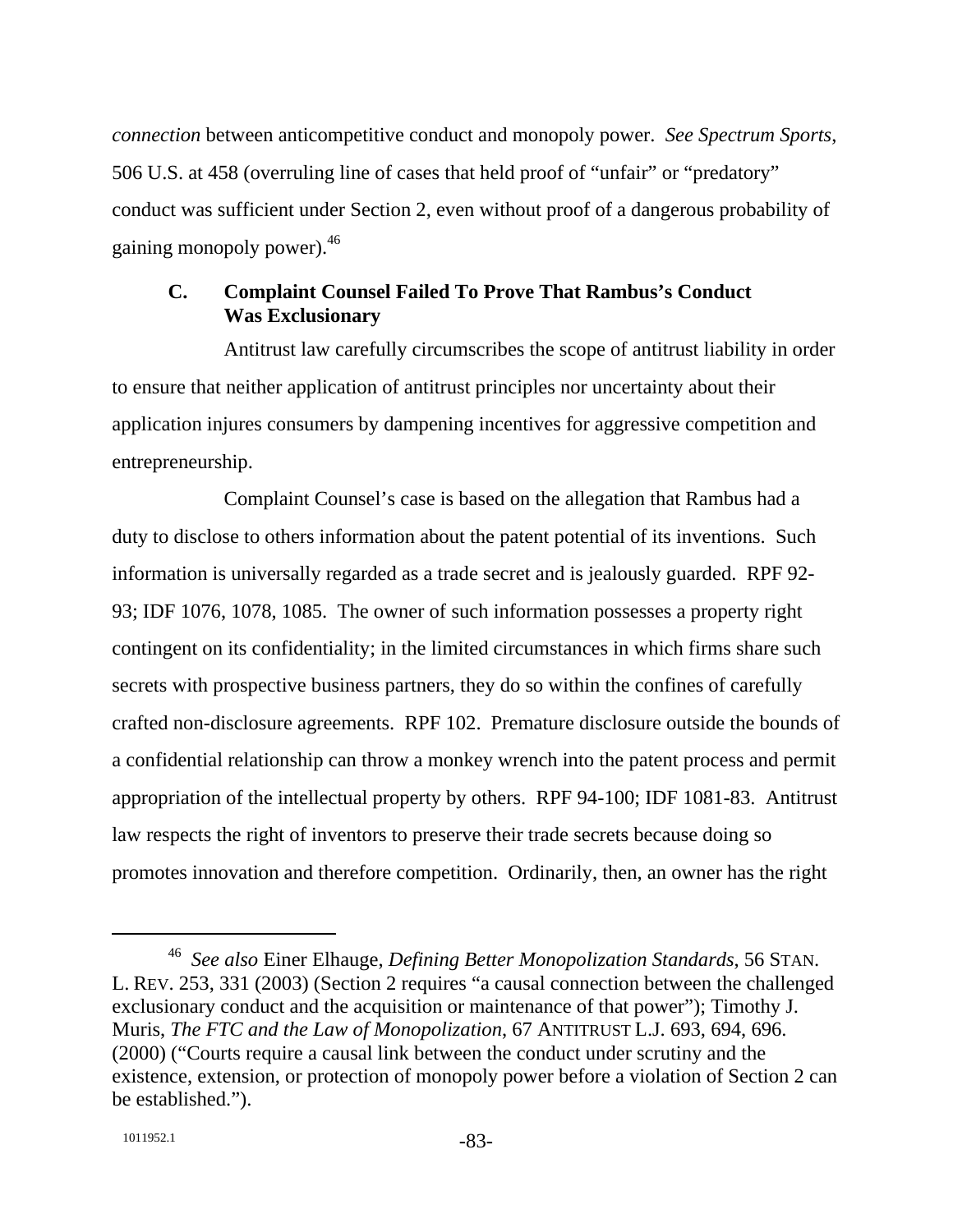to guard the patent potential of inventions by refusing to share confidential information about that potential with anyone else.<sup>47</sup>

This case is premised, then, on the allegation that – contrary to the usual rule – Rambus had an antitrust duty to share confidential trade secret property with the other members of JEDEC. Such a claim faces high hurdles because compelling firms whose strength lies in their property holdings "to share the source of their advantage is in some tension with the underlying purpose of antitrust law." *Verizon Communs., Inc. v. Law Offices of Curtis V. Trinko, LLP,* 124 S.Ct. 872, 879 (2004)*.* Thus – whatever duties to share property *other* areas of the law might impose – the Sherman Act does not recognize a general "duty to deal." *See also Intergraph Corp. v. Intel Corp.*, 195 F.3d 1346, 1358, 1363 (Fed. Cir. 1999) ("no case has held that the divulgation of proprietary information . . . on a 'refusal to deal' antitrust premise"; "the owner of proprietary information has no obligation to provide it, whether to a competitor, customer, or supplier").

Accordingly, Complaint Counsel must demonstrate that Rambus's conduct in following the usual, widespread business practice of guarding trade secrets rather than sharing them with others – its "refusal to deal" – was exclusionary within the meaning of the antitrust laws. To do so, Complaint Counsel must establish two propositions.

<sup>&</sup>lt;sup>47</sup> Four of the *amicus* briefs filed in this matter argue that there are policy reasons to disregard this right in the context of standard-setting organizations like JEDEC. *See*  AAI Brief; Brief of *Amici Curiae* Consumer Electronics Association, et al. ("CEA Brief"); Economists Brief; *Amicus Curiae* Brief of JEDEC Solid State Technology Association in Support of Complaint Counsel's Appeal of Initial Decision ("JEDEC Brief"). But three of those briefs make no effort to address the *antitrust* issues presented by this case, and none of those briefs recognizes or acknowledges that information about unrealized patent potential is routinely and legitimately treated as a trade secret whose protection as a general matter promotes competition and economic welfare. Therefore, none of these briefs addresses both the costs and the benefits of antitrust intervention in cases like this, and the Commission cannot properly rely upon the analysis of any of them.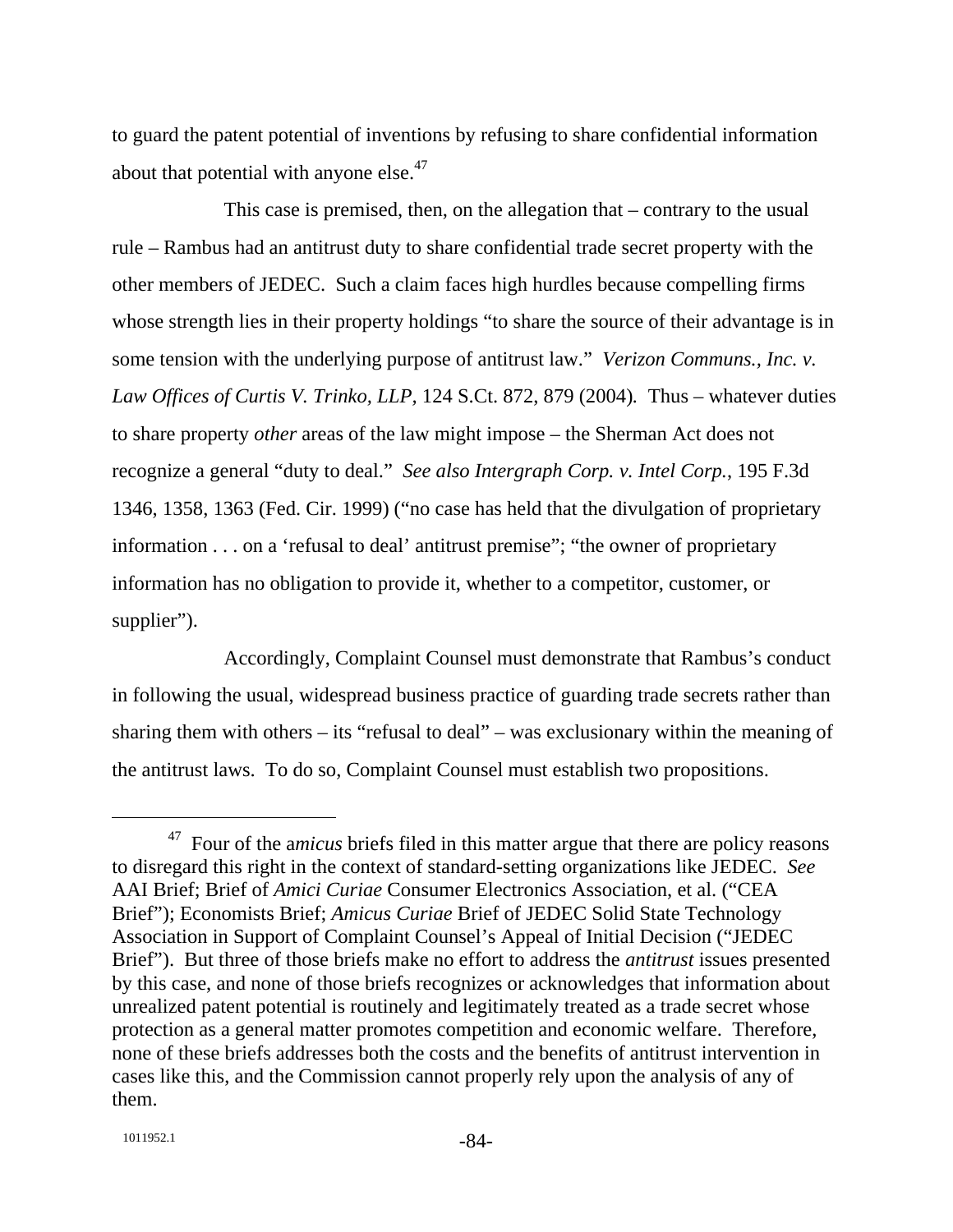First, they must prove that JEDEC rules were sufficient to reverse the normal expectation of trade secret confidentiality. Rambus would have had no reason to reveal its business secrets unless JEDEC's rules required it; as the Commission put it recently, the antitrust laws do not "create codes of desirable business conduct under which competitors must assist each other for the public good." Brief for the United States and the Federal Trade Commission as *Amicus Curiae* Supporting Petitioner, *Verizon Communications, Inc. v. Trinko* ("*Trinko* Merits Br."), No. 02-682, at 13 (May 27, 2003); *see also* 3A P. AREEDA & H. HOVENKAMP, ANTITRUST LAW (hereinafter "ANTITRUST LAW") ¶ 773e, at 211 (2d ed. 2002) ("[N]o firm has a general duty to injure itself in order to benefit a rival.").<sup>48</sup> Moreover, to provide a basis for antitrust liability, JEDEC's rules would have to further the purposes of the antitrust laws by being clear and procompetitive.

Second, Complaint Counsel must show that Rambus's conduct not only violated a private duty to JEDEC, but also independently meets the test for exclusionary conduct under the antitrust laws. The Supreme Court's decision earlier this year in

<sup>&</sup>lt;sup>48</sup> There is another reason why antitrust law cannot prudently impose disclosure obligations on members that the organizations themselves did not impose. Disclosure rules vary greatly among standard setting organizations because of their different circumstances and "policy judgments" about how to weigh the costs and benefits of disclosure. RX2011 at 5 (IEEE-SA Comments to the FTC, "Procedures for the disclosure of patent rights and the determination of which patents are expected to be disclosed vary according to the needs of the standards developer . . ."); CEA Brief at 16; *see also* Mark Lemley, *Intellectual Property Rights and Standard-Setting Organizations*, 90 CAL. L. REV. 1889, 1904-06, 1973-75(2002) (describing wide variety of disclosure rules among 43 standard setting organizations studied); AAI Brief at 10-11. Imposition of different disclosure duties by antitrust law would thus undermine the ability of the organizations to strike an optimal balance between those costs and benefits and would likely impair the effectiveness of the organizations. *See* CEA Brief at 13-14; JEDEC Brief at 34; RX2011 at 3 ("The danger here, as in other areas of standards-related patent policy, is that government intervention will create (however unintentionally) inflexible industry-wide rules that deter robust participation in standards-setting activities.").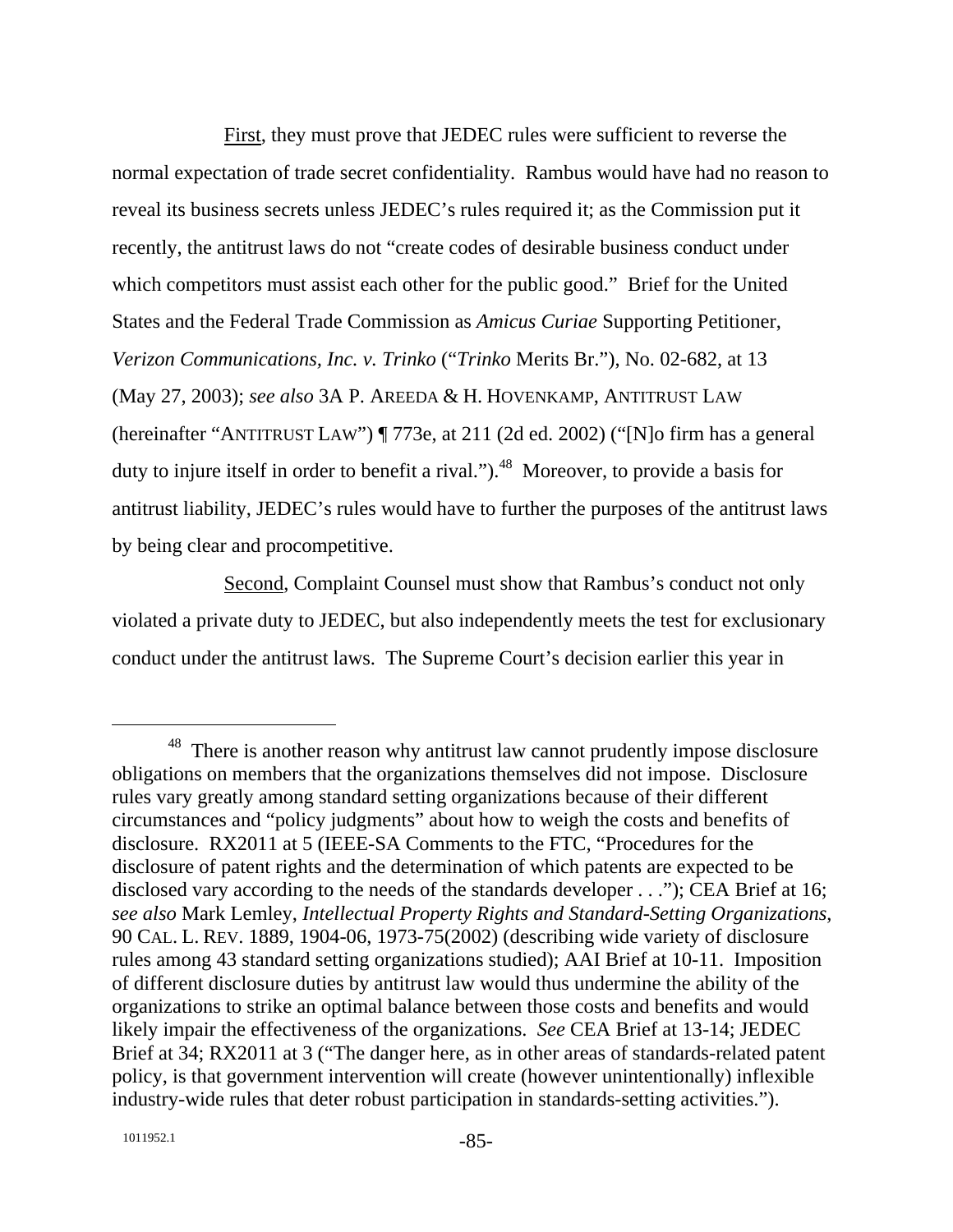*Trinko* made clear that the violation of a private duty – even violation of another federal statute intended to promote competition – does not suffice to establish antitrust liability.

# **1. The Core Conduct That Complaint Counsel Attack Are Economically Desirable And Legally Protected Legitimate Business Practices**

As Complaint Counsel explain in the opening pages of their appeal brief, the conduct they challenge is Rambus's participation in JEDEC "while concealing its patents and patent applications, carefully amending and expanding the scope of its patent applications, and planning for future enforcement of its patents. . . ." CCAB 2. As discussed above, Rambus did not conceal any relevant, issued patents from JEDEC. *See*  Section \_. Thus, Complaint Counsel's case rests entirely on allegations about the then unrealized patent potential of Rambus's inventions. Complaint Counsel complain that Rambus (1) did not disclose information about its pending and future patent applications and (2) attempted to amend its patent applications over time. Both are unquestionably legitimate business practices.

# **a. Maintaining The Confidentiality Of Patent Applications Is Not Only A Legitimate Business Practice, It Is Legally Protected Because It Is Economically Desirable**

The uncontradicted evidence confirms what is already obvious: Keeping information regarding pending patent applications confidential is a legitimate and economically desirable business practice. *See* IDF 1072; RPF 91-104. Patent applications contain trade secrets. RPF 92-93; IDF 1073-76. This fact is widely acknowledged throughout the legal system. The protection of trade secrets is why the Patent Office maintains patent applications in strict confidence, IDF 1075; RPF 91,<sup>49</sup> and

 $49$  Effective in 2000, U.S. patent law was amended to conform more closely to international patent laws. As amended, U.S. patent law now provides that patent applications be published 18 months after filing unless the inventor requests that they not be published and certifies that the disclosed invention is not the subject of a foreign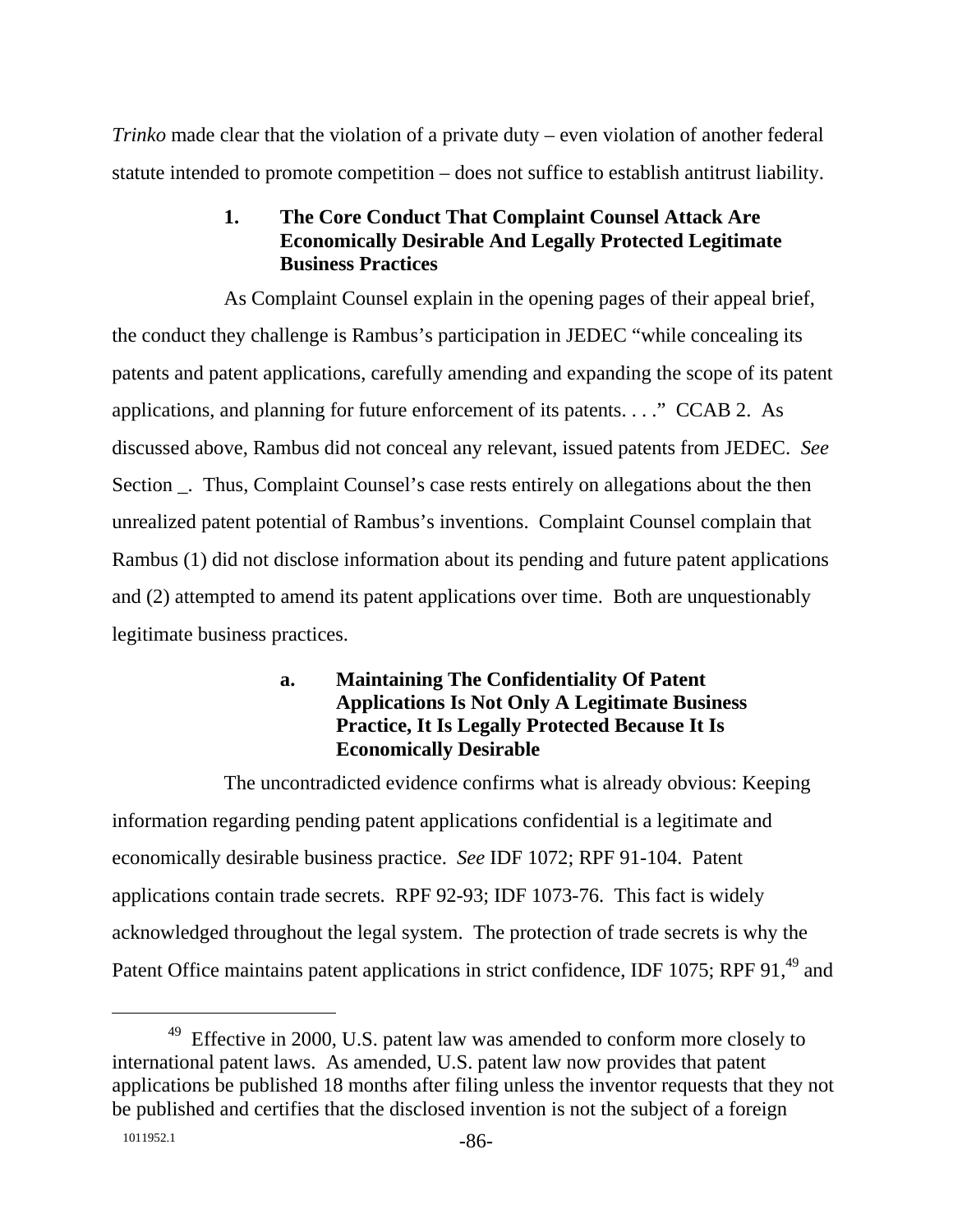courts have always prevented or severely limited third-party access to applications filed with the Patent Office. *See, e.g., Irons & Sears v. Dann*, 606 F.2d 1215, 1220-21 (D.C. Cir. 1979) (denying access through the Freedom of Information Act to patent applications to prevent competitive harm); *Cordis Corp. v. SciMed Life Sys., Inc.*, 982 F.Supp. 1358, 1360 (D. Minn. 1997) ("It is well-settled that the secrecy of pending and abandoned United States patent applications should be preserved whenever possible").

A patent application continues to hold valuable trade secrets even after the written description becomes public (by, for instance, publication of a related PCT application). IDF 1074, 1079; RPF 94. Disclosure of the written description does not reveal the *claims* in the pending application. IDF 1074; RPF 94-95; Fliesler, Tr. 8840-41. As Judge McGuire found, the unrebutted evidence shows that maintaining the confidentiality of pending claims is important:

- Disclosure of information about pending claims shows which inventions the applicant is seeking to protect, and thus reveals both technical information and the applicant's business strategies. IDF 1080.
- Disclosure of information about pending patent claims may enable a competitor to slow down or interfere with the patent application process. IDF 1081. For instance, such information may enable a competitor to provoke an "interference" at the Patent Office by claiming the same invention in one of the competitor's applications.<sup>50</sup> IDF 1082.
- Disclosure of information about pending applications could jeopardize the applicant's ability to obtain foreign patents. Most foreign jurisdictions have a "first to file" rule. IDF 1083. Disclosure of information regarding pending U.S. patent claims may

patent application that would be published. 35 U.S.C. § 122. This law was not in effect when Rambus was a member of JEDEC.

<sup>50</sup> *See* 3-10 CHISUM ON PATENTS § 10.09[2][b] (2003) (noting that a competing patent applicant "will rarely be in a position to [seek such an interference] because pending applications are held by the PTO in confidence").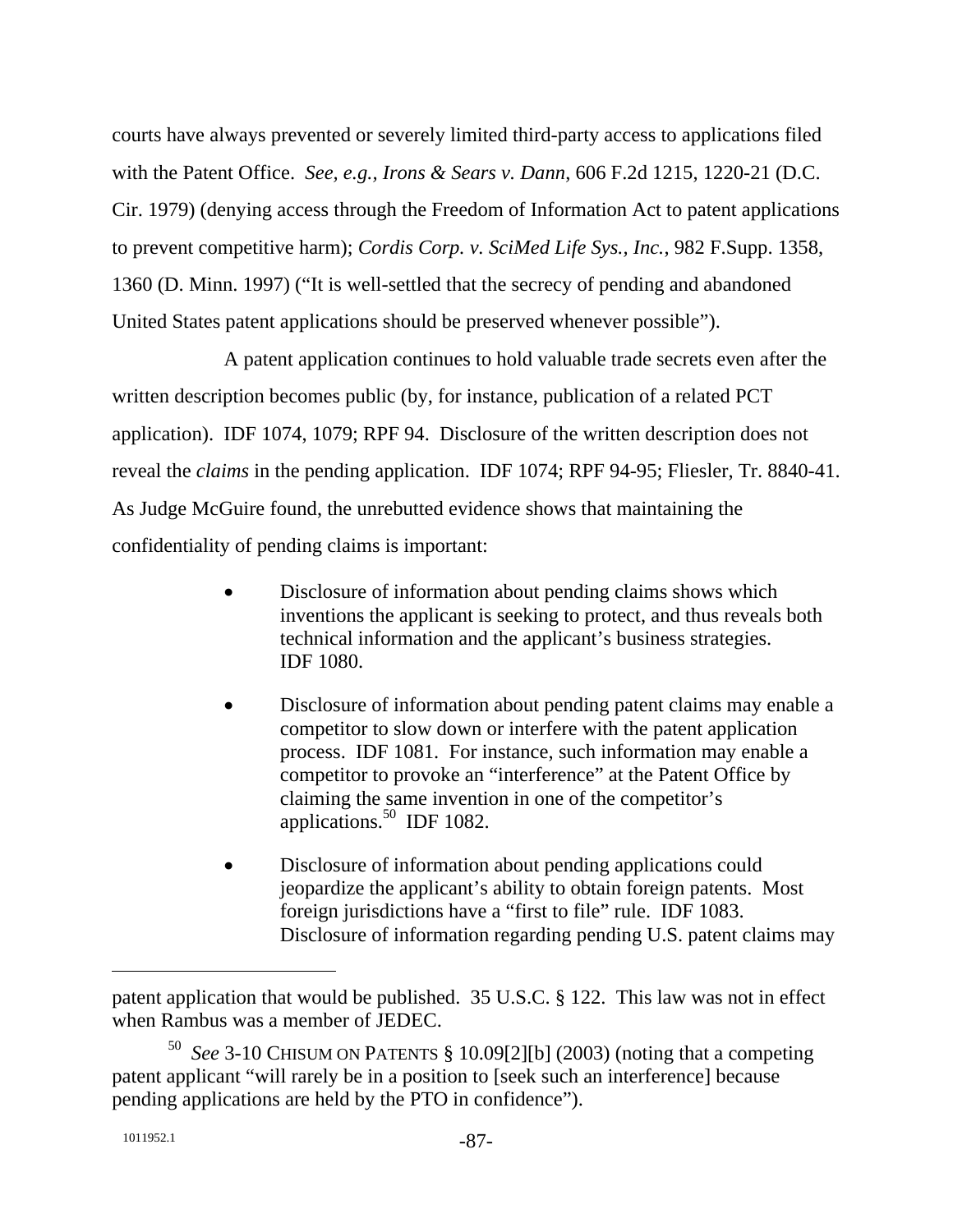thus enable a competitor to win the "race" to those foreign patent offices. IDF 1083; *see also* RPF 1436-37.

For these reasons, it is normal business practice for firms to maintain the confidentiality of their patent applications. Competent patent attorneys routinely advise their clients to strictly maintain that confidentiality. IDF 1084. If disclosure of information becomes necessary, companies devise means to circumscribe the amount and type of information disclosed. RPF 102.

This normal business practice was well recognized within JEDEC. IDF 1085. For example, in October 1992, JC 42 chairman Jim Townsend circulated to members of the committee an article entitled "Don't Lose Your Patent Rights." CX342 at 8. The article admonishes inventors to "Keep It Under Your Hat," *i.e.*, not to disclose their inventions prematurely because disclosure may jeopardize their ability to obtain a patent. *Id*. The article warns that, in some foreign jurisdictions, "[a]ny disclosure before filing of an application will bar rights to a patent."51 *Id.*

The ability of firms like Rambus to maintain the confidentiality of their pending and future patent applications promotes consumer welfare. It preserves incentives to innovate, which leads to enhanced competition, increased output, and lower prices. Rapp, Tr. 9918-19. By contrast, requiring disclosure of pending applications may "discourage firms from filing for patents" and could "have an adverse effect on the incentives of firms to innovate." Reiko Aoki & Yossi Spiegel, *Public Disclosure of Patent Applications, R&D, and Welfare*, Berglas School of Economics Working Paper 30-98, at p. 26 (Dec. 1998), *available at* http://ssrn.com/abstract=146414.

 <sup>51</sup> This article was sent to many of the witnesses Complaint Counsel called at trial to testify regarding JEDEC's patent policy, including John Kelly, Brett Williams, Howard Sussman, Willi Meyer, Desi Rhoden, Gordon Kelley, and Mark Kellogg. CX342 at 1.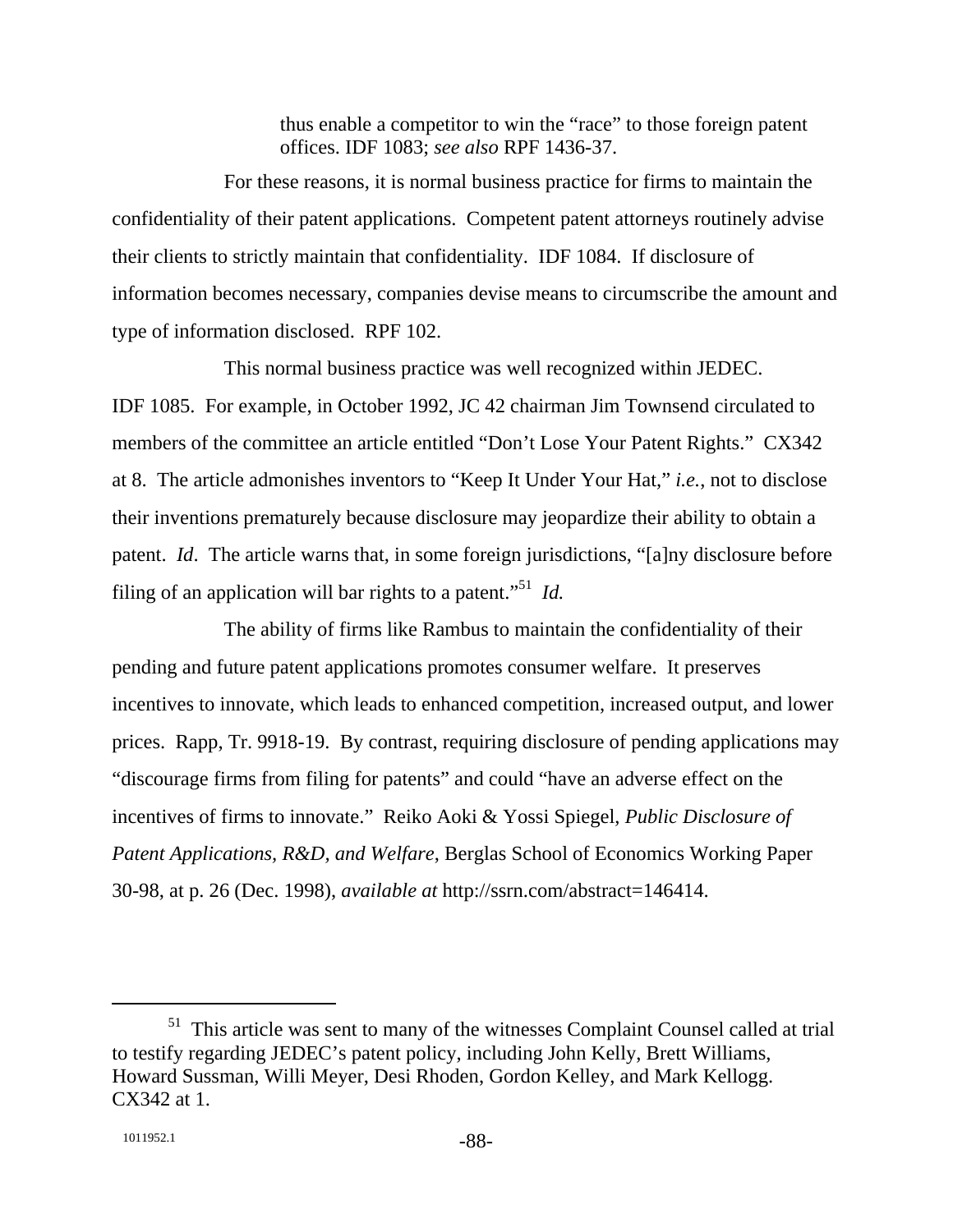# **b. Amending Pending Patent Applications Based On Competitive Information Is A Legitimate Business Practice Which Ensures That Inventors Are Rewarded For Their Innovations**

Complaint Counsel also complain that Rambus attempted to amend its patent applications to cover competitive technologies. But that is unquestionably a lawful and legitimate practice. As the Federal Circuit explained in holding that there is nothing improper about amending a patent application to cover a competing product:

> It should be made clear at the outset of the present discussion that there is *nothing improper, illegal or inequitable* in filing a patent application for the purpose of obtaining a right to exclude a known competitor's product from the market; nor is it in any manner improper to amend or insert claims intended to cover a competitor's product the applicant's attorney has learned about during the prosecution of a patent application.

*Kingsdown Medical Consultants, Ltd. v. Hollister, Inc.*, 863 F.2d 867, 874 (Fed. Cir. 1988) (emphasis added); *see also Liebel-Flarsheim Co. v. Medrad, Inc.*, 358 F.3d 898, 909 n.2 (Fed. Cir. 2004). Amending a patent application to cover a competing product is *not* acting in "bad faith"<sup>52</sup> and does not evidence any intent to deceive.<sup>53</sup> These principles apply in the DRAM industry as in any other. *See Texas Instruments, Inc. v. U.S. Int'l Trade Comm'n*, 871 F.2d 1054, 1064-65 (Fed. Cir. 1989).

Amending patent claims to cover competing products is not only legal; it is procompetitive. Any amendments – which are made through continuation<sup>54</sup> or divisional applications<sup>55</sup> – are limited to claims based on the inventions disclosed in the original

53 *See Emerson Elec. Co. v. Spartan Tool, LLC*, 223 F.Supp.2d 856, 921 (N.D. Ohio 2002).

 $54$  A continuation application is a second application containing the same disclosure as the original application. *See* 4-12 CHISUM ON PATENTS §13.03[2] (2003).

1011952.1 -89-<sup>55</sup> Divisional applications effectively divide the original application into several applications. Where a patent application contains "independent" and "distinct"

 <sup>52</sup> *See Multiform Desiccants, Inc. v. Medzam Ltd.*, 133 F.3d 1473, 1482 (Fed. Cir. 1998).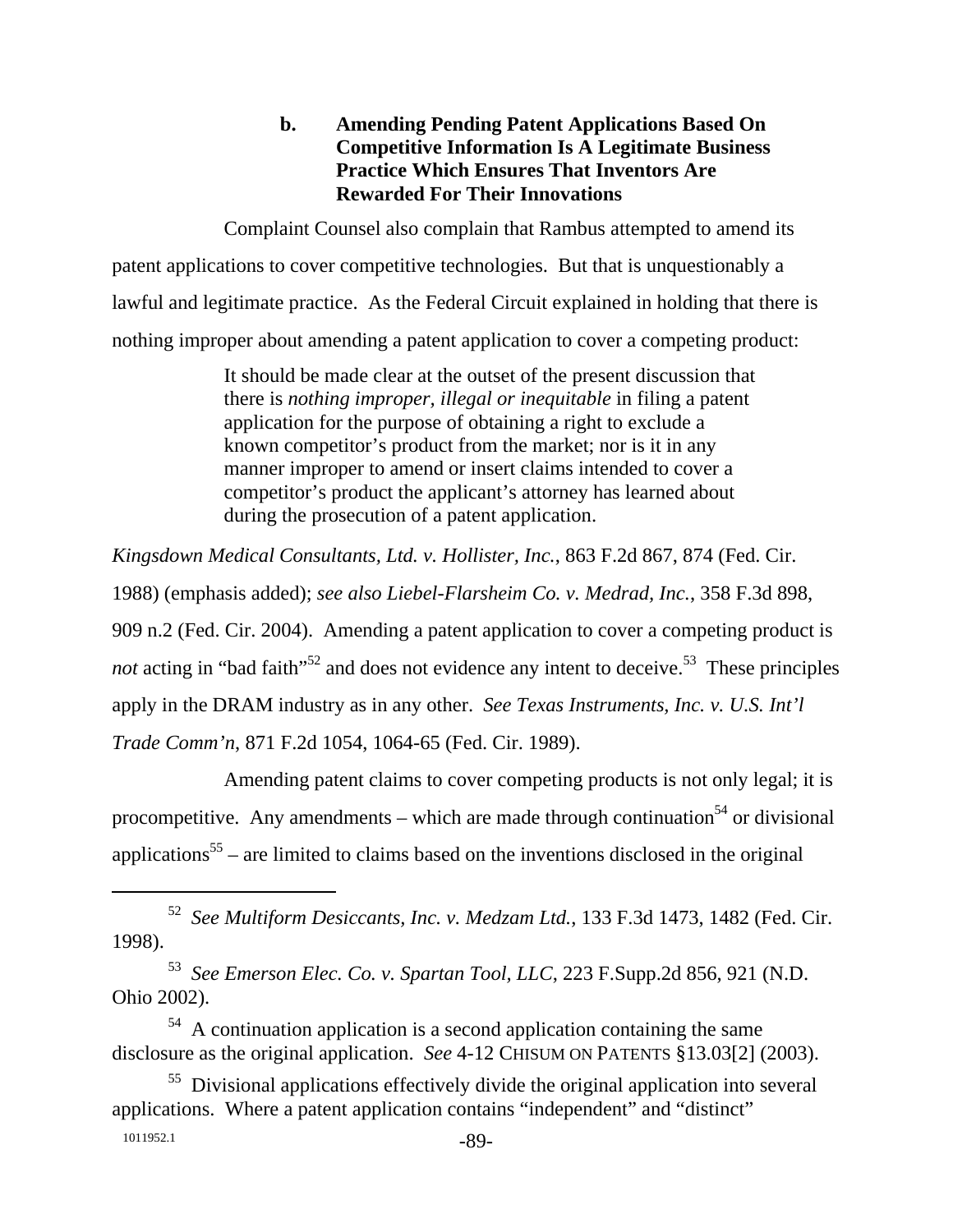written description – in this case, the '898 application filed in 1990. *See* RPF 83-85. A continuation or divisional application may not add any "new matter" to the description in the original application. 35 U.S.C. §§ 120, 121, 132; *Applied Materials v. Advanced Semiconductor Materials Am.*, 98 F.3d 1563, 1579 (Fed. Cir. 1996) (Mayer, J., concurring). "New matter" is something that describes a different invention or adds to or changes the nature of the disclosed inventions. *See, e.g., Regents of the Univ. of N.M. v. Knight*, 321 F.3d 1111, 1121 (Fed. Cir. 2003).

Therefore, amending patent claims simply enables the applicant to obtain the patents for inventions adequately disclosed in the original application. The written description requirement ensures that this is the case:

> "The purpose of the written description requirement is to prevent an applicant from later asserting that he invented that which he did not; the applicant for a patent is therefore required to 'recount his invention in such detail that his future claims can be determined to be encompassed within his original creation.'"

*Amgen Inc. v. Hoechst Marion Roussel, Inc.*, 314 F.3d 1313, 1330 (Fed. Cir. 2003) (quoting *Vas-Cath, Inc. v. Mahurkar*, 935 F.2d 1555, 1561 (Fed. Cir. 1991)); *see also PIN/NIP, Inc. v. Platte Chem. Co.*, 304 F.3d 1235, 1247 (Fed. Cir. 2002) ("While it is legitimate to amend claims or add claims to a patent application purposefully to encompass devices or processes of others, there must be support for such amendments or additions in the originally filed application.").<sup>56</sup> If applicants could not amend their

inventions, i.e., "inventions that do not form a single inventive concept," 37 C.F.R. § 1.141(a), the patent examiner "may require the application to be restricted to one of the inventions." 35 U.S.C. § 121. In response, the applicant may elect to pursue one of these inventions in the original application and file "divisional" applications to obtain claims covering the other inventions. *Id.*; *see also* 4-12 CHISUM ON PATENTS § 12.04 (2003).

 $56$  For this reason, there is no basis to suggest that Rambus might have "taken" ideas from JEDEC to be incorporated into its patent applications. The patent laws dictate that Rambus's patents could be based only on the ideas described in the original Farmwald-Horowitz patent application (the '898 application). In any event, as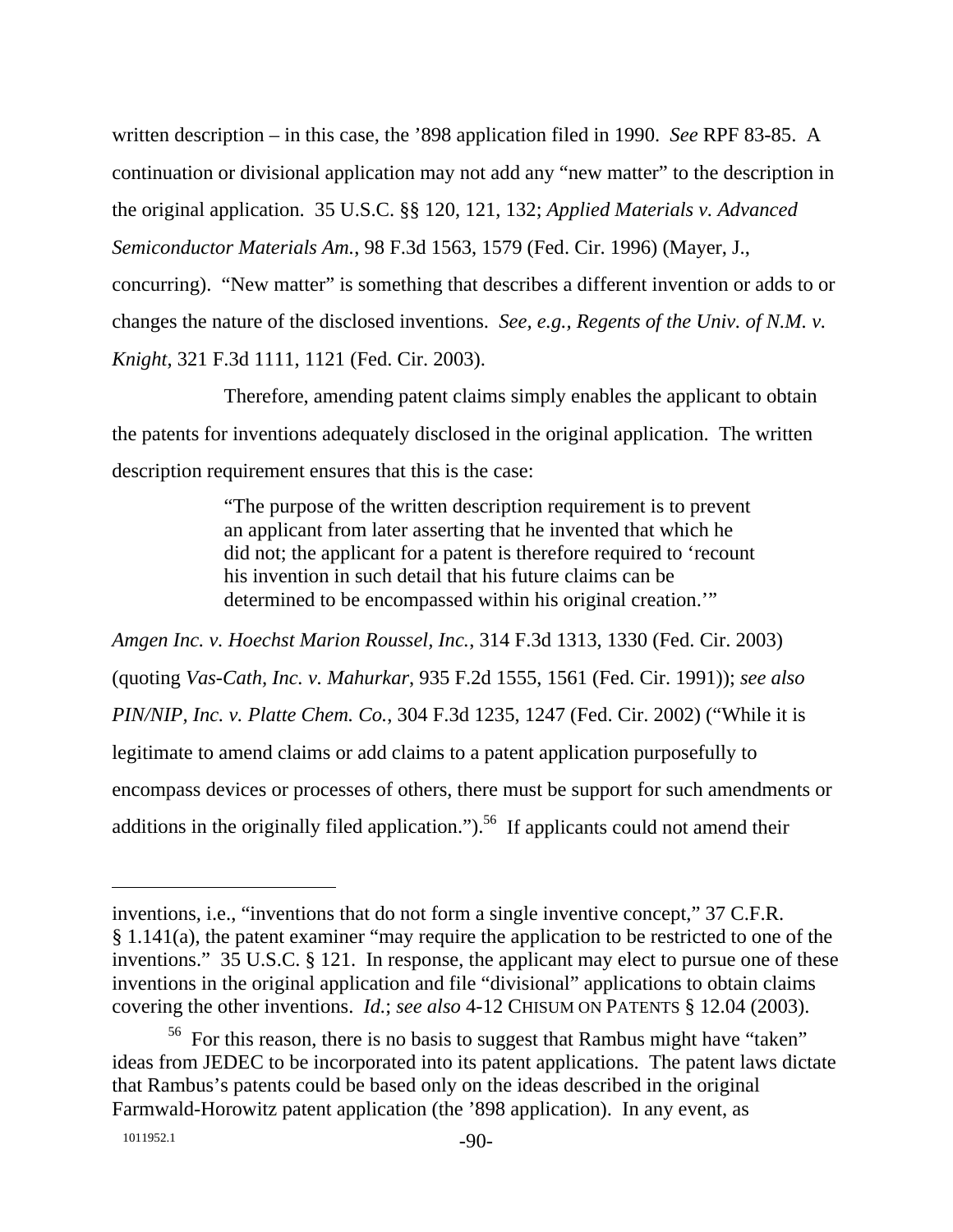claims in light of new market information, patent applicants would inevitably be unable to obtain patents warranted by their inventions; the results would be a reduction in the intended incentives for innovation and thus economic welfare.<sup>57</sup>

Complaint Counsel have acknowledged that Rambus unquestionably had a

lawful and legitimate right to amend its patent applications:

"It is not complaint counsel's contention that the act of amending one's patent applications to cover a competitive product is in itself a wrongful act, nor do we claim that Rambus' use of information obtained from attending JEDEC meetings amounts to misappropriation or somehow renders Rambus' patents invalid."

Complaint Counsel's Opening Statement, Tr. 49-50.<sup>58</sup>

57 Patentees would likely seek to mitigate these costs by filing at the outset every possibly patentable claim they can imagine for their inventions. They would understandably overlook some of the most valuable claims, and yet would both incur enormous additional costs – a tax on innovation – and flood the patent office with countless meritless and commercially unimportant patent claims. *Cf*. American Intellectual Property Law Association, *AIPLA Response to the October 2003 Federal Trade Commission Report* at 35 (April 21, 2004) (stating that there are legitimate reasons to file narrow claims with a patent application and presenting broader claims in a continuation"), *available at*

http://www.aipla.org/Content/ContentGroups/Issues\_and\_Advocacy/Comments2/Patent\_ and\_Trademark\_Office/2004/ResponseToFTC.pdf.

58 In a recent report, the Commission expressed concern that allowing a patentee to amend its claims to cover competing products can upset the expectations and investment of competitors. *See* To Promote Innovation: The Proper Balance of Competition Law and Policy, A Report by the Federal Trade Commission, Ch. 4, pp. 26- 31 (Oct. 2003). But the report recommended, not limitations on the ability of applicants to file amended applications, but rather only the creation of certain intervening rights by others; and it recognized that legislation would be needed to implement the change. *Id.* This recommendation itself has been criticized. *See AIPLA Response* at 35 (stating that recommendation "could cause substantial unintended consequences").

1011952.1 -91-

Judge McGuire found, Rambus did not violate any JEDEC rules by broadening its applications based on information obtained at JEDEC). IDF 914-28; *see also* IDC 282- 86.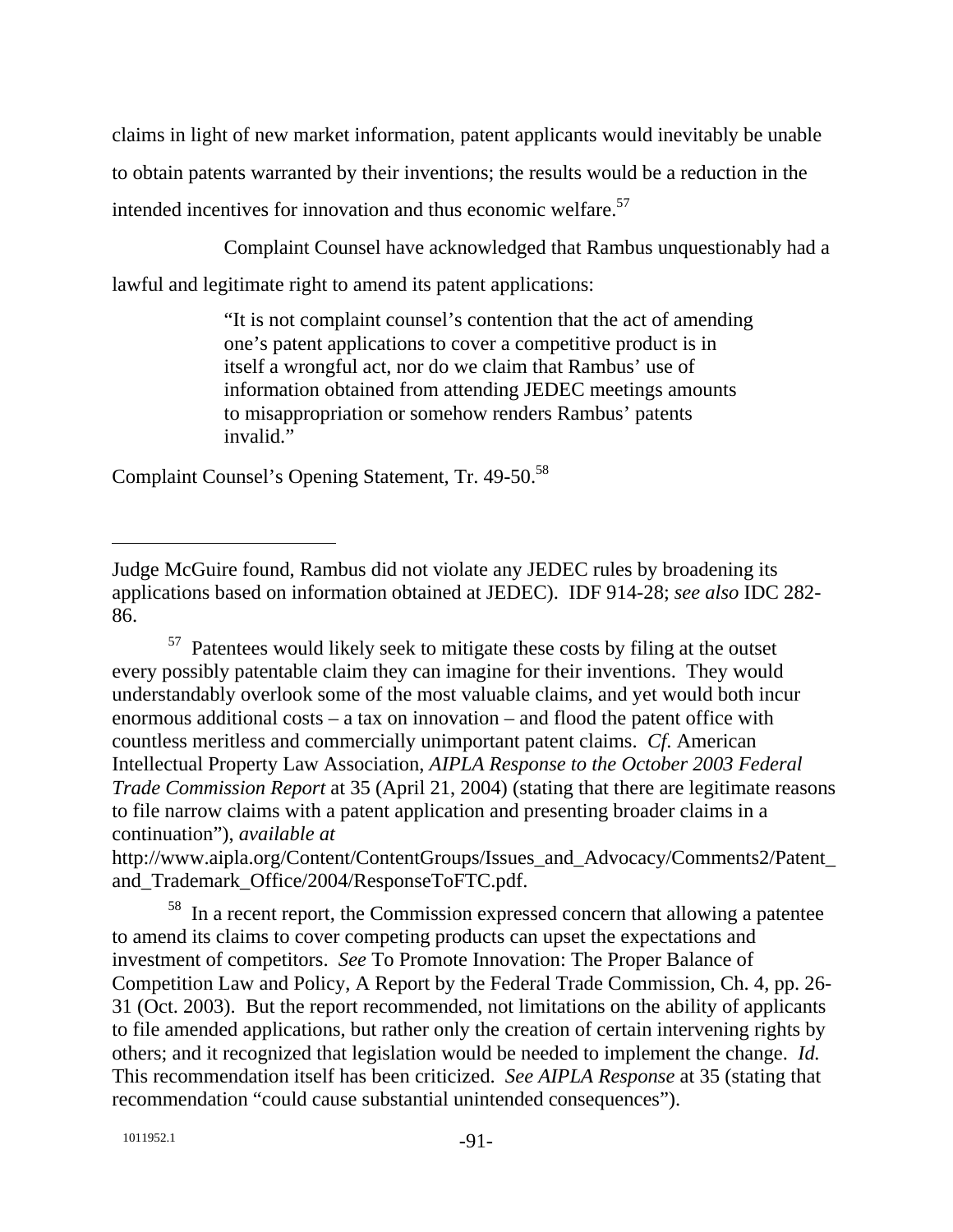Complaint Counsel's case thus rests entirely on the allegation that Rambus violated JEDEC rules requiring it to disclose its pending and future applications: "Our claim is simply this: The rules and procedures of JEDEC do not allow companies to do what Rambus did . . ." *Id.* To prevail, therefore, Complaint Counsel had to prove both that Rambus violated JEDEC rules and that those rules provide a proper basis for antitrust liability.

# **2. JEDEC's Rules Were Not Sufficient To Transform Rambus's Legitimate Business Conduct Into The Basis For Antitrust Liability**

As we explain elsewhere, JEDEC's rules did not require Rambus to disclose the information Complaint Counsel say it should have disclosed. But, even if JEDEC's rules had intended to require such disclosure, they would still not provide a basis for antitrust liability because, if that were the intent of the rules, they were neither sufficiently clear and unambiguous nor procompetitive.

#### **a. JEDEC's Rules Were Not Clear**

Because antitrust law "rests on the premise that the unrestrained interaction of competitive forces will yield the best allocation of our economic resources," *Northern P. R. Co. v. United States*, 356 U.S. 1, 4 (1958), courts have been "careful to avoid constructions of § 2 [of the Sherman Act] which might chill competition, rather than foster it." *Spectrum Sports*, 506 U.S. at 458. It is thus a fundamental precept that antitrust law requires a clear demarcation between condemned conduct and other types of aggressive conduct that are not condemned by the antitrust laws. *See, e.g.*, *Concord v. Boston Edison Co.*, 915 F.2d 17, 22 (1st Cir. 1990) (Breyer, J.); *see also Barry Wright Corp. v. ITT Grinnell Corp.*, 724 F.2d 227, 231-32 (1st Cir. 1983) (Breyer, J.) ("There is also general agreement that the antitrust courts' major task is to set rules and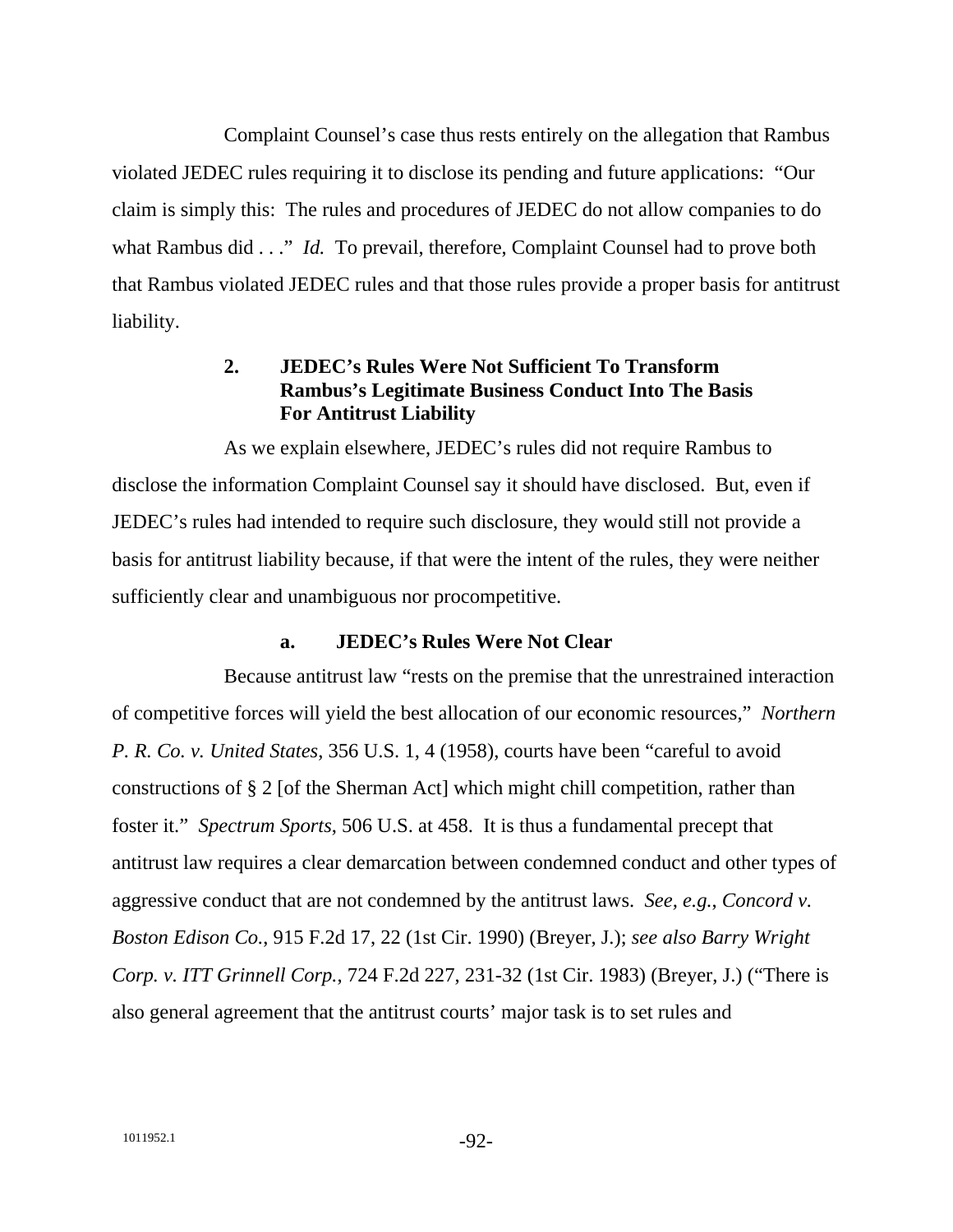precedents . . . precise enough to avoid discouraging desirable price-cutting activity").<sup>59</sup>

The need for clear and precise rules is especially important in the context of standard setting organizations like JEDEC, and especially with regard to patent rights. <sup>60</sup> As the courts have long recognized, those organizations entail collaboration among competitors and, for that reason, have "traditionally been objects of antitrust scrutiny." *Allied Tube & Conduit Corp. v. Indian Head,* 486 U.S. 492, 500 (1988). Typically, private standard-setting organizations, like JEDEC in this case, include members that have horizontal and vertical business relations and thus often have economic incentives to restrain competition and to use the organization to set standards for that purpose. Private standard-setting organizations have therefore traditionally been objects of antitrust scrutiny. *See, e.g., American Soc'y of Mechanical Eng'rs v. Hydrolevel Corp.*, 456 U.S. 556, 571 (1982) ("Furthermore, a standard-setting organization like ASME can be rife with opportunities for anticompetitive activity.").

Antitrust policies require that such collaborations be undertaken only on clear and precise terms in order that they not, deliberately or inadvertently, chill the vigor of competition among their members. As the Supreme Court noted in *Allied Tube*, "[p]roduct standardization might impair competition in several ways. . . . [It] might deprive some consumers of a desired product, eliminate quality competition, exclude

 <sup>59</sup> *Berkey Photo, Inc. v. Eastman Kodak Co.*, 603 F.2d 263, 281-82 (2d Cir. 1979) (rejecting proposed rule because the "inherent uncertainty" of its application "would have an inevitable chilling effect on innovation"); *Licata & Co. v. Goldberg*, 812 F.Supp. 403, 410 (S.D.N.Y. 1993) (discussing "chilling effect" of ambiguous duties on "potentially legitimate competition").

 $60$  In its amicus brief, JEDEC argues that the ambiguity of its rules is unimportant and that courts often construe statutes and contracts in the face of ambiguity, rather than holding them "unenforceable *in toto*." JEDEC Brief at 27. But the cited cases concern contract disputes and similar issues; none stands for the proposition that *antitrust* liability can be based on a standard setting organization's rule that purportedly upsets ordinary and procompetitive practices regarding trade secrets but does not do so clearly and unambiguously.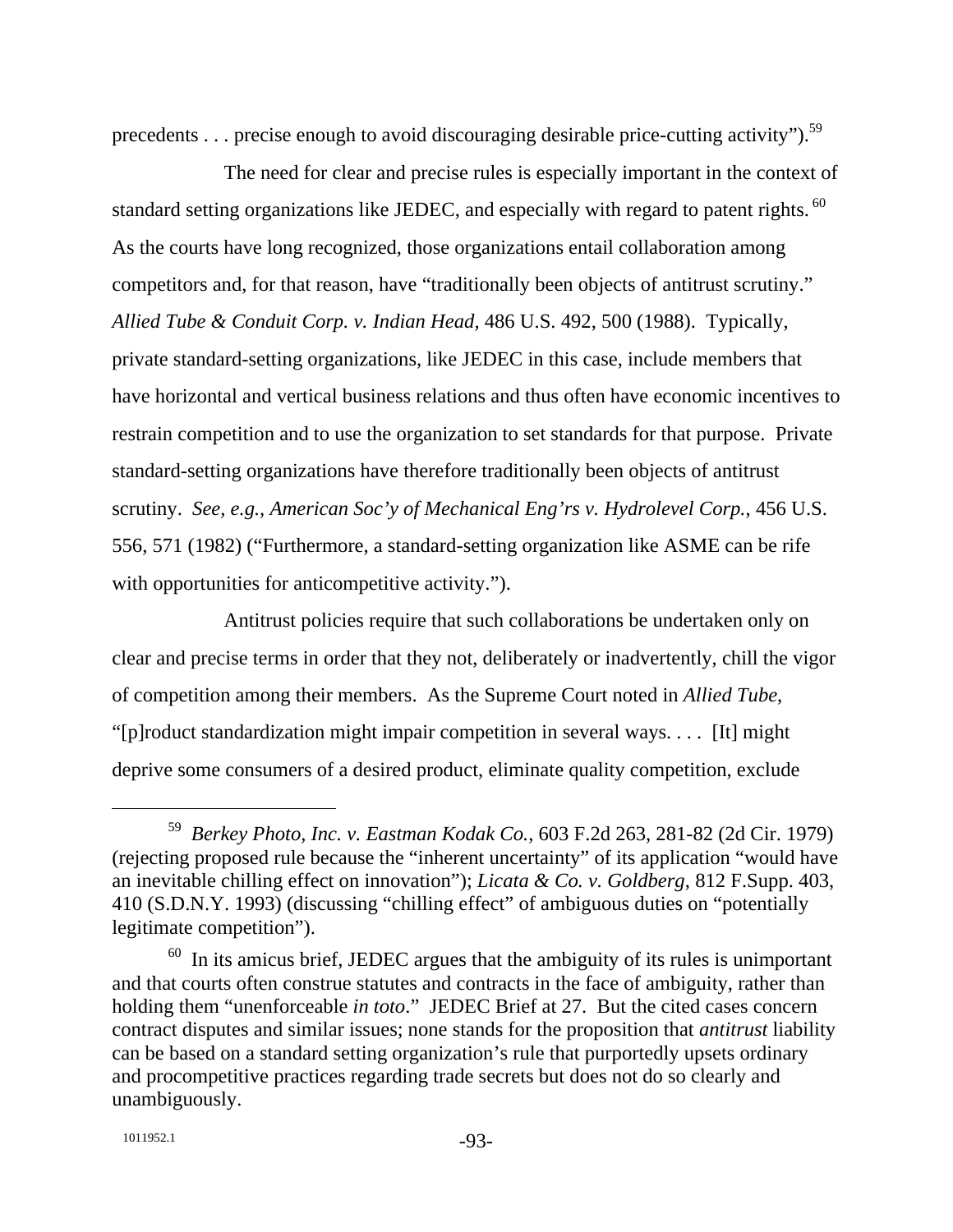rival producers, or facilitate oligopolistic pricing by easing rivals' ability to monitor each other's prices." 486 U.S. at 505 n.5.

Absent a clearly defined duty to disclose, Complaint Counsel's antitrust case unravels.61 Complaint Counsel cannot save its case by evidence of members' "expectations" or reference to vague standards like "good faith" or the "spirit" of the rules. CCAB 9, 10, 39, 47. Such amorphous notions cannot be the basis for liability because, absent an unambiguous patent disclosure policy, "members form vaguely defined expectations as to what they believe the policy requires – whether the policy in fact so requires or not." *Rambus Inc. v. Infineon Techs. AG*, 318 F.3d 1081, 1102 (Fed. Cir. 2003). Unclear policies chill aggressive competition both by creating uncertainty about the rules *ex ante* and because testimony – especially self-serving testimony, like the testimony by interested parties on which Complaint Counsel rely – about such rules and the resulting "expectations" is subject to "after-the-fact morphing of a vague, loosely defined policy to capture actions not within the actual scope of that policy." *Id.* at 1102 n.10; *see also* IDC 290 (liability based on unclear policy "would have a chilling effect on procompetitive" conduct).

Complaint Counsel, therefore, must prove that JEDEC's patent policy clearly and unambiguously reached Rambus's undisclosed intellectual property interests. They have failed to do so. On the basis of the record evidence, including that discussed above, this Court should conclude, as the Federal Circuit concluded, that "there is a staggering lack of defining details in the EIA/JEDEC patent policy." *Infineon,* 318 F.3d at 1102. Similarly, based on an even more extensive record, Judge McGuire found that

<sup>&</sup>lt;sup>61</sup> Indeed, the patent-related equitable estoppel case on which Complaint Counsel relied below makes clear that "silence alone will not create an estoppel unless there was a *clear duty to speak*, or somehow the patentee's continued silence reenforces the defendant's inference from the plaintiff's *known acquiescence* that the defendant will be unmolested." *A.C. Aukerman Co. v. R.L. Chaides Constr. Co.*, 960 F.2d 1020, 1043-44 (Fed. Cir. 1992) (emphasis added) (internal citations omitted).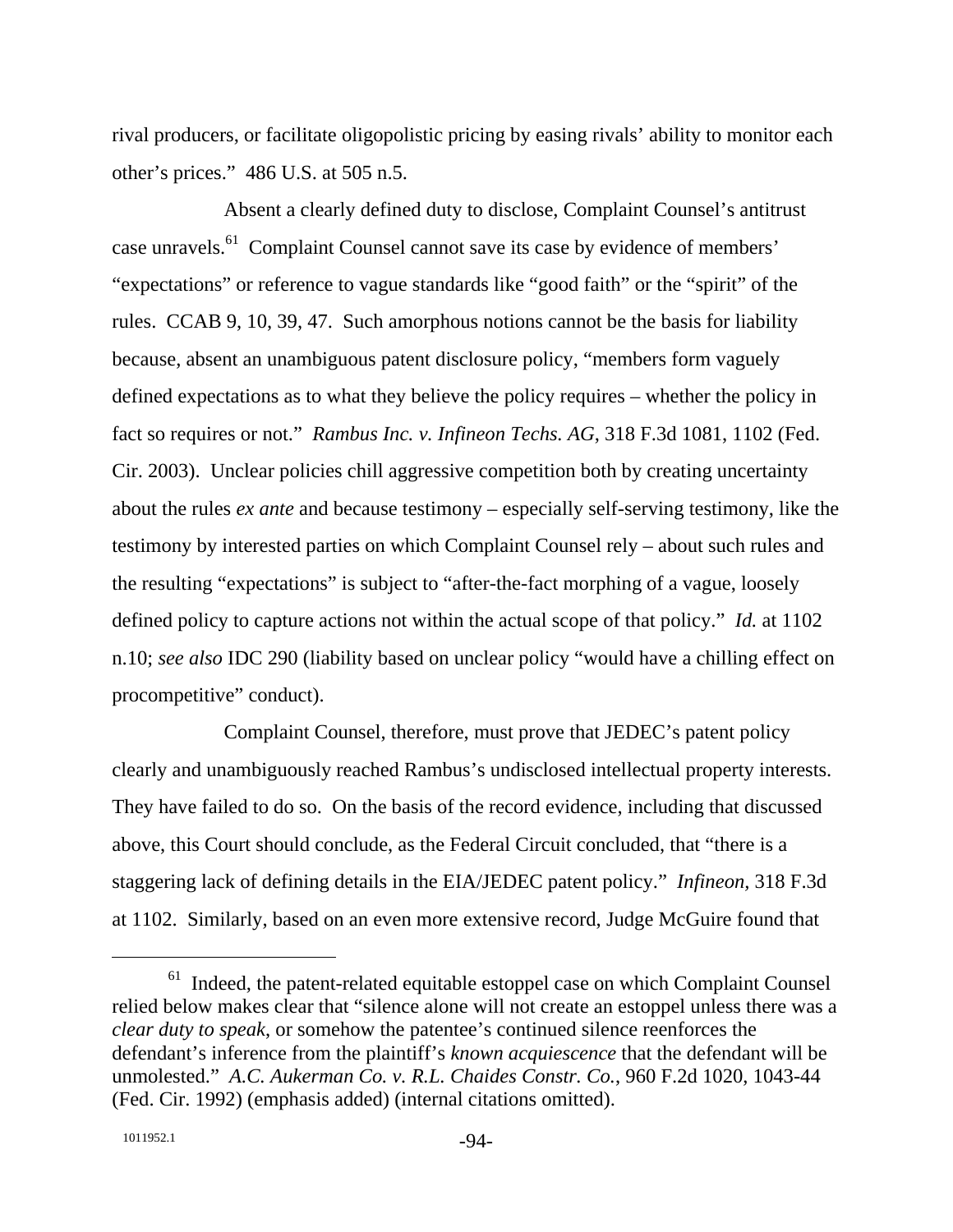the "EIA/JEDEC patent policy has been shown to be a loosely defined amalgam of confusing, contradictory documents and presentations. It failed to define members' rights, or more importantly, their obligations." IDC 290.

First, Complaint Counsel failed to prove that the JEDEC clearly imposed *any* duty to disclose. As Judge McGuire found, the weight of the evidence shows that JEDEC's rule and policies merely encouraged but did not require disclosure. IDC 260- 70. This finding is amply supported by the record evidence. *See* Section II.C. As Complaint Counsel admit, if a standard-setting organization does not require the disclosure of intellectual property interests, any "misrepresentations" about such interests cannot be the basis for antitrust liability – "even if it violates some other duty." CCAB 77 n.76. Moreover, Complaint Counsel's economist admitted that his entire testimony was premised on the assumption that Rambus violated a JEDEC rule or process. IDF 1110. This failure of proof is therefore fatal.

Second, Complaint Counsel failed to prove that JEDEC clearly required the disclosure of patent applications. To the contrary, Judge McGuire found that JEDEC's patent policy was limited to issued patents. IDC 269-70. Again, this finding is wellsupported by the record. *See* Section II.C. As discussed above, Rambus had no issued patents that were required to be disclosed. *See* Section II.D.

Third, Complaint Counsel failed to prove that any duty of disclosure extended beyond "essential" patents. Judge McGuire rejected Complaint Counsel's argument that there was a duty to disclose intellectual property interests that "might be involved" in the standards under development and found that any duty was limited to essential patents – i.e., patents that cover the technology being considered for incorporation. IDC 270-71. As both Judge McGuire and the Federal Circuit found, a broader duty would, in any event, make no sense and be impossible to apply:

> "[t]o hold otherwise would . . . render the JEDEC disclosure duty unbounded. Under such an amorphous duty, any patent or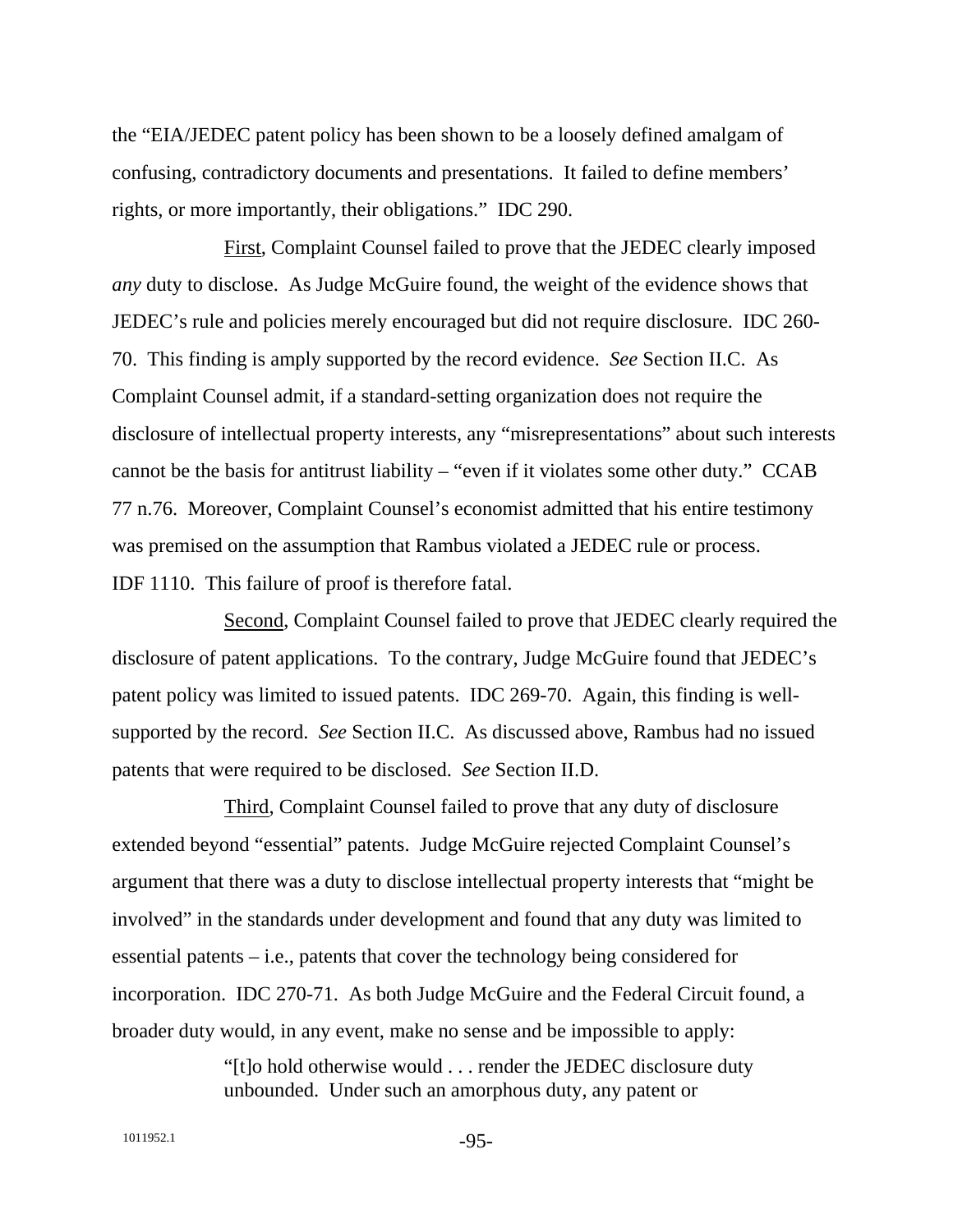application having a vague relationship to the standard would have to be disclosed. JEDEC members would be required to disclose improvement patents, implementation patents, and patents directed to the testing of standard-compliant devices – even though the standard itself could be practiced without licenses under such patents."

#### IDC 271 (quoting *Infineon*, 318 F.3d at 1101).

As Judge McGuire found, Rambus had no patents or patent applications while it was at JEDEC that were essential to any technologies incorporated in the SDRAM standard. IDC 274-77. Moreover, all five judges who have considered this case determined that Rambus withdrew from JEDEC before DDR standardization began and, thus, that Rambus could not have violated any duty to disclose with respect to that standard. *See* IDC 277-79. The record also shows that while it was a JEDEC member, Rambus did not possess patent applications with claims that would have covered the technologies Complaint Counsel allege were part of the DDR standardization process. *See* Section II.D.1.f.

Complaint Counsel have pointed to evidence that Rambus employees might have *believed*, though erroneously, that Rambus had pending patent applications that, if issued, could cover technologies presented at JEDEC. But Complaint Counsel did not prove that a duty to disclose extended to a member's incorrect belief that claims in its applications, if issued, would have covered technologies being standardized by JEDEC. IDC 277 (quoting *Infineon*, 318 F.3d at 1104). The record evidence confirms that a duty to disclose is not and cannot be triggered by an incorrect belief about patent interests. *See* RPF 274-85, 288-95.

1011952.1 -96-Fourth, Complaint Counsel did not prove, as they recognize they must, that "Rambus *intentionally* violated each of JEDEC's patent-related rules." CCAB 48 (emphasis added). Proof of specific intent is an essential element in an attempt case, *see Spectrum Sports*, 506 U.S. at 456, and evidence of intent in a monopolization case is "relevant to the question whether the challenged conduct is fairly characterized as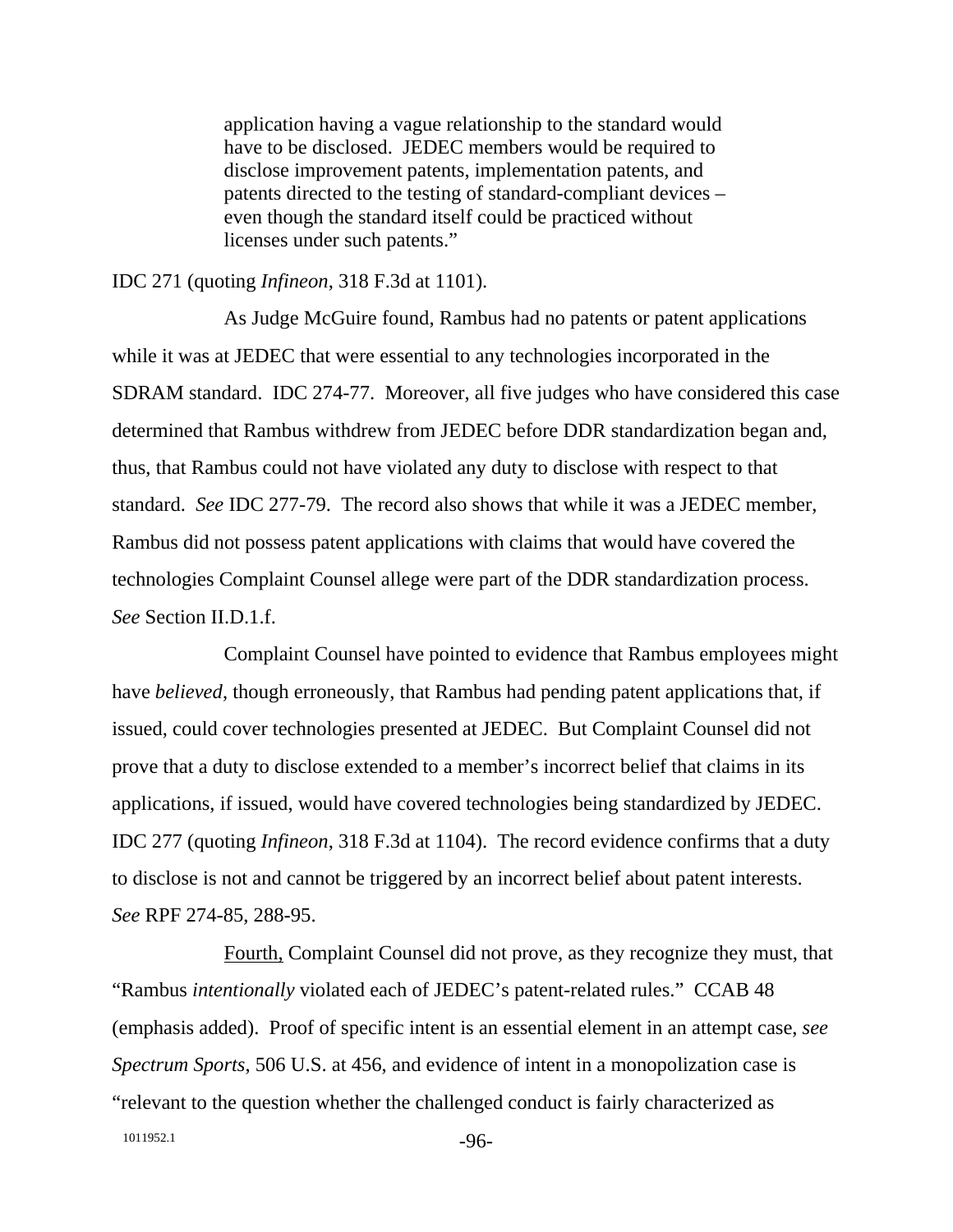'exclusionary' or 'anticompetitive.'" *Aspen Skiing Co. v. Aspen Highlands Skiing Corp.*, 472 U.S. 585, 602 (1985); *see also E.I. Du Pont de Nemours & Co. v. F.T.C.*, 729 F.2d 128, 139 (2d Cir. 1984) (requiring evidence of intent in Section 5 case challenging unilateral conduct). In cases involving alleged misrepresentations, an antitrust plaintiff must prove that the representations were *knowingly* false or misleading.<sup>62</sup>

The conduct challenged here – not disclosing information about pending patent applications – is a normal and legitimate (indeed, procompetitive) business practice. To support an antitrust claim based on the theory that this conduct misled JEDEC members, Complaint Counsel must therefore prove that Rambus's "representations" were "knowingly false and misleading."63 After all, it would be a strange rule indeed that premised antitrust liability on normal, procompetitive conduct undertaken without any intent to violate some extraordinary duty imposed by a private organization.

 <sup>62</sup> *See Walker Process Equipment, Inc. v. Food Machinery & Chemical Corp.*, 382 U.S. 172, 177 (1965) (holding that Section 2 claim challenging defendant's enforcement of fraudulently procured patent requires proof that defendant obtained patent "by knowingly and willfully misrepresenting facts to the Patent Office"); *AD/SAT, Div. of Skylight, Inc. v. Associated Press*, 181 F.3d 216, 231 (2d Cir. 1999) ("'preannouncement' of a new product constitutes predatory conduct only when it is knowingly false"); 3 ANTITRUST LAW at ¶782b ("To determine the impropriety of a representation implicates the usual tort issues with respect to nondisclosure . . . [including] the knowledge and due care of the speaker . . .").

<sup>63</sup> *See MCI Communications Corp. v. American Tel. & Tel. Co.*, 708 F.2d 1081, 1129 (7th Cir. 1983) (requiring evidence that representation about an intended product launch was "knowingly false or misleading before it can amount to an exclusionary practice" so as not to discourage legitimate disclosures); *Nobelpharma AB v. Implant Innovations*, 141 F.3d 1059, 1069-71 (Fed. Cir. 1998) (requiring "independent and clear evidence of deceptive intent" to establish liability under Section 2 for enforcement of a patent allegedly obtained by fraud so as not to chill the filing of patents). The case law refutes the standard urged by *amicus* that liability should be imposed where "the IP owner knew *or should have known* that the undisclosed information was material to the pro-competitive activities of the SSO." AAI Brief at 21 (emphasis added).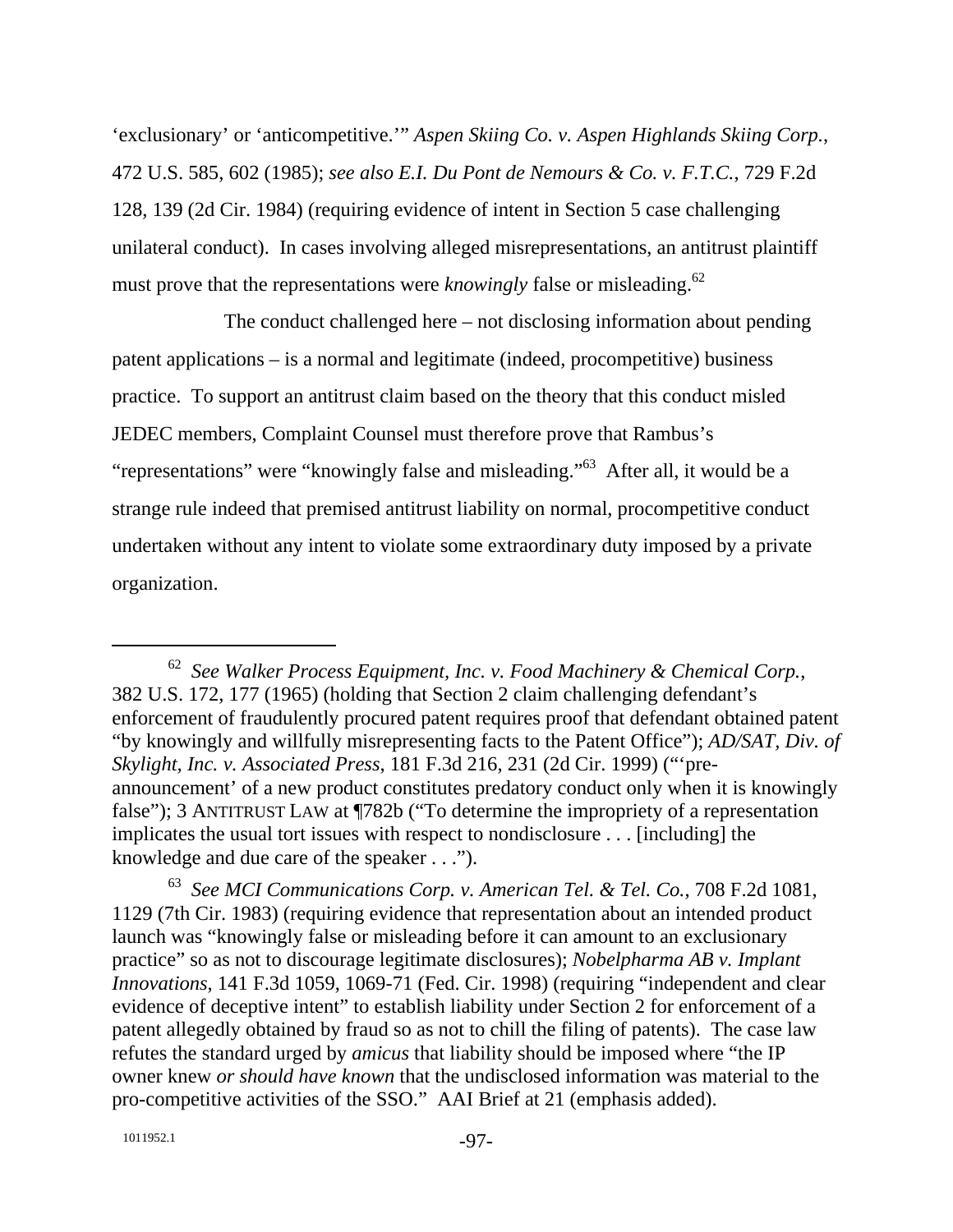Judge McGuire – who was in a position to judge the credibility of Rambus's JEDEC representative and executives – found that "[t]here is no evidence that [Rambus] ever made a knowingly false statement to JEDEC or member companies regarding its patent position."64 IDC 299. To begin with, after reviewing the evidence presented by Complaint Counsel and hearing the testimony of Richard Crisp, Judge McGuire found that there is no evidence that Mr. Crisp had actual knowledge that Rambus had any pending claims that could be asserted against SDRAM or DDR products. IDF 903-913. In other words, Complaint Counsel did not prove that Mr. Crisp knowingly violated JEDEC's rules. *See* IDF 780-81 (any duty to disclose applied only to participants with actual knowledge of relevant intellectual property).

Moreover, Judge McGuire found that Rambus both sought and followed legal advice with regard to the their obligations with respect to JEDEC. IDF 929-38. Based on that advice, Mr. Crisp understood that "Rambus should not go and promote a standard, and we should not mislead JEDEC into thinking that we wouldn't enforce our property rights." IDF 931; Crisp, Tr. 3470-71. As Judge McGuire found, Rambus followed this advice. It did not promote any technologies at JEDEC. IDF 932. And, as Mr. Crisp wrote in an internal 1995 email, Rambus had never "intentionally propose[d] something as a standard and quietly ha[d] a patent in [its] back pocket." IDF 934; CX711 at 188.

Judge McGuire also found that Rambus was motivated by legitimate business reasons for not disclosing its patent applications. He found that Rambus's JEDEC representative, Richard Crisp, understood from Rambus's outside patent counsel

 $64$  Because determinations of intent necessarily turn on the court's evaluation of credibility, Judge McGuire's findings are entitled to substantial weight. *See, e.g., Lewis v. Lewis*, 321 F.3d 824, 830 (9th Cir. 2003) (claim based on discriminatory intent turns on court's evaluation of credibility); *In re Watman*, 301 F.3d 3, 8 (1st Cir. 2002) (intent issue turns on credibility of debtor and appeals court therefore defers to the lower court's conclusion).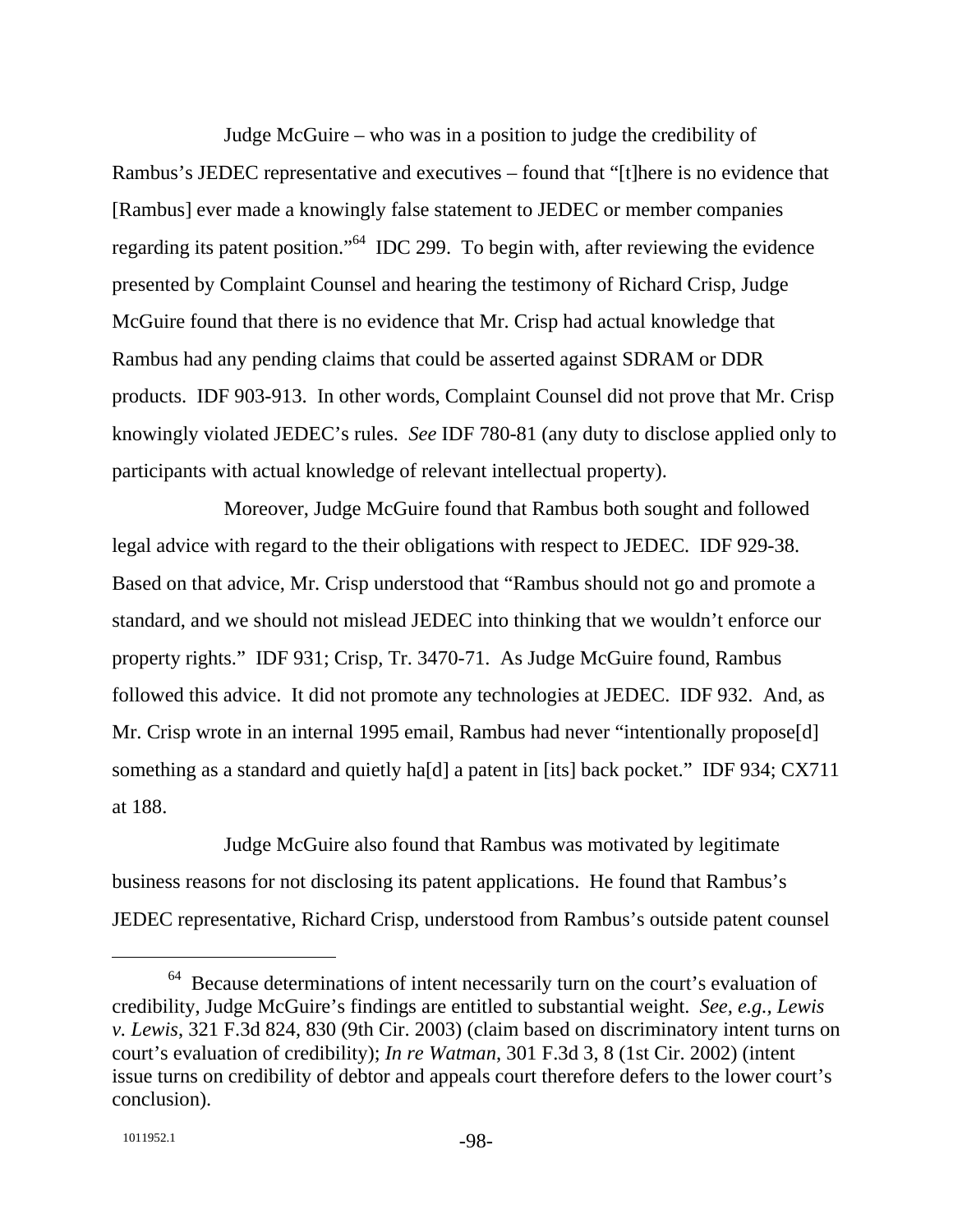that he should keep Rambus's patents applications confidential because:

"companies could potentially file interference actions on our patent applications in the patent office; that in certain countries where the rules are first to file, somebody could potentially file a claim before we actually did; and that we basically would be disclosing trade secrets that could work against us in terms of our competitive position in the marketplace."

IDF ¶ 1064 (quoting Crisp, Tr. 3496). This testimony was confirmed by Crisp's contemporaneous email. IDF 1065; CX837 at 2 ("[W]e decided that we really could not be expected to talk about potential infringement for patents that had not issued both from the perspective of not knowing what would wind up being acceptable to the examiner, and from the perspective of not disclosing our trade secrets any earlier than we are forced to.").

In short, Complaint Counsel failed to prove either that JEDEC's rules and policies were clear or that Rambus violated or intended to violate any duty owed to JEDEC. These failures are fatal to Complaint Counsel's case.

### **b. JEDEC's Rules, As Interpreted By Complaint Counsel, Were Not Procompetitive**

1011952.1 -99-There is another reason why antitrust liability cannot be premised on a violation of JEDEC's rules. Antitrust policy embraces a single "goal": "promot[ing] efficiency in the economic sense." RICHARD A. POSNER, ANTITRUST LAW, 2 (2d ed. 2001); *see also Olympia Equipment Leasing Co. v. Western Union Tel. Co.,* 797 F.2d 370, 375 (7th Cir. 1986) ("the emphasis of antitrust policy [has] shifted from the protection of competition as a process of rivalry to the protection of competition as a means of promoting economic efficiency"). Therefore, legal rules extrinsic to antitrust – even if they are otherwise enforceable – cannot serve as the basis for antitrust liability unless they further the antitrust objective of promoting economic efficiency, *i.e.*, unless they are procompetitive. *See, e.g., Brookside Ambulance Serv., Inc. v. Walker Ambulance Serv., Inc.*, No. 93-4135, 1994 WL 592941, at \*3 (6th Cir., Oct. 26, 1994)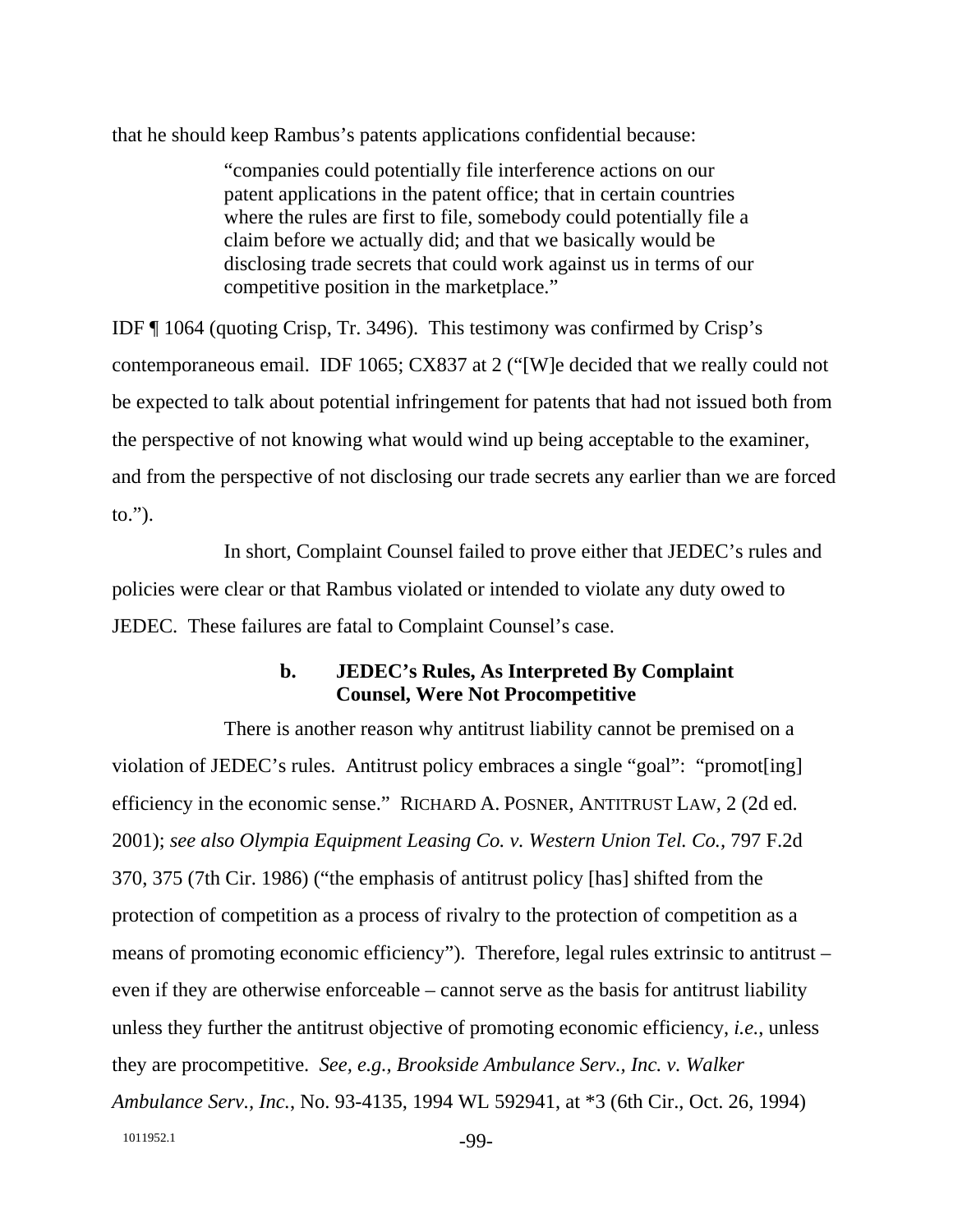(per curiam); *Vernon v. Southern California Edison Co.*, 955 F.2d 1361, 1368 (9th Cir. 1992).

The record here fails to demonstrate that JEDEC's rules were procompetitive. To the contrary, it establishes that, if the rules mean what Complaint Counsel say they mean, they would be *anti*competitive.

Complaint Counsel's economic expert suggested that a disclosure rule might in general mitigate a hold-up risk, but he admitted that he had done no analysis to determine whether JEDEC's rules and processes are efficient or advance the interests of antitrust law. McAfee, Tr. 7532-33, 7727-28; IDF 1120. Nor did he perform any analysis of costs and benefits in order to determine more generally what would be an economically efficient or procompetitive disclosure rule. McAfee, Tr. 7727-28; IDF 1121.

Moreover, although he opined that disclosure rules mitigate the risk of hold up, Complaint Counsel's economic expert admitted that *JEDEC's* disclosure rules in fact do little to mitigate that risk because the disclosure obligation is measured only by the knowledge of the representative at the meeting. IDF 1126; McAfee, Tr. 7724-25. He also admitted that a JEDEC disclosure requirement does not mitigate the risk that the standard might involve technology covered by patents held by nonmembers. IDF 1127; McAfee, Tr. 7725. In short, even according to their own economist, any benefits of Complaint Counsel's presumed disclosure rule are modest.

By contrast, disclosing information about pending and future patent applications involves economic costs. These include the cost to the patent applicant of losing trade secret protection and the costs to JEDEC of trying to evaluate and assess such highly preliminary information. Teece, Tr. 10453-54; IDF 1123; RX2011 at 5 (discussing problems with early disclosure, especially disclosure of applications). Complaint Counsel did not demonstrate that the benefits of disclosure would outweigh these costs.

1011952.1 -100-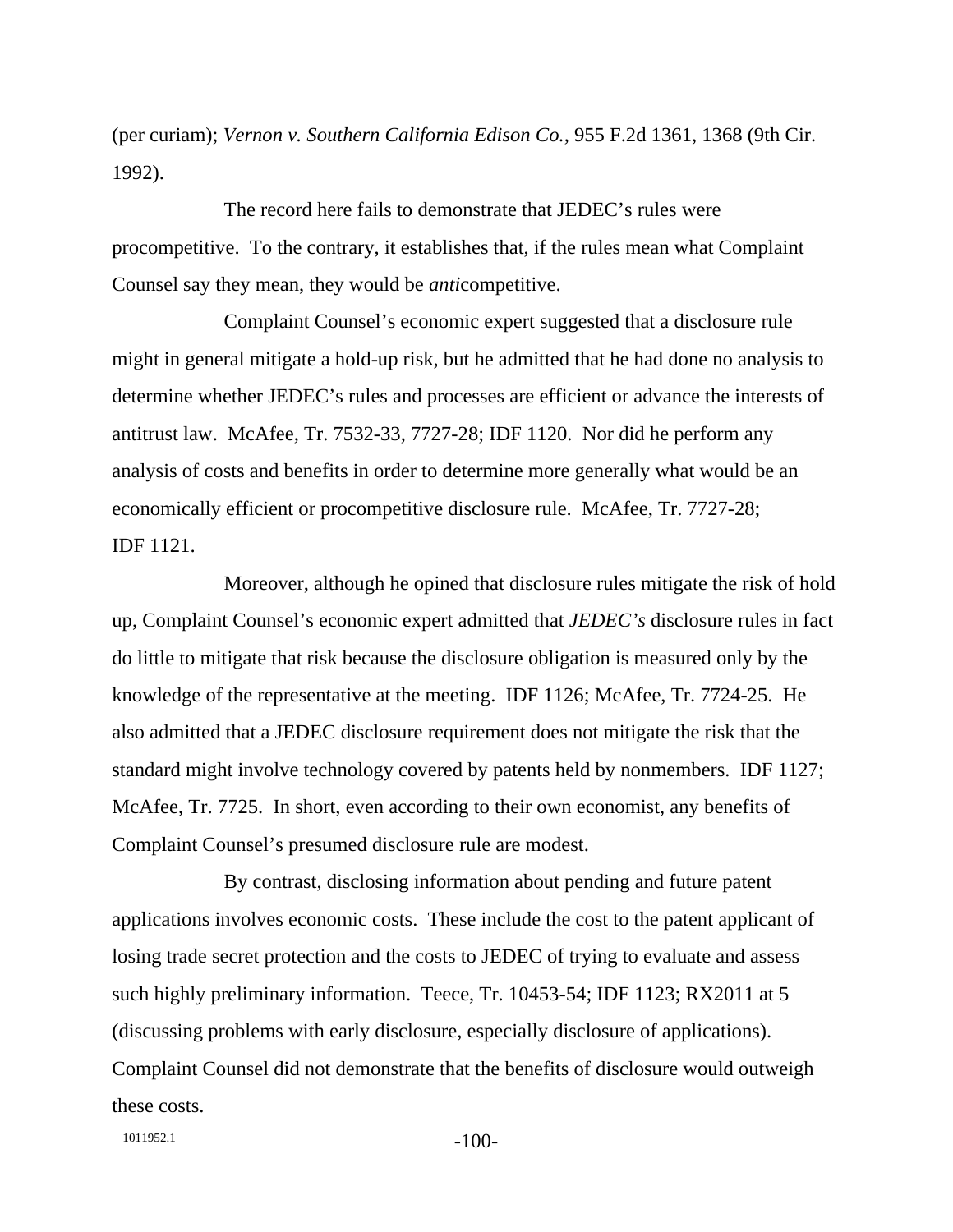More important, Complaint Counsel do not even attempt to demonstrate that any benefits from the alleged JEDEC disclosure duty exceed the benefits to consumer welfare from permitting firms like Rambus to keep secret the patent potential of their inventions – benefits Complaint Counsel do not dispute. Rapp, Tr. 9918-19.65 To the contrary, the record shows that, for two reasons, if JEDEC had the rules Complaint Counsel allege, they would be inefficient and *anti*competitive. As the Economists Brief puts it, there is "no clear reason to expect" standard setting organization members "collectively to favor rules that encourage overall economic efficiency."<sup>66</sup>

# **(1) JEDEC's Rules, As Interpreted By Complaint Counsel, Required Sharing Non-Public Information With Competitors When A Less Costly Alternative Was Available**

Complaint Counsel argue that JEDEC rules required members to disclose confidential information about their patent applications so that JEDEC could select alternative technologies or bargain *ex ante* over royalties in order to avoid hold-up. The record establishes, however, that the rules had neither of these benefits. To the contrary, that disclosure of intellectual property interests to JEDEC did *not* result in *ex ante* bargaining. IDF 1455-56, 1468-82. As Judge McGuire found, *ex ante* bargaining did not take place because the key facts necessary for bargaining were unknown and largely unknowable before the patents (if any) issue and the standard is determined. IDF 1454- 63; RPF 1208-18. As the IEEE Standards Association explained in its April 2002 comments to the Commission, "Standards committees realize that until a patent has been

 <sup>65</sup> Such a showing, while a necessary part of Complaint Counsel's case, is far from sufficient to establish that Rambus's conduct was anticompetitive. As the *Trinko* court reminds us, the Sherman Act does not give "*carte blanche* to insist that a monopolist alter its way of doing business whenever some other approach might yield greater competition." 124 S.Ct. at 883.

<sup>66</sup> Economists Brief 9-10.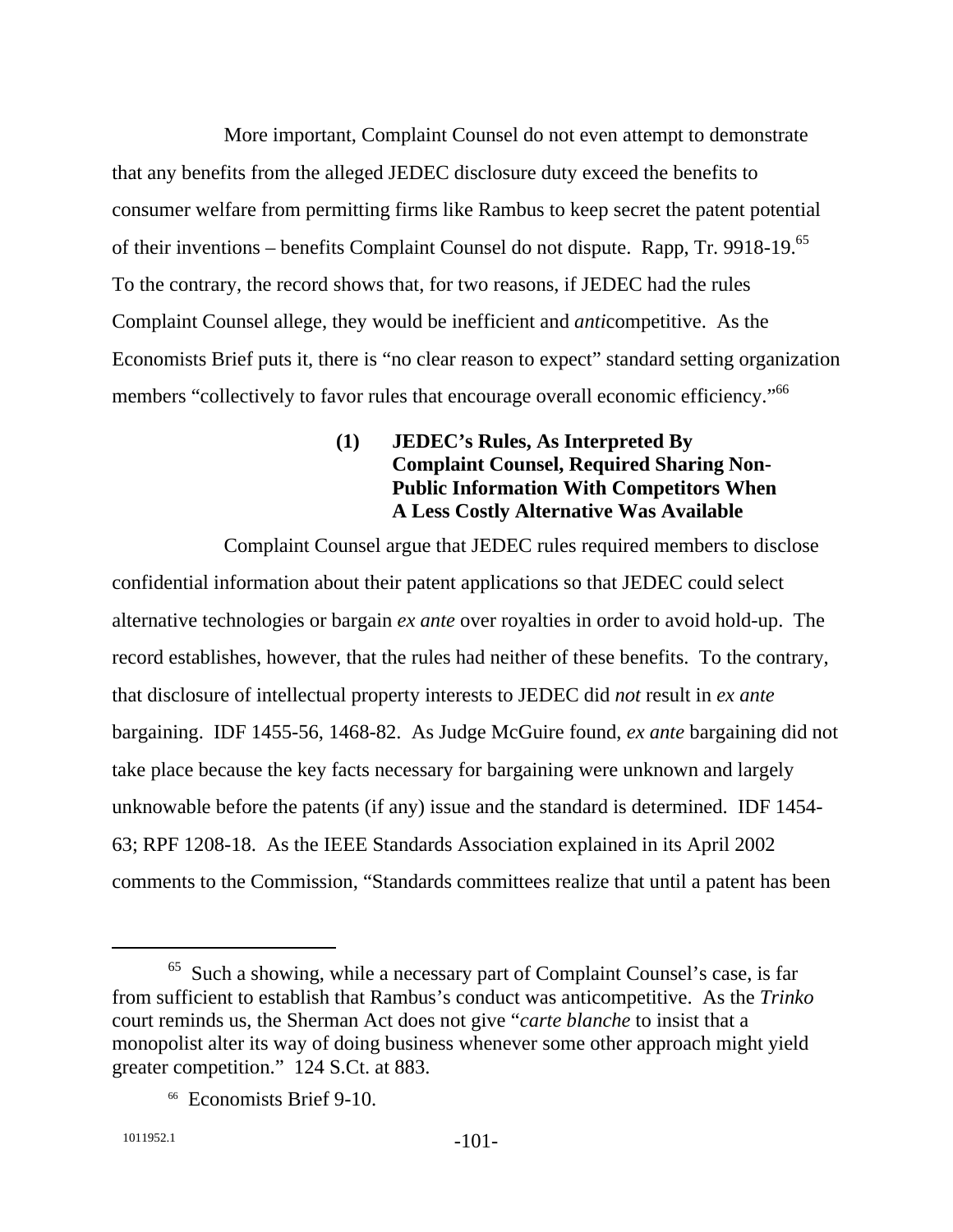issued, there is very little value to disclosure since the scope of valid patent claims has not been determined." RX2011 at 5. It is thus not surprising that there is no evidence to support Complaint Counsel's suggestion that disclosure of future patent interests would lead to the "present[ation]" to JEDEC of a royalty "price tag." CCAB 89, 96.

As Judge McGuire further found, the record also shows that disclosure of patent interests did not cause JEDEC to alter its choice of technology. IDF 1467-80; RPF 1220-38. To the contrary, having decided which technology it preferred, JEDEC stuck with that choice notwithstanding disclosures of patent interests. *Id.* When disclosure of patent interests did have an effect, it had a much narrower and much different effect – it induced JEDEC to insist that the patent holder commit generally to license its patents on reasonable and non-discriminatory ("RAND") terms. *Id.*

Under the circumstances, therefore, the disclosure rule alleged by Complaint Counsel is anticompetitive because a RAND commitment could be obtained without any disclosure requirement at all. JEDEC could, instead, simply require all members to agree that, if they obtained patents covering technologies that were included in JEDEC standards, they would license those patents on RAND terms.<sup>67</sup> This alternative would have achieved all the benefits obtained by a disclosure obligation, without the anticompetitive cost of required surrender of legitimate trade secrets.<sup>68</sup>

 $67$  Indeed, this is what JEDEC Council member Hans Wiggers understood the rule to be. Wiggers, Tr. 10591. If members were unwilling to make a blanket RAND commitment, they could be given the option of disclosing their patent interests in individual instances and declaring that they would not make a RAND commitment. This alternative would avoid the anticompetitive costs of requiring disclosure of trade secrets by those who are willing to make a RAND commitment.

<sup>68</sup> *Amici* standard-setting organizations concede that such a rule would work. *See* CEA Brief 18. They assert, however, that members would not agree to such a rule. *See id.* at 18-19. But their reasons for not agreeing to such a rule could be addressed by the alternative described in the preceding footnote and do not in any event provide an antitrust justification for adopting and trying to enforce, instead, an anticompetitive rule like the alleged JEDEC disclosure requirement.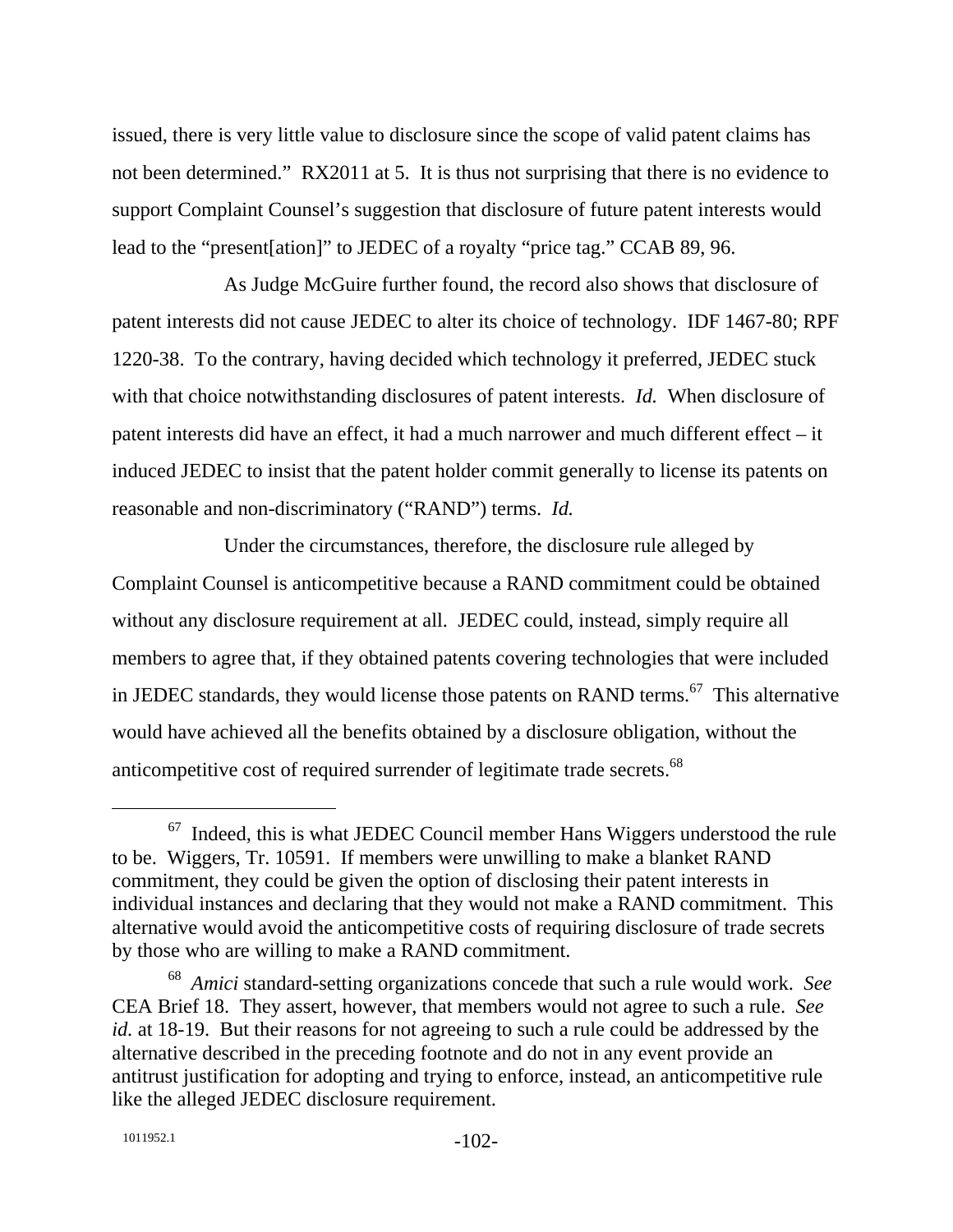The fact that there is an obviously less restrictive alternative to the disclosure requirement on which Complaint Counsel base their case should put an end to this matter. It has been clear since Justice Taft's landmark opinion in the *Addyston Pipe* case more than one hundred years ago that agreements among competitors, such as those establishing the rules and policies of standard setting organizations, will be deemed to violate the antitrust laws if their purportedly legitimate purposes can be served by means that impinge less upon other antitrust objectives. *United States v. Addyston Pipe & Steel Co.*, 85 F. 271, 282-83 (6th Cir. 1898), *modified and aff'd*, 175 U.S. 211 (1899); *see also Sullivan v. NFL*, 34 F.3d 1091, 1103 (1st Cir. 1994) (restraint is not reasonable for antitrust purposes "if a reasonable, less restrictive alternative . . . exists that would provide the same benefits"). The Commission should construe JEDEC's patent policy, if it can, so that it comports with the law; at a minimum, the more restrictive (and anticompetitive) construction Complaint Counsel offer cannot be the basis of antitrust liability.

> **(2) JEDEC's Rules, As Interpreted By Complaint Counsel, Would Result In The Standardization Of Inferior Technologies, While JEDEC Members Could Reap Private Benefits**

There is an additional reason why JEDEC's disclosure rules, if construed as Complaint Counsel allege, cannot be the basis of an antitrust case against Rambus. If – as Complaint Counsel's economic expert put it – JEDEC's rules put a "penalty" on patented technologies (McAfee, Tr. 7337, 7582-83) (*see* CCAB 78 (JEDEC policies "provided for avoiding patents where possible")), then their purpose would be inconsistent with the purposes of the antitrust laws.<sup>69</sup> As the EIA itself pointed out in a

 $69$  The evidence as to whether JEDEC had such rules is in dispute. Because the rule alleged by Complaint Counsel would undermine the objectives of the antitrust laws, it should not readily be assumed that JEDEC would have adopted such a rule.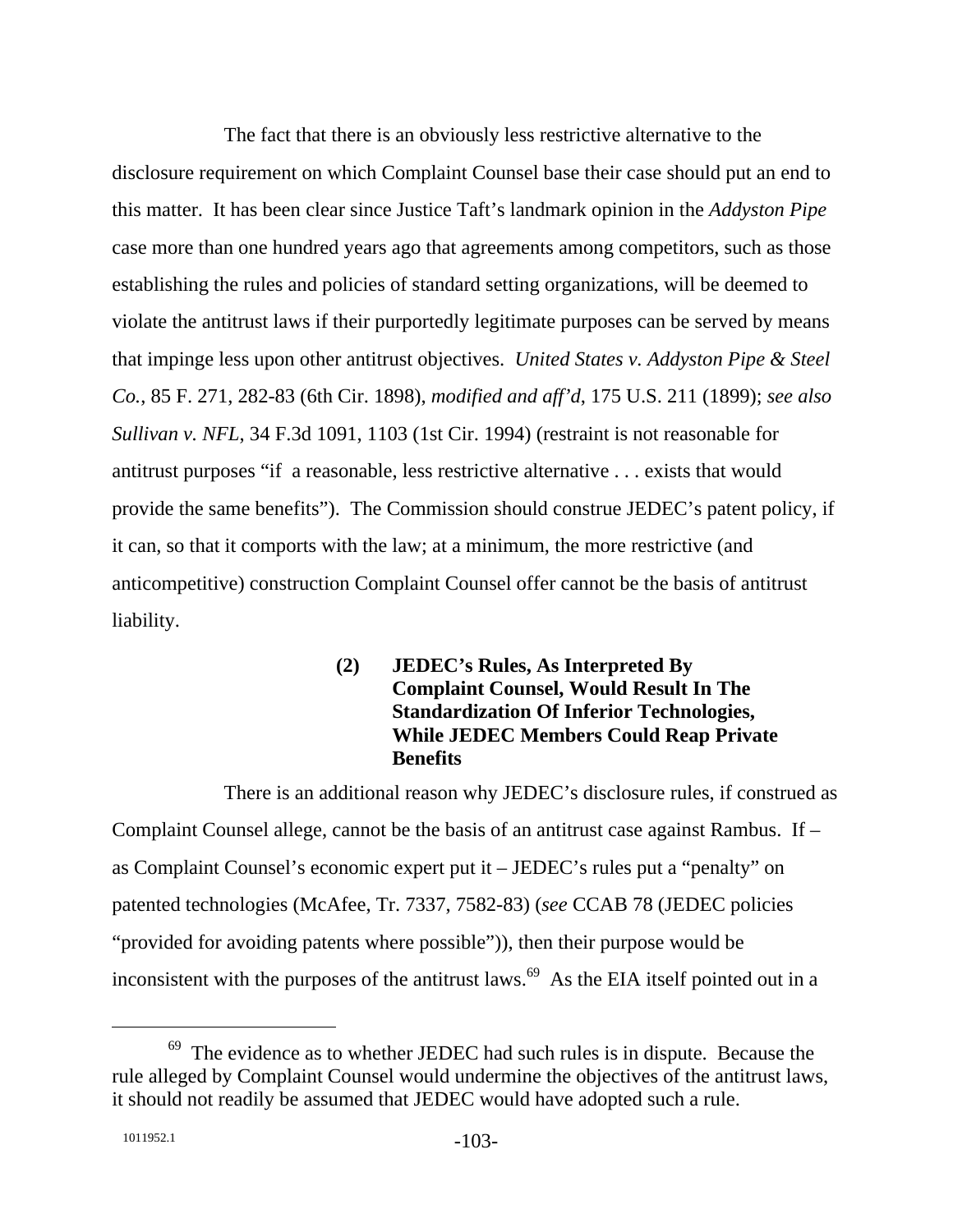1996 letter to the FTC, avoiding patented technology would deny consumers the benefit of the best technology and would be anticompetitive. RX669 at 2-3; RRPF 301-04. Such a policy would effectively constitute an unlawful boycott of patented technologies. It would result in the selection of inferior technologies and inferior standards where, as here, the patented technologies are superior to the alternatives. Inferior technologies mean reduced efficiency, reduced total economic welfare, and reduced consumer welfare as well. RX669 at 2, 3; RX2011 at 2-5; *see also* David Teece and Edward Sherry, *Standard Setting and Antitrust*, 87 MINN. L. REV. 1913, 1931-33, 1991-92 (2003).

The Commission has itself recognized that a refusal to include patented technology in a standard is inconsistent with the objectives of the antitrust laws and, indeed, constitutes a violation of Section 5. In *In the Matter of American Society of Sanitary Engineering*, 106 FTC 324, 1985 FTC LEXIS 20 (1985), the American Society of Sanitary Engineering ("ASSE") had refused to permit inclusion of patented technology even though it performed at least as well as other technologies that were included within the standard. 1985 FTC LEXIS 20, \*7-9. The FTC charged that the refusal to permit inclusion of patented technology into a standard constituted a concerted refusal to deal and thus violated Section 5 of the Federal Trade Commission Act. *Id.* at \*9-10.

On Complaint Counsel's theory here, the alleged JEDEC policies would have the same anticompetitive effects of retarding the development and use of new and better technologies – especially those invented by outsiders like Rambus. Those policies therefore cannot properly be the basis for an antitrust case.

### **c. Undermining Or Subverting The Purpose Of The Rules Without Violating Them Is Not Enough**

Having failed to establish that Rambus violated actual JEDEC rules, Complaint Counsel fall back to the more nebulous allegation that Rambus's conduct "undermined the fundamental purpose of JEDEC" to prevent "opportunist behavior by members to hijack" its standards. CCAB 28, 35. And the antitrust laws, they argue, have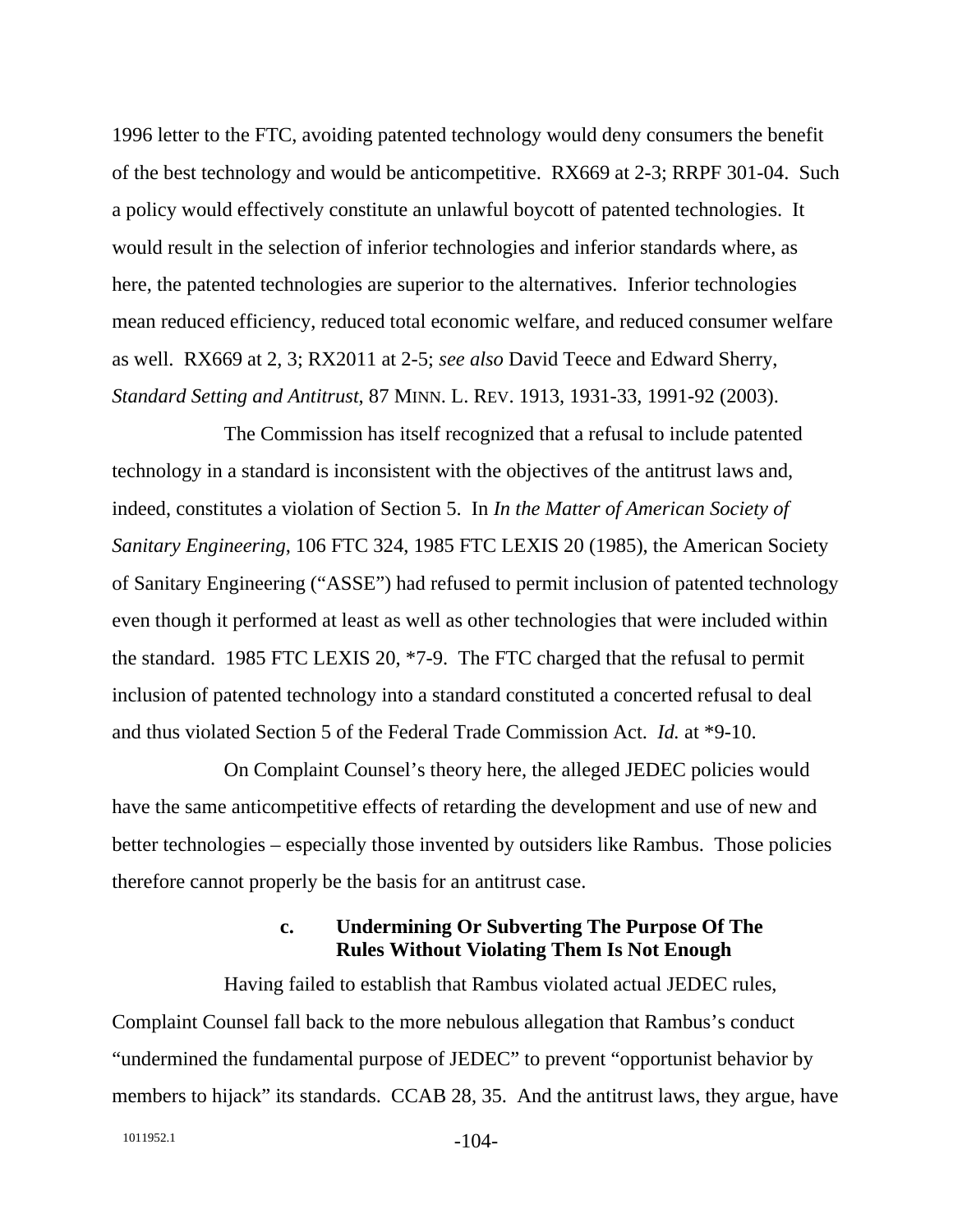long been concerned with the same risk. CCAB 31.

Complaint Counsel's argument fails because JEDEC's rules did not reflect any such single-minded objective, but rather embodied compromises and limitations that reflect other objectives. *See* Section II.C. Moreover, it is wrong as a matter of law because generalized claims about offensive conduct are not enough for an antitrust case. As the Supreme Court has made clear, it is not the purpose of the antitrust laws to regulate such issues; *other* laws "provide remedies for various 'competitive practices thought to be offensive to proper standards of business morality.'" *NYNEX Corp. v. Discon, Inc.*, 525 U.S. 128, 137 (1998) (quoting 3 P. AREEDA & H. HOVENKAMP, ANTITRUST LAW ¶ 651d, p. 78 (1996)); *see also Brooke Group Ltd. v. Brown & Williamson Tobacco Corp.*, 509 U.S. 209, 225 (1993) ("Even an act of pure malice by one business competitor against another does not, without more, state a claim under the federal antitrust laws"); *Conoco, Inc. v. Inman Oil Co.*, 774 F.2d 895, 905-6, 908-9 (8th Cir. 1985) (antitrust laws not violated by conduct that violates common law duty of good faith and fair dealing).

Complaint Counsel purport to find a free-standing antitrust duty in two sources, both of which they misconstrue. The first is a 1981 article by FTC Chairman Muris, which analyzes the phenomenon of common law courts reading implicit terms into contracts to avoid opportunism by one of the parties. By a process of creative extraction, Complaint Counsel quote general language from the article for the proposition that, as regards standard setting organizations:

> "The antitrust laws and the FTC Act provide a remedy when a member of such an organization nevertheless captures the standard – whether by violating the organization's express rules or by circumventing those rules in a manner 'contrary to the other [parties'] understanding . . . but not necessarily contrary to [the rules'] explicit terms.' – and thereby acquires monopoly power."

CCAB 36 (quoting Timothy J. Muris, *Opportunistic Behavior and the Law of Contracts*,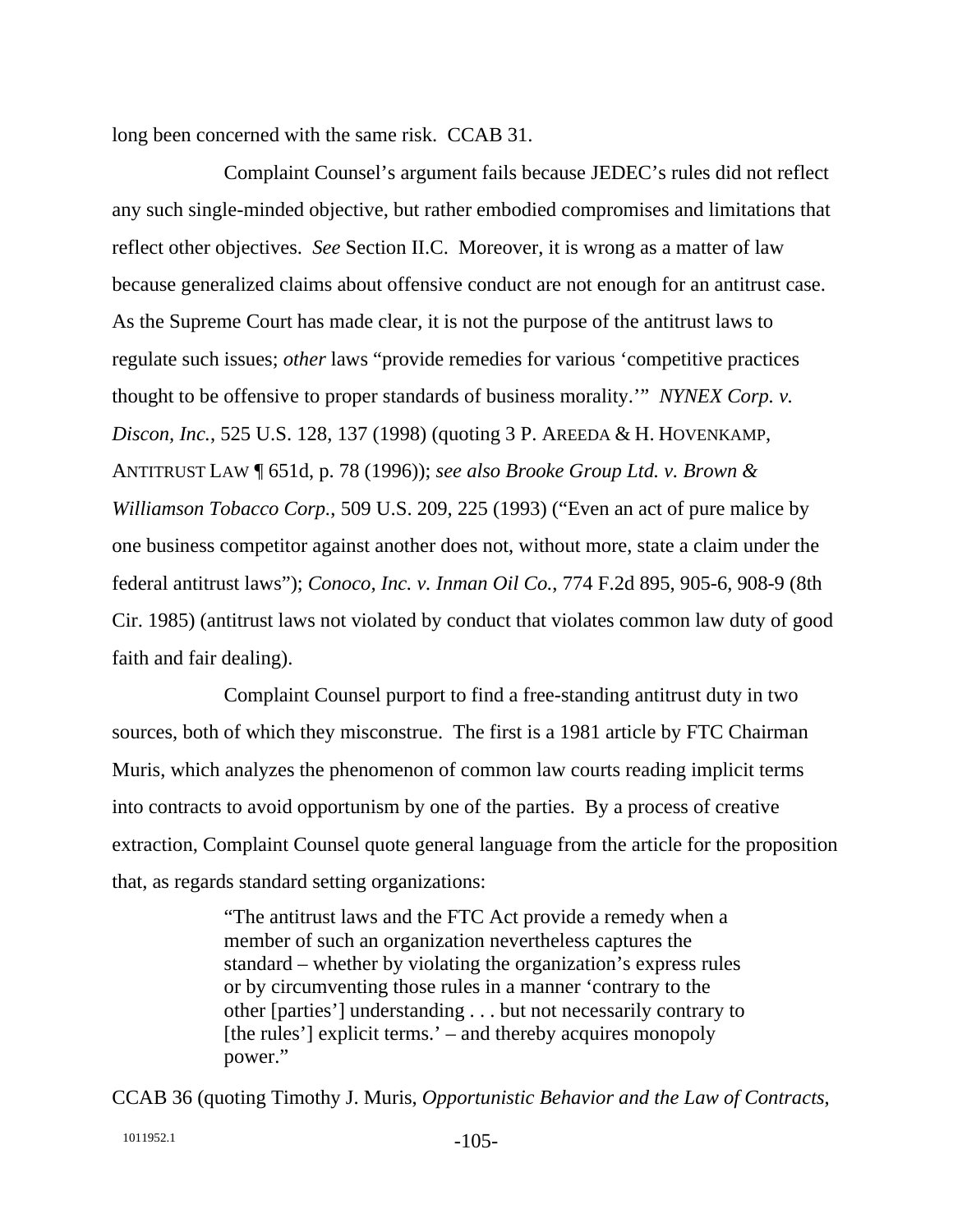65 MINN. L. REV. 521 (1981)).

The kind of equitable contract construction described in Chairman Muris's article does not, however, bear the meaning Complaint Counsel ascribe to it. In the first place, the article did not purport to articulate a new standard for exclusionary conduct under the antitrust laws. Moreover, even in contract law, which was the subject of the article, implied duties of good faith are not intended to expand anyone's rights or duties.<sup>70</sup> Rather, they are intended only to ensure that the parties have the benefits and the obligations that they agreed upon – and no more. The Restatement puts it this way: The implied duty of good faith requires "faithfulness to an *agreed* common purpose and consistency with the *justified* expectations of the other party.<sup> $71$ </sup> Thus, as one commentator has explained, good faith performance simply requires a party to use its discretion "for any purpose within the reasonable contemplation of the parties at the time of formation." Matters of "good faith," therefore, could help Complaint Counsel here only if they had proven that the parties – JEDEC and Rambus – had a clear understanding of the disclosure requirements, and that the rules themselves had failed to capture that understanding. That is precisely what Complaint Counsel failed to prove.

Complaint Counsel also rely on two Supreme Court cases in support of its "hijacking" argument. But those cases differ from this case in two fundamental respects. First, they involved horizontal agreements that violated Section 1 of the Sherman Act, 15 U.S.C. § 1, and thus raised very different antitrust issues from those raised in a single-

 $70$  As discussed above, Complaint Counsel contend that a duty of good faith arose not from a contract, but from the EIA Legal Guide. Any duty imposed by this policy, however, did not include a duty to disclose pending patent applications. *See*  Section II.C.1.

<sup>71</sup> RESTATEMENT (SECOND) OF CONTRACTS § 205, cmt. a (1982) (emphasis added).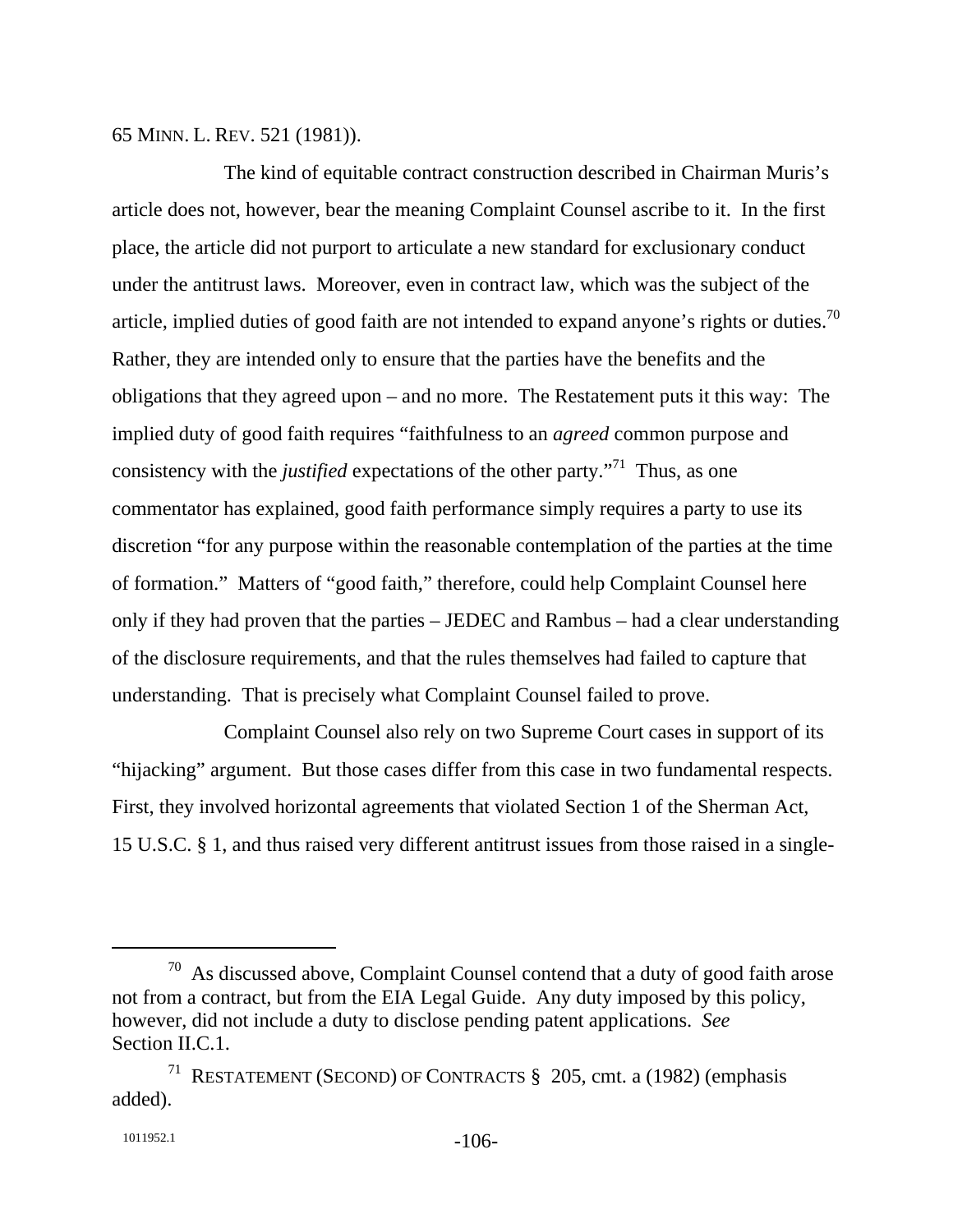firm case like Complaint Counsel's case here.72 In *Indian Head, Inc. v. Allied Tube & Conduit Corp.*, 817 F.2d 938 (2d Cir. 1987), *aff'd*, 486 U.S. 492 (1988), the defendant conspired with other steel companies to take control of the standard setting organization in order to exclude the plaintiff's competing plastic products from standards set by the organization. *Id.* at 497. Similarly, in *American Society of Mechanical Engineers, Inc. v. Hydrolevel Corp*., 456 U.S. 556 (1982), the defendant standard setting organization conspired with others (including a manufacturer) to misrepresent a standard and put another manufacturer out of business. As the Fifth Circuit put it, "To bring the case within the ambit of *Indian Head*, [the claimant] must allege that there was a conspiracy . . . ." *Stearns Airport Equip. Co. v. FMC Corp.*, 170 F.3d 518, 526 (5th Cir. 1999).73

Second, in all of the cases on which Complaint Counsel rely, the defendants not only colluded among themselves, but also took affirmative steps to block competitors. Here, by contrast, Complaint Counsel's case rests on inaction – a unilateral refusal of Rambus to share its intellectual property, its trade secrets, with others.

In short, by contrast to this case, the conduct involved Complaint Counsel's cited cases is plainly the kind of unlawful activity that has traditionally concerned

 $72$  This is also true of all of the other standard setting cases on which Complaint Counsel rely. *See* CCAB 32-34; *see also* AAI Brief 2 n.2 (none of the reported cases establishes clear guidance for this case). Complaint Counsel's assertion that "the presence of the standards organization itself supplies the concerted conduct element of" Section 1, CCAB 40, is untenable. The concerted conduct element of Section 1 requires that the allegedly unlawful conduct – the defendant's conduct – be taken in concert with others.

<sup>73</sup> Complaint Counsel argue to the contrary that the gravamen of *Indian Head* and *Hydrolevel* was "not the fact that the conduct was executed by agreement, but the effect of the conduct." CCAB 40. This argument conflates the two basic and different elements of Complaint Counsel's case: proof that Rambus engaged in anticompetitive conduct within the meaning of Section 2, and proof that that conduct caused injury to competition. Complaint Counsel must prove both.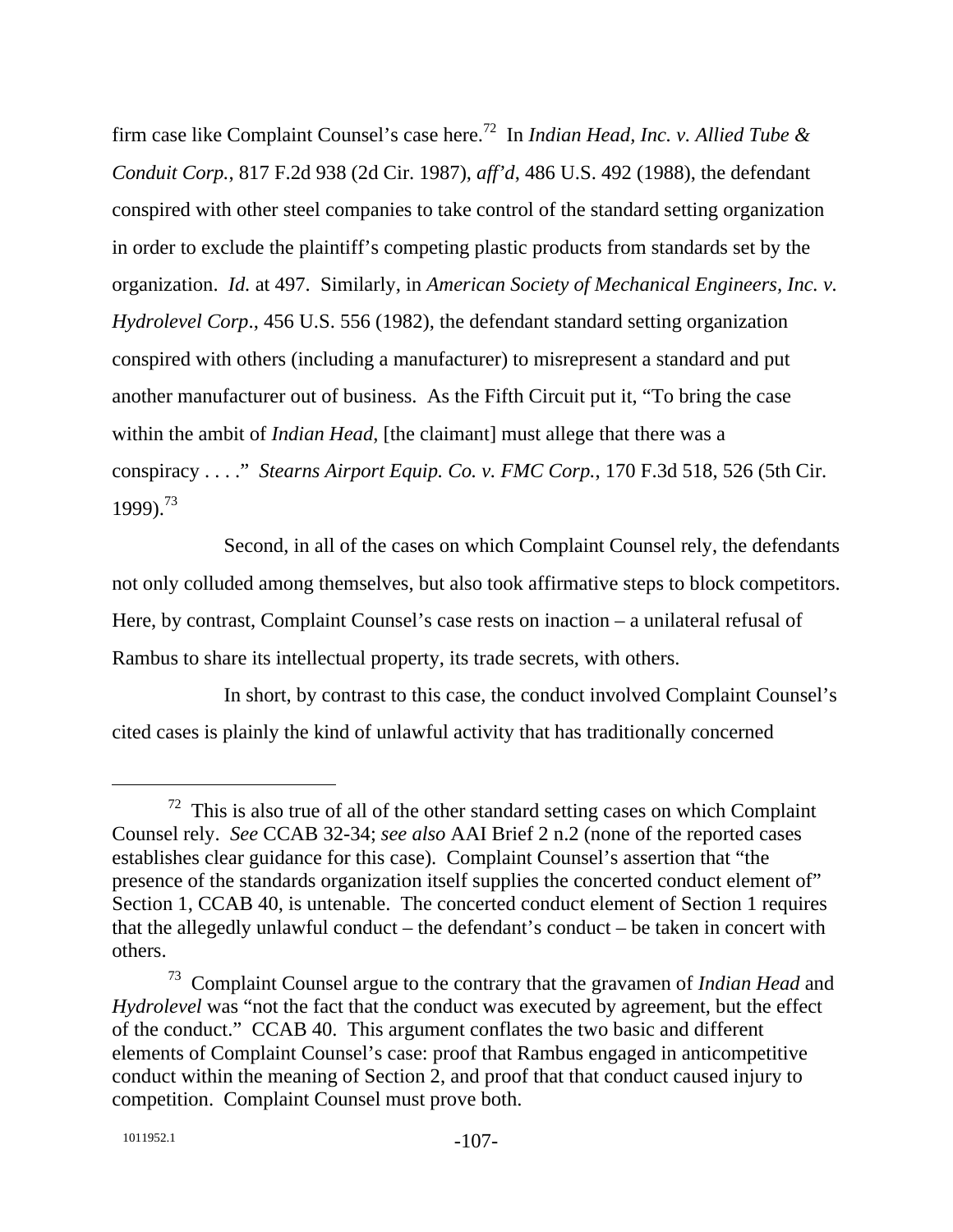antitrust courts about standard setting bodies – collusion among some or all members to exclude rival technologies. The defendants in those cases argued that their conduct was nevertheless lawful because it did not violate the organization's rules. The court rejected the defense, saying, in language quoted by Complaint Counsel, that it would not "permit a defendant to use its literal compliance with a standard setting organization's rules as a shield . . . from antitrust liability." CCAB 38, *quoting Indian Head*, 817 F.2d at 941. Complaint Counsel would read the quoted language to mean that any conduct that confounds an alleged purpose of a standard setting organization can violate the antitrust laws and that compliance with the organization's rules is irrelevant. But the cases on which they rely mean no such thing. They mean only that conduct – an anticompetitive conspiracy – that is *otherwise* a violation of the antitrust laws is not immunized from liability simply because it does not also violate the organization's rules.

# **3. Even If Rambus Had Violated A Clear JEDEC Duty Requiring Disclosure, Rambus's Refusal To Aid Its Competitors By Disclosing Its Trade Secrets Was Not Exclusionary Within The Meaning Of The Antitrust Laws**

The antitrust laws prohibit only conduct that is exclusionary within the meaning of the antitrust laws. Conduct is not exclusionary simply because it violates non-antitrust standards. Nor is it anticompetitive simply because, by some kind of afterthe-fact reckoning, it might be thought to have injured competition. To the contrary, conduct is exclusionary for antitrust purposes only if, when it was undertaken, it did not serve a legitimate purpose – only if, in other words, it did not make business sense for the defendant but for its exclusion of rivals and the resulting market power. The conduct Complaint Counsel allege here – Rambus's failure to share its trade secrets with others – does not meet this test.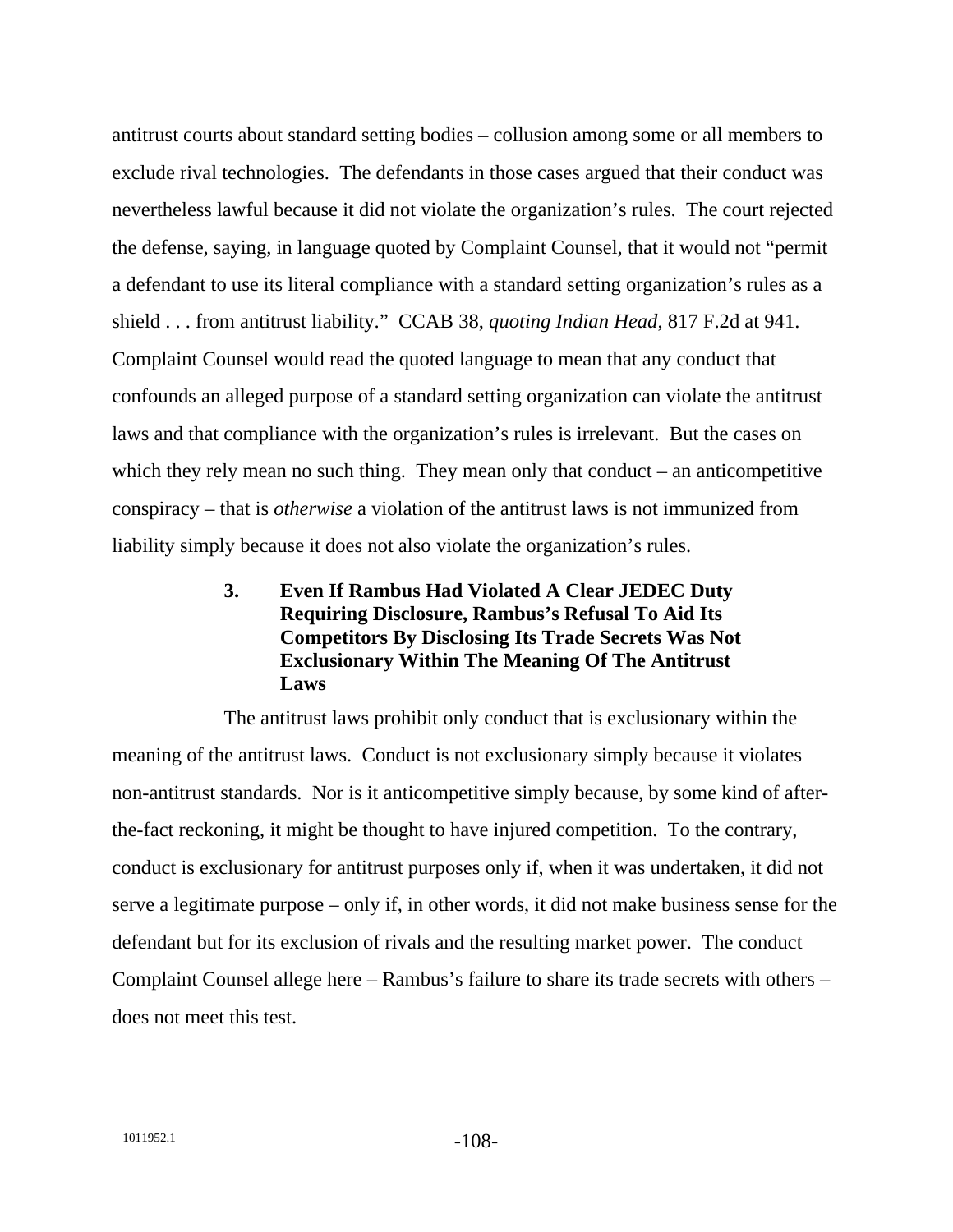### **a. The Violation Of A Duty Extrinsic To The Antitrust Laws Is Not Enough To Establish Antitrust Liability**

Even if Complaint Counsel had shown that Rambus's conduct violated JEDEC's rules and that those rules were not anticompetitive, they would still not have established that Rambus's conduct was exclusionary under the antitrust laws. It has long been clear that whether conduct is exclusionary cannot be determined simply by reference to non-antitrust duties or standards. As Judge Posner put it, exclusionary conduct cannot be determined by liability "in tort or contract law, under theories of equitable or promissory estoppel or implied contract . . . or by analogy to the common law tort" rules. *Olympia Equip. Leasing Co.*, 797 F.2d at 376.

The courts have repeatedly made clear that a violation of a non-antitrust rule, statute, or ethic – even those that promote social welfare – is not itself exclusionary conduct. The Supreme Court removed any doubt about this point in its decision earlier this year in *Trinko*, holding that an antitrust claim cannot be based simply on duties extrinsic to antitrust, even those arising from a federal statute enacted for an explicitly procompetitive purpose. *See Trinko*, 124 S.Ct. at 883. Rather, the Court said, the legal standard for a monopolization case is whether the defendant's activity "*violates preexisting antitrust standards*." *Id*. at 878.

The refusal of the antitrust laws simply to equate a violation of nonantitrust rules with exclusionary conduct applies with special force in cases involving policies created by private organizations such as JEDEC. Such policies in general are intended to achieve the private goals of the parties and do not necessarily further antitrust goals. Accordingly, antitrust law, "framed to preserve normal competitive forces," does not, for instance, "police the performance of private contracts." *Madison Fund, Inc. v. Charter Co.*, 406 F.Supp. 749, 751 (S.D.N.Y. 1975); and "a claimed breach of contract by unreasonable conduct, standing alone, should not give rise to antitrust liability," *City of Vernon v. Southern Cal. Edison*, 955 F.2d at 1368; *see also Bucher v. Shumway*,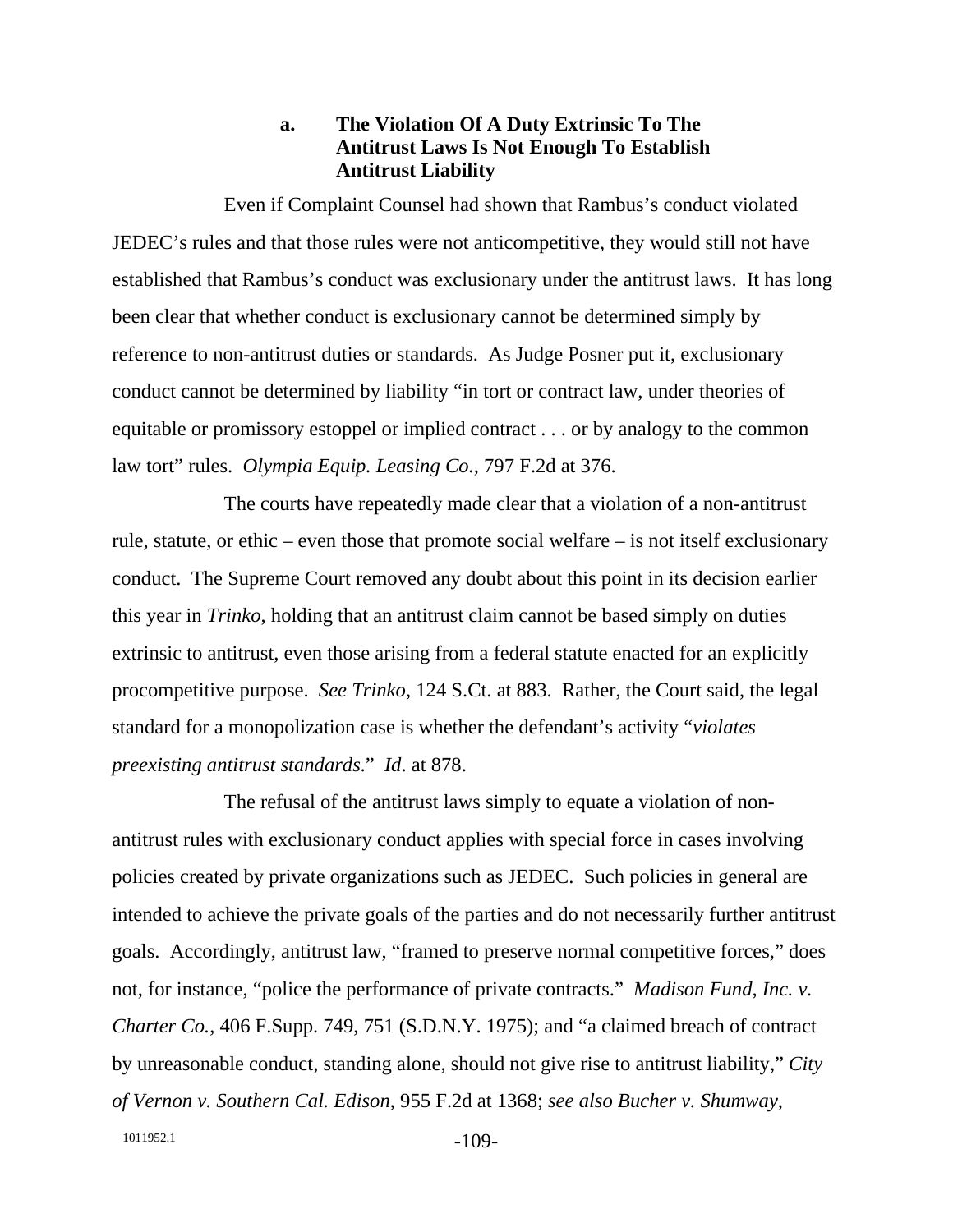452 F.Supp. 1288, 1291 (S.D.N.Y. 1978) (no antitrust liability for violation of laws preventing "deception or overreaching" in the securities markets). As the Fifth Circuit put it, "[a]ntitrust law is rife with . . . examples of what competitors find to be disreputable business practices that do not qualify as predatory behavior." *Taylor Publ'g Co. v. Jostens Inc.*, 216 F.3d 465, 476 (5th Cir. 2000).

### **b. To Establish Exclusionary Conduct, A Plaintiff Must Demonstrate That Defendant's Conduct Lacked A Legitimate Business Justification**

#### **(1) Exclusionary Conduct Is Determined Pursuant To The "Sacrifice" Test**

As a general rule, conduct is exclusionary for antitrust purposes only if it would be unprofitable to the defendant but for the defendant's expectation that it will exclude rivals and thereby enable the defendant to gain additional market power with which to recoup the losses caused by the conduct. *See, e.g., Aspen Skiing*, 472 U.S. at 610-11 (defendant was "willing to sacrifice short-run benefits and consumer goodwill in exchange for a perceived long-run impact on its smaller rival"); *Advanced Health-Care Servs. v. Radford Community Hosp.*, 910 F.2d 139, 148 (4th Cir. 1990) ("if a plaintiff shows that a defendant has harmed consumers and competition by making a short-term sacrifice in order to further its exclusive, anti-competitive objectives, it has shown predation"). Thus, to prevail here, Complaint Counsel must prove that Rambus engaged in conduct that had "no rational business purpose other than its adverse effects on competitors." *Concord Boat Corp. v. Brunswick Corp.*, 207 F.3d 1039, 1062 (8th Cir. 2000); *see also High Technology Careers v. San Jose Mercury News*, 996 F.2d 987, 990 (9th Cir. 1993) ("if there is a valid business justification for [defendants'] conduct, there is no antitrust liability").

This test, which is sometimes called the "sacrifice test," furthers antitrust interests in several ways. It ensures that the antitrust laws do not condemn – and thus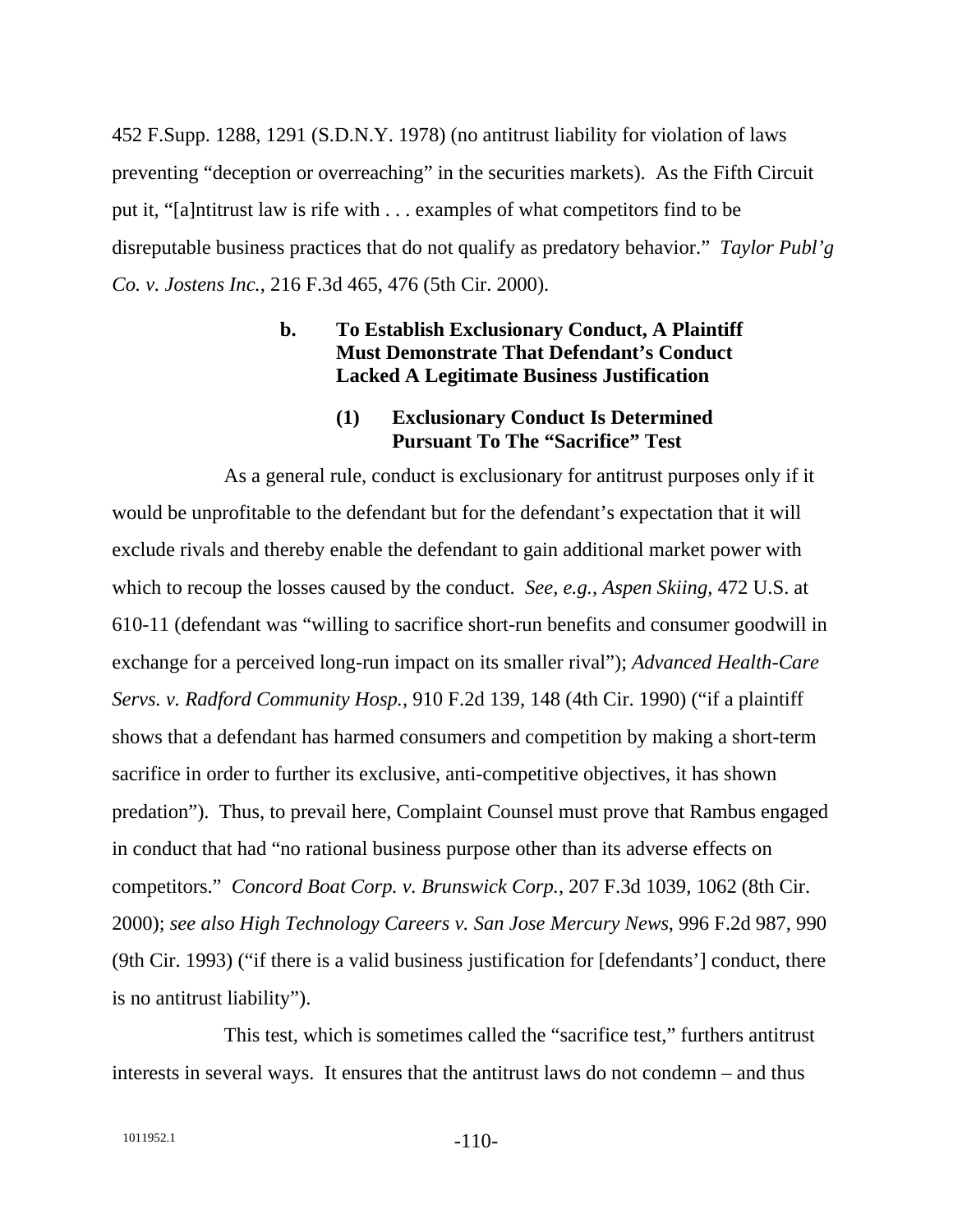will not deter – competition on the merits, *i.e.*, conduct that makes business sense because, for example, it reduces the defendant's costs, improves the defendant's products, or provides rewards for innovation.<sup>74</sup> By condemning only conduct that makes no sense apart from exclusion and resulting market power, the sacrifice test ensures that the antitrust laws condemn only conduct from which an anticompetitive intent can unambiguously be inferred. And the test provides simple, effective and meaningful guidance to firms so that they will know how to avoid antitrust liability without steering clear of procompetitive conduct.

This basic requirement for exclusionary conduct would apply here, even if Rambus had failed to comply with either a JEDEC disclosure rule or a duty of good faith. *See*, *e.g.*, *Trinko*, 124 S.Ct. at 878; Brief for the United States and the Federal Trade Commission as Amicus Curiae Supporting Petitioner, *Verizon Communications, Inc. v. Trinko*, No. 02-682, at 13 (May 27, 2003), *available at* http://www.usdoj/gov/atr/cases/ F201000/201048.htm ("*Trinko* Merits Br.") 27 ("Here, petitioner is alleged to have breached contractual and regulatory requirements . . . . Unless that conduct would not make economic sense apart from a tendency to impair or forestall competition, it is not exclusionary and is not actionable under Section 2."). For example, in *Conoco, Inc. v. Inman Oil Co.*, 774 F.2d 895 (8th Cir. 1985), a distributor of petroleum products brought suit against its franchisor alleging that the franchisor's bidding for contracts in competition with the distributor constituted both a breach of the implied obligation of good faith and fair dealing between the parties and an attempt to monopolize. While holding that bidding against its franchisee *did* breach the franchisor's implied obligation

 $74$  Invoking rhetoric of an earlier age, Complaint Counsel repeatedly suggest that conduct is legitimate for antitrust purposes only if it furthers *static* efficiency by reducing prices or improving efficiency. *See, e.g.*, CCAB 30 n.28, 53-54. These formulations ignore the important, legitimate, dynamic benefits – to the innovation process, efficiency, and competition – from the protection of Rambus's trade secrets.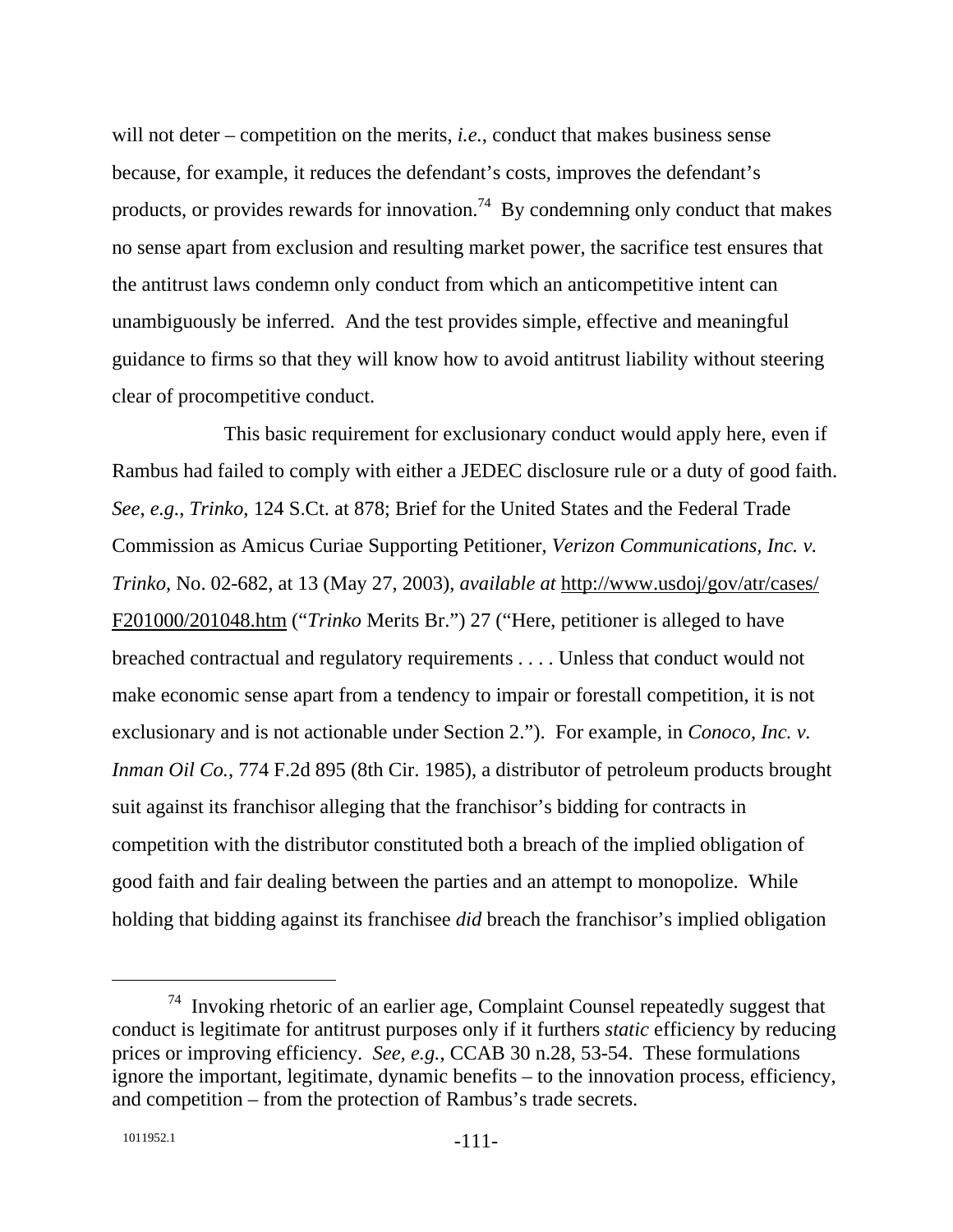of good faith and fair dealing, the Court held that the conduct was *not* exclusionary because the franchisor had a legitimate business reason unrelated to the elimination of competitors – obtaining a new customer. *Id.* at 905-06, 908-09.<sup>75</sup>

Complaint Counsel do not directly dispute that the sacrifice test is the controlling standard for exclusionary conduct; nor could they, given the fact that the Department of Justice and the Federal Trade Commission have repeatedly endorsed that definition.<sup>76</sup> But they attempt to divert attention from the requirements of the test by quoting earlier and more general formulations, such as the requirement that exclusionary conduct is conduct that does not further competition or does so in an unnecessarily restrictive manner. *See* CCAB 30. That general language, however, is not inconsistent with the test for exclusionary conduct that the Justice Department, the Commission and the courts have repeatedly embraced. To the contrary, the sacrifice test is simply a more precise way of identifying conduct that does not further competition.

 <sup>75</sup> *See also Brookside Ambulance Serv., Inc.*, 1994 WL 592941, at \*3 (per curiam) (table) (even if it violated existing protocol, defendant ambulance company's practice of "run-jumping" was "not anticompetitive" for antitrust purposes because the practice maximized defendant's ability to receive calls and promoted efficient use of its ambulance fleet; a firm, "regardless of its market power," may promote efficiency).

<sup>76</sup> *See* Brief for the United States and the Federal Trade Commission as Amicus Curiae on Petition for a Writ of Certiorari, *Verizon Communications, Inc. v. Trinko*, No. 02-682, at 13 (December 2002), http://www.usdoj.gov/atr/cases/f200500/200558.htm ("*Trinko* Cert. Br.") (conduct is exclusionary only when it "would not make economic sense unless it tended to reduce or eliminate competition"); *see also, e.g., Trinko* Merits Br. (refusal to deal); Brief of the United States, *United States v. Dentsply Int'l, Inc.*, at 18, 26-27 No. 03-4097 (3d Cir. January 2004) (exclusive dealing); Brief for Appellees United States and the State Plaintiffs, *United States v. Microsoft Corp.*, at 48, Nos. 00- 5212, 00-5213 (D.C. Cir., January 2001) (various exclusionary practices); Brief for the United States as Amicus Curiae, *Consolidated Rail Corp. v. Delaware & Hudson Ry. Co.* (Sup. Ct. April 1991) (refusal to deal).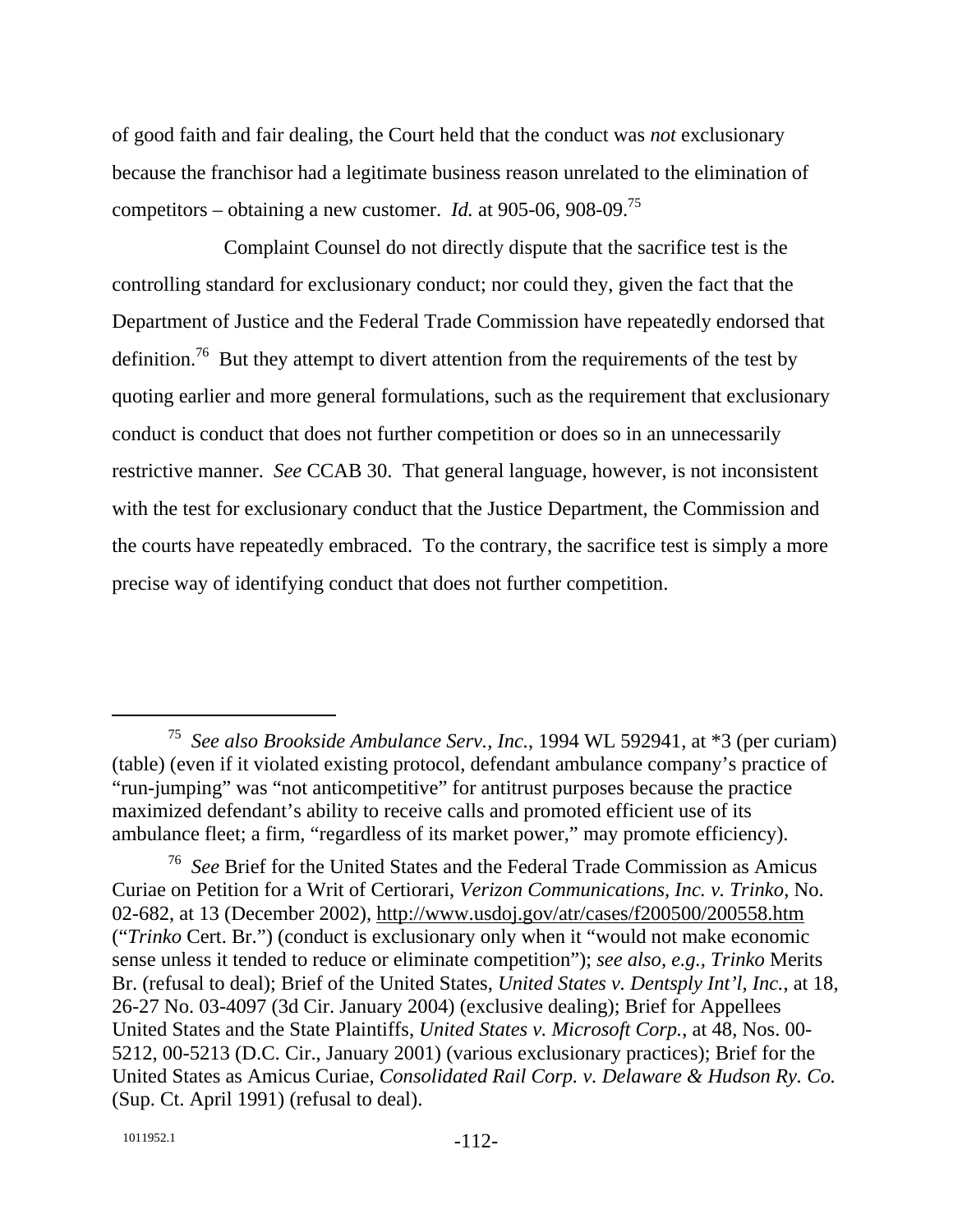### **(2) The Sacrifice Test Applies Particularly To Cases Like This One, In Which A Defendant Refuses To Share With Competitors**

Complaint Counsel's economist did not dispute – because he could not – that, had Rambus never attended a JEDEC meeting, the world – and the JEDEC standards in it – *would be identical to the way we find them today*. IDF 1118, 1054. On Complaint Counsel's theory, therefore, competition was impaired, not by anything Rambus did, but by what Rambus did not do – because Rambus did not share its trade secrets with others. Complaint Counsel's case is thus based on a "duty to deal" theory – a claim that Rambus had a duty to share its property with others.

The Supreme Court in *Trinko* reiterated the general rule that a firm's refusal to share its property with other firms (whatever other duties such refusal may breach) does not violate the antitrust laws. It advised "cautio[n] in recognizing . . . exceptions, because of the uncertain virtue of forced sharing and the difficulty of identifying and remedying anticompetitive conduct by a single firm." 124 S.Ct. at 879. The Court emphasized that cases that have found a duty to deal, like *Aspen Skiing* (which the Court also cautioned lay "at or near the outer boundary of § 2 liability," *id.*), ask whether defendant's "course of dealing suggested a willingness to forsake short-term profits to achieve an anticompetitive end," *id*. at 880.

In its brief in *Trinko*, the Commission made clear why application of the sacrifice test is particularly important in a duty-to-deal context:

> In the context of an alleged refusal to assist a rival, conduct is exclusionary only if it would not make business or economic sense apart from its tendency to reduce or eliminate competition. That demanding standard is necessary to ensure that the Sherman Act promotes competition. A more generalized duty would rarely enhance consumer welfare and would threaten to impair the competition the antitrust laws are designed to promote.

*Trinko* Merits Brief 7. As the Commission went on to explain, regardless whether conduct violates such a duty or is otherwise actionable, if the "monopolist's refusal to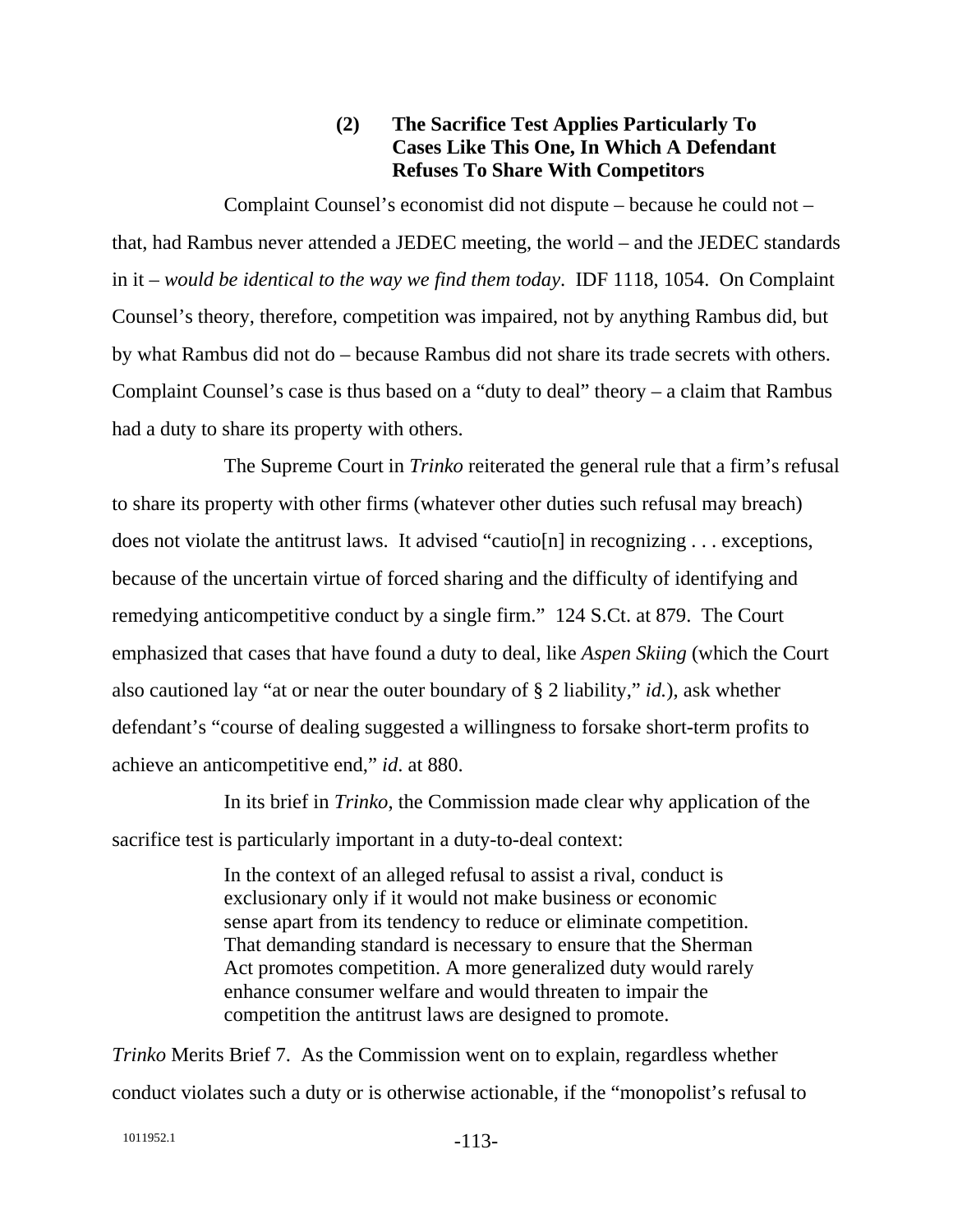deal (*or, as here, breach of an agreement to deal*) on particular terms does make business sense apart from exclusionary consequences, *antitrust law* should avoid interfering with such business choices." *Trinko* Merits Brief at 20 (emphasis added).

Indeed, although *Trinko* itself did not involve intellectual property, the reluctance of courts to recognize a duty to deal cognizable under antitrust law is particularly pronounced where the requested forced sharing arises in the context of intellectual property. *See generally In re Independent Service Organization Antitrust Litigation*, 203 F.3d 1322 (Fed. Cir. 2000).

# **c. Complaint Counsel Have Not Demonstrated That Rambus's Conduct Lacked A Legitimate Business Reason**

Complaint Counsel have not shown that Rambus's conduct meets the requirements for exclusionary conduct under the antitrust laws. To the contrary, as Judge McGuire found, the evidence demonstrates that Rambus was advised by counsel not to disclose its trade secrets, including information about the unrealized patent potential of its inventions (IDF 1064); that companies are routinely advised to and do keep such information secret (IDF 1078, 1084-85); that disclosure of such business secrets can undermine a firm's ability to obtain patents to which it is entitled and thus its ability to realize the full value of its inventions (IDF 1078-83); that innovation, dynamic efficiency and competition are promoted when firms protect such trade secrets (Rapp, Tr. 9918-19); and that Rambus would benefit from keeping information about its patent applications confidential regardless what happened at JEDEC (IDF  $1086-87$ ).<sup>77</sup>

In light of this evidence, there is no basis to conclude that Rambus's

 $77$  Rambus's conduct therefore falls into the benign category of conduct "that impairs the opportunity of rivals by improving the monopolist's own efficiency." CCAB 30 n.28, *citing* Einer Elhauge, *Defining Better Monopolization Standards*, 56 Stan. L. Rev. 253 (2003).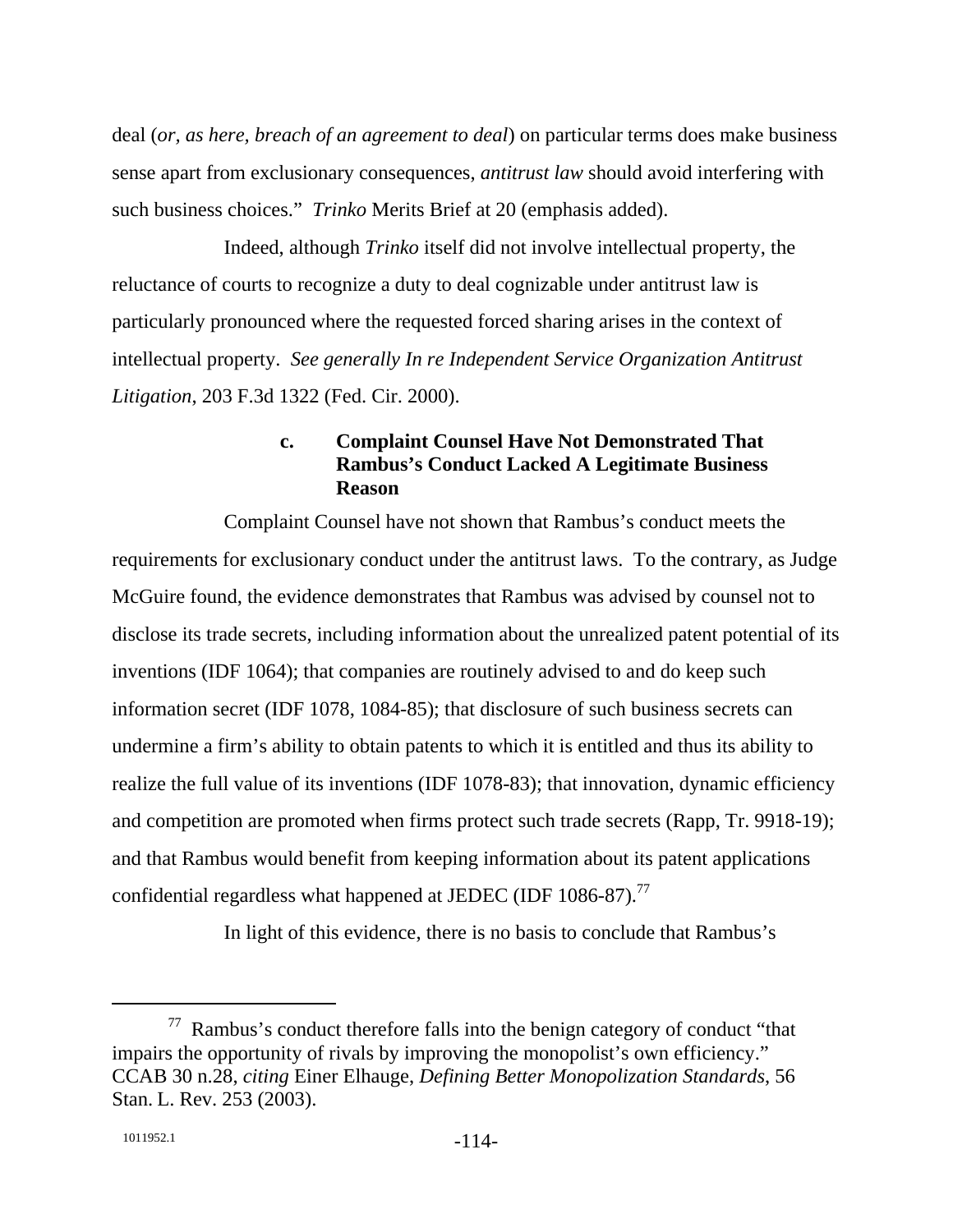decision to protect its trade secrets did not make business sense. Nor is there any basis to conclude, as Complaint Counsel now suggest in footnote, that Rambus's desire to protect its intellectual property was not "a form of competition on the merits." *See* CCAB 53, n.59, *quoting United States v. Microsoft Corp.*, 253 F.3d 34, 59 (D.C. Cir. 2001).

Instead, Complaint Counsel argue that Rambus's business justification is pretextual. *See* CCAB 55-56. Complaint Counsel reason that, if Rambus had been truly concerned about the loss of its trade secrets, it would not have chosen "to join and participate in a standard-setting organization which required disclosure of relevant patent information," *id.* at 55, and thereby risked its ability to enforce its patents in order to obtain a monopoly over JEDEC-compliant products. This argument ignores, however, Judge McGuire's findings that Rambus's counsel advised that Rambus would have no obligation to disclose the kind of trade secret information at issue in this case if it followed a specified course of conduct and that Rambus followed that course. IDF 929- 38.

More important, Complaint Counsel's argument is internally inconsistent and illogical. If Rambus knew when it joined JEDEC, as Complaint Counsel argue, that it was required to disclose its patent interests, then the scheme alleged by Complaint Counsel would be irrational. As Complaint Counsel's economist admitted, Rambus would have known that its efforts to enforce its patents after the industry was locked in to its technologies would have revealed its failure to disclose its patent interests earlier and would thus have made it impossible for Rambus to enforce its patents. IDF 1109. Rambus would, in other words, have anticipated no payoff from the scheme alleged by Complaint Counsel. *See* RPF 1472-75. The more sensible explanation, then, is that Rambus thought it was entitled to protect its trade secrets and chose to protect them for the legitimate and ordinary reasons that firms routinely protect their similar trade secrets.

1011952.1 -115-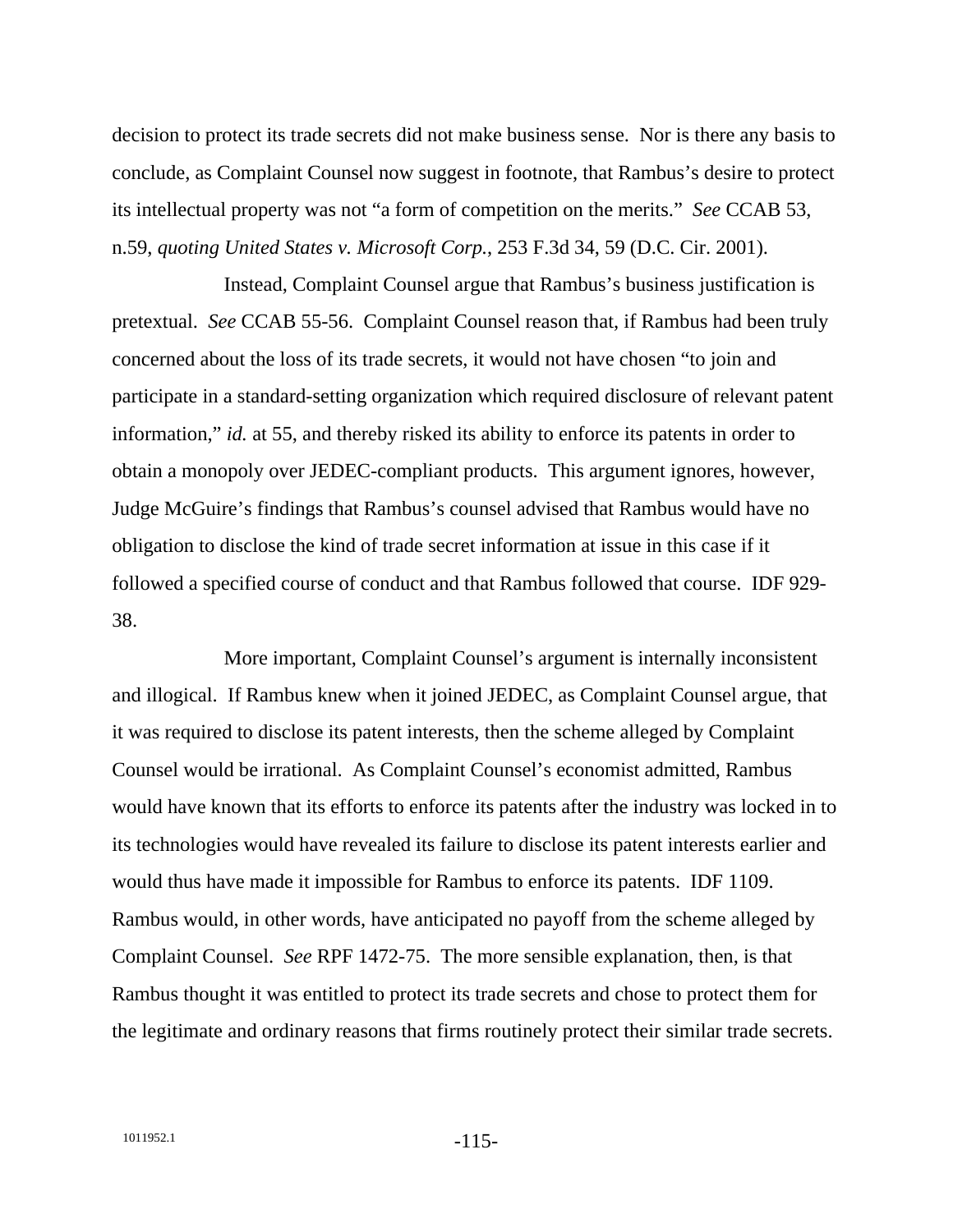### **D. Complaint Counsel Failed To Prove That Rambus's Conduct Caused Any Anticompetitive Effects**

In addition to proof of exclusionary conduct, antitrust law requires that plaintiffs prove that the challenged conduct caused anticompetitive effects. *See Spectrum Sports*, 506 U.S. at 458. Complaint Counsel thus concede that there must be a "causal link" between the conduct at issue and the acquisition of monopoly power. CCAB 74. In an effort to meet this burden, Complaint Counsel tried a two-pronged approach. First, they sought to show a causal connection by proving that JEDEC would not have adopted Rambus's technologies in SDRAM or DDR but for the challenged conduct. Second, because the evidence weighed against them, Complaint Counsel argued that causation should nonetheless be inferred under a lower standard or proof. Neither approach succeeds.

### **1. Complaint Counsel Failed To Prove A Causal Connection Between The Alleged Conduct And Rambus's Market Power**

### **a. Complaint Counsel Did Not Show That Disclosure Would Have Changed The Outcome**

Complaint Counsel's case founders on the evidence. They failed to prove that the alleged failure to disclose was the "but for" cause of Rambus's market power. Judge McGuire correctly found that this is so for a number of reasons.

Complaint Counsel failed to prove that JEDEC members relied on any failure to disclose or alleged misrepresentations by Rambus. Complaints Counsel's entire case rests on the notion that JEDEC members were misled by Rambus's conduct. Reliance is therefore an essential element of their theory of causation. *See, e.g., Nobelpharma AB v. Implant Innovations, Inc.*, 141 F.3d 1059, 1070-71 (Fed. Cir. 1998) (monopolization claim based on fraud on the Patent Office requires a "*clear showing of reliance*, *i.e.*, that the patent would not have issued but for the misrepresentation or omission" that "*cause[d]* [the] PTO to grant [an] invalid patent"); *American Professional Testing Serv. v. Harcourt Brace Jovanovich Legal & Professional Publs.*, 108 F.3d 1147,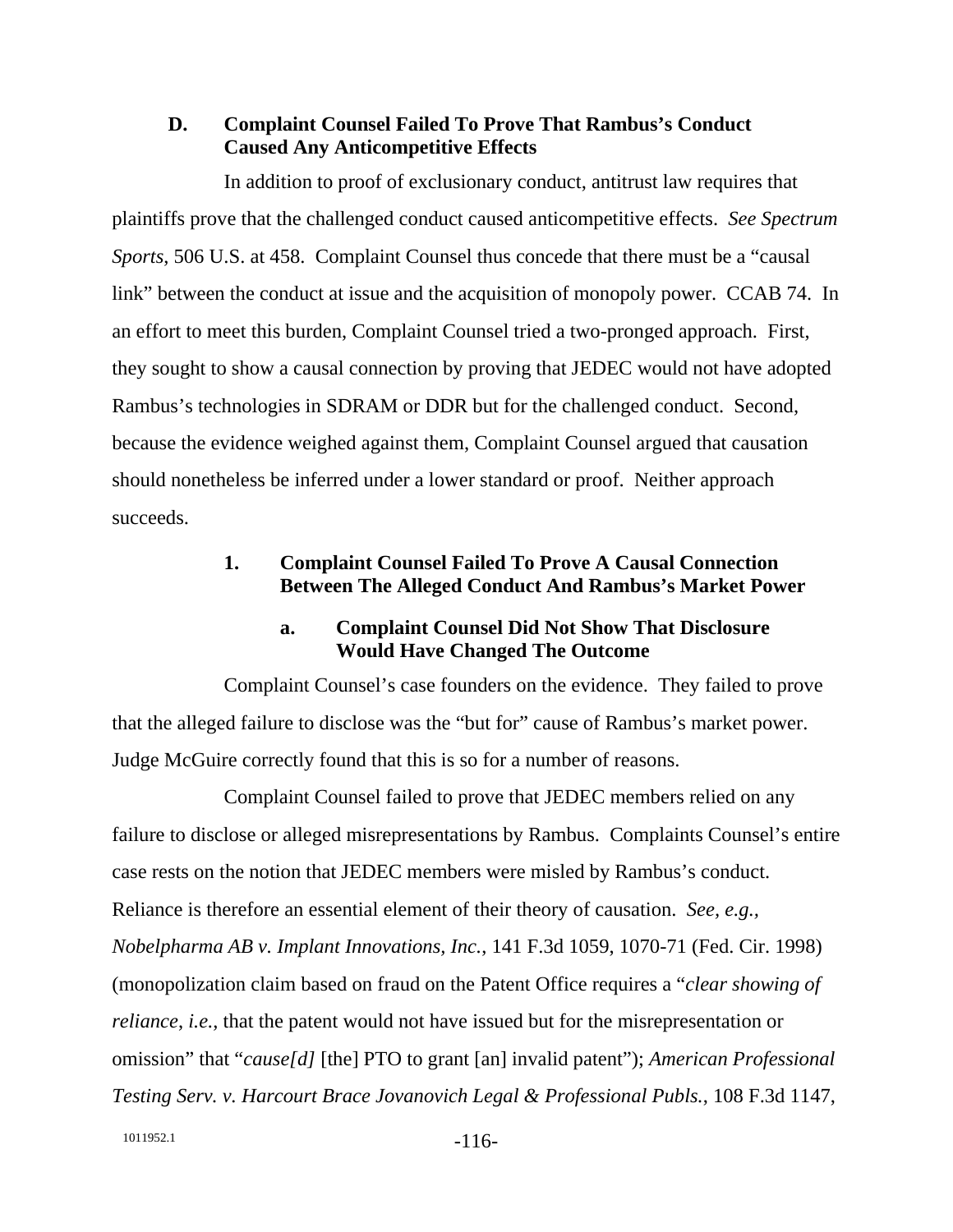1152 (9th Cir. 1997) (monopolization claim based on alleged false advertising requires proof of reliance). The evidence, however, shows that JEDEC members were not misled by Rambus's conduct:

- When Rambus joined JEDEC, JEDEC members were concerned that Rambus might obtain patents covering technologies being incorporated into the SDRAM standard. IDF 786-806.
- Rambus's conduct at JEDEC did not allay these concerns, it magnified them. When Richard Crisp declined to comment on Rambus's intellectual property at the May 1992 JEDEC meeting, JEDEC members saw this as a "flag" and a "notification to the committee that there should be a concern." IDF 819-23, IDC 280. Further, the evidence shows that after that meeting, JEDEC members continued to be concerned about Rambus "patent problems." IDF 829-35.
- Similarly, when Rambus issued a statement at the September 1995 meeting stating, "Our presence or silence at committee meetings... does [not] make any statement regarding potential infringement of Rambus intellectual property," JEDEC members understood that Rambus's presence and silence at JEDEC meetings did not mean that Rambus did not have intellectual property relating to JEDEC's work. IDF 855-857.
- In addition, Rambus's PCT application, which was published in April 1991 and discussed at JEDEC (IDF 183, 836-41), put JEDEC members on notice that Rambus could obtain patents over the technologies being incorporated in JEDEC's work. IDF 207-19.
- The evidence also shows that in October 1995, Rambus informed several JEDEC members that Rambus's intellectual property might apply to SDRAMs. IDF 859-64. Internal documents show that JEDEC members continued to be concerned about Rambus's potential patent rights. IDF 864-68.
- After Rambus withdrew, JEDEC members continued to be concerned that Rambus might obtain patents over SDRAM and DDR. IDF 877- 901.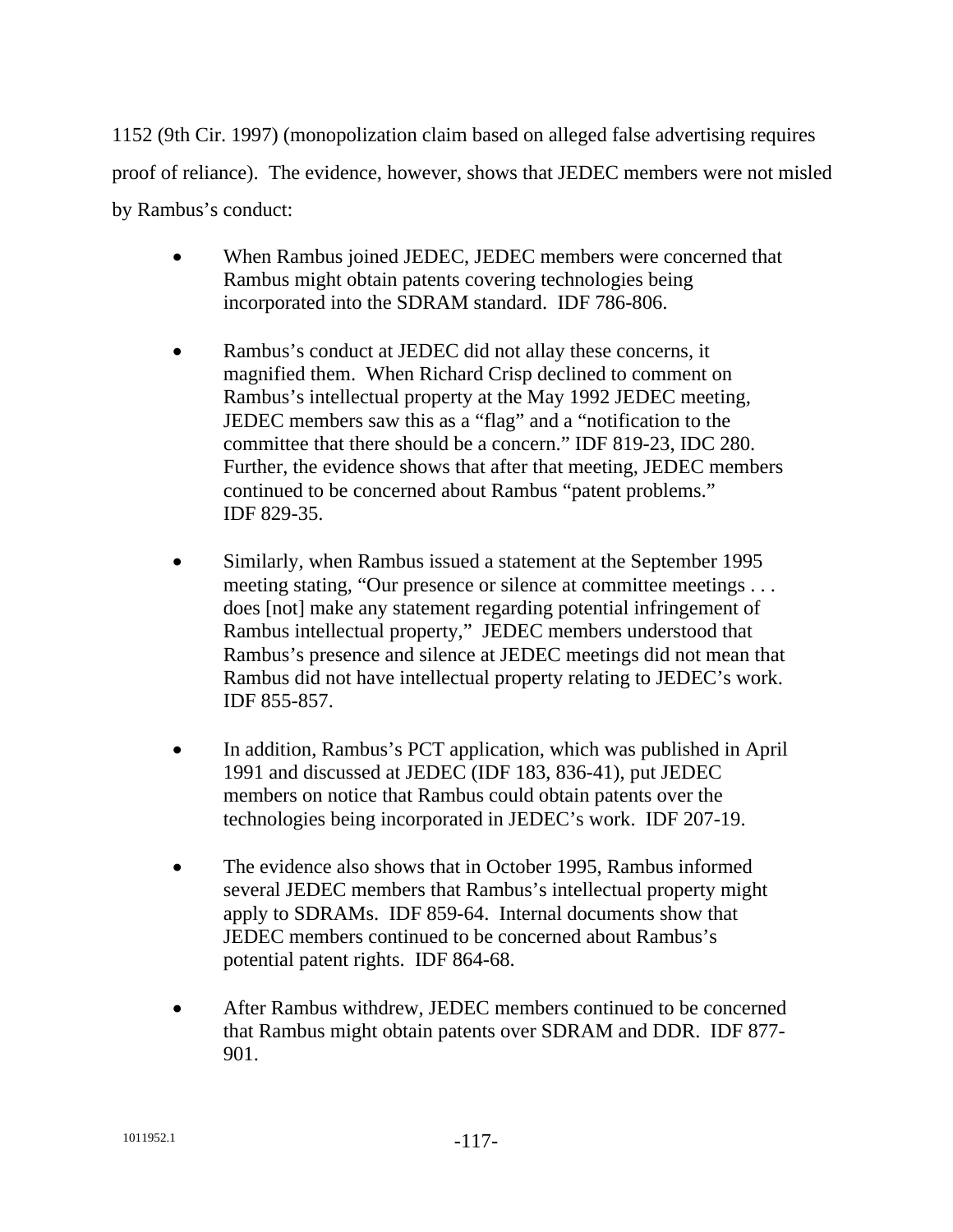• Based on this evidence, Judge McGuire correctly found that "the evidence does not support the contention that JEDEC was misled." IDC 282.

Complaint Counsel cannot escape the requirement to show that Rambus's conduct actually caused JEDEC to adopt Rambus's technologies simply because JEDEC's choices involved several decision makers. *See* CCAB 75 n.73, 90. Proof of causation necessarily involves "deconstructing the decision-making process to ascertain what factors prompted" JEDEC's decisions. *Sessions Tank Liners v. Joor Mfg., Inc.*, 17 F.3d 295, 300 (9th Cir. 1994) (monopolization claim based on misrepresentations to decision making body); *Heary Bros. Lightning Prot. Co. v. Lighting Prot. Inst.*, 287 F.Supp.2d 1038, 1049-50 (D. Ariz. 2003) (antitrust claim based on misrepresentation to standard-setting body requires "deconstructing the decision-making process"). That deconstruction shows just the opposite of what Complaint Counsel expected:

- Even with full knowledge of Rambus's issued patents, JEDEC and its members have freely chosen to use the Rambus technologies in new standards. Knowing that Rambus claimed intellectual property rights to the four at-issue technologies, JEDEC explored but rejected alternatives to Rambus's technologies for the new DDR2 standard. *See* Section II.G.1.a; IDF 1486-1535. Similarly, even after Rambus began to assert its patents, Micron, Infineon, and Cisco – JEDEC members all – developed RLDRAM, which uses the Rambus technologies. *See* Section II.G.1.b.
- This is not surprising: The evidence shows that Rambus's technologies are superior in cost-performance terms to the available alternatives, even accounting for Rambus's royalties. *See* Section II.G.2; IDF 1260-79, 1388- 1402. A rational, profit-maximizing JEDEC member would have selected Rambus's technologies. IDF 1278-79, 1401-02. Further, the evidence shows that JEDEC members in fact seek the best alternatives in cost performance terms. RRPF 2650.
- Economic analysis confirms that additional disclosures would not have changed anything. Given both JEDEC's and Rambus's economic incentives and past behavior, had Rambus made additional disclosures, JEDEC still would have adopted Rambus's technologies. *See*  Section II.G.3; IDF 1403-85. This is consistent with JEDEC's past behavior. IDF 1467-80. Further, there is no reason to believe that the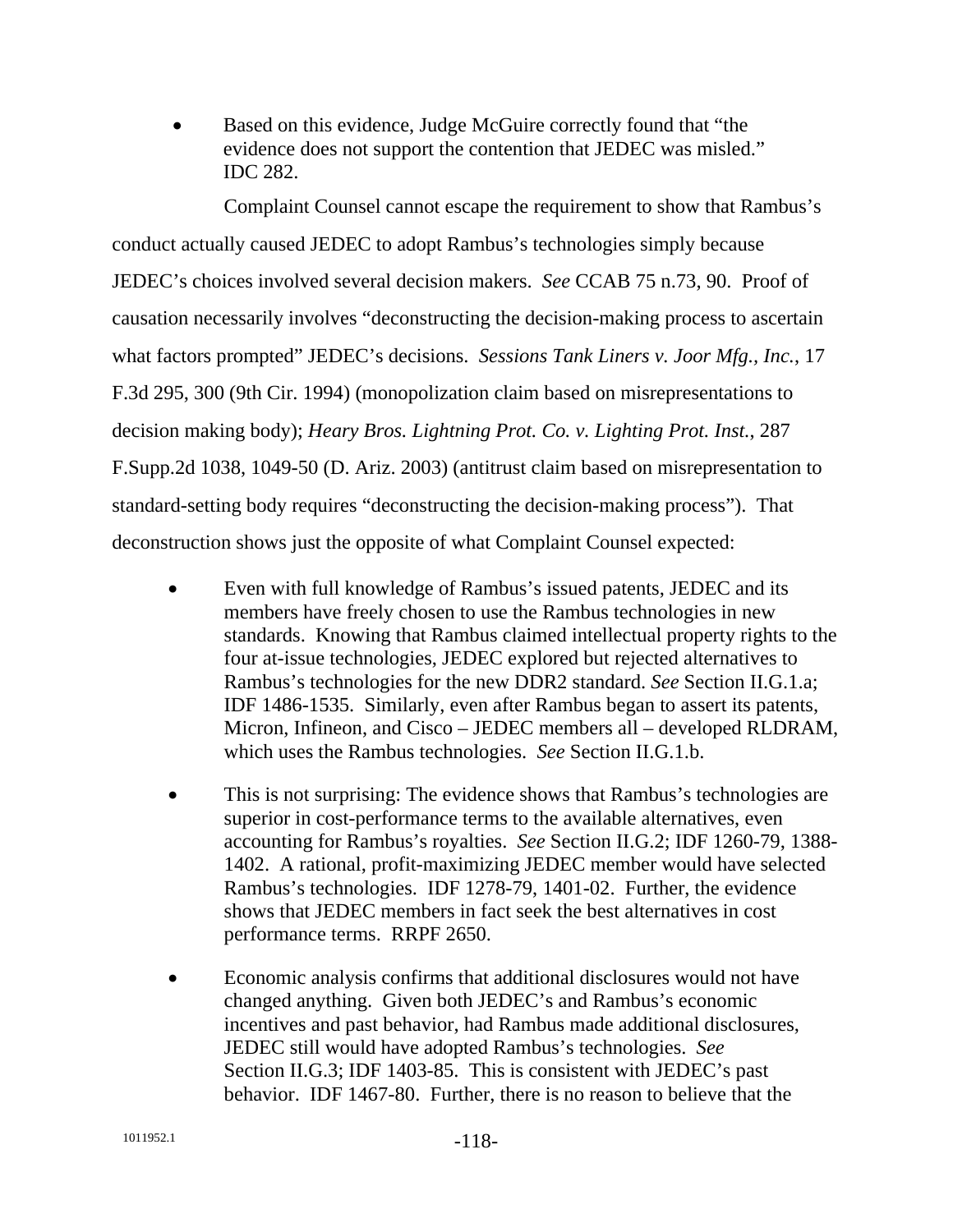parties would have negotiated licenses *ex ante*. IDF 1432-63. Rather, the evidence shows that licenses would have been negotiated after Rambus's patents issued – the same time they were negotiated in the real world. Thus, JEDEC members would be paying the same reasonable and nondiscriminatory royalties that they currently pay to Rambus. IDC 324- 26.

What is more, Complaint Counsel failed to prove that the industry could not switch to competing technologies. This is fatal to Complaint Counsel's case. *See, e.g., Alcatel USA, Inc. v. DGI Techs., Inc.*, 166 F.3d 772, 783-84 (5th Cir. 1999) (rejecting monopolization claim because plaintiff failed to prove significant switching costs); *United Farmers Agents Ass'n v. Farmers Ins. Exch.*, 89 F.3d 233, 237-39 (5th Cir. 1996) (affirming summary judgment for failure to prove monopoly power because switching costs were low). The evidence shows that:

- Switching to available alternatives (if they existed) is relatively easy for DRAM manufacturers. *See* Section II.H; IDF 1646-58. DRAM manufactures are constantly redesigning their products, and any switch to alternatives could "piggyback" on one of these routine procedures at relatively minimal costs. IDF 1656.
- The industry routinely transitions to new standards. *See* Section II.H; IDF 1624-45. These transitions mandate the redesign of complementary components. *Id.* Yet the DRAM industry has been able to quickly and seamlessly coordinate these changes. *Id.*; IDF 1659-65.
- Complaint Counsel's own economist admitted that the switching costs involved in changing to alternatives to Rambus's technologies would be no greater than those the industry has overcome more than once every year. RRPF 2553; IDF 1659; *see also* IDC 326-29.

1011952.1 -119-Complaint Counsel have not only failed to prove that Rambus's conduct caused JEDEC to adopt Rambus's technologies, but they have failed to prove that standardization of those technologies enhanced Rambus's market power. IDC 303; IDF 1030-51; RPF 1503-30. Standardization may enhance the market power of a patent holder whose technology is selected where (1) there are high compatibility requirements and (2) there are alternatives that are equivalent in cost performance terms. IDF 1049;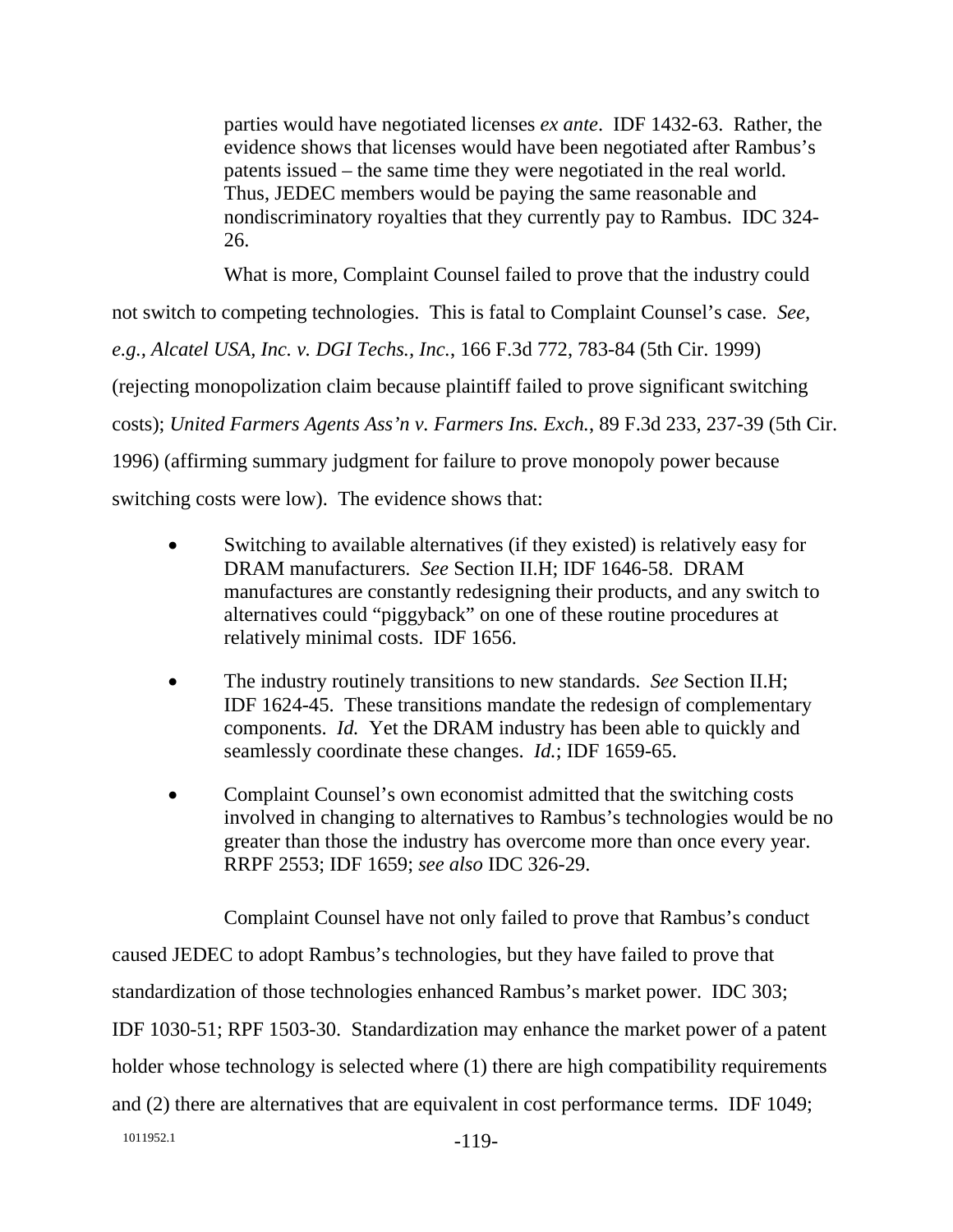RPF 1524. Complaint Counsel do not dispute this. *See* CCRPF 1524. Here, however, the economic evidence shows:

- Compatibility requirements are not high. IDF 1037; RPF 1509-13. DRAM need only be compatible with the particular computer in which it is installed – there is no network compatibility required. IDF 1037; RPF 1511. Network effects are weak. IDF 1037-38; RPF 1511-12. And multiple standards may and do coexist. IDF 1586-95; RPF 1513.
- Standardization by JEDEC is neither necessary nor sufficient for market success. IDF 1039; RPF 1514-23. Products developed outside of JEDEC have succeeded. IDF 1039-40. And some products standardized by JEDEC have failed in the market. IDF 1041. In fact, even the SDRAM that is actually used in the marketplace is based on Intel's standard, not JEDEC's. IDF 1042-47. Formal standard setting, versus *de facto*, is not necessary. IDF 1048; RPF 1523.<sup>78</sup>
- There were not any alternatives that were equivalent to Rambus's technologies in cost/performance terms. *See* Section II.G.2. Rather, the evidence shows that Rambus's technologies were superior, even accounting for Rambus's royalties. IDF 1260-79, 1388-1402.

# **b. Complaint Counsel Cannot Avoid The Implications Of This Failure By Simply Inferring Causation**

Evidently concerned about these facts, Complaint Counsel argue that they do not really have to prove a causal link; instead, they say, the Commission can infer causation from the allegedly anticompetitive conduct itself. CCAB 74. Citing case law from other substantive areas of law, Complaint Counsel conclude that, "where the anticompetitive act consists in substantial part of concealing information," the causation inquiry focuses on whether "the information concealed appears to have been 'material.'"<sup>79</sup> In effect, Complaint Counsel argue, there is no separate causation element

 <sup>78</sup> *See* AAI Brief 8, 18.

 $79$  Complaint Counsel did not suggest below that the "materiality" standard that they now say applies"[i]n a case such as this." CCAB 74. The only direct support plaintiffs claim for their materiality argument is a 1976 securities law case. But cases decided under the securities laws provide no basis for dispensing with the causation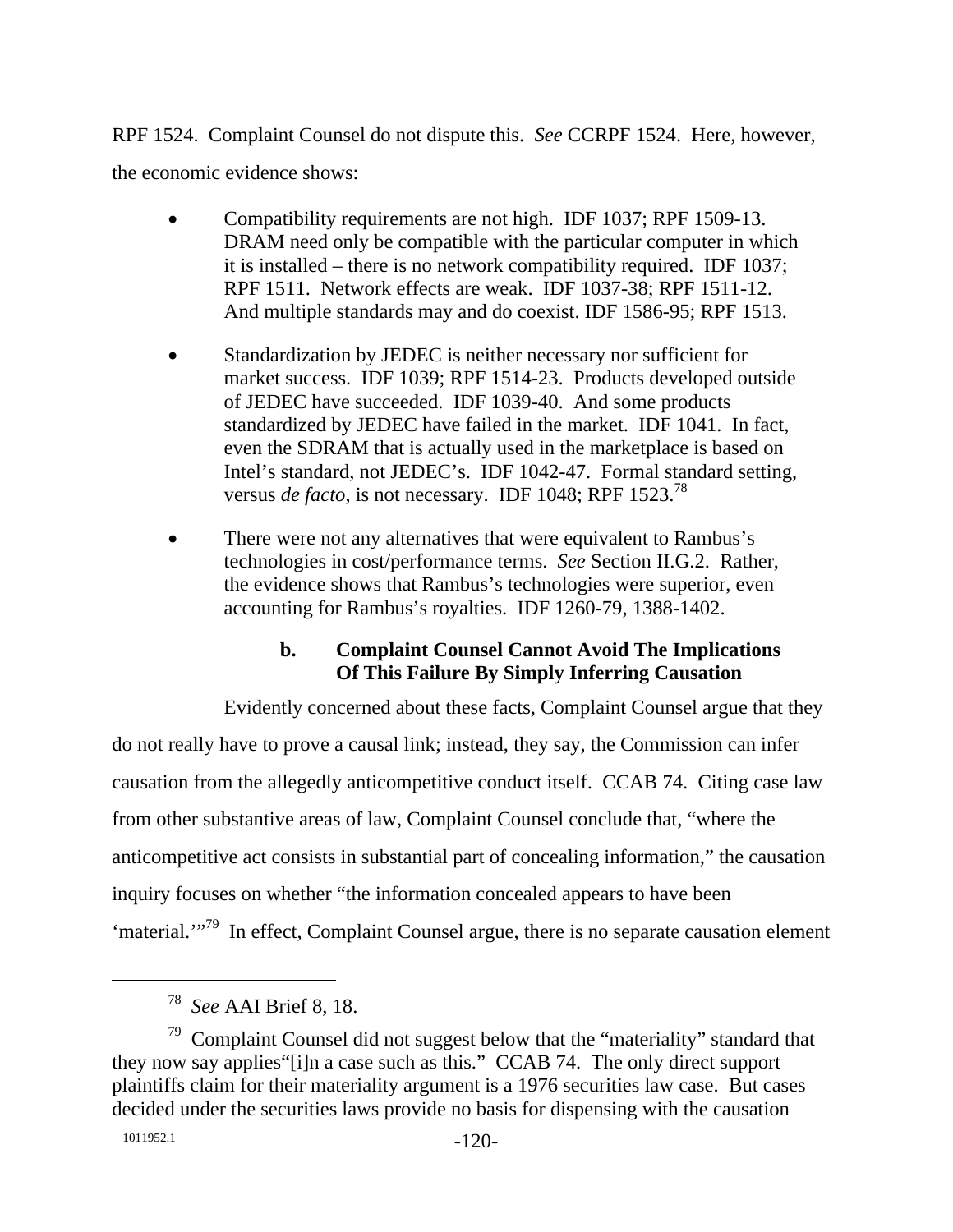to the offenses they have alleged.

For this extraordinary proposition, the only antitrust-related materials Complaint Counsel cite are the statement by the Court of Appeals in the *Microsoft* case that courts will infer causation from conduct that "'reasonably appear[s] capable of making a significant contribution to [creating] . . . monopoly power,'" *Microsoft*, 253 F.3d at 79 (quoting 3 ANTITRUST LAW  $\sqrt{ }$  651c, at 78),<sup>80</sup> and recent writings by Chairman Muris. Neither supports Complaint Counsel here. To the contrary, as the leading treatise explains, in a standard setting case such as this, the plaintiff "must establish that the standard-setting organization adopted the standard in question, and *would not have done so but for* the misrepresentation or omission." 2 H. HOVENKAMP, ET. AL., IP AND ANTITRUST, § 35-5 at 35-40 (2002) (emphasis added).

# **(1) An Inference Of Anticompetitive Effects Is Not Appropriate When – Unlike In**  *Microsoft* **– The Entire Chain Of Causation Is Conjecture**

In the *Microsoft* case, the government proved the first link in the chain of causation alleged there: that Microsoft had engaged in a widespread pattern of anticompetitive and exclusionary conduct that had the purpose and effect of denying rival Netscape access to the most effective means of distribution and thus made it impossible for Netscape to compete effectively against Microsoft. *See Microsoft*, 253 F.3d at 58, 64-

requirement in an antitrust case. The antitrust laws require that the plaintiff prove that the wrongful conduct actually injured competition in order to ensure that those laws do not needlessly interfere with or deter aggressive competition, an objective that is inapplicable in the securities law context.

Not surprisingly, therefore, the *antitrust* cases dealing with misstatements have made clear that materiality is not enough. *See Nobelpharma AB*, 141 F.3d at 1070-71; *American Professional Testing Serv.*, 108 F.3d at 1152.

<sup>80</sup> The *Microsoft* case itself was concerned with, and the quoted language referred to, "maintaining" monopoly power, not "creating" it.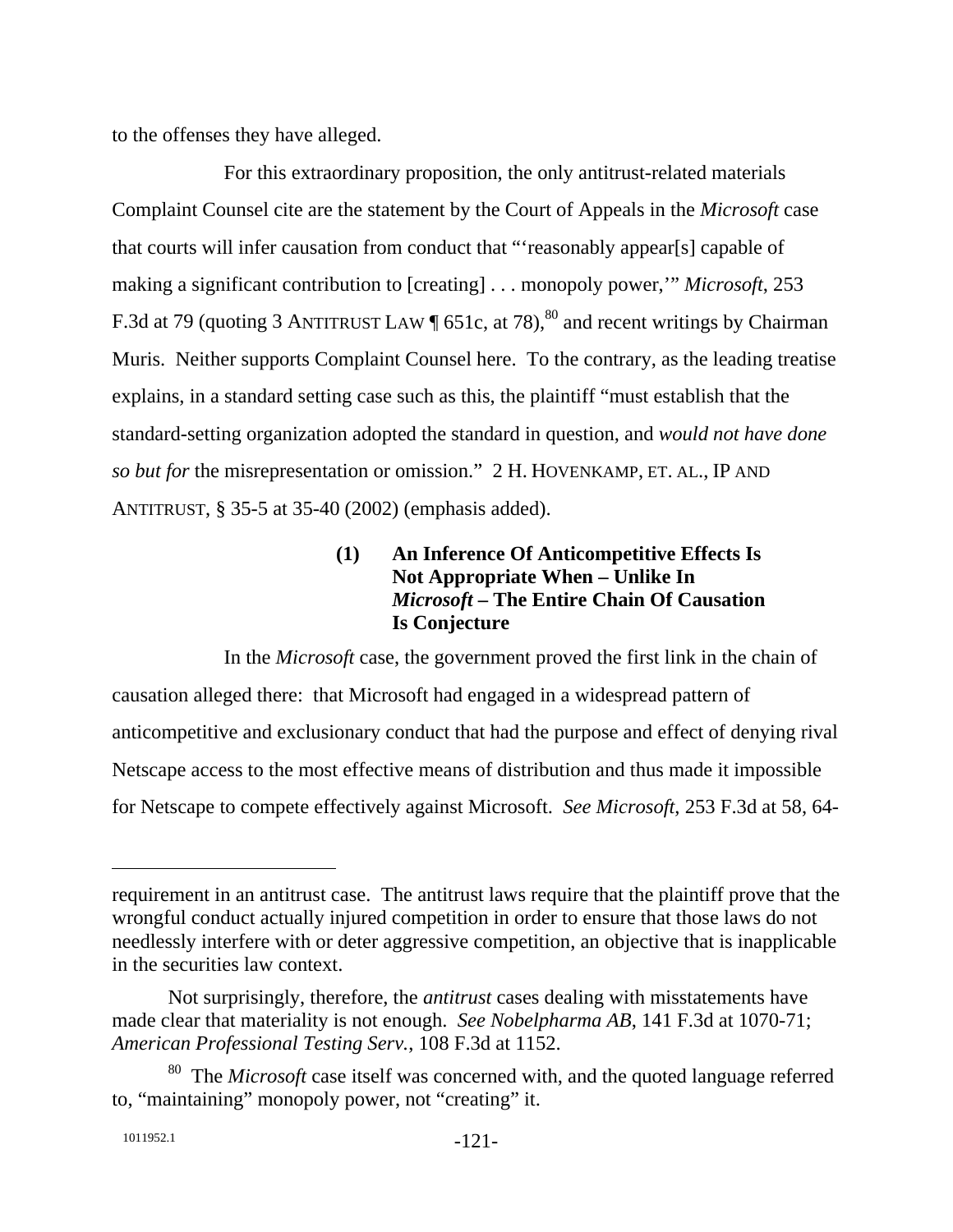67, 78; *United States v. Microsoft Corp.*, 87 F.Supp.2d 30, 39 (D.D.C. 2000), *aff'd in relevant part*, 253 F.3d 34 (D.C. Cir. 2001). The court found that, but for that conduct, Netscape might have flourished in competition with Microsoft's browser and that a successful Netscape browser might have served as a middleware platform that would have stimulated entry into the desktop operating system market and thus eroded Microsoft's monopoly there. *Microsoft*, 253 F.3d at 79; 87 F.Supp.2d at 38-39. The court also found that Microsoft's success in crippling Netscape by its exclusionary conduct made it impossible for the court to determine directly whether these other, subsequent events would have come to pass. *Microsoft*, 253 F.3d at 79. Under those circumstances, the court said, it would infer that Microsoft's exclusionary conduct had the required effect on competition, solely for purposes of liability (as opposed to remedy). *Id.* at 78-79.

This case is very different. While the government proved that Microsoft's conduct excluded Netscape, Complaint Counsel here want to infer – because they cannot prove – even the very first step of causation in this case (*i.e.*, that JEDEC would have adopted a different standard). CCAB 77. *Microsoft* does not stand for the proposition that Complaint Counsel is excused from the burden of proving those things that it attempted but failed to prove.

> **(2) An Inference Of Anticompetitive Effects Is Not Appropriate In A Case – Unlike**  *Microsoft* **– Where Facts As To The But For World Are Ascertainable And Appear In The Record**

This case differs from *Microsoft* in an additional way. In *Microsoft*, the subsequent events alleged by the government – the development of Netscape into a middleware platform and the resulting new entry into the operating system market – had no historical precedents, and Microsoft's conduct made it impossible for the court to know whether that unprecedented chain of events would have ensued if Microsoft had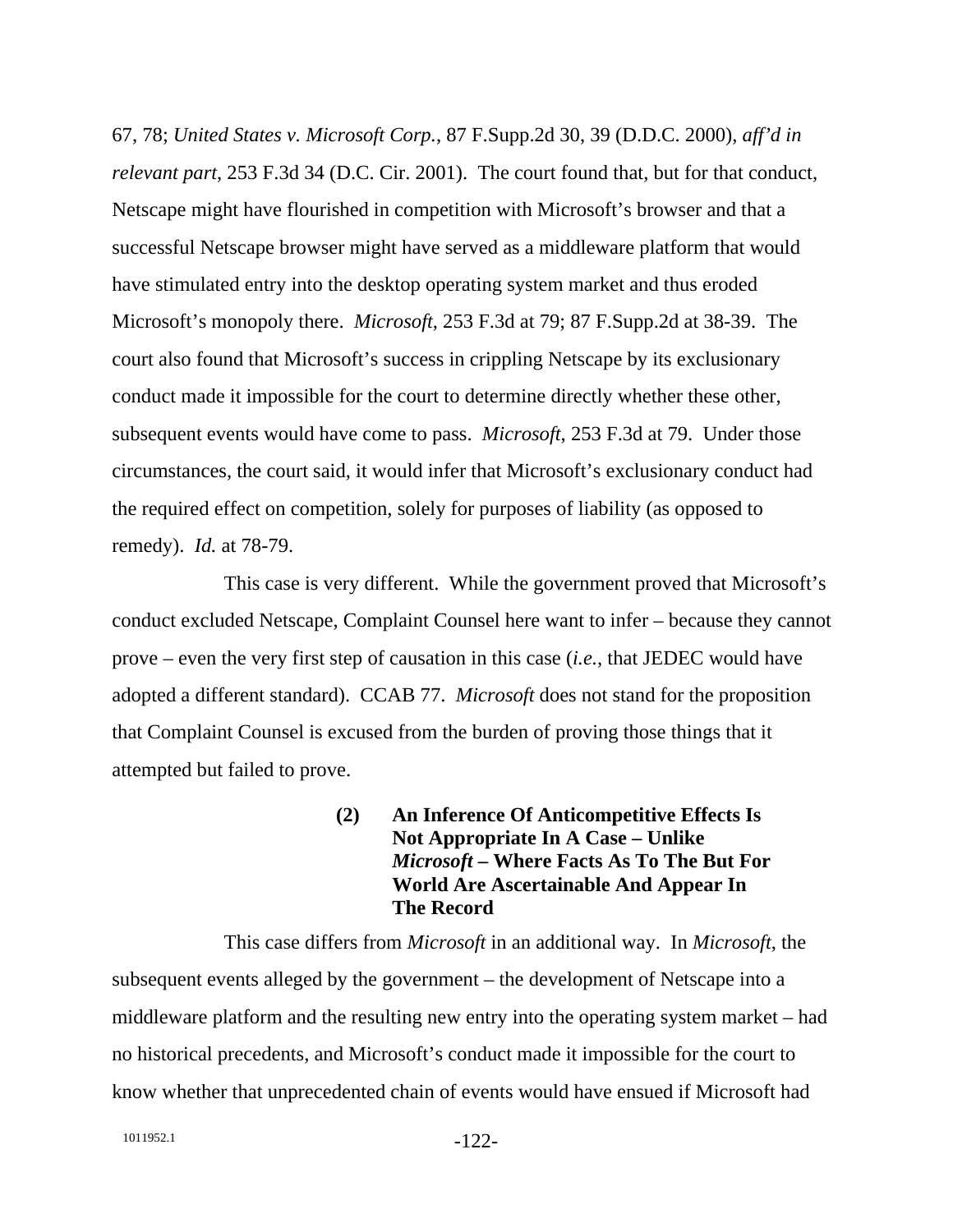not excluded Netscape from the effective means of distribution. Here, by contrast, there is substantial experience with the kinds of events alleged by Complaint Counsel, and the evidence provides a sufficient basis for the court to conclude that Complaint Counsel have failed to prove the required "causal link." The evidence shows, for example, that patent interests have been disclosed to JEDEC on several occasions and yet never caused JEDEC to adopt a different standard. *See* IDF 1481. The evidence also shows that there were no viable alternatives to Rambus's technologies (*see* IDF 1128-1402); that DRAM standards succeed, even if not selected by JEDEC, and fail, even if chosen by JEDEC – that, in other words, the success of standards depends on their merit, not JEDEC's imprimatur (*see* IDF 1039-41, 1043-48); and that nothing prevents the DRAM industry from switching to different standards if there are viable alternatives to Rambus's technology (*see* IDF 1582-1665). All of these facts are knowable in light of the record in this case, but Complaint Counsel would like the Court to ignore the evidence and to relieve them of their burden to prove causation. Nothing in the *Microsoft* case supports that.

The Areeda & Hovenkamp treatise on which the *Microsoft* court relied makes clear that causation cannot be inferred under circumstances like those here. "[B]efore [an inference] can properly be used against the defendant, it must at least appear plausible" that the challenged conduct "could have had, or would probably have, a *significant relationship* to the defendant's monopoly," 3 ANTITRUST LAW [651c, at 78] (emphasis added), and that the monopoly power would not have been attained absent the challenged conduct. *See also Grinnell*, 384 U.S. at 570-71 (requiring proof that defendant acquired monopoly power through anticompetitive conduct rather than a superior product). It is, therefore, not enough to link inference upon inference, as Complaint Counsel urge. Complaint Counsel must at the very least prove a likely causal connection. That takes Complaint Counsel back to the evidence, which does not support their claim.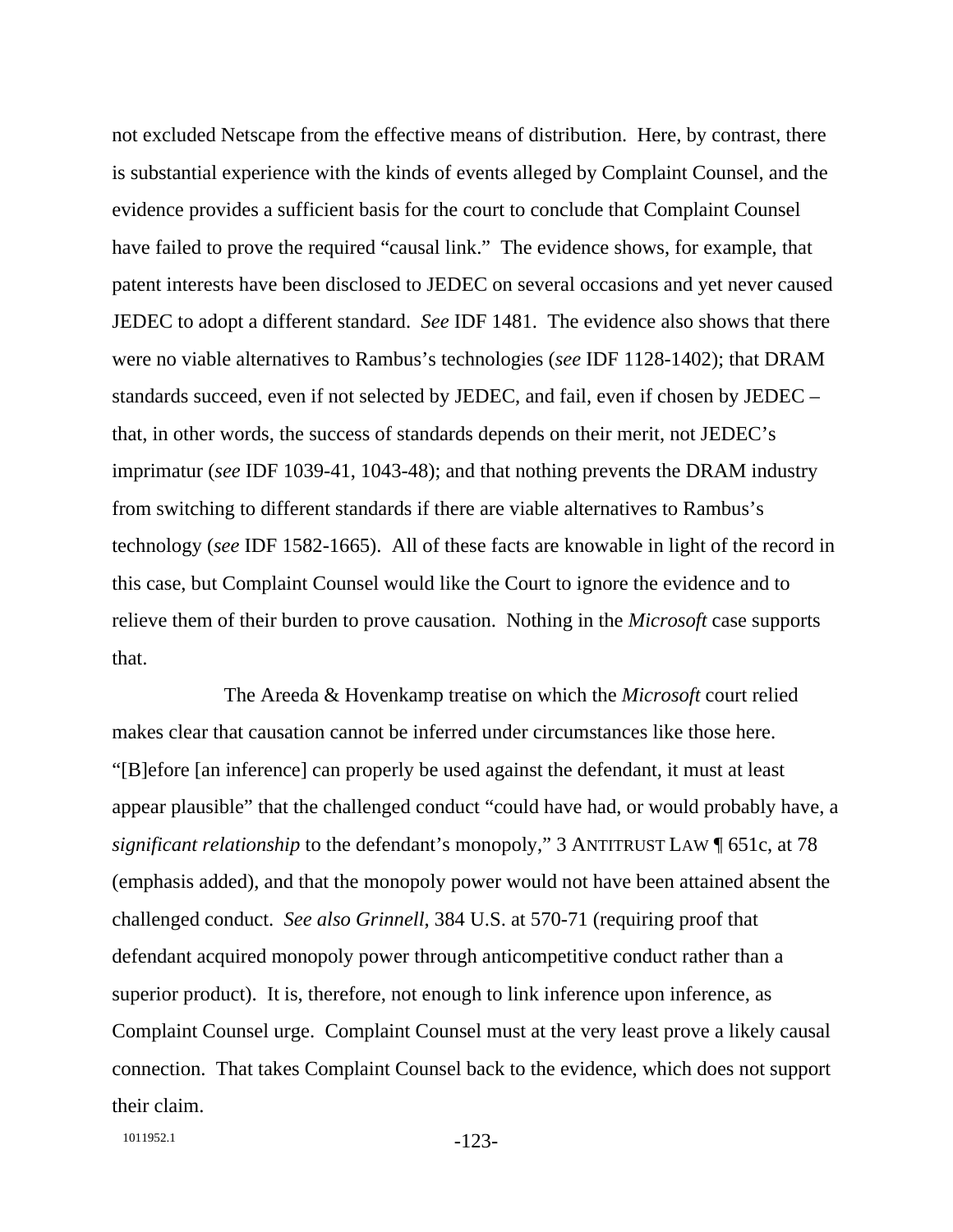### **(3) As The Portion Of The** *Microsoft* **Decision Omitted By Complaint Counsel Makes Clear, A Higher Standard Of Proof Of Causation Applies In Light of the Remedy Complaint Counsel Seek**

Complaint Counsel's reliance on inference is especially inappropriate in light of the kind of remedy Complaint Counsel seek. As Areeda and Hovenkamp explain, "[t]he causal connection between conduct and power can be relatively modest when the only remedy sought is an injunction against continuation of that conduct." 3 ANTITRUST LAW,  $\sqrt{\frac{650a(2)}{A}}$  at 67. By contrast, relief that goes beyond an order to refrain from specified conduct and that targets the monopoly itself, such as divestiture or in this case forfeiture of intellectual property rights, "raise[s] more serious questions and require[s] a clearer indication of causal connection between the conduct and creation or maintenance of the market power." *Id.* ¶ 653b at 98. Not surprisingly, even the *Microsoft* court, which found inference of causation to be appropriate under the circumstances there, cautioned that significant remedies may not be imposed where causation is merely inferred: Such remedies require "a clearer indication of a significant causal connection between the conduct and . . . the market power" and are not appropriate "[a]bsent some measure of confidence that there has been an *actual* loss to competition" resulting from the challenged conduct. *Microsoft*, 253 F.3d at 80 (emphasis added).

#### **(4) Chairman Muris's Articles Do Not Support Complaint Counsel's Reliance On Inference**

Similarly, Chairman Muris's writings do not support the notion of shortcircuiting the usual requirement of proving anticompetitive effects in FTC cases. To the contrary, they criticize efforts to avoid such proof as "wrong on the law, wrong on policy, and wrong on the facts." Timothy J. Muris, *The FTC and the Law of Monopolization*, 67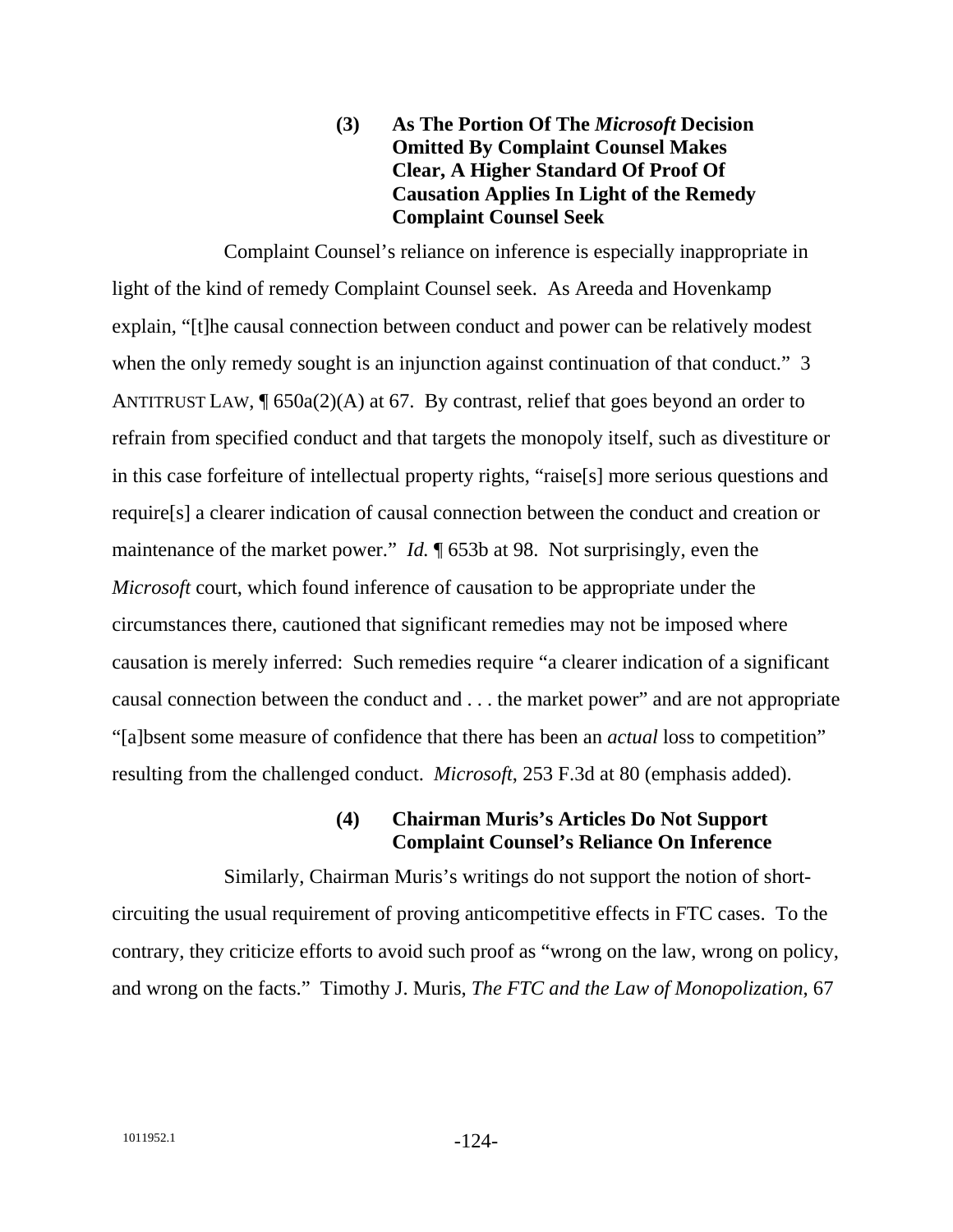# ANTITRUST L. J. 693, 694 (2000).<sup>81</sup>

As Chairman Muris explained:

"Recent Supreme Court pronouncements have confirmed that no matter how bad a firm's conduct is, or how injurious to rivals, there can be no Section 2 violation without injury to competition. . . . Both the history of Supreme Court cases, as well as an analysis of the weak empirical foundation of much of modern economic theory, suggest that so-called exclusionary conduct can be condemned as monopolistic only after a full analysis, including consideration of whether the practice in fact has an anticompetitive impact."<sup>82</sup>

These cautions against inference sound particularly loudly in a case like this one, in which the defendant's underlying conduct – nondisclosure of trade secrets – has competitive value and where the antitrust theories on which Complaint Counsel's case rest are novel and untested.<sup>83</sup>

# **2. Even If Complaint Counsel Had Proven That JEDEC Would Have Adopted A Different Standard, Complaint Counsel Still Failed To Prove That Rambus's Conduct Injured Competition**

Even if Complaint Counsel had proven that JEDEC would have eschewed Rambus's technologies if Rambus had made the additional disclosures and that Rambus gained market power as a result of not having made the disclosures, they would still have failed to prove that Rambus's conduct injured competition within the meaning of the

 <sup>81</sup> *See also*, Timothy J. Muris, *Anticompetitive Effects in Monopolization Cases: Reply*, 68 ANTITRUST L. J. 325, 327 (2000) (rejecting "claim that the government did not have the burden of demonstrating anticompetitive effects").

<sup>82</sup> *See also*, Muris, *Anticompetitive Effects*, at 329 (government's past record of condemning practices as anticompetitive "should also convince us to reject any attempt to make it easier for the government to win section 2 cases").

<sup>83</sup> It is noteworthy in this connection that the court in the *Microsoft* case condemned Microsoft's conduct only after concluding that it had no efficiency benefits whatsoever.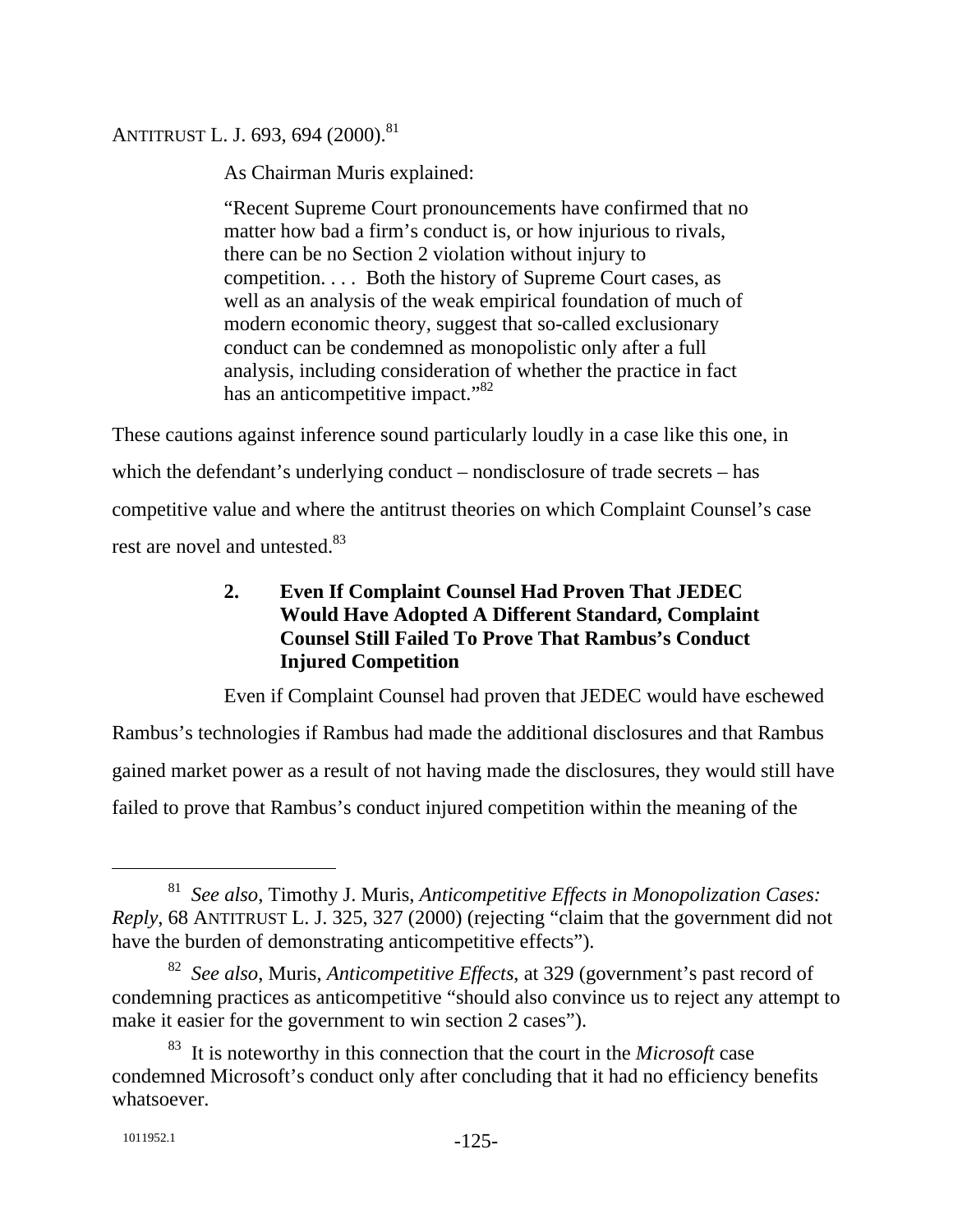antitrust laws.

Complaint Counsel were required to prove injury to competition in the market as a whole. Ordinarily, proof that the defendant gained market power is sufficient for that purpose. But that is not sufficient here because, on Complaint Counsel's theory, the market is a winner-take-all market whose winner is determined by JEDEC. JEDEC is not a market, and its process is not a market process. *See* IDF 1039-47 (selection by JEDEC is neither necessary nor sufficient for market success). Therefore, before Complaint Counsel can turn a change in JEDEC's decision (and thus, on their theory, the market outcome) into injury to competition, it must show that the relevant market has in fact been injured. $84$  That requires Complaint Counsel to show that the resulting outcome is worse than otherwise. This requires proof that the technologies that would have been chosen in the but for world were superior to Rambus's technologies.

The requisite injury to competition cannot be inferred simply from the fact – if it were a fact – that JEDEC would have chosen different technology. The antitrust laws are intended to promote "the welfare of the public." *Valley Drug Co. v. Geneva Pharms., Inc.,* 344 F.3d 1294, 1307 (11th Cir. 2003); *Olympia Equip.*, 797 F.2d at 375 ("the emphasis of antitrust policy [has] shifted from the protection of competition as a process of rivalry to the protection of competition as a means of promoting economic efficiency"). But organizations like JEDEC are private organizations whose rules reflect the interests of their members. There is no assurance that the interests of the firms that participate in the organization are aligned with the interests of the public as a whole.

 <sup>84</sup> *Compare Fishman v. Estate of Wirtz*, 807 F.2d 520 (7th Cir. 1986), where the plaintiff won a competition to control what the court characterized as "a natural monopoly," *id.* at 525, and "the defendants set out to destroy the plaintiffs' victory through anticompetitive acts." *Id*. There was no doubt in that case either that an alternative was in fact displaced by the defendant's wrongful conduct or that the displaced alternative had been determined *in the relevant market* to be the preferred and superior alternative.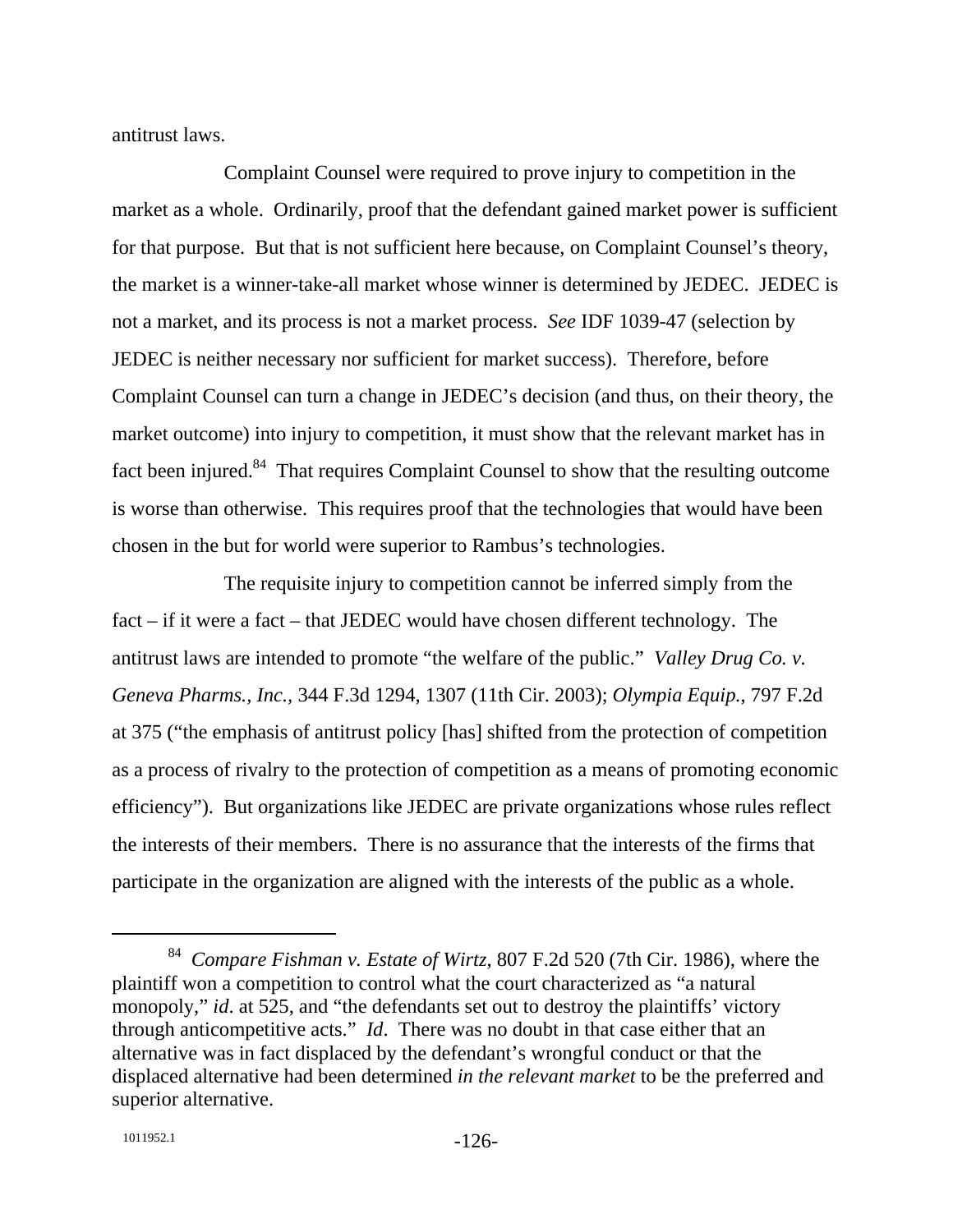Because standard setting organizations make choices directed at maximizing private interests rather than the interests of the public, conduct that alters those choices does not necessarily cause anticompetitive effects. *See* McAfee, Tr. 7536-37 (exclusion of inferior technology is not exclusionary). This is especially true if, as Complaint counsel argue, JEDEC did not seek the best technologies in cost/performance terms.

To prevail in this case, therefore, Complaint Counsel must prove that JEDEC would have adopted equal or superior, noninfringing alternatives if Rambus had made the additional disclosures.<sup>85</sup> The evidence shows, however, that Rambus's technologies were superior to the alternatives in cost/performance terms, even taking into account royalties charged by Rambus. IDF 1260-79, 1388-1401. Their inclusion in the JEDEC standard and their use by the industry thus benefited consumers and DRAM manufacturers and thereby enhanced "the welfare of the public" and promoted "economic efficiency" IDF 1401; see also IDF 1464, 1532, 1616.<sup>86</sup> And the royalty payments – which as explained are consistent with RAND – provide Rambus with the intended reward for its inventions.

Complaint Counsel attempt to elide their failure to prove harm to competition by arguing that JEDEC members considered certain "price-constraining substitutes" and that their consideration of those alternatives "should be determinative"

 <sup>85</sup> *Cf.* Muris, *The FTC and the Law of Monopolization*, 67 Antitrust L. J. 693, 719 (2000) ("consumers are harmed" when "the winner is not the best product available").

<sup>&</sup>lt;sup>86</sup> Indeed, public welfare and economic efficiency are served by the use of Rambus's technologies, even if – contrary to the evidence in this case – the royalties exceed the extent to which those technologies are superior to the alternatives. The reason is this: From the perspective of "economic efficiency," a royalty payment is not a real cost because, unlike the cost of labor or raw materials, it does not use economic resources; it is just a transfer payment from the licensee to the licensor. *See* Teece & Sherry, *supra*, 87 MINN. L. REV. at 1931-33. While a royalty requirement does impose a *private* cost on DRAM manufacturers, overall social welfare is disserved by the use of inferior technologies, even if those technologies are royalty-free. *See id.*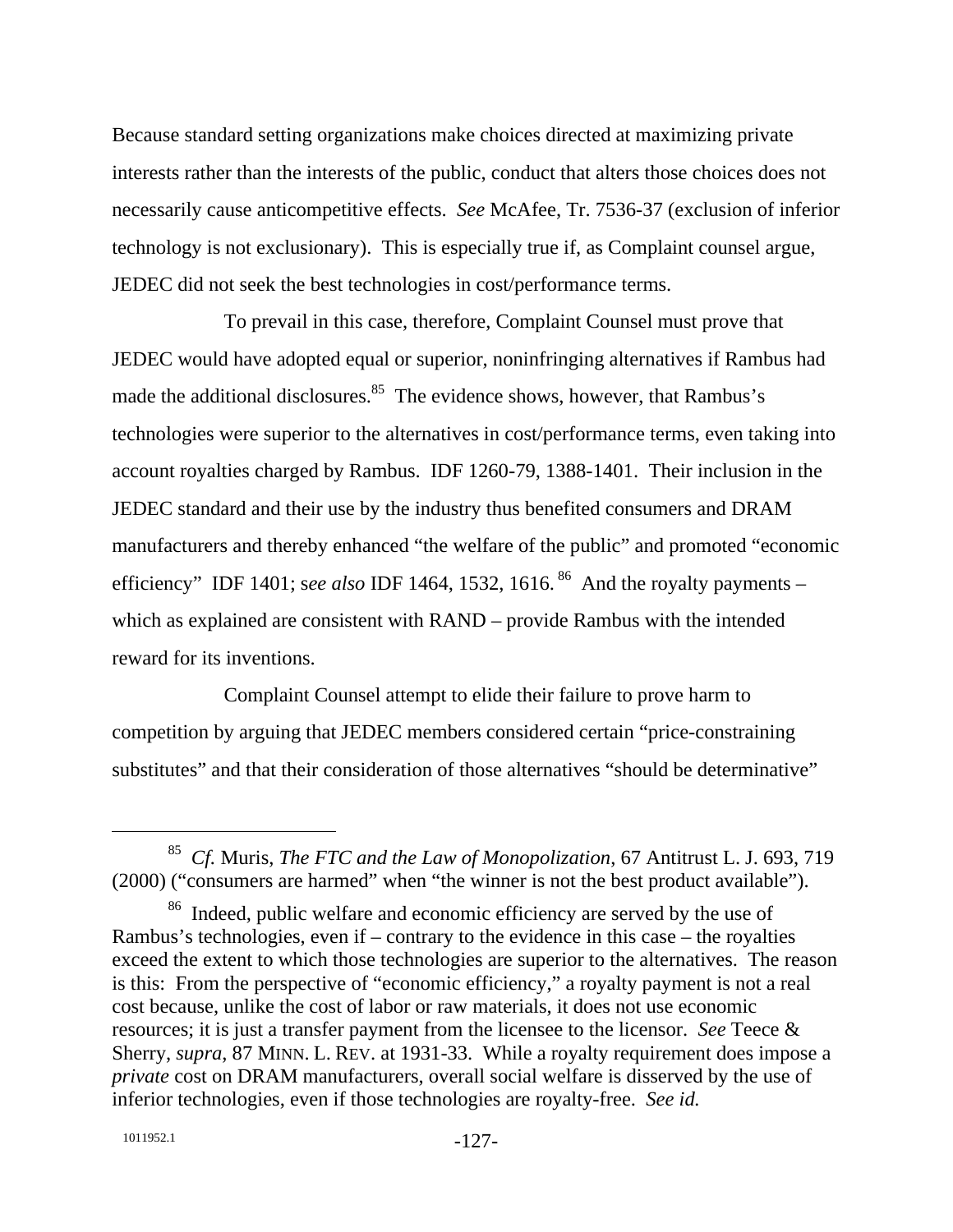with "no need to go further."<sup>87</sup> CCAB 83. But the fact that JEDEC considered and rejected inferior alternatives of course does not prove injury to competition. Moreover, neither Complaint Counsel nor their economist ever defined in any meaningful way what "price constraining" means (IDF 1483-84 ("price constraining" not equivalent to an economic substitute)); on Complaint Counsel's theory, an alternative could in fact constrain price only if there is *ex ante* bargaining, but that would not have happened; and this argument in any event shows neither that Rambus would have had less market power in the but for world nor that manufacturers or consumers would have been better off in that world.

Accordingly, even if Complaint Counsel had shown that JEDEC and the industry would have chosen different standards had Rambus made additional disclosures, Complaint Counsel would still not have proven the requisite injury to competition. To prove that Rambus's failure to make the disclosures injured competition, Complaint Counsel had to show that Rambus's conduct excluded superior technologies. Complaint Counsel have failed to prove that.

# **E. No Part Of The Remedy Complaint Counsel Seek Is Supported Legally Or By The Evidence**

Complaint Counsel's proposed remedy would preclude Rambus from (1) pursuing any legal action in which it claims that any person or entity is infringing, or has infringed, Rambus's patents through the manufacture, sale or use of any JEDECcompliant product; (2) pursuing any legal action in which it claims that any person or entity is infringing, or has infringed, Rambus's foreign patents through the manufacture,

 $87$  In a variation on this argument, Complaint Counsel charge that Judge McGuire was "obsess[ed]" with "objectively equal or superior to the selected technologies," CCAB 91, and argue that determination of product superiority was "for markets, not judges, to make." CCAB 92. This argument misses the point that this case, *by definition,* involves, not market determinations, but rather collective decision-making that is not constrained by ordinary market forces. *See* AAI Brief 3.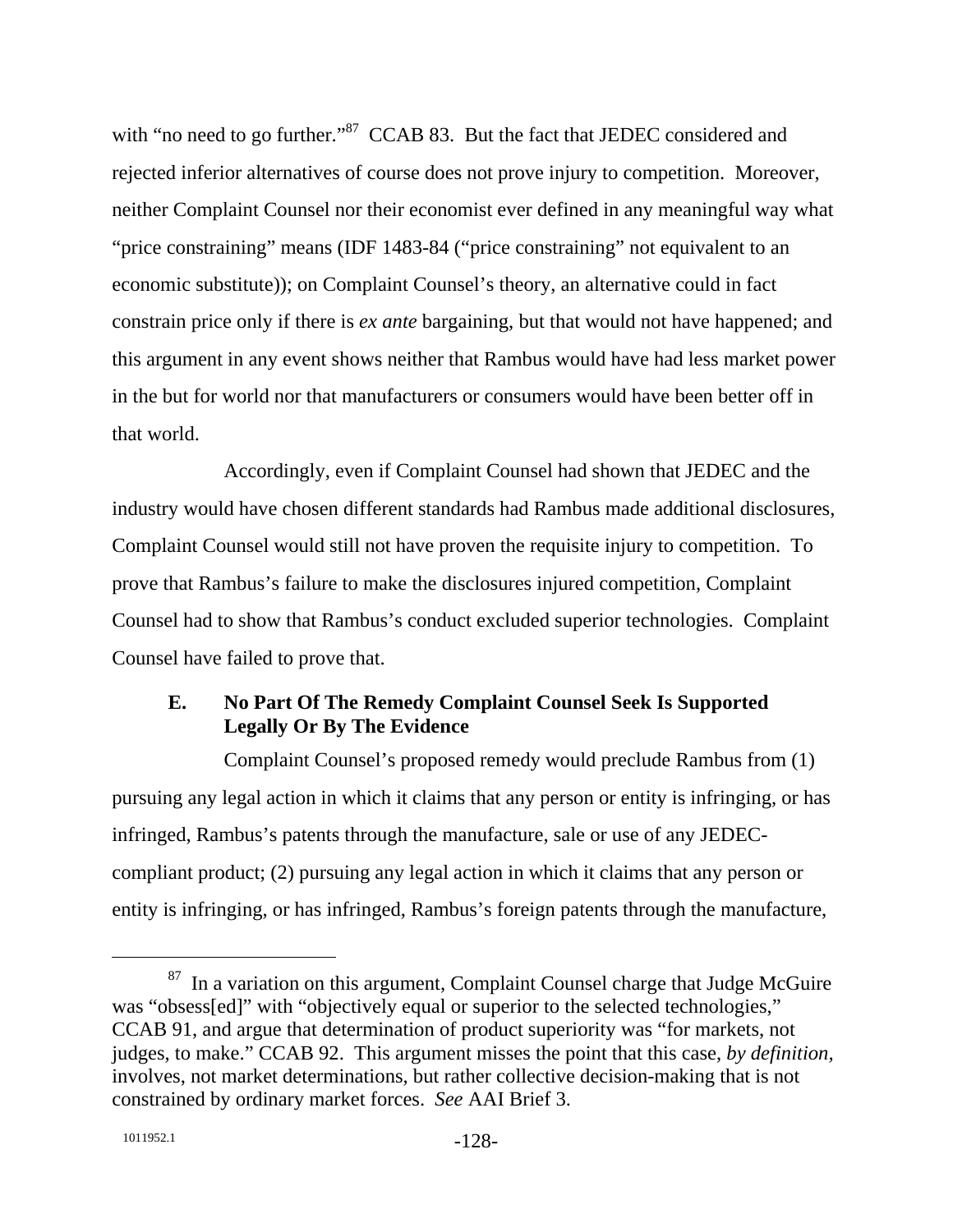sale or use of any JEDEC-compliant product; and (3) collecting "fees, royalties or other payments" for the "manufacture, sale or use of any JEDEC-Compliant Product pursuant to any existing License Agreement." CCFF, Proposed Order ¶¶ II-VI.

## **1. Absent Proof That Rambus's Conduct Actually Caused Anticompetitive Effects, Complaint Counsel May Not Receive The Remedy They Seek**

As a threshold matter – as set forth in Section III.D.b.(3) above – none of these remedies is available unless Complaint Counsel has proven both that Rambus engaged in exclusionary conduct and that such conduct *in fact* caused injury to competition. While "[t]he causal connection between conduct and power can be relatively modest when the only remedy sought is an injunction against continuation of that conduct," 3 ANTITRUST LAW,  $\P$  650a(2)(A) at 67, relief that goes beyond an order to refrain from specified conduct and that targets the monopoly itself "raise[s] more serious questions and require[s] a clearer indication of causal connection between the conduct and creation or maintenance of the market power." *Id.* ¶ 653b at 98.

The remedies Complaint Counsel seek thus require "a clearer indication of a significant causal connection" and are not appropriate "[a]bsent some measure of confidence that there has been an *actual* loss to competition" resulting from the challenged conduct. *Microsoft*, 253 F.3d at 80 (emphasis added).

# **2. Complaint Counsel's Proposed Remedy Is Overly Broad And Unsupported**

Even if there were evidence sufficient to show a causal connect between Rambus's conduct and injury to competition, Complaint Counsel's proposed remedy goes far beyond what is required to restore competition. Complaint Counsel ask the Commission to impose compulsory *royalty-free* licensing. Compulsory licensing, however, "is a rarity in our patent system." *Dawson Chemical Co. v. Rohm & Haas Co.*,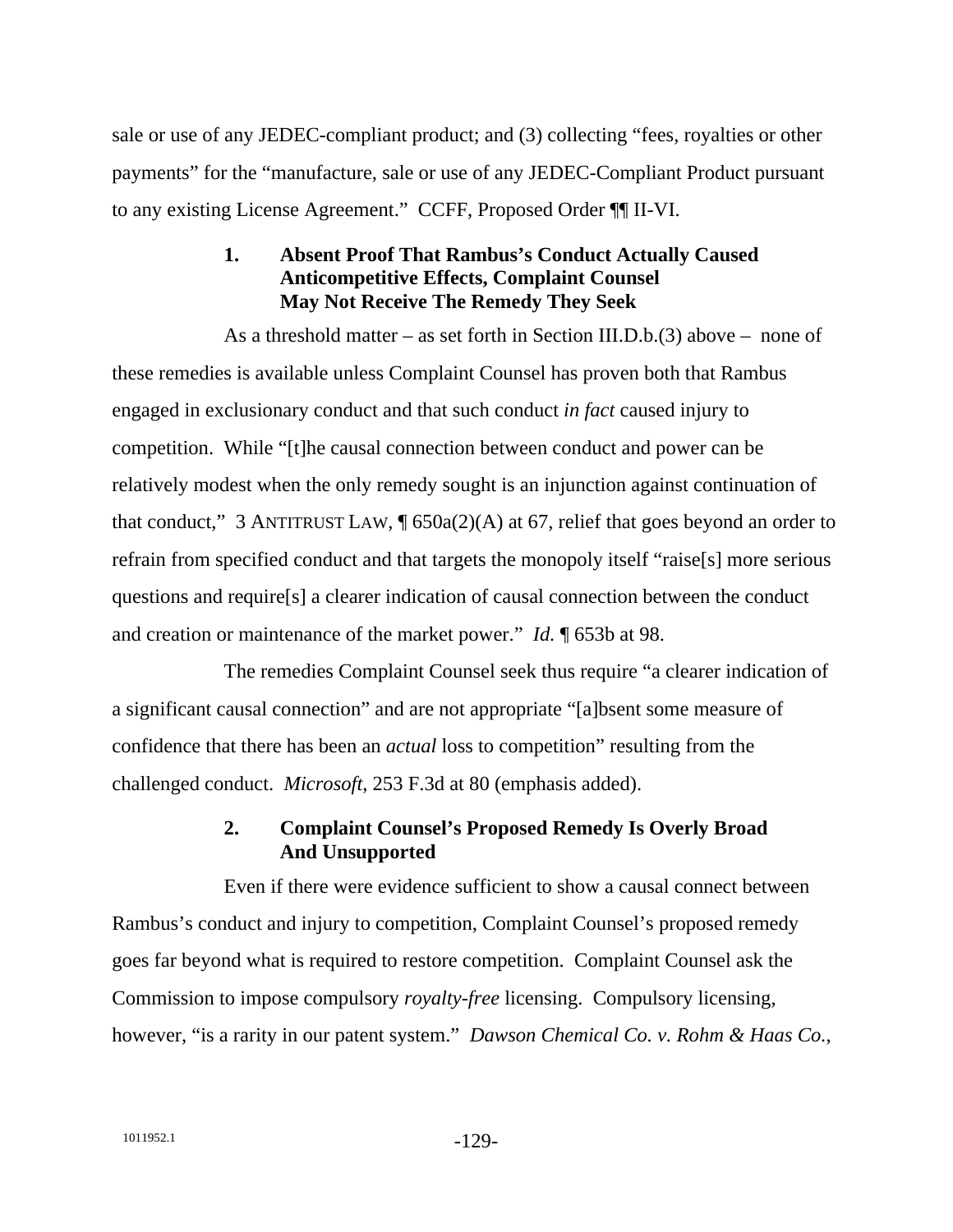448 U.S. 176, 215 (1980). *Royalty-free* compulsory licensing is almost unheard of.<sup>88</sup> *See, e.g., United States v. National Lead Co.*, 332 U.S. 319, 338-49 (1947) (rejecting decree imposing the issuance of royalty-free patent licenses); *Hartford-Empire Co. v. United States*, 323 U.S. 386, 415 (1945) (holding that decree in an antitrust case compelling royalty-free licensing of valid patents would amount to forfeiture of defendants' property and that the decree should be modified to allow for reasonable royalties).89 Indeed, Complaint Counsel in *VISX* candidly admitted that they could find no authority for the Commission's ability to impose such a remedy: "The Commission's ability to order that a presumptively valid patent not be enforced is unsettled. We are unaware of an antitrust court that has ordered that an antitrust defendant not enforce a valid patent." Complaint Counsel's Motion To Dismiss The Complaint, *In the Matter of VISX, Inc.*, Dkt. No. 9286 (filed December 1, 1999) (available at www.ftc.gov/os/adjpro/d286/index.htm), at 7 n.5.<sup>90</sup>

In their briefs below, Complaint Counsel did manage to find some ancient authority for their proposed remedy: a 1952 district court case and *dicta* in a Commission

 <sup>88</sup> Compulsory royalty-free licensing as a remedy is even controversial in the context of consent decrees. *See* William E. Kovacic, *Designing Antitrust Remedies for Dominant Firm Misconduct*, 31 CONN. L. REV. 1285, 1304-05 (1999) ("[Commentators] have argued that in several important instances compulsory licensing, while increasing entry, has forced U.S. firms to surrender their competitive advantage to foreign firms and diminished the capability of domestic industry.").

<sup>&</sup>lt;sup>89</sup> That the proposed remedy is limited to present and future JEDEC-compliant SDRAM and DDR products (rather than all possible products) does not render the remedy proper. *See Hartford-Empire*, 323 U.S. at 418-19 (restricting decree to compulsory licensing on reasonable terms as well as to only specific products).

 $90$  Complaint Counsel could only reason by analogy that requiring licensing under "reasonable terms" might be supported: "A close analogy is cases decided under the essential facilities doctrine. Where a monopolist owner of an essential facility is found liable under section 2 of the Sherman Act, the remedy is an order requiring access on reasonable terms, not free access." *Id.*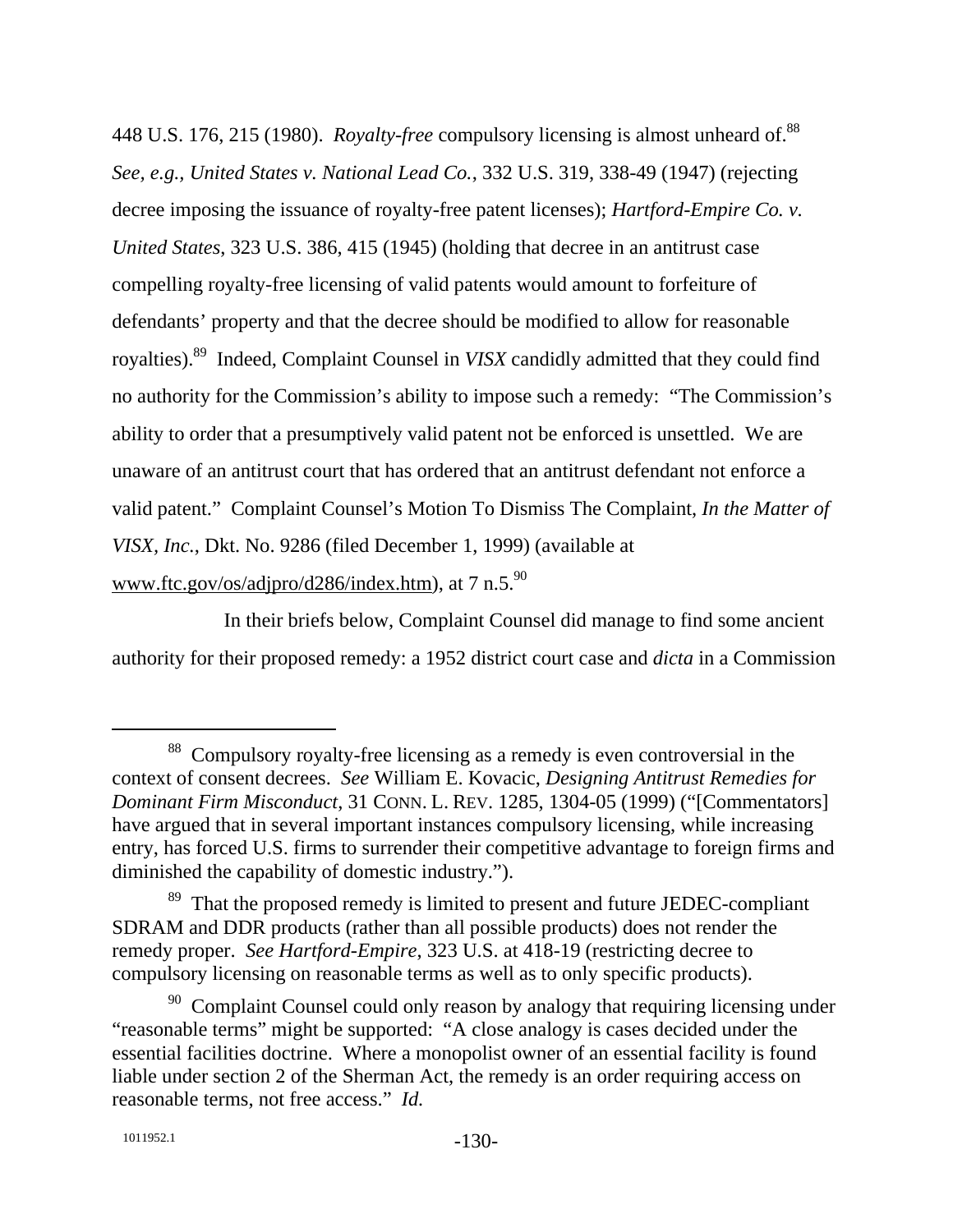opinion. Neither of these authorities, however, supports the imposition of royalty-free licensing in this case. In *United States v. General Electric Co.,* 115 F.Supp. 835 (D.N.J. 1952), the patent holder had "an arsenal of a huge body of patents that can easily overwhelm and defeat competition by small firms desiring to stay in or gain a foothold in the industry." *Id.* at 844. The court specifically found that royalty-free licensing was required on the grounds that "*any* licensing fees may prove an important factor in limiting or inhibiting the growth of competition" and that the patentee's competitors were "unequipped to engage in litigation." *Id.* (emphasis added).

The Commission's *dicta* cited by Complaint Counsel is likewise limited. In *In re American Cyanamid Co.*, 72 F.T.C. 623, 1967 LEXIS 43 (1967), the Commission ordered compulsory licensing at a 2.5% royalty rate but commented that "where the circumstances justify such relief, the Commission has the authority to require royalty free licensing." 1967 FTC LEXIS 43 at \*151-52. The sole authority cited by the Commission, however, suggested that this remedy be available only in limited circumstances not found here: "The one type of case in which such an order would seem necessary would be the rare situation where the holder of the patent was so powerful in comparison with his competitors that forcing them to pay any royalties would keep them out altogether." Note, *Improperly Procured Patents*: *FTC Jurisdiction and Remedial Power*, 77 HARV. L. REV. 1505, 1519 (1964).

There is no evidence that "any royalty" for Rambus's patents would eliminate competition. To the contrary, the evidence shows that the DRAM manufacturers that have taken licenses to Rambus's patents compete vigorously. *See* CCFF 1999-2013 (listing licensees). Nor are the DRAM manufacturers "small firms" who are "unequipped to engage in litigation." The unlicensed manufacturers – Micron, Infineon, and Hynix – have demonstrated both their ability and their willingness to litigate against Rambus.

1011952.1 -131- At the most, compulsory licensing at reasonable and non-discriminatory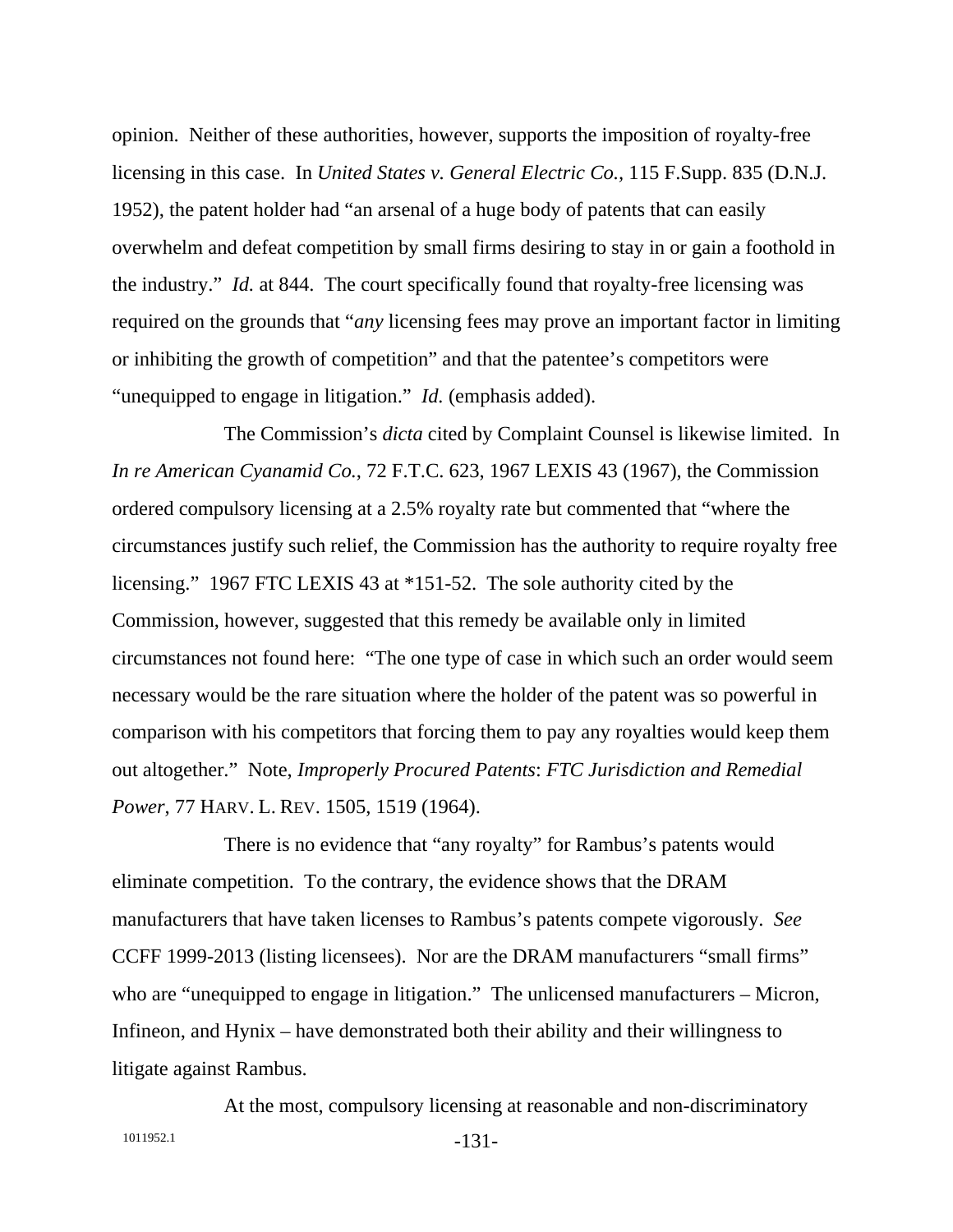royalty rates could be a permissible remedy in this case. *See United States v. Glaxo Group, Ltd.*, 410 U.S. 52, 59 (1973) (referring to "reasonable-royalty licensing" as a "well-established form[] of relief when necessary to an effective remedy" in an antitrust case).<sup>91</sup> If the Commission were to impose this requirement, it would need to determine an appropriate royalty rate.

What would be a reasonable and nondiscriminatory rate, however, has already been answered. As Judge McGuire found, the evidence shows that Rambus's existing royalty rates meet this criterion. IDF 1536-81. The evidence supporting this conclusion is overwhelming. *See* Section II.G.3.c. Moreover, it stands unrebutted; Complaint Counsel did not offer any testimony from their economist or any other witness as to what would be a reasonable royalty rate for Rambus's patents.<sup>92</sup> And on appeal, Complaint Counsel did not challenge Judge McGuire's findings on this issue. Thus, the evidence could at most support a Commission order mandating that Rambus continue to offer licenses on the existing terms.

Beyond that, Complaint Counsel's proposed remedy is unsupported. First, by precluding Rambus from pursuing damages for past infringement, the proposed remedy effectively seeks disgorgement of monies Rambus is owed. But the Commission may pursue that type of remedy only through litigation in district court. *See FTC v. Mylan Lab., Inc.*, 62 F.Supp.2d 25, 36-37 (D.D.C. 1999).

Second, the scope of the proposed remedy is overly broad. It would apply to *all* of Rambus's patents with a priority date prior to June 17, 1996, not just those patents for which Complaint Counsel presented evidence. It would also apply to all

 $91$  This conclusion also follows because royalty-free licensing is a form of forfeiture, and the Commission is precluded from effecting a forfeiture. *FTC v. Ruberoid Co.*, 343 U.S. 470, 473 (1952).

 $92$  Indeed, their economist admitted that he had no expertise in how to determine a reasonable royalty rate. McAfee, Tr. 7737.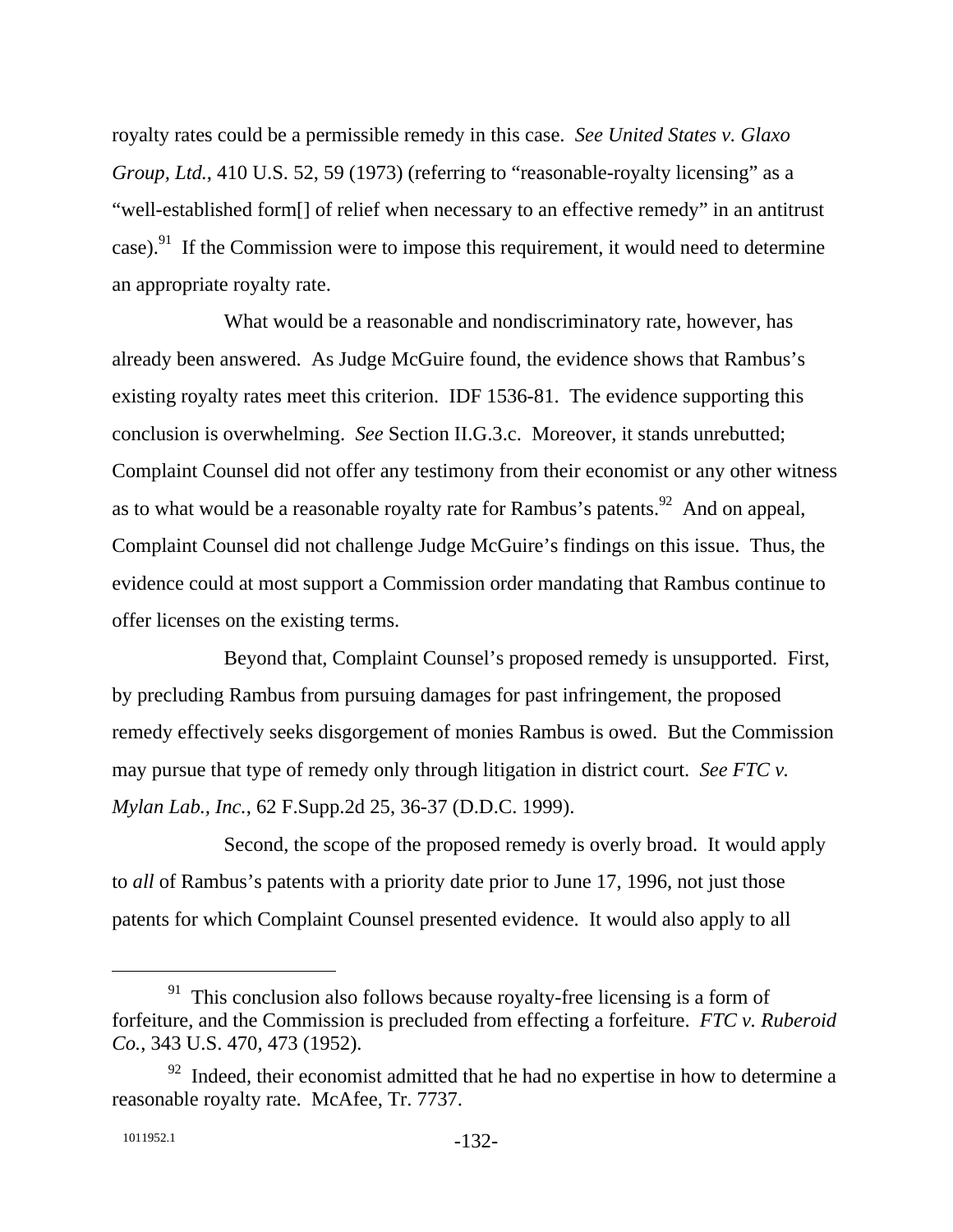future versions of the JEDEC SDRAM and DDR standards, thereby extending to technologies never in previous standards. The remedy would therefore apply to patents with respect to which there is no evidence that Rambus did anything wrong and no evidence that Rambus has gained monopoly power. The courts, however, have rejected the notion that an antitrust violation with respect to one patent would allow a court to enjoin the enforcement of a related patent: "It is fundamental that for a patent to be unenforceable because of unclean hands (misuse or *antitrust violations*) the *patent in suit* must be shown to have been misused." *Western Electric Co. v. Milgo Electronic Corp.*, 450 F.Supp. 835, 839 (S.D. Fla. 1978) (emphasis added).

Finally, the scope of the proposed remedy asks the Commission to go where there courts have refused: enjoining the enforcement of foreign patents based on conduct related to U.S. patents. As the courts have recognized, "patents granted by different countries represent separate and distinct legal rights which should be controlled by the country granting the right." *Western Electric,* 450 F.Supp. at 838 (citing *Boesch v. Graff*, 133 U.S. 697 (1890)); *see also Medtronic, Inc. v. Catalyst Research Corp.*, 518 F.Supp. 946, 955 (D. Minn. 1981) ("[f]oreign patents, despite covering precisely the same product as an American patent, present separate and independent rights"). The courts have therefore refused to enjoin the enforcement of foreign patent rights based on the misuse or invalidity of related U.S. patents. *See, e.g., Stein Associates, Inc. v. Heat & Control, Inc.*, 748 F.2d 653, 658 (Fed. Cir. 1984) (affirming refusal to enjoin enforcement of British patent rights because "[o]nly a British court, applying British law, can determine validity and infringement of British patents"); *Western Electric*, 450 F.Supp. at 839.

#### **IV. CONCLUSION**

For all of the foregoing reasons, and for the reasons set out in Rambus's Proposed Findings, Complaint Counsel did not satisfy their burden of proof on the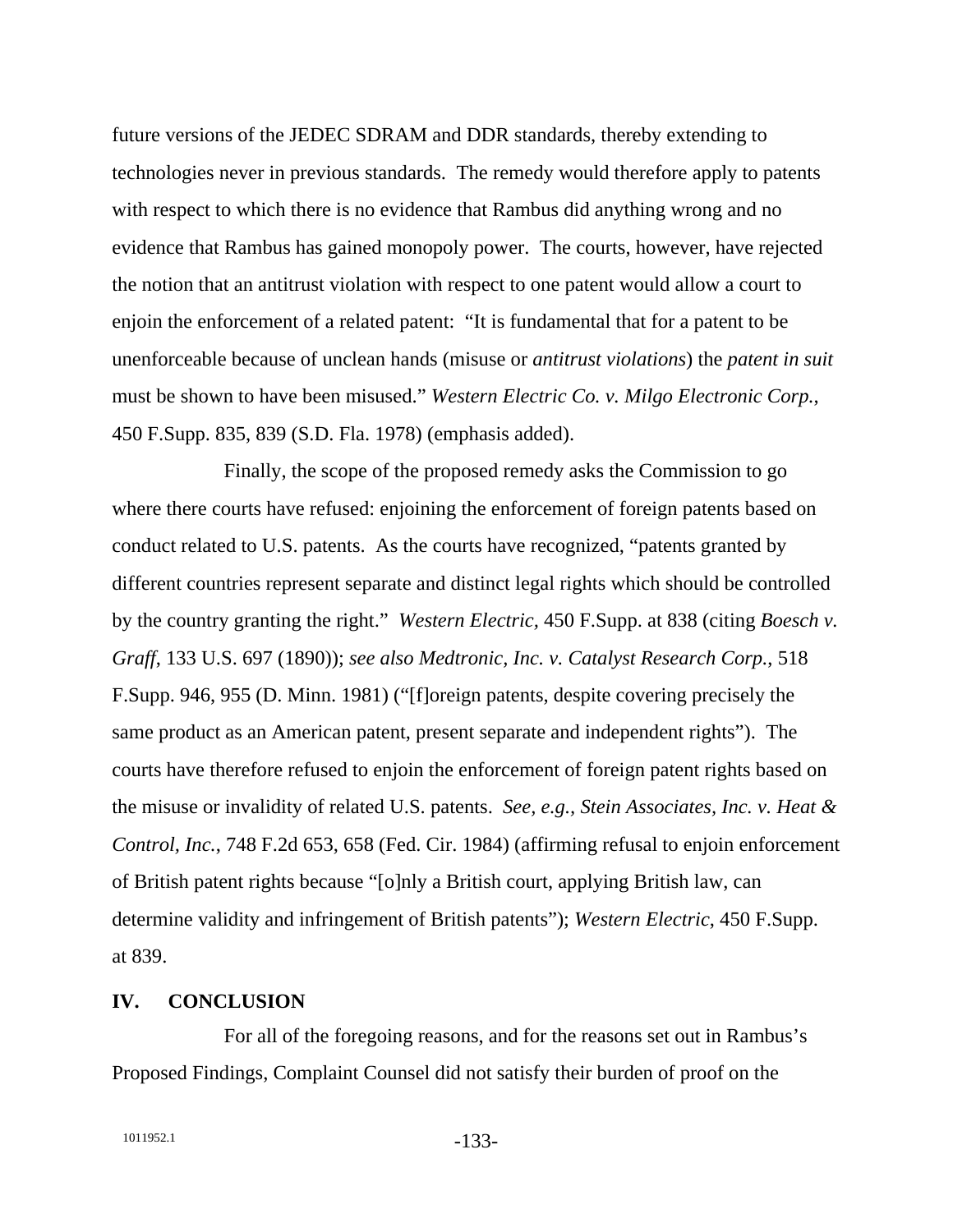essential elements of their claims, and their claims are legally deficient. The Commission should affirm Judge McGuire's Initial Decision in its entirety.

### **CROSS APPEAL**

## **JUDGE MCGUIRE ERRED IN NOT REQUIRING COMPLAINT COUNSEL TO MEET A CLEAR AND CONVINCING BURDEN OF PROOF AS TO CERTAIN ISSUES.**

Under *Steadman v. SEC*, 450 U.S. 91 (1981), the standard of proof applicable in most formal adjudicative agency proceedings is the preponderance of evidence standard. *See*, *e.g.*, *In re Advetist Health System/West*, 117 F.T.C. 224, 297 (1994). As Rambus contended below, however, Complaint Counsel in this case should be required to meet a clear and convincing burden of proof with respect to the essential elements of their claims. In his Initial Decision, Judge McGuire disagreed at least in part and held that "the government's case in this proceeding shall be adjudicated under the preponderance of evidence standard." IDC 243. Rambus cross-appeals from that determination.<sup>93</sup>

The courts have long recognized an inherent tension between the patent and antitrust laws. Pursuant to Article 1 of the Constitution, a patent confers a legal monopoly for a limited period of time. In return for a patent, the patentee must fully disclose the patented invention or process, and after the expiration of the statutory period, the patentee loses all exclusive rights to the invention. *See generally Kewanee Oil Co. v. Bicron Corp.*, 416 U.S. 470, 480-81 (1974). As the Court of Appeals for the Federal

<sup>&</sup>lt;sup>93</sup> Rambus's Cross-Appeal is based upon, and expressly incorporates, the Statement of Facts set out in Section II. As is made clear from that Statement of Facts and from the arguments presented in this brief, and as Judge McGuire found, Complaint Counsel have failed to meet even the preponderance burden of proof with respect to the essential elements of their claims. The Commission therefore need reach the burden of proof issue presented by Rambus's cross-appeal only if it decides not to affirm Judge McGuire under the preponderance standard.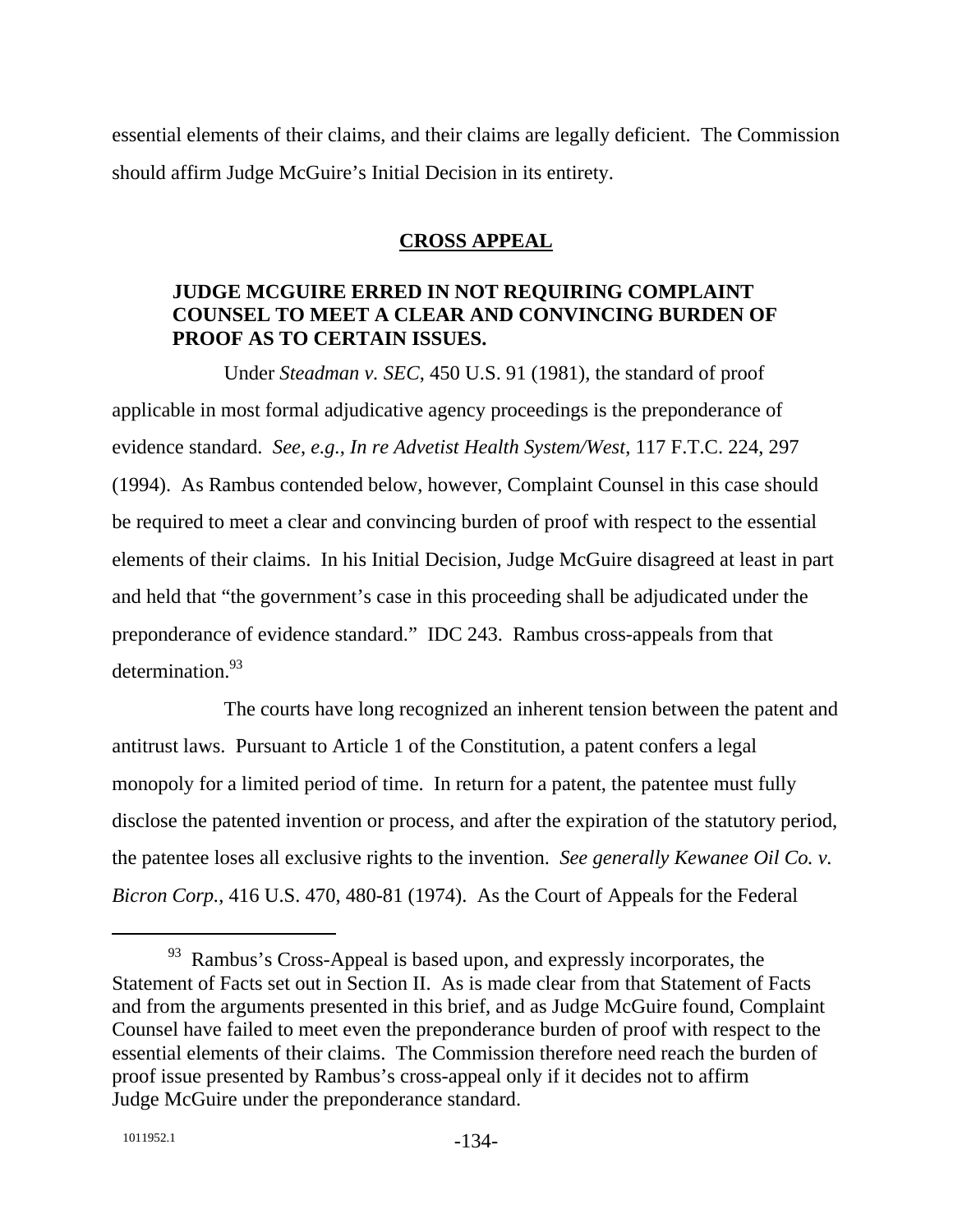Circuit has explained, this system "serves a very positive function in our system of competition, i.e., 'the encouragement of investment based risk,'" which in turn "'encourages innovation and its fruits: new jobs and new industries, new consumer goods and trade benefits.'" *Loctite Corp. v. Ultraseal, Ltd.*, 781 F.2d 861, 876-77 (Fed. Cir. 1985) (citation omitted).

Precisely because a patent confers exclusive rights, a patentee that attempts to enforce a patent is often faced with threats of antitrust liability. Most commonly, the defendant accuses the patentee of obtaining market power improperly by withholding material information from the patent office in the course of obtaining the patent. Such claims are called "*Walker Process*" claims, after the Supreme Court's decision in *Walker Process Equipment, Inc. v. Food Machinery & Chemical Corp.*, 382 U.S. 172 (1965), which allowed the fraudulent procurement of a patent to form the basis for an antitrust claim under certain circumstances.

1011952.1 -135-The courts have consistently required parties asserting *Walker Process* claims to prove the elements of fraud with "clear and convincing" evidence. *See, e.g., Loctite Corp.*, 781 F.2d at 876-7. They have done so not simply because many, if not most, states require clear and convincing evidence of common law fraud. *See generally* 9 Wigmore, EVIDENCE (Chadbourn rev. 1981), ¶ 2498 at p. 424. The courts have required the heightened burden of proof for substantial public policy reasons, in recognition of the statutory basis of a patent's status and to "prevent frustration of patent law by the long reach of antitrust law." *Handgards, Inc. v. Ethicon, Inc.*, 601 F.2d 986, 996 (9th Cir. 1979) (discussing *Walker Process* and holding that the "clear and convincing" standard that had been applied in such cases would also apply to antitrust claims based upon the bad faith enforcement of a patent); *see also Zenith Elecs. Corp. v. Exzec, Inc.*, 182 F.3d 1340, 1352 (Fed. Cir. 1999) (observing that a "suitable accommodation" between the patent and antitrust laws "has been achieved by erecting certain barriers to antitrust suits against a patentee attempting to enforce its patent").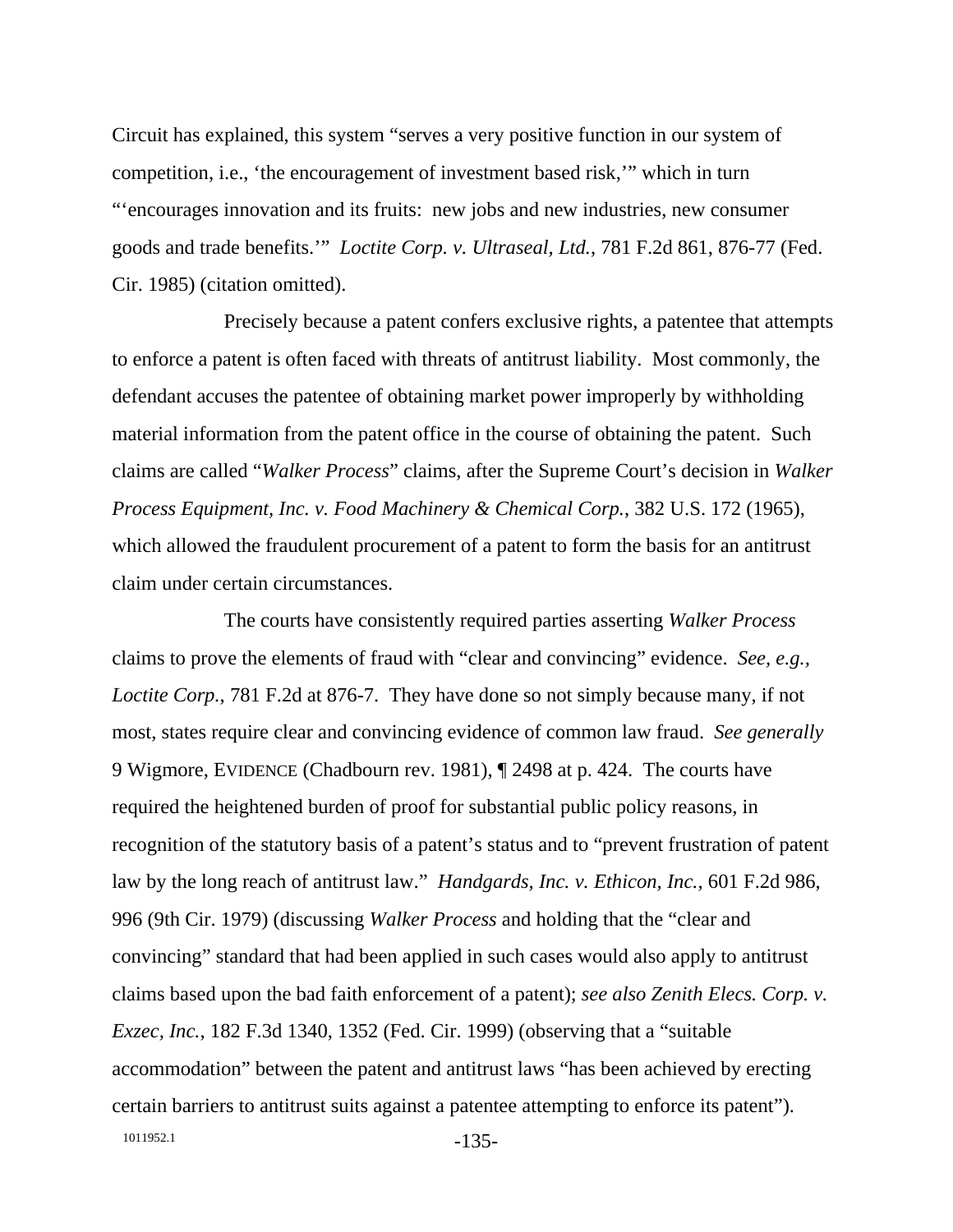As Complaint Counsel pointed out below, this is not a private antitrust suit brought in federal court, and the Administrative Procedure Act has been held to require that an administrative agency need satisfy only a preponderance of the evidence burden in most agency proceedings. *See Steadman*, 450 U.S. at 95. This Commission, however, has acknowledged the tension between the interests served by the patent and antitrust laws and has expressly adopted the "clear and convincing" standard of proof in Section 5 cases based on the allegedly fraudulent procurement of a patent. As early as the 1960's, in the *American Cyanamid* cases, the Commission observed that "[w]here fraud in the procurement of a patent has been alleged in infringement suits and cancellation proceedings, the courts have stated that it must be established by clear and convincing evidence that the false or misleading statement was made (or information was withheld) deliberately and with intent to deceive. Also, of course, the information that is misrepresented or withheld must be material." *In the Matter of American Cyanamid Co.*, 63 F.T.C. 1747, 1963, FTC LEXIS 77 at \*224-5 (1963). Upon remand from the Sixth Circuit, the Commission again employed the "clear and convincing" standard in finding that American Cyanamid and Pfizer had committed fraud upon the patent office. See *In the Matter of American Cyanamid Co.*, 72 F.T.C. 623, 1967 FTC Lexis 43 at \*138-\*145  $(1967).^{94}$ 

More recently, in *In the Matter of VISX, Inc.*, Docket No. 9286, the Commission alleged that VISX, Inc. had fraudulently procured a patent covering certain surgical procedures. The Commission alleged, as an alternative, that VISX had engaged in "inequitable conduct" before the Patent Office that justified an order barring further enforcement of the patent. In a lengthy Initial Decision, Judge Levin held that:

 $94$  The Commission held, for example, that "the evidence is clear and convincing that Cyanamid deliberately withheld from the Patent Office information which it knew or had reason to believe was relevant to "the PTO's validity determination. *Id*. at \*145.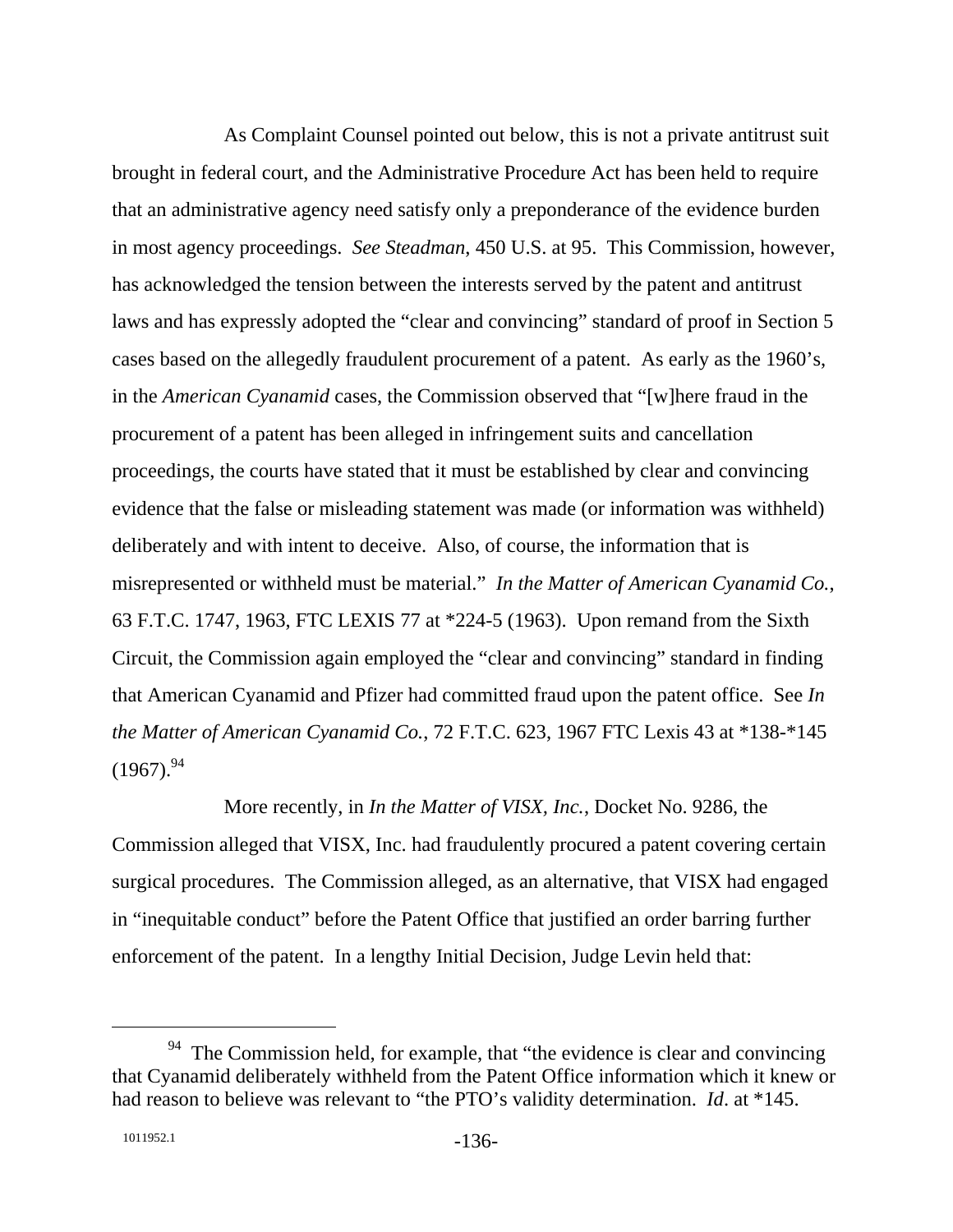(1) an antitrust claim based upon the allegedly fraudulent procurement of a patent requires, in part, that the Commission present "[c]lear and convincing evidence of an intent to deceive the examiner and reliance must be adduced"; and

 (2) to establish inequitable conduct, "clear and convincing evidence must demonstrate both the materiality of the reference . . . and a deceptive intent in withholding the reference. . . ."

Initial Decision, *In the Matter of VISX, Inc.*, Dkt. No. 9286 (filed May 27, 1999) (available at www.ftc.gov/os/adjpro/d9286/index.htm) ("VISX Initial Decision"), pp. 111, 139. Complaint Counsel conceded the correctness of this approach, noting in their Post-Hearing Brief that to find either fraud or inequitable conduct, "[m]ateriality, intent and 'but for' all must be proved by clear and convincing evidence, evidence 'which proves in the mind of the trier of fact an abiding conviction that the truth of [the] factual contentions [is] highly probable.'" Complaint Counsel's Post-Hearing Brief, *In the Matter of VISX, Inc.*, Dkt. No. 9286 (filed April 7, 1999), p. 9 n.26 (citations omitted) (available in Commission file).

After reviewing the evidence, Judge Levin dismissed the fraud and

inequitable conduct claims. As he explained:

The patent grant allows the patentee to exclude competition in the use of the patented invention, and the absence of clear and convincing evidence of concealment or omission of the prior art with intent to deceive necessarily strips complaint charges of monopolization, attempted monopolization, and unfair competition of all foundation and support. Absent fraud or inequitable conduct, the other elements of the violations alleged in the complaint are not material under Rule  $3.51(c)(1)$ . Since Complaint Counsel have failed to adduce clear and convincing evidence that prior art was either withheld or omitted with intent to deceive the PTO, a Section 5 violation cannot, as a matter of law, be sustained against VISX on *Walker Process* or *American Cyanamid* grounds. Accordingly, Count 3 of the complaint must be dismissed.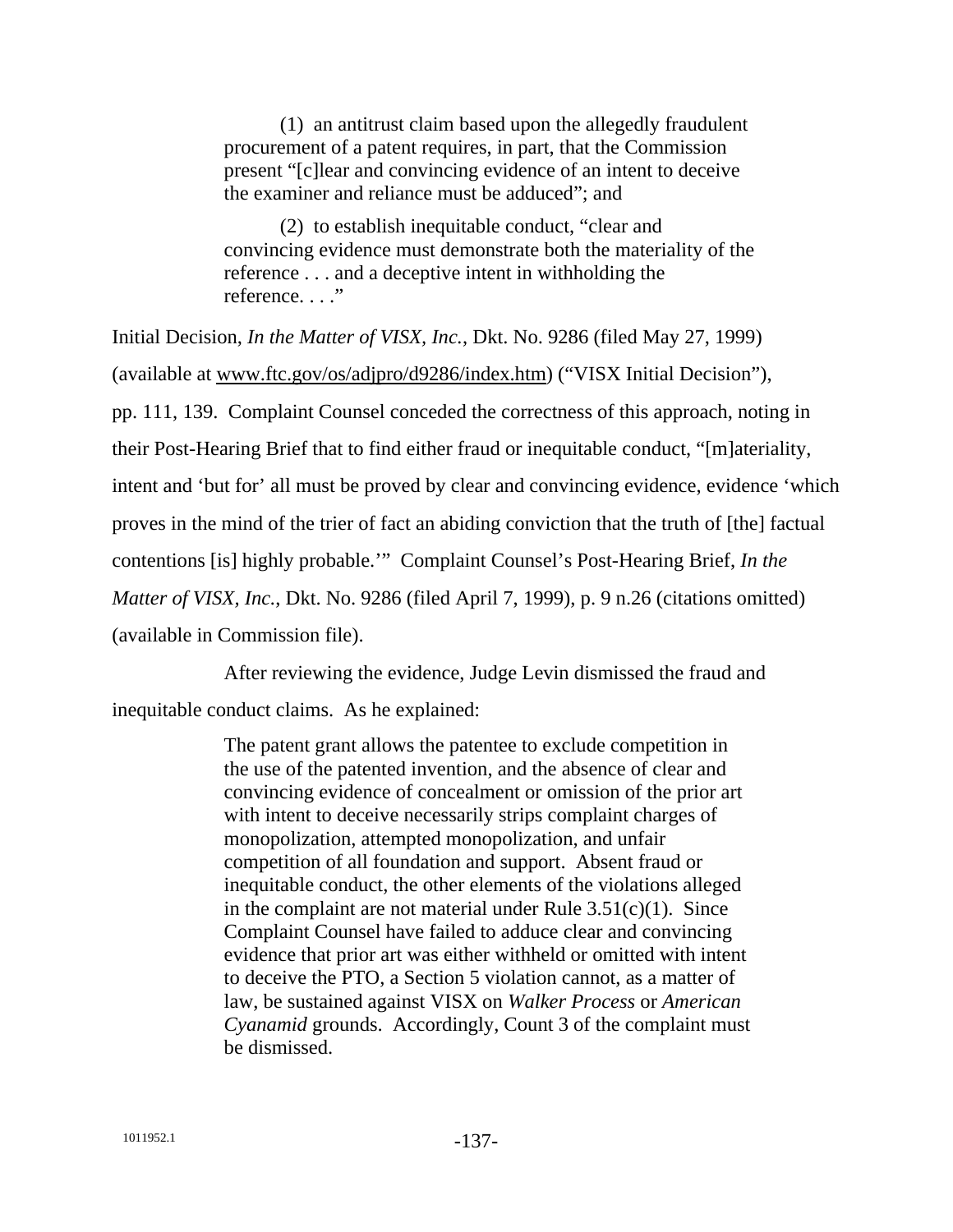#### VISX Initial Decision, p.  $145.^{95}$

Complaint Counsel argued below that they had not asserted a *Walker Process* claim, and that *American Cyanamid* and *VISX* were not applicable here. There are, however, substantial similarities between the claims asserted in *Walker Process*, *American Cyanamid* and *VISX* and the claims asserted in the Complaint, and all of the policy considerations that required a "clear and convincing" burden of proof in those cases apply with equal force here. Here, as in those cases, the plaintiff alleged that the patentee's failure to disclose material information resulted in its obtaining monopoly power in a market that it otherwise would not have achieved. Here, as in those cases, the plaintiff alleged that the patentee's use of the courts to enforce its patents was part of an "anticompetitive scheme" to monopolize a market. The crux of the anticompetitive conduct alleged here – the failure to disclose material information and the bad faith enforcement of patents against manufacturers practicing JEDEC standards – is thus identical to the conduct that was held to the clear and convincing standard of proof in the *Walker Process* line of cases.

In his Initial Decision, Judge McGuire saw a distinction between this case and the *Walker Process* line of cases, holding that "[t]here is a fundamental difference between the failure to disclose material information to the Patent Office, to whom a duty of candor is owed, and the failure to disclose information *to competitors*, alleged here." IDC 242 (emphasis added). Judge McGuire overlooked the fact that Complaint Counsel had alleged that Rambus did indeed have a "duty to candor" towards its competitors that required it to "disclose information to" those competitors. Complaint Counsel continue to make that argument on appeal. *See* CCAB 42 (arguing that Rambus's failure to

<sup>&</sup>lt;sup>95</sup> The Commission subsequently granted Complaint Counsel's motion to dismiss an appeal from Judge Levin's Initial Decision. *See* Order Reopening The Record and Dismissing The Complaint, *In the Matter of VISX, Inc.*, Dkt. No. 9286 (filed February 9, 2001) (available at www.ftc.gov/os/caselist/d9286.htm).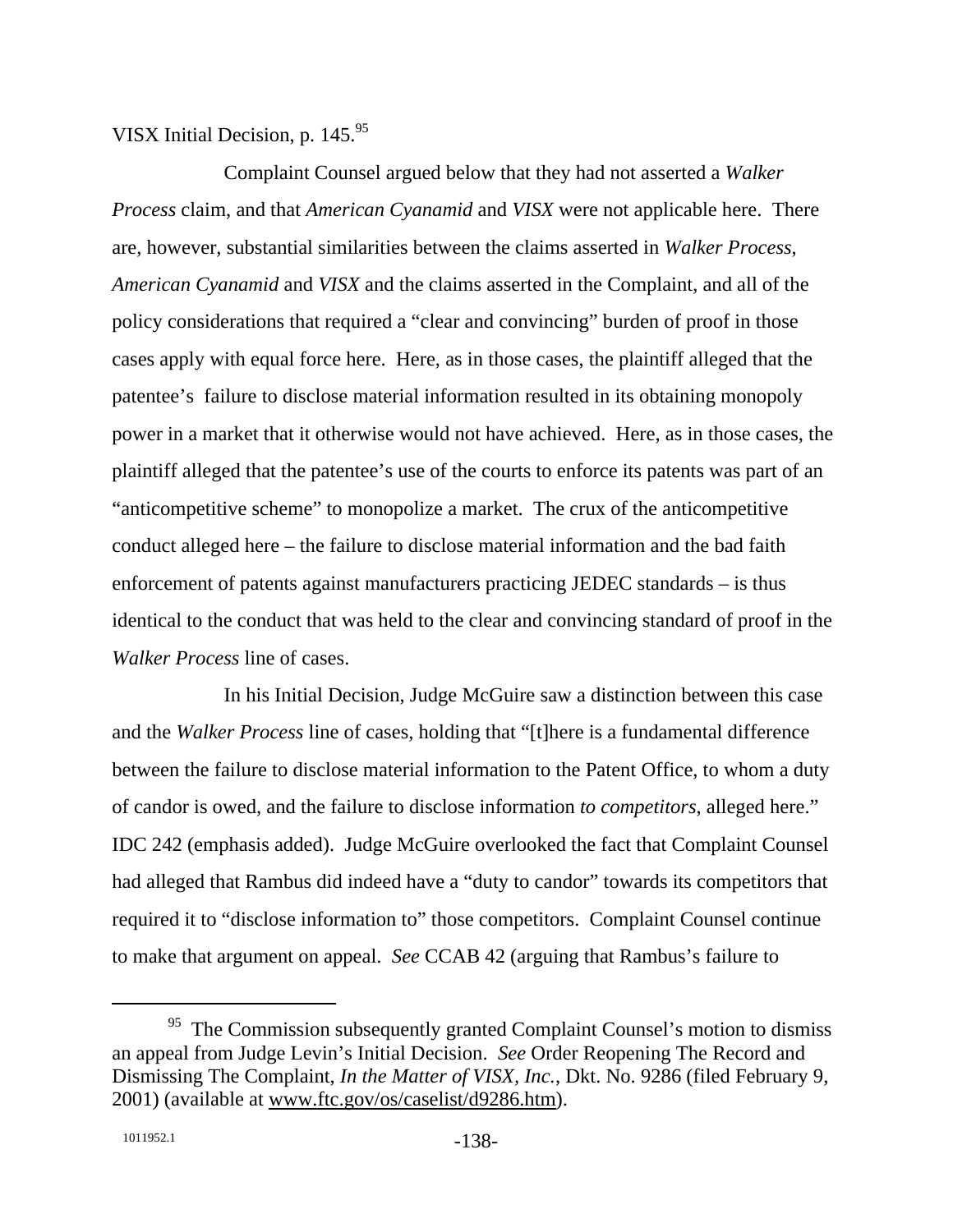disclose patent-related information to its competitors violated "the implied duty of good faith that arises from any joint undertaking such as cooperative standard-setting."). The need for a heightened burden of proof is even *more* pronounced where the Government seeks to impose antitrust liability not because of a violation of an unambiguous PTO rule, as in the *Walker Process* cases, but because of a violation of some amorphous, untested "duty of good faith," as is the case here.

Complaint Counsel should also be held to a heightened burden of proof in this case because of the nature of the remedy sought. As the Patent and Trademark Office has acknowledged, the inventions at issue here sprang from the creative genius of two men, who were awarded patent rights by the Government for a limited period of time. As a consequence of their efforts, these inventors have a constitutional and statutory right to be paid royalties for the use of their inventions by others. The courts have recognized this right to be a fundamental part of the bargain between the Government and an inventor. When an inventor discloses the invention to the Government, he or she agrees that after the patent term expires, the invention can be used by everyone for free. To induce inventors to agree to this donation, the Government awards the inventor the right during the patent term to be paid royalties for others' use of the invention. The Government also provides the inventor, in exchange for the inventor's donation, the right of access to the courts when an infringer will not pay royalties. *See generally CVD, Inc. v. Raytheon Co.*, 769 F.2d 842, 849 (1st Cir. 1985).

1011952.1 -139-The courts have acknowledged that antitrust suits against patentees that seek to strip away this fundamental "benefit of the bargain" between the Government and the inventor threaten the system of incentives that underlie the patent system. As a result, the "courts have protected the federal interests in patent law enforcement and the free access to the courts by requiring, in addition to the other necessary elements of an antitrust claim, 'clear and convincing evidence' of fraud in asserting or pursuing patent infringement claims." *Id*. As noted above, Complaint Counsel seek to strip Rambus of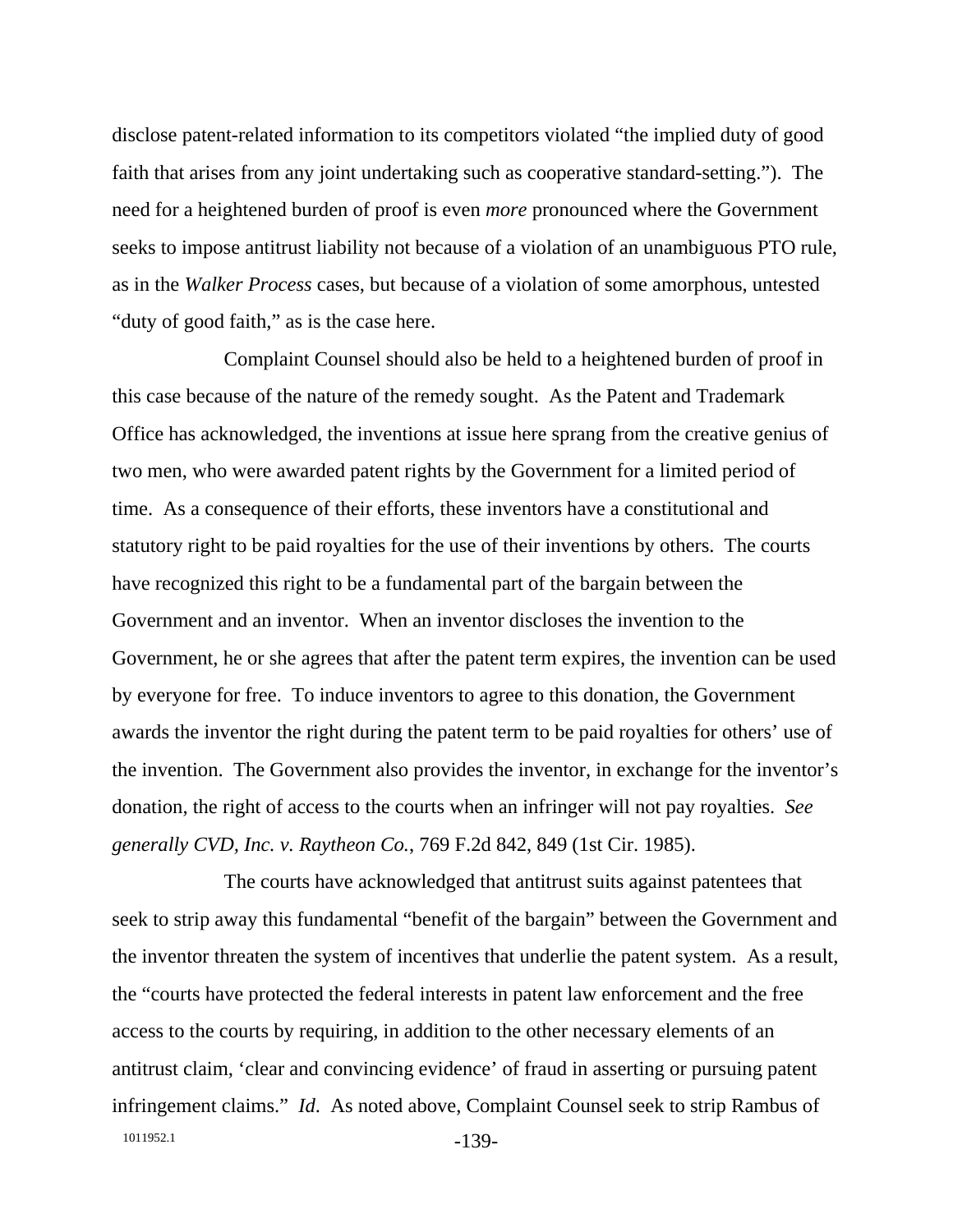its right to recover for the use of its inventions and its right to have access to the courts to obtain judicial relief against infringers. As a consequence, Complaint Counsel must be required to meet a heightened burden of proof.<sup>96</sup>

A heightened burden of proof is also appropriate here because of the strong public policy considerations arising from the importance of standard-setting organizations in today's high-tech economy. The risks associated with participation in standards-setting must not be so great that innovators are deterred from participating by fear that a mistake in judgment, or an "after-the-fact morphing of a vague, loosely defined policy," could lead to forfeiture of valuable intellectual property. *Infineon*, 318 F.3d at 1102 n.10. See also *Inquiry Into Three Mile Island Unit 2 Leak Rate Data Falsification*, 1992 WL 910, \*14 (N.R.C. 1992) (where an agency's examination of events comes well after the events transpired, and the resolution of important issues "depends on strained and faded memories, it would be unfair to find a person guilty of dishonest or fraudulent conduct on a mere preponderance of the evidence.").

In sum, given the conflicting statutory interests involved, given the nature of the claims alleged and the evidence offered to support and rebut them, and given the fundamental nature of the rights that would be lost were the proposed remedy ever implemented, Complaint Counsel should bear the burden of proving the essential elements of their claims by clear and convincing evidence.

<sup>&</sup>lt;sup>96</sup> Judge McGuire held that because of his determination of liability issues, he need not reach the question of whether the remedy sought by Complaint Counsel would require the imposition of a clear and convincing burden of proof. IDC 243.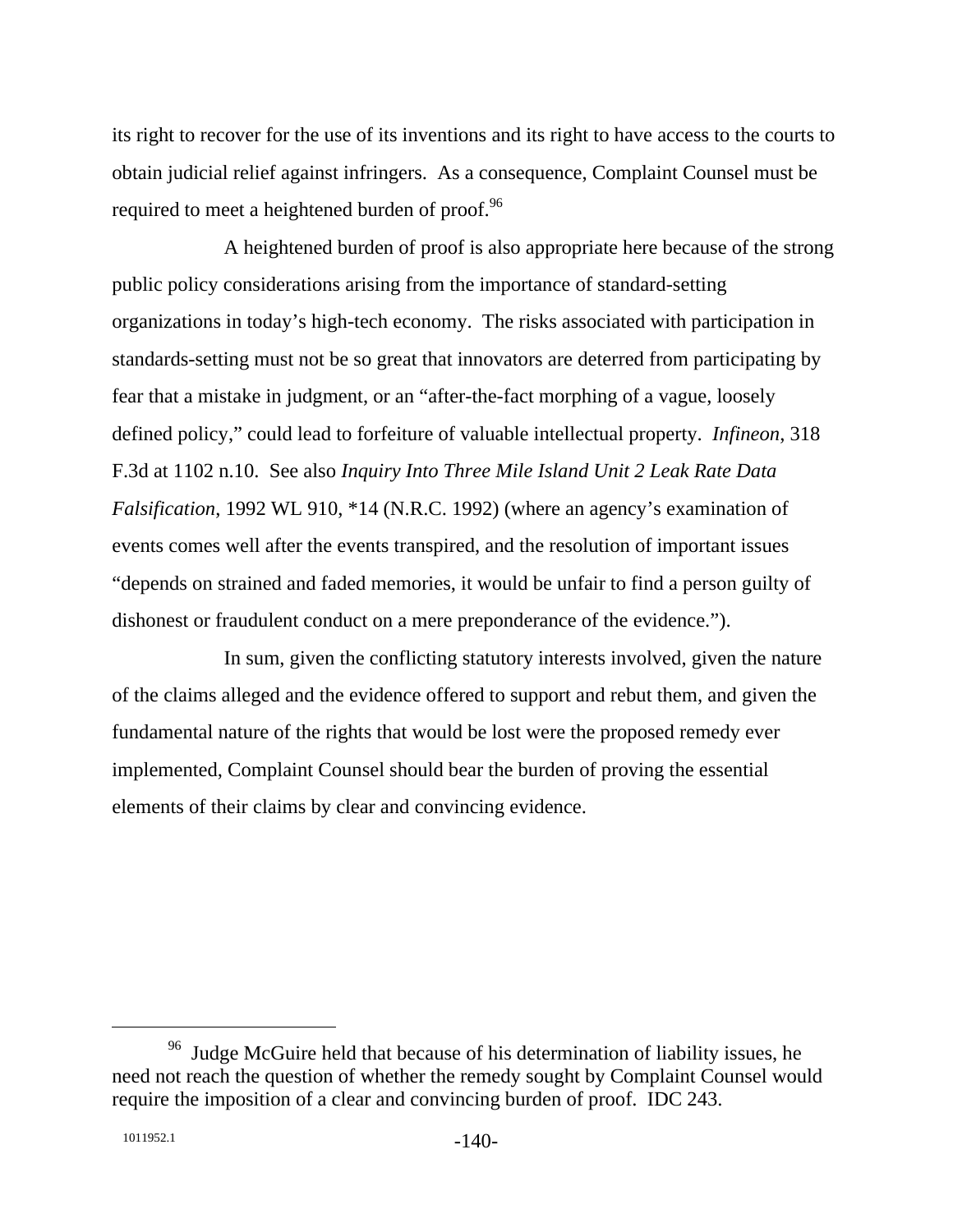DATED: June 2, 2004

Gregory P. Stone Steven M. Perry Peter A. Detre Sean P. Gates MUNGER, TOLLES & OLSON LLP 355 South Grand Avenue, 35<sup>th</sup> Floor Los Angeles, California 90071-1560 (213) 683-9100

l

A. Douglas Melamed Kenneth A. Bamberger WILMER CUTLER PICKERING HALE AND DORR LLP 2445 M Street, N.W. Washington, D.C. 20037 (202) 663-6000

John M. Guaragna GRAY, CARY, WARE & FREIDENRICH LLP 1221 S. MoPac Expressway, Suite 400 Austin, Texas 78746 (512) 457-7125

Attorneys for Respondent Rambus Inc.